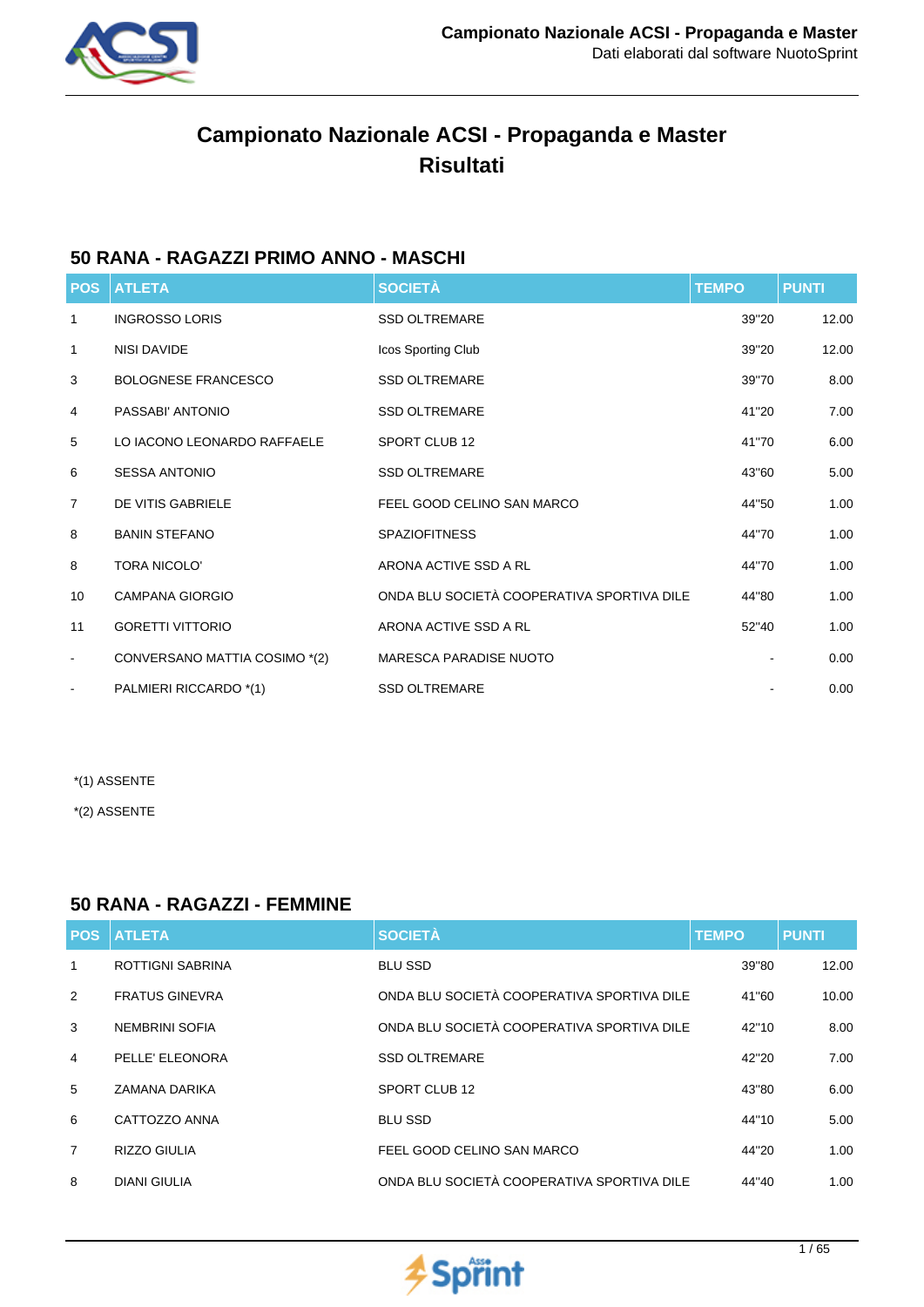

| 9  | PARAVISI MARICA                 | <b>BLU SSD</b>                             | 44"50   | 1.00 |
|----|---------------------------------|--------------------------------------------|---------|------|
| 10 | <b>CANGI VIOLA</b>              | <b>DODICISPORTIVO</b>                      | 45"30   | 1.00 |
| 11 | <b>SCIURTI BIANCA LORENZA</b>   | <b>SSD OLTREMARE</b>                       | 45"50   | 1.00 |
| 12 | <b>NISI GRETA</b>               | Icos Sporting Club                         | 45"60   | 1.00 |
| 13 | CARRARO EVA                     | SPORT CLUB 12                              | 45"70   | 1.00 |
| 14 | <b>CASTALDELLI GIORGIA</b>      | <b>SPAZIOFITNESS</b>                       | 47"90   | 1.00 |
| 15 | CHIRIATTI ELISA                 | <b>SSD OLTREMARE</b>                       | 48"10   | 1.00 |
| 15 | LONGARI SOFIA                   | <b>SPAZIOFITNESS</b>                       | 48"10   | 1.00 |
| 15 | MESSANELLI REBECCA              | ARONA ACTIVE SSD A RL                      | 48"10   | 1.00 |
| 18 | <b>GAETANI ADRIANA</b>          | <b>SSD OLTREMARE</b>                       | 50"80   | 1.00 |
| 19 | D'ACCARDI GINEVRA               | <b>DODICISPORTIVO</b>                      | 51"10   | 1.00 |
| 20 | MAZZOCCHI GAIA                  | <b>BLU SSD</b>                             | 51"30   | 1.00 |
| 21 | EPIFANI AGNESE                  | FEEL GOOD CELINO SAN MARCO                 | 51"40   | 1.00 |
| 22 | PULLANO VIOLA                   | <b>DODICISPORTIVO</b>                      | 51"60   | 1.00 |
| 23 | DI SUMMA GINEVRA                | Icos Sporting Club                         | 51"70   | 1.00 |
| 24 | <b>VANONCINI LETIZIA</b>        | <b>BLU SSD</b>                             | 51"90   | 1.00 |
| 25 | <b>GUARINO MARIA ANTONIETTA</b> | Icos Sporting Club                         | 53"50   | 1.00 |
| 26 | <b>CITO ROSSELLA</b>            | Icos Sporting Club                         | 54"10   | 1.00 |
| 26 | LEO MARIA SOFIA                 | MARESCA PARADISE NUOTO                     | 54"10   | 1.00 |
| 28 | <b>IAIA TANIA</b>               | Icos Sporting Club                         | 55"30   | 1.00 |
| 29 | <b>BANIN GIORGIA</b>            | <b>SPAZIOFITNESS</b>                       | 56"50   | 1.00 |
| 30 | <b>TOSI VALENTINA</b>           | ONDA BLU SOCIETÀ COOPERATIVA SPORTIVA DILE | 1'00"30 | 1.00 |
| 31 | <b>LEZZI ELENA</b>              | <b>MARESCA PARADISE NUOTO</b>              | 1'09"10 | 1.00 |
| 32 | <b>GIANNOTTA ALESSIA</b>        | <b>SSD OLTREMARE</b>                       | 1'20"10 | 1.00 |
|    | <b>GRAY GIULIA FLAVIA</b>       | SPORT CLUB 12                              |         | 0.00 |

## **50 RANA - RAGAZZI - MASCHI**

| <b>POS</b> | <b>ATLETA</b>          | <b>SOCIETÀ</b>                             | <b>TEMPO</b> | <b>PUNTI</b> |
|------------|------------------------|--------------------------------------------|--------------|--------------|
| 1          | KUHL MEZA KLAUS        | ONDA BLU SOCIETÀ COOPERATIVA SPORTIVA DILE | 34"60        | 12.00        |
| 2          | CACCIAPAGLIA ALBERTO   | <b>DODICISPORTIVO</b>                      | 35"30        | 10.00        |
| 3          | <b>CASTELLI ANDREA</b> | <b>BLU SSD</b>                             | 36"40        | 8.00         |
| 4          | PARAVISI FABRIZIO      | <b>BLU SSD</b>                             | 36"70        | 7.00         |
| 5          | <b>MILANI SAMUELE</b>  | <b>DODICISPORTIVO</b>                      | 37"90        | 6.00         |
| 6          | <b>MOSCONI MARCO</b>   | <b>BLU SSD</b>                             | 38"20        | 5.00         |

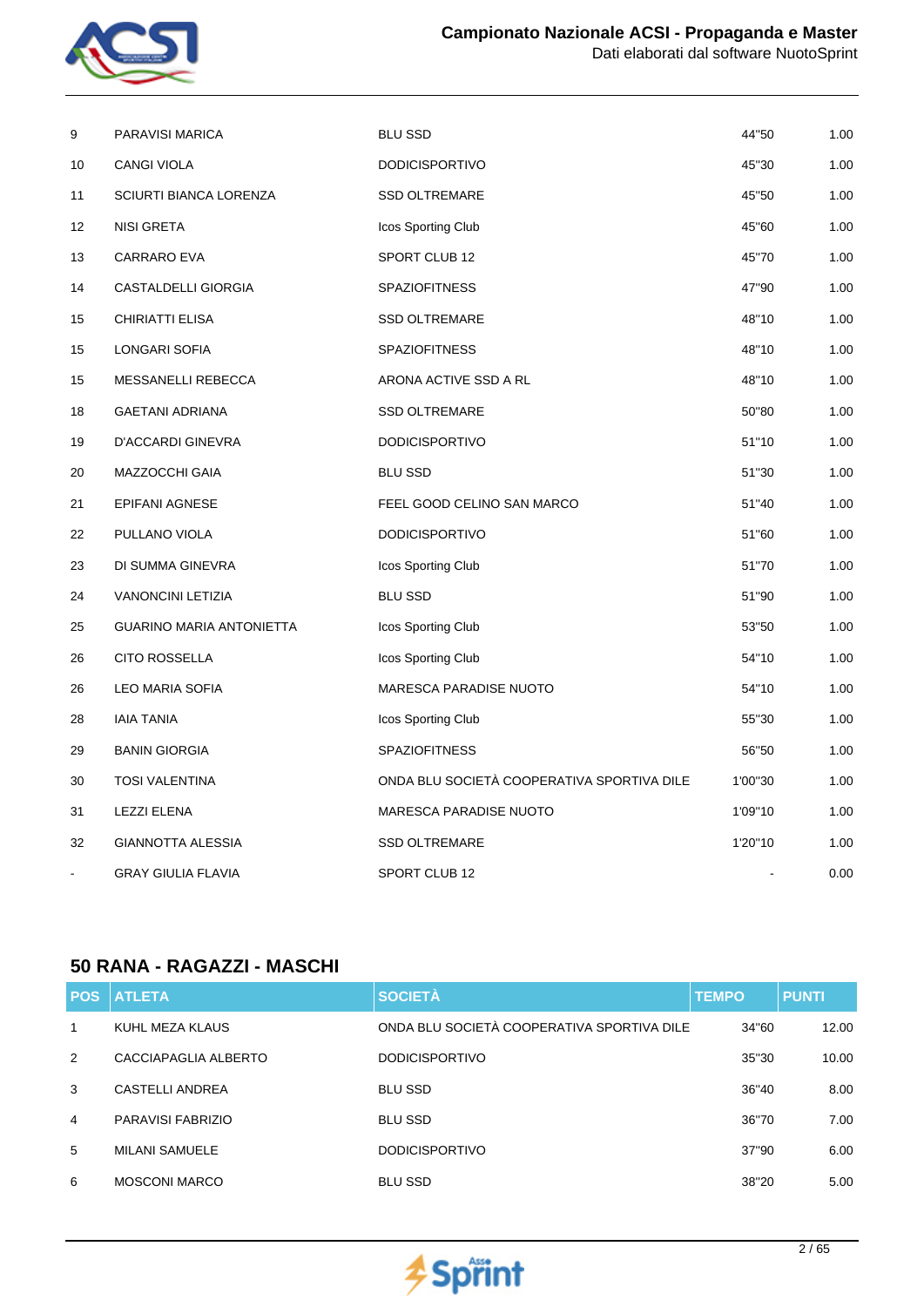

| 7                 | <b>LONGO LEANDRO</b>      | <b>SSD OLTREMARE</b>       | 38"70 | 1.00 |
|-------------------|---------------------------|----------------------------|-------|------|
| 8                 | ANDRIOLETTI GIOSUÈ        | <b>BLU SSD</b>             | 39"10 | 1.00 |
| 9                 | PALAZZINA GABRIELE        | <b>DODICISPORTIVO</b>      | 39"70 | 1.00 |
| 10                | <b>CIOLA GIUSEPPE</b>     | Icos Sporting Club         | 39"90 | 1.00 |
| 10                | DI DONFRANCESCO MATTEO    | <b>SSD OLTREMARE</b>       | 39"90 | 1.00 |
| $12 \overline{ }$ | <b>RESCIO GABRIELE</b>    | <b>SSD OLTREMARE</b>       | 40"10 | 1.00 |
| 13                | PEZZOLLA GIORGIO          | FEEL GOOD CELINO SAN MARCO | 40"60 | 1.00 |
| 14                | <b>CARRIERO FRANCESCO</b> | Icos Sporting Club         | 41"80 | 1.00 |
| 15                | <b>RIZZO MICHELE</b>      | <b>SSD OLTREMARE</b>       | 41"90 | 1.00 |
| 16                | <b>BONETTI SIMONE</b>     | FEEL GOOD CELINO SAN MARCO | 44"50 | 1.00 |
| 17                | DE CARLO ANDREA           | <b>SSD OLTREMARE</b>       | 47"40 | 1.00 |

## **50 RANA - JUNIORES - FEMMINE**

| <b>POS</b>     | <b>ATLETA</b>             | <b>SOCIETÀ</b>                             | <b>TEMPO</b> | <b>PUNTI</b> |
|----------------|---------------------------|--------------------------------------------|--------------|--------------|
| $\mathbf{1}$   | CARONNO COSTANZA          | <b>DODICISPORTIVO</b>                      | 38"60        | 12.00        |
| 1              | <b>FERRERIO FRANCESCA</b> | ONDA BLU SOCIETÀ COOPERATIVA SPORTIVA DILE | 38"60        | 12.00        |
| 3              | <b>MEO IRENE</b>          | <b>MUOVI LECCE SSD</b>                     | 40"00        | 8.00         |
| 4              | <b>DOSSI MARTA</b>        | ONDA BLU SOCIETÀ COOPERATIVA SPORTIVA DILE | 42"10        | 7.00         |
| 5              | KUHL MEZA CATERIM         | ONDA BLU SOCIETÀ COOPERATIVA SPORTIVA DILE | 42"20        | 6.00         |
| 6              | <b>BUSTI ALESSIA</b>      | <b>SSD OLTREMARE</b>                       | 42"50        | 5.00         |
| $\overline{7}$ | <b>GERBASIO BEATRICE</b>  | MUOVI LECCE SSD                            | 43"10        | 1.00         |
| 8              | <b>CESANI AGNESE</b>      | ARONA ACTIVE SSD A RL                      | 43"70        | 1.00         |
| 9              | <b>LICINI LAURA</b>       | ONDA BLU SOCIETÀ COOPERATIVA SPORTIVA DILE | 44"40        | 1.00         |
| 10             | <b>ALLODI SILVIA</b>      | ASD CPS STEZZANO                           | 44"50        | 1.00         |
| 11             | <b>CAPOFERRI LISA</b>     | ONDA BLU SOCIETÀ COOPERATIVA SPORTIVA DILE | 44"60        | 1.00         |
| 12             | <b>CAPPILLI CHIARA</b>    | <b>MUOVI LECCE SSD</b>                     | 45"00        | 1.00         |
| 13             | <b>ASPROMONTE SOFIA</b>   | FEEL GOOD CELINO SAN MARCO                 | 46"40        | 1.00         |
| 14             | <b>NICOLI FRANCESCA</b>   | <b>BLU SSD</b>                             | 46"90        | 1.00         |
| 15             | <b>VILLA GIULIA</b>       | ONDA BLU SOCIETÀ COOPERATIVA SPORTIVA DILE | 47"30        | 1.00         |
| 16             | <b>CORTINOVIS ANNA</b>    | <b>BLU SSD</b>                             | 47"40        | 1.00         |
| 17             | <b>ROMANO NATHALIE</b>    | <b>SSD OLTREMARE</b>                       | 48"80        | 1.00         |
| 18             | <b>CICONTE DELIA</b>      | <b>MUOVI LECCE SSD</b>                     | 49"90        | 1.00         |
| 19             | PERRONE GIADA             | FEEL GOOD CELINO SAN MARCO                 | 50"40        | 1.00         |
| 20             | RUSSO SARA                | <b>MARESCA PARADISE NUOTO</b>              | 50"60        | 1.00         |

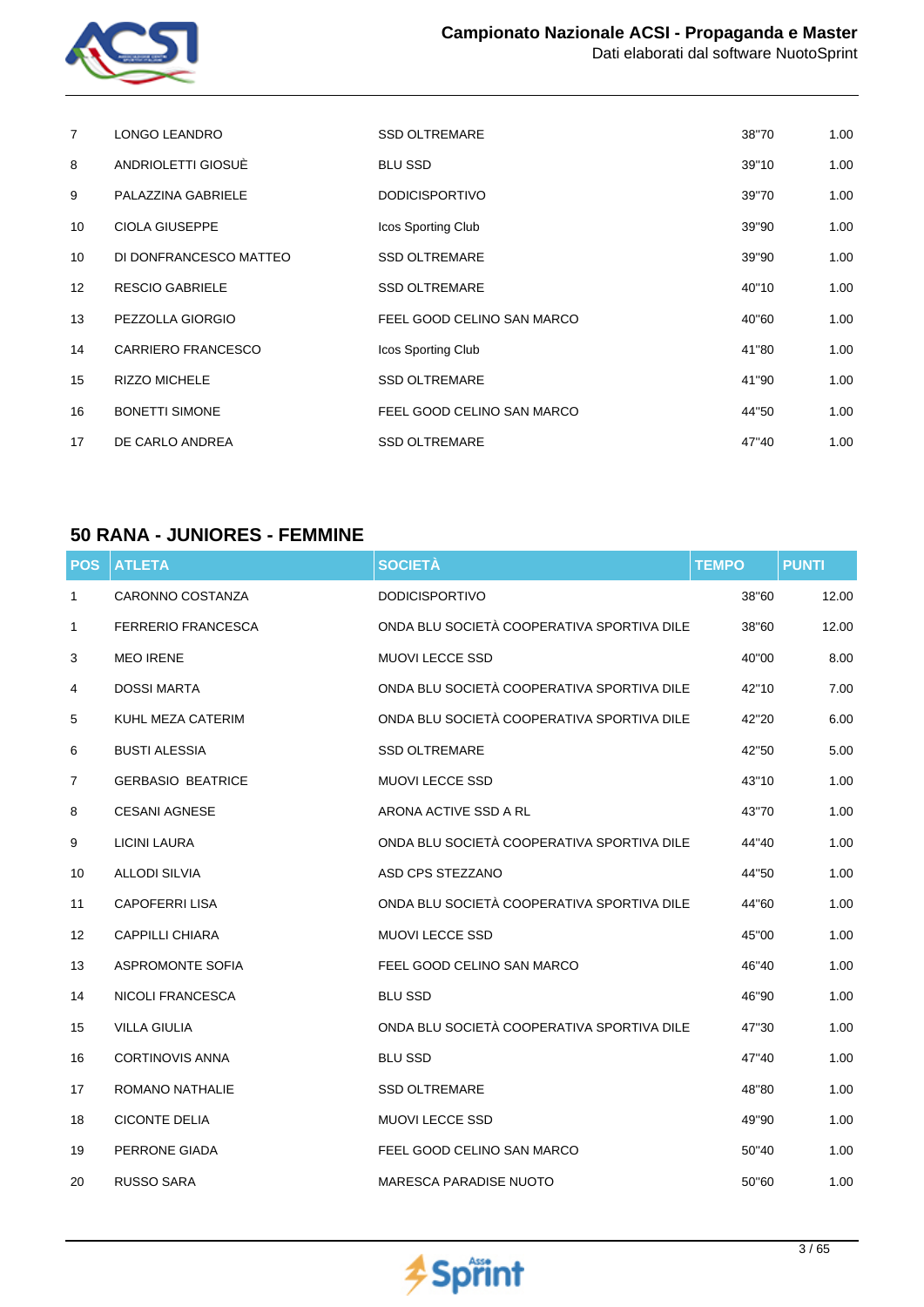

| 21     | CRIVELLARO ALESSIA  | ARONA ACTIVE SSD A RL      | 51"00  | 1.00 |
|--------|---------------------|----------------------------|--------|------|
| 22     | MEZZOTERO DESIRÈE   | Icos Sporting Club         | 53"80  | 1.00 |
| 23     | LEONE BENEDETTA     | FEEL GOOD CELINO SAN MARCO | 55"80  | 1.00 |
| $\sim$ | CARRARA GIULIA *(1) | <b>BLU SSD</b>             | $\sim$ | 0.00 |

\*(1) ASSENTE

## **50 RANA - JUNIORES - MASCHI**

| <b>POS</b>     | <b>ATLETA</b>            | <b>SOCIETÀ</b>             | <b>TEMPO</b> | <b>PUNTI</b> |
|----------------|--------------------------|----------------------------|--------------|--------------|
| 1              | <b>INGROSSO CRISTIAN</b> | <b>SSD OLTREMARE</b>       | 33"90        | 12.00        |
| 2              | PATI MATTIA              | <b>SSD OLTREMARE</b>       | 35"60        | 10.00        |
| 3              | <b>LOMBARDO ELIA</b>     | <b>SSD OLTREMARE</b>       | 36"60        | 8.00         |
| 4              | DELL'ATTI ANDREA         | FEEL GOOD CELINO SAN MARCO | 37"00        | 7.00         |
| 5              | DE MATTEIS LUCA          | <b>SSD OLTREMARE</b>       | 38"20        | 6.00         |
| 6              | DE VITIS EMANUELE        | FEEL GOOD CELINO SAN MARCO | 38"70        | 5.00         |
| $\overline{7}$ | <b>D'URSO EMANUELE</b>   | Icos Sporting Club         | 41"90        | 1.00         |

### **50 RANA - ASSOLUTI - FEMMINE**

|                | <b>POS ATLETA</b>         | <b>SOCIETÀ</b>                             | <b>TEMPO</b> | <b>PUNTI</b> |
|----------------|---------------------------|--------------------------------------------|--------------|--------------|
| 1              | SOVERNA GIORGIA           | <b>DODICISPORTIVO</b>                      | 38"30        | 12.00        |
| 2              | DE CUIA VERONICA          | Icos Sporting Club                         | 41"40        | 10.00        |
| 3              | MASCOLO ALICE             | <b>DODICISPORTIVO</b>                      | 41"70        | 8.00         |
| $\overline{4}$ | <b>SETTEMBRINI ILARIA</b> | <b>SSD OLTREMARE</b>                       | 45"00        | 7.00         |
| 5              | <b>FALAPPI GAIA</b>       | ARONA ACTIVE SSD A RL                      | 46"50        | 6.00         |
| 6              | <b>FOSSARELLI GAIA</b>    | ONDA BLU SOCIETÀ COOPERATIVA SPORTIVA DILE | 48"60        | 5.00         |

## **50 RANA - ASSOLUTI - MASCHI**

|   | <b>POS ATLETA</b>   | <b>SOCIETA</b>        | <b>ITEMPO</b> | <b>PUNTI</b> |
|---|---------------------|-----------------------|---------------|--------------|
|   | ROSIN GIACOMO       | ARONA ACTIVE SSD A RL | 37"50         | 12.00        |
| 2 | <b>MARTI SIMONE</b> | SSD OLTREMARE         | 50"30         | 10.00        |

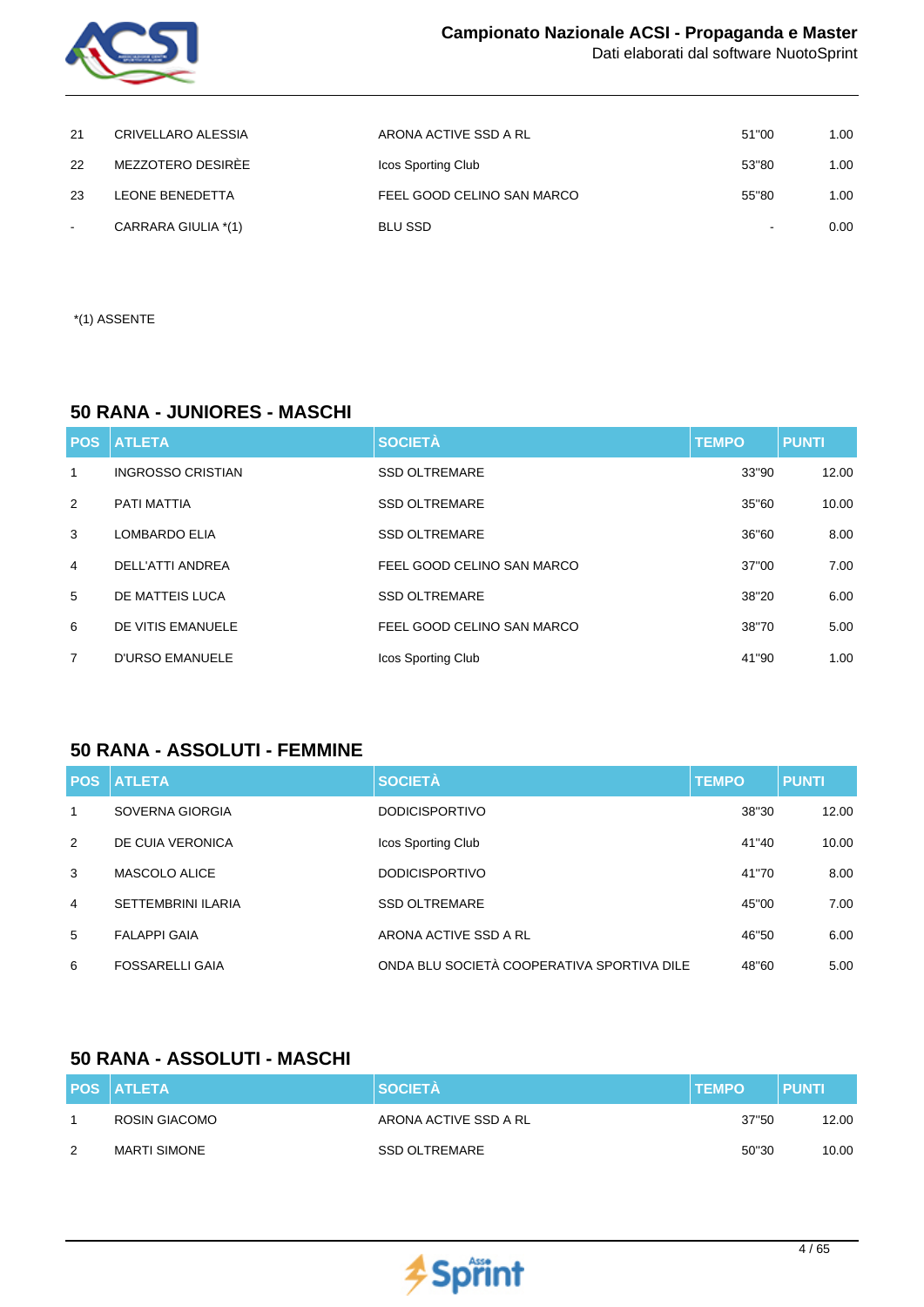

## **50 RANA - M1 - FEMMINE**

|   | <b>IPOS   ATLETA.</b>     | <b>SOCIETÀ</b>                | <b>TEMPO</b> | <b>PUNTI</b> |
|---|---------------------------|-------------------------------|--------------|--------------|
|   | <b>CARBONI MARZIA</b>     | A.S.D. SWIM SALENTO - OUTLINE | 44"60        | 12.00        |
| 2 | <b>PRIMICERI CRISTINA</b> | <b>SSD OLTREMARE</b>          | 44"90        | 10.00        |
| 3 | CUCURACHI ANTONELLA       | <b>SSD OLTREMARE</b>          | 50"40        | 8.00         |
| 4 | TOMMASI ANNA CHIARA       | <b>SSD OLTREMARE</b>          | 52"90        | 7.00         |

### **50 RANA - M1 - MASCHI**

| <b>POS</b>   | <b>ATLETA</b>              | <b>SOCIETÀ</b>        | <b>TEMPO</b> | <b>PUNTI</b> |
|--------------|----------------------------|-----------------------|--------------|--------------|
| $\mathbf{1}$ | <b>GUGLIELMI CHRISTIAN</b> | Icos Sporting Club    | 35"40        | 12.00        |
| 2            | <b>BIGNAMI CLAUDIO</b>     | <b>SPAZIOFITNESS</b>  | 40"10        | 10.00        |
| 3            | <b>CLEMENTE MATTIA</b>     | <b>SSD OLTREMARE</b>  | 46"60        | 8.00         |
| 4            | <b>CASTO MATTEO</b>        | <b>SSD OLTREMARE</b>  | 50"50        | 7.00         |
| $\sim$       | CASSANI ALESSANDRO *(2)    | <b>DODICISPORTIVO</b> |              | 0.00         |
| $\sim$       | FIORENTINO GABRIELE *(1)   | Icos Sporting Club    |              | 0.00         |

\*(1) ASSENTE

\*(2) ASSENTE

### **50 RANA - M2 - FEMMINE**

| <b>POS ATLETA</b> |                      | <b>TEMPO</b> | PUNTI |
|-------------------|----------------------|--------------|-------|
| RIZZO MARGHERITA  | <b>SSD OLTREMARE</b> | 49"80        | 12.00 |

## **50 RANA - M2 - MASCHI**

| <b>POS ATLETA</b>  | <b>SOCIETA</b>     | <b>TEMPO</b> | <b>PUNT</b> |
|--------------------|--------------------|--------------|-------------|
| DONNALOIA DOMENICO | Icos Sporting Club | 43"50        | 12.00       |

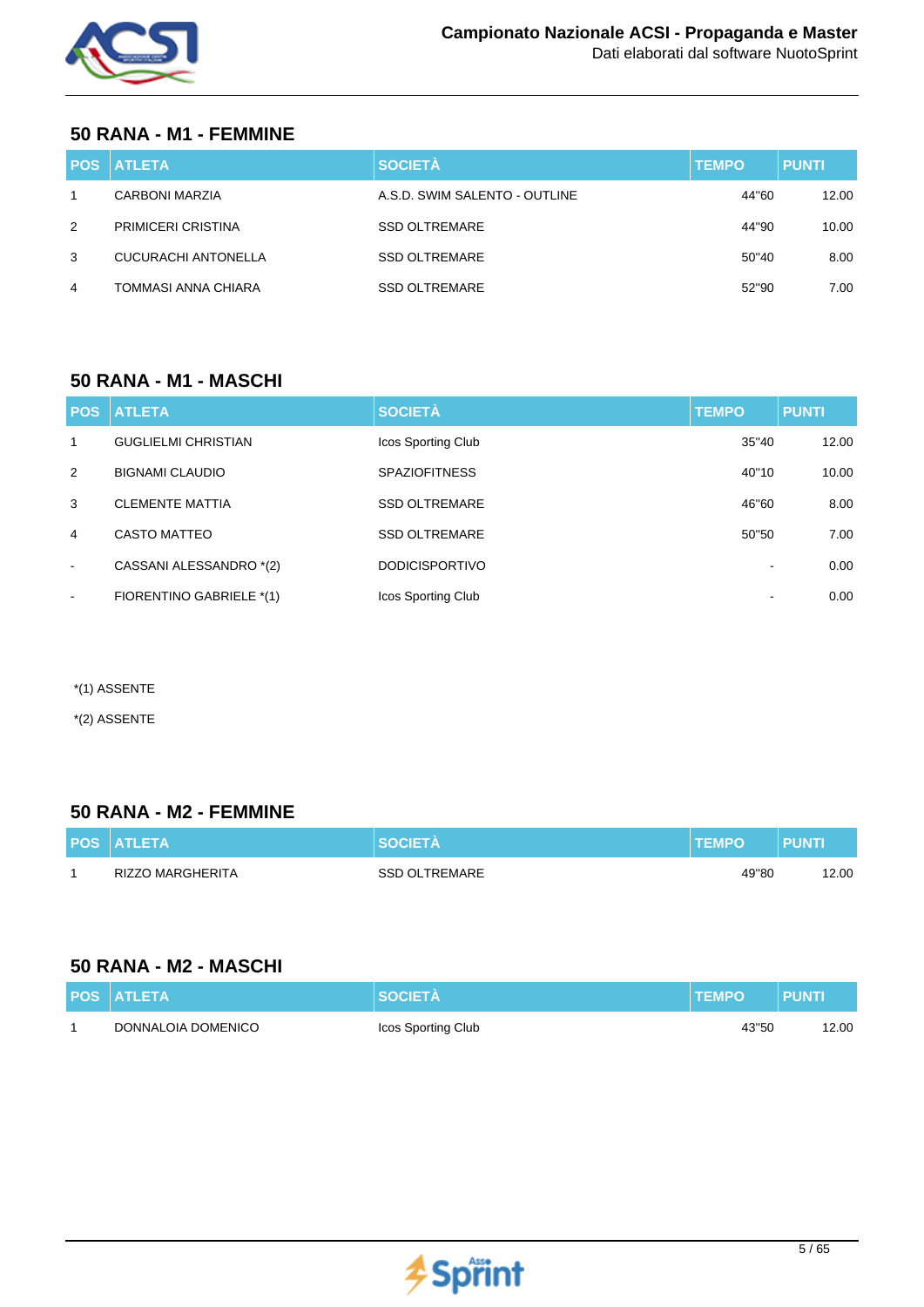

#### **50 RANA - M3 - MASCHI**

|   | <b>POS ATLETA</b>     | <b>SOCIETA</b>   | <b>TEMPO</b> | <b>PUNTI</b> |
|---|-----------------------|------------------|--------------|--------------|
|   | ALLODI CLAUDIO ANGELO | ASD CPS STEZZANO | 45"80        | 12.00        |
| 2 | DIMA GAETANO          | SSD OLTREMARE    | 48"00        | 10.00        |

## **25 STILE LIBERO - UNDER C - ANNO 2016 - FEMMINE**

| <b>POS ATLETA</b> | <b>SOCIETA</b>     | <b>TEMPO</b> | <b>PUNTI</b> |
|-------------------|--------------------|--------------|--------------|
| GIANNOCCARO VIOLA | Icos Sporting Club | 36"00        | 12.00        |

## **25 STILE LIBERO - UNDER C - ANNO 2015 - MASCHI**

|   | <b>POS ATLETA</b>       | <b>SOCIETÀ</b>             | <b>TEMPO</b> | <b>PUNTI</b> |
|---|-------------------------|----------------------------|--------------|--------------|
|   | MARAZIA FRANCESCO       | FEEL GOOD CELINO SAN MARCO | 21"40        | 12.00        |
| 2 | RAGUSA FEDERICO         | MUOVI LECCE SSD            | 24"70        | 10.00        |
| 3 | ZAMBINO ANTONIO LORENZO | Icos Sporting Club         | 25"20        | 8.00         |
| 4 | DOKAJ SAVELII           | <b>SSD OLTREMARE</b>       | 27"20        | 7.00         |

## **25 STILE LIBERO - UNDER C - ANNO 2016 - MASCHI**

| <b>POS ATLETA</b>           | <b>SOCIETA</b>                             | <b>TEMPO</b> | <b>PUNTI</b> |
|-----------------------------|--------------------------------------------|--------------|--------------|
| MANZI LEONARDO              | ONDA BLU SOCIETÀ COOPERATIVA SPORTIVA DILE | 23"50        | 12.00        |
| GIANNOCCARO ALESSANDRO *(1) | Icos Sporting Club                         |              | 0.00         |

\*(1) ASSENTE

## **50 STILE LIBERO - ESORDIENTI C1 - FEMMINE**

|   | <b>POS ATLETA</b> | <b>SOCIETÀ</b>     | <b>TEMPO</b> | <b>PUNTI</b> |
|---|-------------------|--------------------|--------------|--------------|
|   | CALABRESE AURORA  | Icos Sporting Club | 54"40        | 12.00        |
| 2 | ROMANO PIA KAROL  | Icos Sporting Club | 59"20        | 10.00        |
| 3 | SATALINO ALICE    | Icos Sporting Club | 1'03"50      | 8.00         |

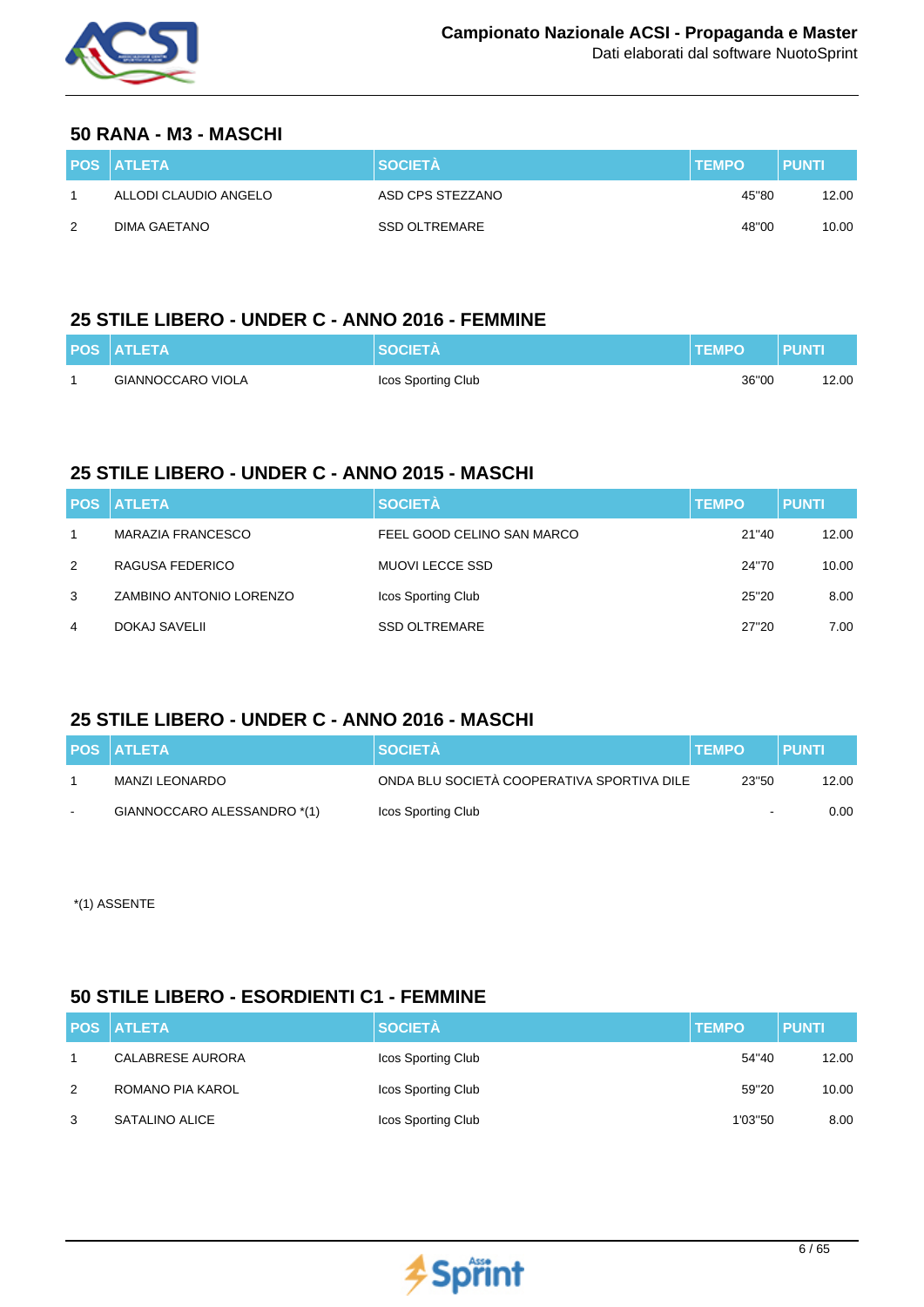

## **50 STILE LIBERO - ESORDIENTI C1 - MASCHI**

| <b>POS</b>     | <b>ATLETA</b>             | <b>SOCIETÀ</b>                | <b>TEMPO</b> | <b>PUNTI</b> |
|----------------|---------------------------|-------------------------------|--------------|--------------|
| 1              | <b>GRECO ANTONIO</b>      | MUOVI LECCE SSD               | 42"60        | 12.00        |
| $\overline{2}$ | <b>TRAFICANTE TOMMASO</b> | <b>MUOVI LECCE SSD</b>        | 46"20        | 10.00        |
| 3              | <b>QUADRI ANDREA</b>      | <b>BLUE SWIM ASD</b>          | 48"20        | 8.00         |
| 4              | ALTAVILLA STEFAN          | Icos Sporting Club            | 50"00        | 7.00         |
| 5              | SILOCCHI FEDERICO         | SPORT CLUB 12                 | 50"70        | 6.00         |
| 6              | <b>CENTONZE FEDERICO</b>  | Icos Sporting Club            | 51"10        | 5.00         |
| $\overline{7}$ | <b>MANCA GABRIEL</b>      | <b>MARESCA PARADISE NUOTO</b> | 53"50        | 1.00         |
| 8              | ROSSELLI LORENZO          | Icos Sporting Club            | 53"70        | 1.00         |
| 9              | MINONNE FRANCESCO         | Icos Sporting Club            | 58"40        | 1.00         |
| 10             | PALLOTTA GIANMARIA        | <b>BLUE SWIM ASD</b>          | 1'01"80      | 1.00         |
| 11             | RUSSO LUCA                | Icos Sporting Club            | 1'04"90      | 1.00         |
| $\blacksquare$ | RITELLA EMANUELE          | Icos Sporting Club            |              | 0.00         |

## **50 STILE LIBERO - ESORDIENTI C2 - FEMMINE**

| <b>POS</b>        | <b>ATLETA</b>                    | <b>SOCIETÀ</b>                             | <b>TEMPO</b> | <b>PUNTI</b> |
|-------------------|----------------------------------|--------------------------------------------|--------------|--------------|
| 1                 | <b>CACCIAPAGLIA GIADA</b>        | SPORT CLUB 12                              | 41"50        | 12.00        |
| 2                 | <b>MANZONI CATERINA</b>          | ONDA BLU SOCIETÀ COOPERATIVA SPORTIVA DILE | 43"20        | 10.00        |
| 3                 | <b>GAVAZZI BEATRICE</b>          | ONDA BLU SOCIETÀ COOPERATIVA SPORTIVA DILE | 45"90        | 8.00         |
| 4                 | <b>SERINELLI EVA</b>             | A.S.D. SWIM SALENTO - OUTLINE              | 47"50        | 7.00         |
| 5                 | <b>COLOMBO SOPHIA</b>            | <b>BLUE SWIM ASD</b>                       | 47"90        | 6.00         |
| 6                 | <b>MINONNE DILETTA</b>           | Icos Sporting Club                         | 51"30        | 5.00         |
| $\overline{7}$    | SURFOODDEN MARIE KIMBERLEY FLORA | <b>DODICISPORTIVO</b>                      | 52"90        | 1.00         |
| 8                 | CHIRONI VITTORIA                 | <b>MUOVI LECCE SSD</b>                     | 55"10        | 1.00         |
| 9                 | <b>FOGGETTI FRANCESCA</b>        | A.S.D. SWIM SALENTO - OUTLINE              | 55"70        | 1.00         |
| 10                | <b>GORGA SONIA</b>               | <b>SSD OLTREMARE</b>                       | 56"20        | 1.00         |
| 11                | <b>OGGIONI CARLOTTA</b>          | <b>SPORT CLUB 12</b>                       | 57"50        | 1.00         |
| $12 \overline{ }$ | <b>MOSTOSI VERA</b>              | ONDA BLU SOCIETÀ COOPERATIVA SPORTIVA DILE | 57"60        | 1.00         |
| 13                | <b>LEGROTTAGLIE GAIA</b>         | Icos Sporting Club                         | 1'01"00      | 1.00         |
| 14                | <b>AMATI EMMA</b>                | Icos Sporting Club                         | 1'07"40      | 1.00         |
| 15                | <b>BOVIO AURORA</b>              | <b>TRIATHLONRHO</b>                        | 1'18"60      | 1.00         |

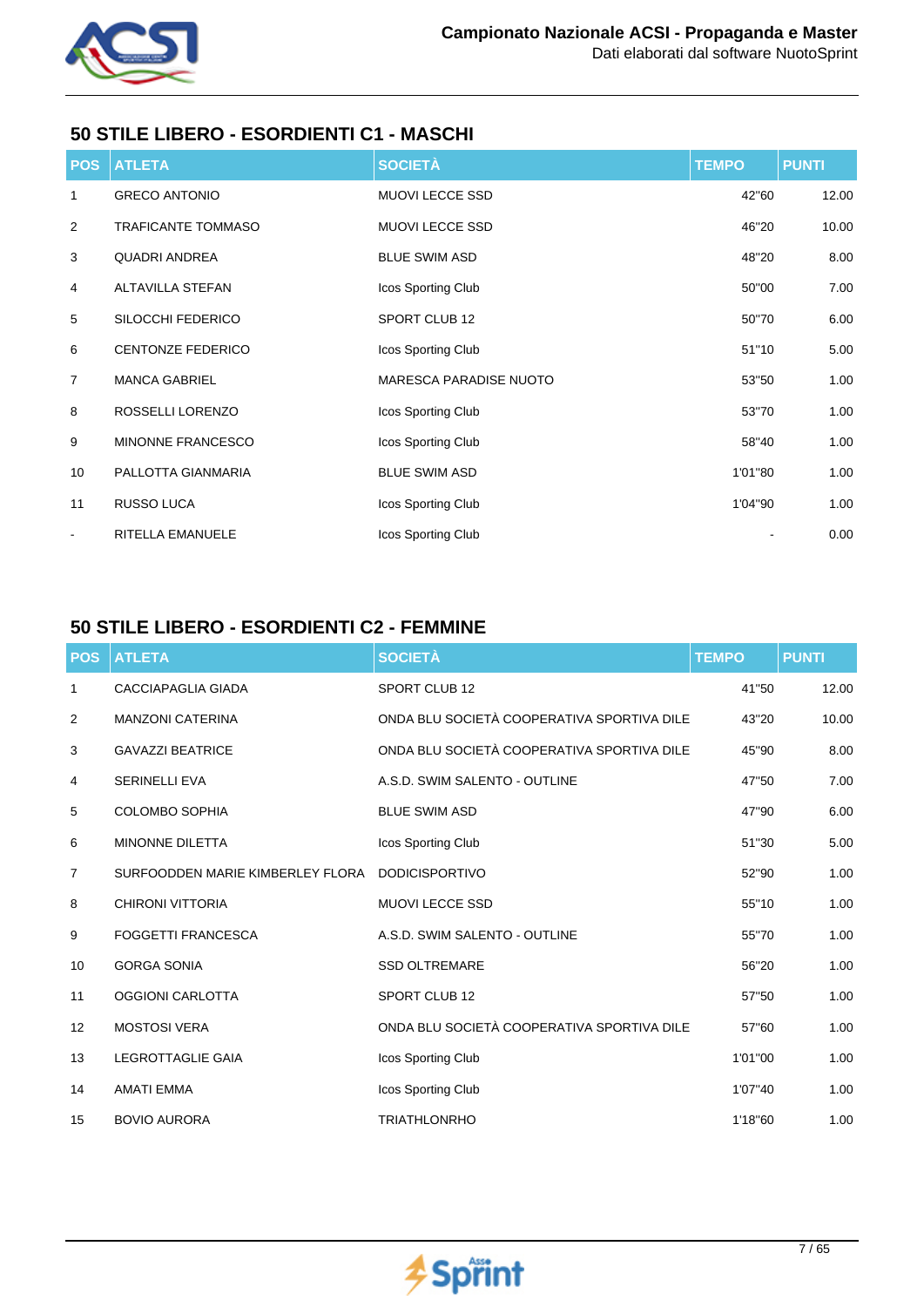

## **50 STILE LIBERO - ESORDIENTI C2 - MASCHI**

| <b>POS</b>     | <b>ATLETA</b>             | <b>SOCIETÀ</b>                             | <b>TEMPO</b> | <b>PUNTI</b> |
|----------------|---------------------------|--------------------------------------------|--------------|--------------|
| $\mathbf{1}$   | <b>GIANOTTI IVAN</b>      | SPORT CLUB 12                              | 38"40        | 12.00        |
| 2              | MARAZIA MICHELE           | FEEL GOOD CELINO SAN MARCO                 | 38"70        | 10.00        |
| 3              | CALABRESE COSIMO          | Icos Sporting Club                         | 39"40        | 8.00         |
| 4              | CISERANI ALESSANDRO       | SPORT CLUB 12                              | 41"10        | 7.00         |
| 5              | <b>FAGGIANA DARIO</b>     | Icos Sporting Club                         | 41"30        | 6.00         |
| 6              | <b>BUZZI RICCARDO</b>     | <b>DODICISPORTIVO</b>                      | 42"20        | 5.00         |
| 7              | LORUSSO GIULIO            | Icos Sporting Club                         | 44"50        | 1.00         |
| 8              | CIUFFREDA LUCIO           | Icos Sporting Club                         | 45"10        | 1.00         |
| 9              | <b>BUNGARO GIULIO</b>     | Icos Sporting Club                         | 45"30        | 1.00         |
| 10             | PEZZUTO MARCO             | FEEL GOOD CELINO SAN MARCO                 | 46"20        | 1.00         |
| 11             | <b>TODERO GIUSEPPE</b>    | Icos Sporting Club                         | 46"50        | 1.00         |
| 12             | COCCHI FRANCESCO          | <b>BLUE SWIM ASD</b>                       | 46"90        | 1.00         |
| 13             | FALCONE ALESSIO           | Icos Sporting Club                         | 47"40        | 1.00         |
| 14             | ROLLI UMBERTO             | MARESCA PARADISE NUOTO                     | 48"40        | 1.00         |
| 15             | SARACINO GABRIELE         | <b>SSD OLTREMARE</b>                       | 49"10        | 1.00         |
| 16             | PASCA ALESSANDRO          | A.S.D. SWIM SALENTO - OUTLINE              | 49"30        | 1.00         |
| 17             | MONTEFUSCO GIUSEPPE       | Icos Sporting Club                         | 51"40        | 1.00         |
| 18             | MARZIALI DAVIDE           | ONDA BLU SOCIETÀ COOPERATIVA SPORTIVA DILE | 52"20        | 1.00         |
| 19             | <b>GENCO RUSSO DAVIDE</b> | FEEL GOOD CELINO SAN MARCO                 | 54"10        | 1.00         |
| 20             | MORELLO ALESSANDRO        | SPORT CLUB 12                              | 57"00        | 1.00         |
| 21             | <b>MARULLI VITO</b>       | FEEL GOOD CELINO SAN MARCO                 | 57"10        | 1.00         |
| 22             | AMICO LIAM                | <b>SSD OLTREMARE</b>                       | 58"70        | 1.00         |
| 23             | CALASSO ANDREA            | <b>MARESCA PARADISE NUOTO</b>              | 58"80        | 1.00         |
| $\blacksquare$ | <b>BISIGNANO RICCARDO</b> | Icos Sporting Club                         | 59"60        | 1.00         |
| 24             | MARASCO ANTONIO LUCA      | MUOVI LECCE SSD                            | 1'00"60      | 1.00         |
| 25             | PUCCI NICOLO'             | <b>DODICISPORTIVO</b>                      | 1'08"60      | 1.00         |
| 26             | <b>MARIROSSI CRISTIAN</b> | <b>BLUE SWIM ASD</b>                       | 1'11"20      | 1.00         |

## **50 STILE LIBERO - ESORDIENTI B1 - FEMMINE**

| <b>POS ATLETA</b> | <b>SOCIETA</b>                             | <b>TEMPO</b> | <b>PUNTI</b> |
|-------------------|--------------------------------------------|--------------|--------------|
| GEROSA VITTORIA   | ONDA BLU SOCIETÀ COOPERATIVA SPORTIVA DILE | 39"70        | 12.00        |
| MAZZOLA LAURA     | ONDA BLU SOCIETÀ COOPERATIVA SPORTIVA DILE | 40"70        | 10.00        |

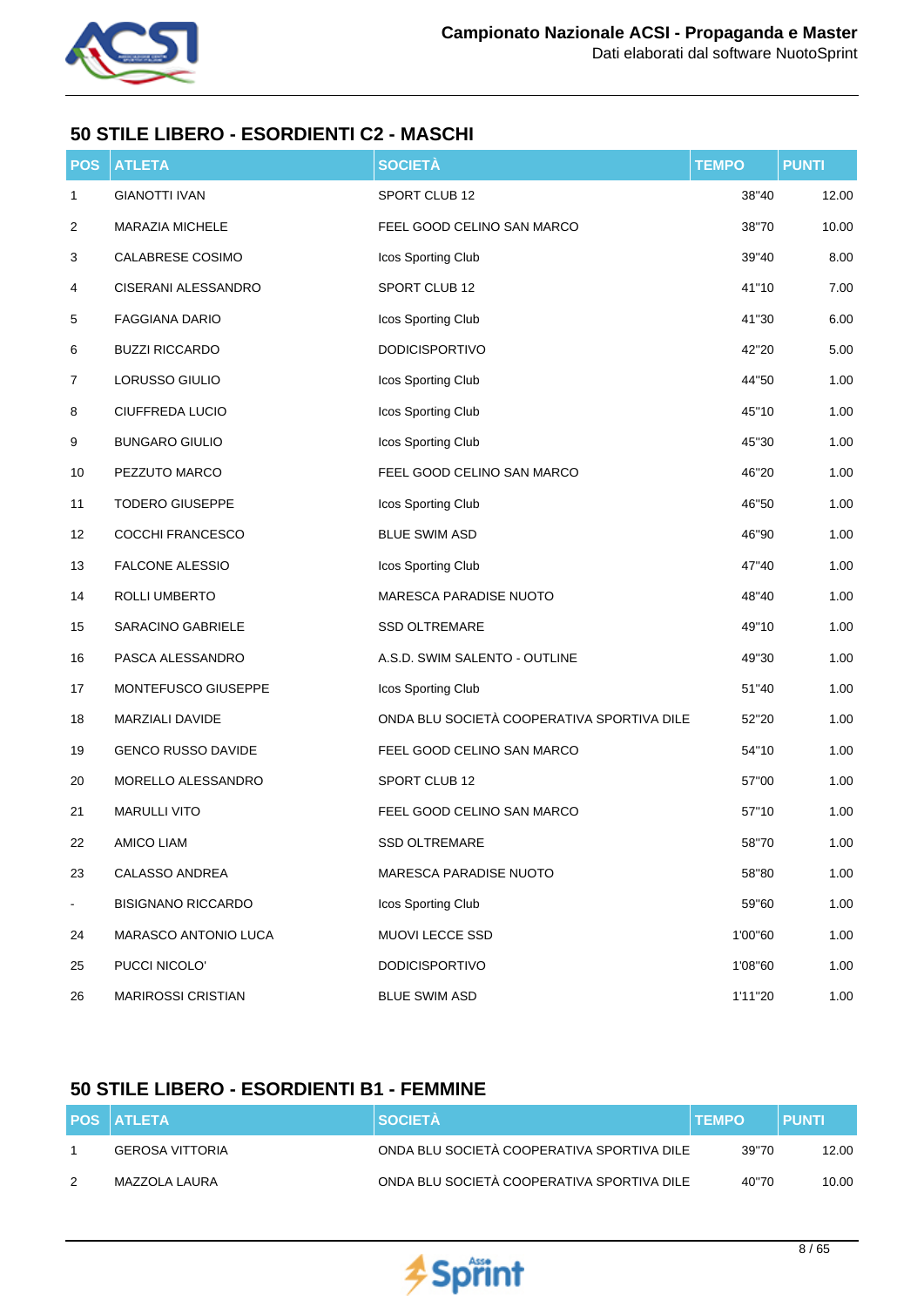

| 3  | <b>SORTI EMMA</b>           | ONDA BLU SOCIETÀ COOPERATIVA SPORTIVA DILE | 43"30   | 8.00 |
|----|-----------------------------|--------------------------------------------|---------|------|
| 4  | SOZZO CHIARA                | Icos Sporting Club                         | 43"50   | 7.00 |
| 5  | <b>IMBRIANI BIANCA</b>      | Icos Sporting Club                         | 44"30   | 6.00 |
| 6  | <b>GUIDATI NICOLE</b>       | ONDA BLU SOCIETÀ COOPERATIVA SPORTIVA DILE | 44"50   | 5.00 |
| 7  | LONGO MARIA SOLE            | <b>SSD OLTREMARE</b>                       | 46"10   | 1.00 |
| 8  | <b>CANDITA GIULIA</b>       | Icos Sporting Club                         | 46"30   | 1.00 |
| 9  | RINALDI GIULIA              | SPORT CLUB 12                              | 49"10   | 1.00 |
| 10 | TRIANNI ELENA               | MARESCA PARADISE NUOTO                     | 51"40   | 1.00 |
| 11 | <b>SGURA CARLOTTA</b>       | Icos Sporting Club                         | 51"80   | 1.00 |
| 12 | DRAGONE CHIARA              | <b>MARESCA PARADISE NUOTO</b>              | 53"10   | 1.00 |
| 12 | <b>GUAZZONI CARLOTTA</b>    | ARONA ACTIVE SSD A RL                      | 53"10   | 1.00 |
| 14 | ROSSI YLENIA                | ARONA ACTIVE SSD A RL                      | 53"50   | 1.00 |
| 15 | <b>MARTINA MATILDE</b>      | MARESCA PARADISE NUOTO                     | 54"40   | 1.00 |
| 16 | <b>BONATO ISABELLA</b>      | SPORT CLUB 12                              | 54"50   | 1.00 |
| 16 | <b>GRIECO GAIA</b>          | Icos Sporting Club                         | 54"50   | 1.00 |
| 18 | <b>D'AMONE VICTORIA</b>     | FEEL GOOD CELINO SAN MARCO                 | 55"70   | 1.00 |
| 19 | <b>BONIFACIO CAMILLA</b>    | ARONA ACTIVE SSD A RL                      | 55"90   | 1.00 |
| 20 | FRANCHINA AURORA            | <b>DODICISPORTIVO</b>                      | 58"70   | 1.00 |
| 21 | <b>TOSI AURORA</b>          | ONDA BLU SOCIETÀ COOPERATIVA SPORTIVA DILE | 1'00"70 | 1.00 |
| 22 | <b>GUELI RENEE GIOVANNA</b> | <b>DODICISPORTIVO</b>                      | 1'01"90 | 1.00 |
| 23 | APOLLO GIULIA               | A.S.D. SWIM SALENTO - OUTLINE              | 1'04"10 | 1.00 |
| 24 | SETTEMBRINI GIULIA          | Icos Sporting Club                         | 1'10"70 | 1.00 |
| ۰  | NODARI MAYA *(2)            | ARONA ACTIVE SSD A RL                      |         | 0.00 |
|    | PINNELLINI FRANCESCA *(1)   | MUOVI LECCE SSD                            |         | 0.00 |

\*(2) ASSENTE

## **50 STILE LIBERO - ESORDIENTI B1 - MASCHI**

|   | <b>POS ATLETA</b>    | <b>SOCIETÀ</b>        | <b>TEMPO</b> | <b>PUNTI</b> |
|---|----------------------|-----------------------|--------------|--------------|
|   | <b>CASTRO MATTIA</b> | ARONA ACTIVE SSD A RL | 34"30        | 12.00        |
| 2 | ROMA ANDREA          | Icos Sporting Club    | 34"50        | 10.00        |
| 3 | PEZZOLI MIRKO        | BLU SSD               | 34"90        | 8.00         |

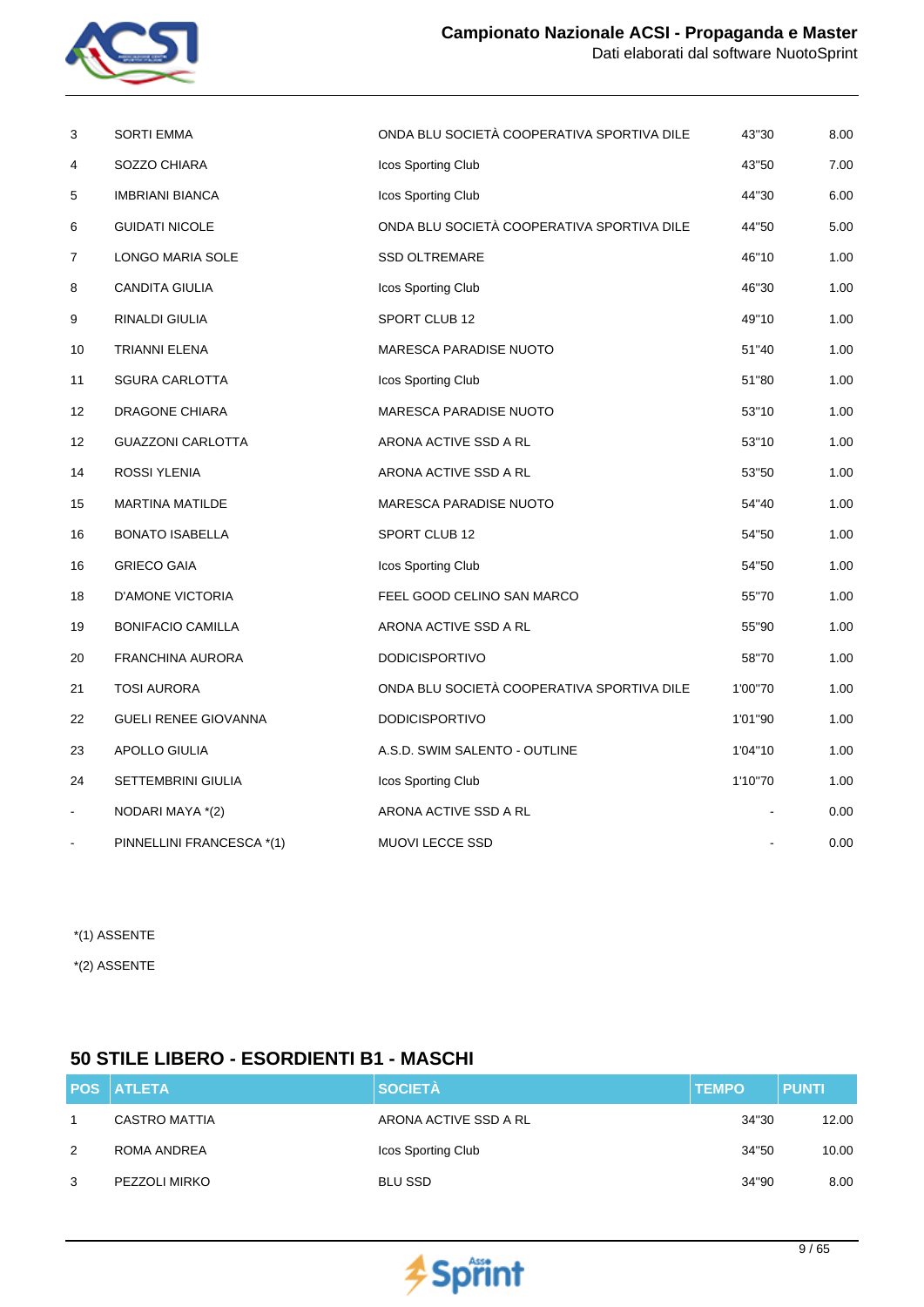

| 4                 | DELL'ATTI NICOLÒ           | Icos Sporting Club                         | 35"70 | 7.00 |
|-------------------|----------------------------|--------------------------------------------|-------|------|
| 5                 | <b>CAMPANA FEDERICO</b>    | ONDA BLU SOCIETÀ COOPERATIVA SPORTIVA DILE | 38"20 | 6.00 |
| 6                 | <b>BARARDI PIETRO</b>      | Icos Sporting Club                         | 38"40 | 5.00 |
| 6                 | DE FINO DANIELE            | <b>DODICISPORTIVO</b>                      | 38"40 | 5.00 |
| 8                 | <b>TOMA FRANCESCO</b>      | Icos Sporting Club                         | 38"70 | 1.00 |
| 9                 | <b>LAUDADIO LUIGI</b>      | Icos Sporting Club                         | 39"50 | 1.00 |
| 10                | <b>ESPOSITO ISMAELE</b>    | FEEL GOOD CELINO SAN MARCO                 | 42"90 | 1.00 |
| 11                | <b>LECCE CRISTIANO</b>     | <b>MUOVI LECCE SSD</b>                     | 43"40 | 1.00 |
| $12 \overline{ }$ | <b>LILLO GABRIEL</b>       | Icos Sporting Club                         | 44"10 | 1.00 |
| 13                | <b>GAROSI DAVIDE</b>       | ARONA ACTIVE SSD A RL                      | 46"00 | 1.00 |
| 14                | <b>EPIFANI ANDREA</b>      | FEEL GOOD CELINO SAN MARCO                 | 46"10 | 1.00 |
| 15                | RENNA ALESSANDRO           | Icos Sporting Club                         | 47"90 | 1.00 |
| 16                | <b>BALDASSARRE ANTONIO</b> | FEEL GOOD CELINO SAN MARCO                 | 48"80 | 1.00 |
| 17                | <b>FATTIZZO GIUSEPPE</b>   | <b>SSD OLTREMARE</b>                       | 50"60 | 1.00 |
| 18                | <b>CAVICCHIOLI MIRKO</b>   | <b>DODICISPORTIVO</b>                      | 50"90 | 1.00 |
| 19                | CARLINO GIOVANNI MARCO     | FEEL GOOD CELINO SAN MARCO                 | 54"80 | 1.00 |
| 20                | <b>TOMA CARLO ANTONIO</b>  | <b>SSD OLTREMARE</b>                       | 59"60 | 1.00 |

## **50 STILE LIBERO - ESORDIENTI B2 - FEMMINE**

| <b>POS</b> | <b>ATLETA</b>                | <b>SOCIETÀ</b>                             | <b>TEMPO</b> | <b>PUNTI</b> |
|------------|------------------------------|--------------------------------------------|--------------|--------------|
| 1          | PRIVITERA ALESSIA            | <b>TRIATHLONRHO</b>                        | 38"70        | 12.00        |
| 2          | <b>LANFRANCHI SOFIA</b>      | <b>BLU SSD</b>                             | 39"80        | 10.00        |
| 3          | <b>CANCI VIOLA</b>           | <b>DODICISPORTIVO</b>                      | 40"40        | 8.00         |
| 4          | <b>VALLE GIORGIA</b>         | ONDA BLU SOCIETÀ COOPERATIVA SPORTIVA DILE | 42"00        | 7.00         |
| 5          | <b>DELL'AQUILA ALICE</b>     | <b>TRIATHLONRHO</b>                        | 42"50        | 6.00         |
| 6          | <b>CARRIERO FLAVIA</b>       | Icos Sporting Club                         | 43"00        | 5.00         |
| 6          | <b>PAPAGRIGORIS VIKTORIA</b> | ARONA ACTIVE SSD A RL                      | 43"00        | 5.00         |
| 8          | <b>TESTINO CHIARA</b>        | <b>SPORT CLUB 12</b>                       | 44"30        | 1.00         |
| 9          | <b>FOGGETTI SILVIA</b>       | A.S.D. SWIM SALENTO - OUTLINE              | 44"90        | 1.00         |
| 10         | DOKAJ EVGENIYA               | <b>SSD OLTREMARE</b>                       | 46"20        | 1.00         |
| 11         | <b>MANZI CARLOTTE</b>        | ONDA BLU SOCIETÀ COOPERATIVA SPORTIVA DILE | 47"20        | 1.00         |
| 12         | <b>CAPONE CARLOTTA</b>       | <b>MUOVI LECCE SSD</b>                     | 48"70        | 1.00         |
| 13         | <b>CAMISA SOFIA</b>          | <b>MARESCA PARADISE NUOTO</b>              | 49"80        | 1.00         |
| 14         | <b>URGESI MARGHERITA</b>     | Icos Sporting Club                         | 49"90        | 1.00         |

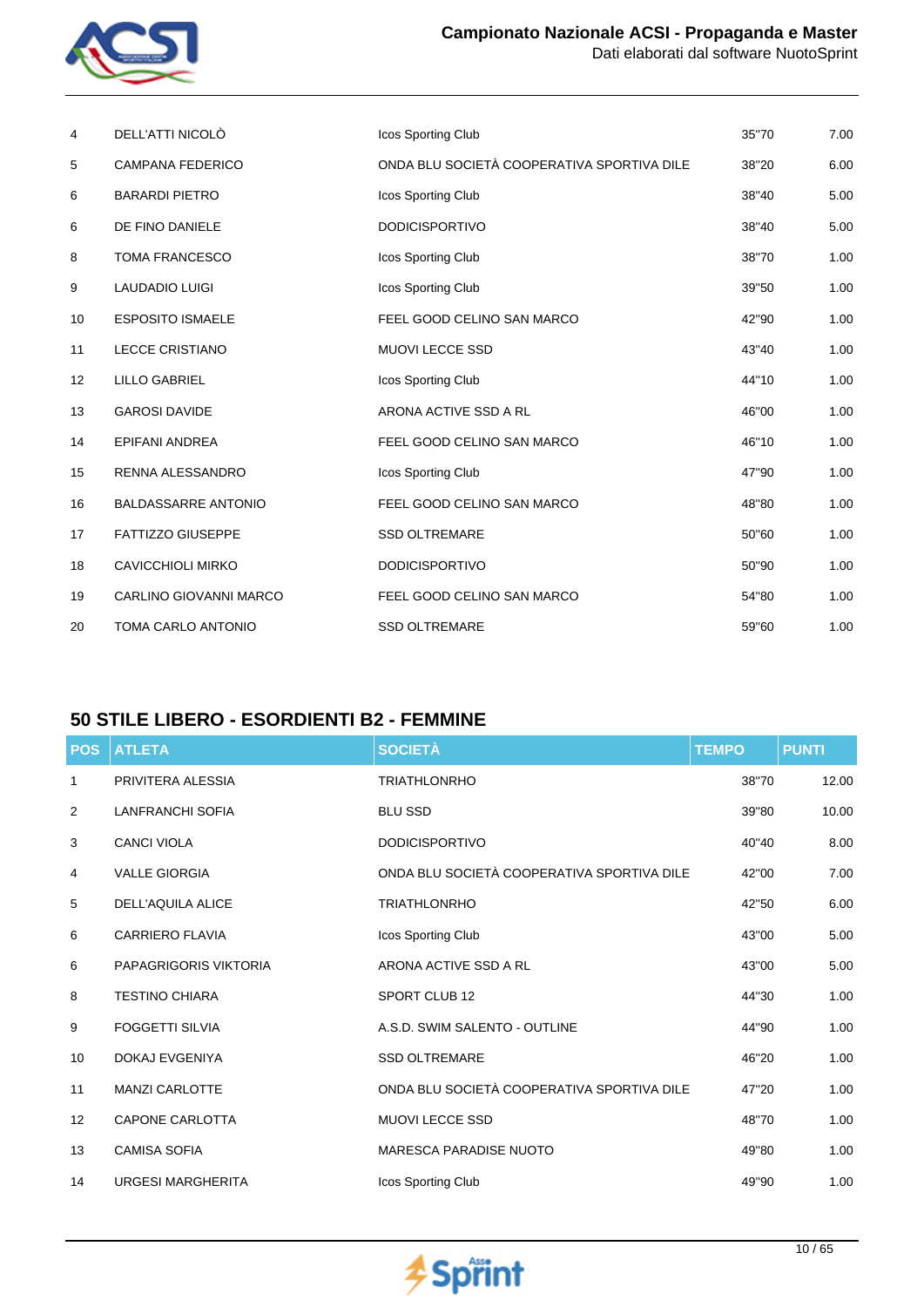

| 15             | SAJEVA EUGENIA         | MUOVI LECCE SSD        | 54"10   | 1.00 |
|----------------|------------------------|------------------------|---------|------|
| 16             | ESPOSTI ARIANNA        | <b>TRIATHLONRHO</b>    | 54"30   | 1.00 |
| 17             | RAGANATO SANDY SOFIA   | MARESCA PARADISE NUOTO | 57"60   | 1.00 |
| 18             | <b>SPEDICATO SYRIA</b> | MARESCA PARADISE NUOTO | 1'03"20 | 1.00 |
| $\blacksquare$ | ROSSELLI VIRGINIA *(1) | Icos Sporting Club     |         | 0.00 |

\*(1) SQUALIFICATO

## **50 STILE LIBERO - ESORDIENTI B2 - MASCHI**

| <b>POS</b>        | <b>ATLETA</b>              | <b>SOCIETÀ</b>                             | <b>TEMPO</b> | <b>PUNTI</b> |
|-------------------|----------------------------|--------------------------------------------|--------------|--------------|
| 1                 | <b>FORESTI GABRIEL</b>     | ONDA BLU SOCIETÀ COOPERATIVA SPORTIVA DILE | 34"70        | 12.00        |
| $\overline{c}$    | QUIRICO LORENZO            | ARONA ACTIVE SSD A RL                      | 35"05        | 10.00        |
| 3                 | <b>ASTARITA SAMUEL</b>     | <b>TRIATHLONRHO</b>                        | 35"09        | 8.00         |
| 4                 | PIANEZZOLA GABRIELE        | ONDA BLU SOCIETÀ COOPERATIVA SPORTIVA DILE | 36"00        | 7.00         |
| 5                 | <b>MAIORANO MARCO</b>      | Icos Sporting Club                         | 36"05        | 6.00         |
| 6                 | <b>BUCCIARELLI GIORGIO</b> | ARONA ACTIVE SSD A RL                      | 36"06        | 5.00         |
| 7                 | PELLEGRINO MICHELE         | MUOVI LECCE SSD                            | 36"09        | 1.00         |
| 8                 | <b>GHEORGHIU MATTEO</b>    | <b>TRIATHLONRHO</b>                        | 37"00        | 1.00         |
| 9                 | LEPORALE STEFANO           | Icos Sporting Club                         | 37"20        | 1.00         |
| 10                | DE VIRGILIS VINCENZO       | Icos Sporting Club                         | 38"01        | 1.00         |
| 11                | RAIMONDI ALESSANDRO        | ARONA ACTIVE SSD A RL                      | 38"03        | 1.00         |
| $12 \overline{ }$ | PAPANDREA SIMONE           | <b>DODICISPORTIVO</b>                      | 39"05        | 1.00         |
| 13                | <b>BIANCO EMANUELE</b>     | Icos Sporting Club                         | 40"02        | 1.00         |
| 14                | <b>IZZO EMANUELE</b>       | ONDA BLU SOCIETÀ COOPERATIVA SPORTIVA DILE | 40"05        | 1.00         |
| 15                | <b>ZANIBONI EVAN</b>       | <b>SPAZIOFITNESS</b>                       | 40"80        | 1.00         |
| 16                | LO PRESTI FILIPPO          | <b>DODICISPORTIVO</b>                      | 41"00        | 1.00         |
| 17                | <b>BLASI EDOARDO</b>       | <b>MUOVI LECCE SSD</b>                     | 42"00        | 1.00         |
| 18                | CORLIANO DAVIDE            | FEEL GOOD CELINO SAN MARCO                 | 42"01        | 1.00         |
| 19                | PANDINI ANDREA             | SPORT CLUB 12                              | 42"09        | 1.00         |
| 20                | PERRONE FRANCESCO          | Icos Sporting Club                         | 42"90        | 1.00         |
| 21                | CHILOIRO LUCA              | Icos Sporting Club                         | 43"03        | 1.00         |
| 22                | ROLLO ALESSIO              | <b>MUOVI LECCE SSD</b>                     | 44"90        | 1.00         |
| 23                | ANDREIS RICCARDO           | Icos Sporting Club                         | 45"02        | 1.00         |

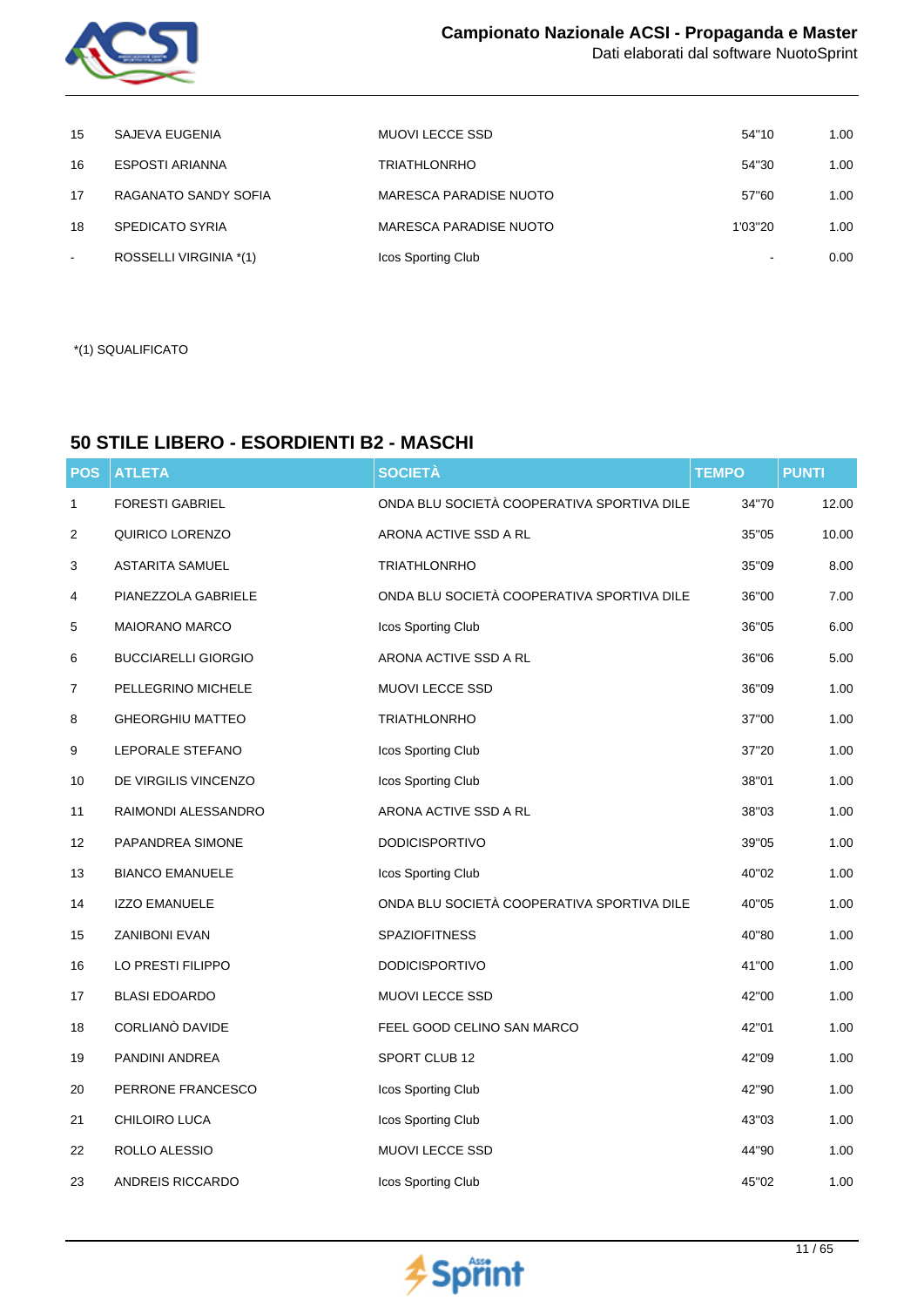

| 24     | <b>SGURA PIERGIANNI</b>  | Icos Sporting Club         | 45"90   | 1.00 |
|--------|--------------------------|----------------------------|---------|------|
| 25     | <b>MAGGI JACOPO</b>      | FEEL GOOD CELINO SAN MARCO | 46"09   | 1.00 |
| 26     | <b>VINDIGNI RICCARDO</b> | <b>TRIATHLONRHO</b>        | 47"20   | 1.00 |
| 27     | PIZZOLANTE MATTIA        | MUOVI LECCE SSD            | 50"30   | 1.00 |
| 28     | <b>TAMBORINO STEFANO</b> | <b>SSD OLTREMARE</b>       | 56"20   | 1.00 |
| $\sim$ | DIGIACOMANTONIO DAVIDE   | Icos Sporting Club         | 1'01"00 | 1.00 |

### **50 STILE LIBERO - ESORDIENTI A1 - FEMMINE**

| <b>POS</b>     | <b>ATLETA</b>            | <b>SOCIETÀ</b>                             | <b>TEMPO</b> | <b>PUNTI</b> |
|----------------|--------------------------|--------------------------------------------|--------------|--------------|
| 1              | <b>SISANA MATILDE</b>    | ONDA BLU SOCIETÀ COOPERATIVA SPORTIVA DILE | 33"00        | 12.00        |
| 2              | <b>GHEZZI FRANCESCA</b>  | <b>TRIATHLONRHO</b>                        | 34"80        | 10.00        |
| 3              | <b>PRESCIANI SIRIA</b>   | ONDA BLU SOCIETÀ COOPERATIVA SPORTIVA DILE | 36"70        | 8.00         |
| 4              | <b>BALESTRA CHIARA</b>   | Icos Sporting Club                         | 38"70        | 7.00         |
| 5              | <b>FRANCHINA ALESSIA</b> | <b>DODICISPORTIVO</b>                      | 39"60        | 6.00         |
| 6              | <b>CASTELLI ANNA</b>     | <b>BLU SSD</b>                             | 40"60        | 5.00         |
| $\overline{7}$ | <b>CARRISI MIA</b>       | SPORT CLUB 12                              | 42"40        | 1.00         |
| 8              | <b>FUSARO GIORGIA</b>    | Icos Sporting Club                         | 43"90        | 1.00         |
| 9              | <b>BALESTRA GRETA</b>    | Icos Sporting Club                         | 47"70        | 1.00         |
| 10             | <b>NORELLI ELENA</b>     | Icos Sporting Club                         | 54"10        | 1.00         |
| $\blacksquare$ | <b>MIGNONE MARTA</b>     | Icos Sporting Club                         |              | 0.00         |

## **50 STILE LIBERO - ESORDIENTI A1 - MASCHI**

| <b>POS</b>     | <b>ATLETA</b>              | <b>SOCIETÀ</b>                             | <b>TEMPO</b> | <b>PUNTI</b> |
|----------------|----------------------------|--------------------------------------------|--------------|--------------|
| 1              | <b>MARZIALI ANDREA</b>     | ONDA BLU SOCIETÀ COOPERATIVA SPORTIVA DILE | 33"07        | 12.00        |
| 2              | <b>GIANNUZZI FRANCESCO</b> | <b>SSD OLTREMARE</b>                       | 37"20        | 10.00        |
| 3              | <b>FANIZZI MICHELE</b>     | Icos Sporting Club                         | 38"01        | 8.00         |
| $\overline{4}$ | <b>VALLE LORENZO</b>       | <b>BLU SSD</b>                             | 38"02        | 7.00         |
| 5              | ROTONDO GIULIO             | <b>SSD OLTREMARE</b>                       | 38"03        | 6.00         |
| 6              | <b>GUIDO FRANCESCO</b>     | <b>MARESCA PARADISE NUOTO</b>              | 38"06        | 5.00         |
| $\overline{7}$ | <b>GIANNACCARI ADRIAN</b>  | <b>MUOVI LECCE SSD</b>                     | 38"07        | 1.00         |
| 8              | <b>BELARDI NICOLO'</b>     | ARONA ACTIVE SSD A RL                      | 39"07        | 1.00         |
| 9              | <b>GIANNELLI MATTEO</b>    | <b>MUOVI LECCE SSD</b>                     | 41"08        | 1.00         |
| 10             | CANDITA GIULIO FRANCESCO   | Icos Sporting Club                         | 42"05        | 1.00         |

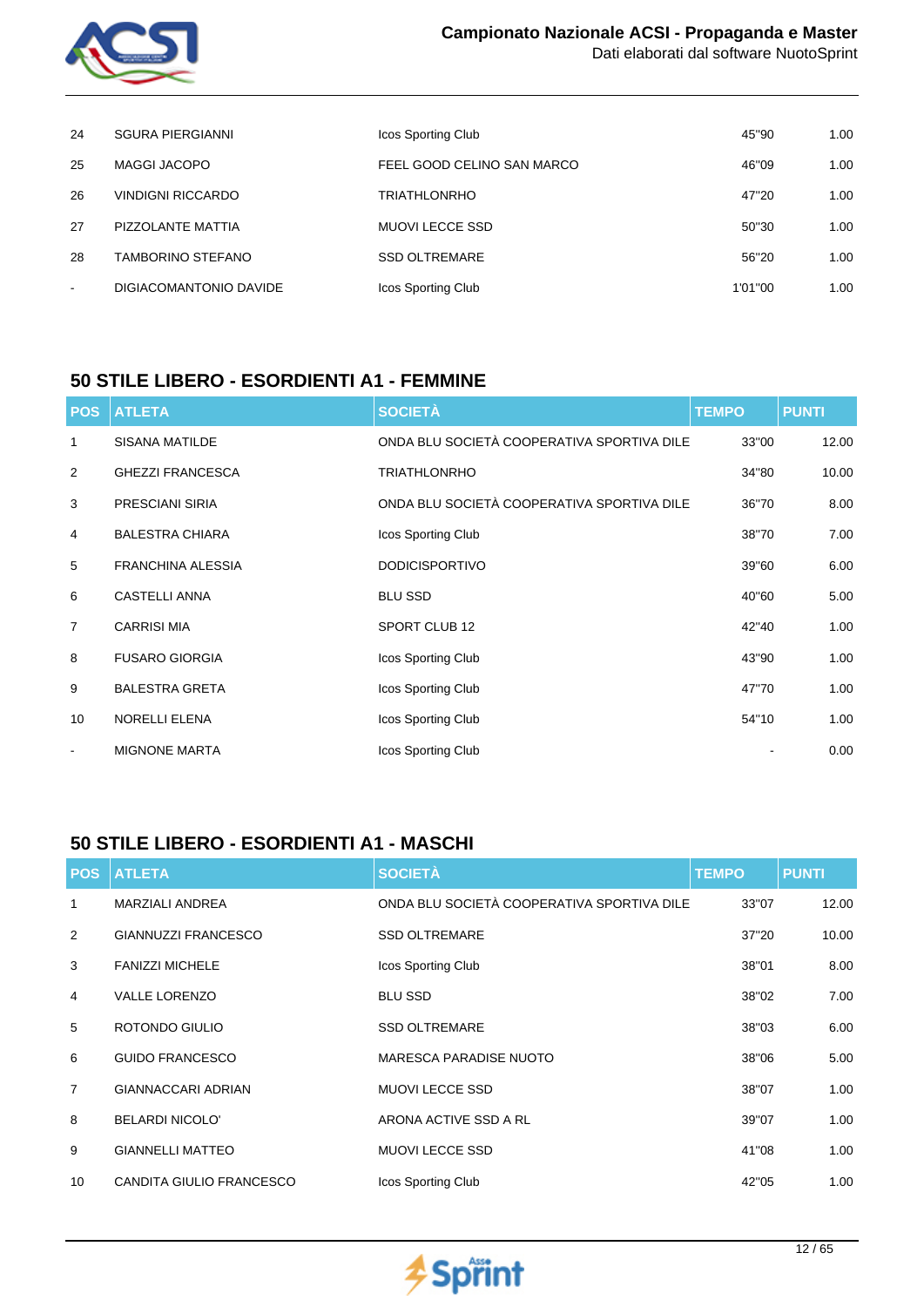

| $\sim$ | BERTOGLIO GIANFRANCO | ONDA BLU SOCIETÀ COOPERATIVA SPORTIVA DILE | $\sim$                   | 0.00 |
|--------|----------------------|--------------------------------------------|--------------------------|------|
|        | CAIRO DIEGO *(1)     | FEEL GOOD CELINO SAN MARCO                 | $\sim$                   | 0.00 |
|        | NODARI ELIA *(2)     | ARONA ACTIVE SSD A RL                      | $\overline{\phantom{a}}$ | 0.00 |

- \*(1) ASSENTE
- \*(2) ASSENTE

## **50 STILE LIBERO - ESORDIENTI A2 - FEMMINE**

| <b>POS</b>     | <b>ATLETA</b>               | <b>SOCIETÀ</b>                             | <b>TEMPO</b> | <b>PUNTI</b> |
|----------------|-----------------------------|--------------------------------------------|--------------|--------------|
| 1              | <b>LANZA DENISE</b>         | <b>BLU SSD</b>                             | 32"10        | 12.00        |
| $\overline{c}$ | SARACINO ROSITA MARIA       | <b>SSD OLTREMARE</b>                       | 33"30        | 10.00        |
| 3              | NICOLI CRISTINA             | <b>BLU SSD</b>                             | 34"30        | 8.00         |
| 4              | <b>VISCOMI SABRINA</b>      | <b>DODICISPORTIVO</b>                      | 34"80        | 7.00         |
| 5              | <b>GRASSELLI SABRINA</b>    | ONDA BLU SOCIETÀ COOPERATIVA SPORTIVA DILE | 36"50        | 6.00         |
| 5              | <b>LIPPOLIS GRETA</b>       | MUOVI LECCE SSD                            | 36"50        | 6.00         |
| $\overline{7}$ | LILLA RACHELE               | SPORT CLUB 12                              | 37"70        | 1.00         |
| 8              | SILIBERTO CHIARA            | Icos Sporting Club                         | 37"90        | 1.00         |
| 9              | <b>MARZETTI CORINNE</b>     | <b>BLU SSD</b>                             | 39"20        | 1.00         |
| 10             | <b>BALDASSARRE RACHELE</b>  | FEEL GOOD CELINO SAN MARCO                 | 39"40        | 1.00         |
| 10             | <b>CAMPANA SVEVA</b>        | SPORT CLUB 12                              | 39"40        | 1.00         |
| 12             | MANGIONE VITTORIA           | <b>SSD OLTREMARE</b>                       | 39"70        | 1.00         |
| 13             | <b>GURRADO FRANCESCA</b>    | MUOVI LECCE SSD                            | 39"80        | 1.00         |
| 14             | <b>VENTURINI GINEVRA</b>    | <b>TRIATHLONRHO</b>                        | 40"20        | 1.00         |
| 15             | PALAZZO AURORA              | A.S.D. SWIM SALENTO - OUTLINE              | 40"40        | 1.00         |
| 16             | <b>TORINO MARGHERITA</b>    | <b>TRIATHLONRHO</b>                        | 40"50        | 1.00         |
| 17             | <b>VISCONTI SARA</b>        | MUOVI LECCE SSD                            | 40"90        | 1.00         |
| 18             | PECERE GAIA                 | Icos Sporting Club                         | 41"70        | 1.00         |
| 19             | <b>BERGANTIN ISABEL</b>     | ONDA BLU SOCIETÀ COOPERATIVA SPORTIVA DILE | 43"00        | 1.00         |
| 20             | DE ICCO GIULIA              | <b>SSD OLTREMARE</b>                       | 48"00        | 1.00         |
| 21             | <b>GUERINONI GIULIA</b>     | SPORT CLUB 12                              | 48"50        | 1.00         |
| 22             | CITTI CLARISSA              | <b>MARESCA PARADISE NUOTO</b>              | 54"40        | 1.00         |
|                | FUMAROLA ESCOBAR LAURA *(1) | Icos Sporting Club                         |              | 0.00         |

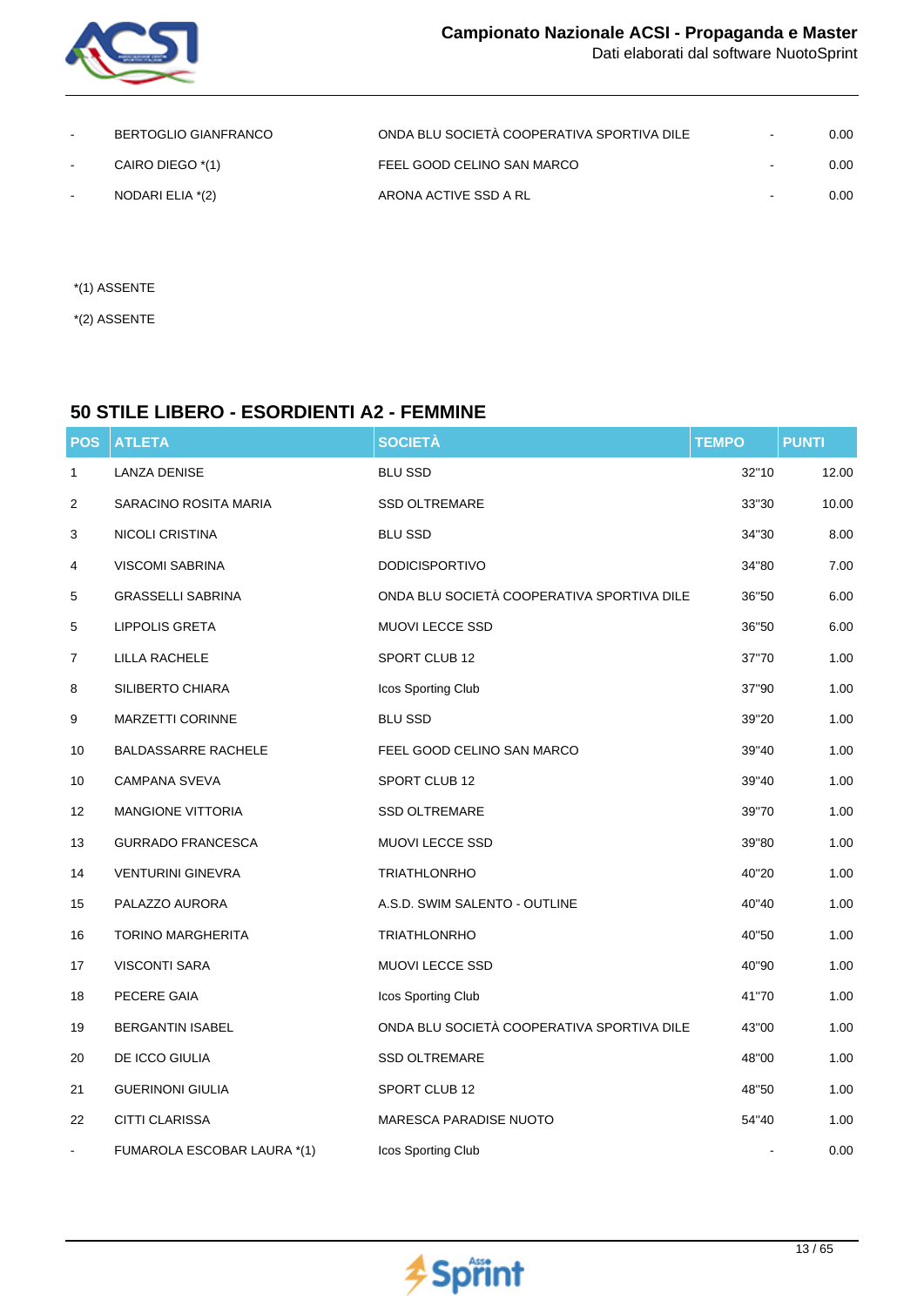

## **50 STILE LIBERO - ESORDIENTI A2 - MASCHI**

| <b>POS</b>     | <b>ATLETA</b>              | <b>SOCIETÀ</b>                             | <b>TEMPO</b> | <b>PUNTI</b> |
|----------------|----------------------------|--------------------------------------------|--------------|--------------|
| $\mathbf{1}$   | <b>CASSINA ANDREA</b>      | <b>BLU SSD</b>                             | 30"50        | 12.00        |
| $\overline{2}$ | <b>GRITTI ANDREA</b>       | ONDA BLU SOCIETÀ COOPERATIVA SPORTIVA DILE | 31"50        | 10.00        |
| 3              | <b>ADAMI DANIELE</b>       | <b>BLU SSD</b>                             | 33"10        | 8.00         |
| 3              | <b>MELE LUIGI</b>          | <b>MARESCA PARADISE NUOTO</b>              | 33"10        | 8.00         |
| 5              | DE SANTIS DIEGO            | <b>SSD OLTREMARE</b>                       | 34"00        | 6.00         |
| 6              | <b>MANGILI MIRKO</b>       | ONDA BLU SOCIETÀ COOPERATIVA SPORTIVA DILE | 36"06        | 5.00         |
| 7              | <b>CRIPPA ALESSANDRO</b>   | ONDA BLU SOCIETÀ COOPERATIVA SPORTIVA DILE | 36"60        | 1.00         |
| 8              | <b>SICILIA MATTEO</b>      | Icos Sporting Club                         | 37"30        | 1.00         |
| 9              | MINONNE COSTANTINO         | Icos Sporting Club                         | 37"70        | 1.00         |
| 10             | <b>AMATO ANDREA</b>        | <b>SSD OLTREMARE</b>                       | 37"90        | 1.00         |
| 11             | <b>CORLIANO' FRANCESCO</b> | <b>SSD OLTREMARE</b>                       | 39"60        | 1.00         |
| 12             | <b>MEO ANTONIO</b>         | Icos Sporting Club                         | 40"06        | 1.00         |
| 13             | <b>CINIERI CRISTIANO</b>   | Icos Sporting Club                         | 41"00        | 1.00         |
| 14             | <b>SERINELLI GABRIELE</b>  | A.S.D. SWIM SALENTO - OUTLINE              | 43"04        | 1.00         |

## **50 DORSO - RAGAZZI PRIMO ANNO - MASCHI**

| <b>POS</b>     | <b>ATLETA</b>                 | <b>SOCIETÀ</b>                             | <b>TEMPO</b> | <b>PUNTI</b> |
|----------------|-------------------------------|--------------------------------------------|--------------|--------------|
| $\mathbf{1}$   | <b>INGROSSO LORIS</b>         | <b>SSD OLTREMARE</b>                       | 35"20        | 12.00        |
| 2              | <b>TRONCONE ANTONIO</b>       | <b>MARESCA PARADISE NUOTO</b>              | 36"40        | 10.00        |
| 3              | <b>MARTINA LEONARDO</b>       | <b>MUOVI LECCE SSD</b>                     | 37"60        | 8.00         |
| 4              | <b>TORA NICOLO'</b>           | ARONA ACTIVE SSD A RL                      | 38"40        | 7.00         |
| 5              | <b>CAMPANA GIORGIO</b>        | ONDA BLU SOCIETÀ COOPERATIVA SPORTIVA DILE | 39"20        | 6.00         |
| 6              | <b>BRAY LUCA</b>              | <b>SSD OLTREMARE</b>                       | 40"20        | 5.00         |
| $\overline{7}$ | CAVALLO ANDREA                | Icos Sporting Club                         | 40"50        | 1.00         |
| 8              | <b>SERGIO GABRIELE</b>        | <b>SSD OLTREMARE</b>                       | 40"90        | 1.00         |
| 9              | <b>SESSA ANTONIO</b>          | <b>SSD OLTREMARE</b>                       | 41"80        | 1.00         |
| 10             | <b>BANIN STEFANO</b>          | <b>SPAZIOFITNESS</b>                       | 42"60        | 1.00         |
| 11             | DE VITIS GABRIELE             | FEEL GOOD CELINO SAN MARCO                 | 43"50        | 1.00         |
| $\blacksquare$ | CONVERSANO MATTIA COSIMO *(2) | <b>MARESCA PARADISE NUOTO</b>              |              | 0.00         |

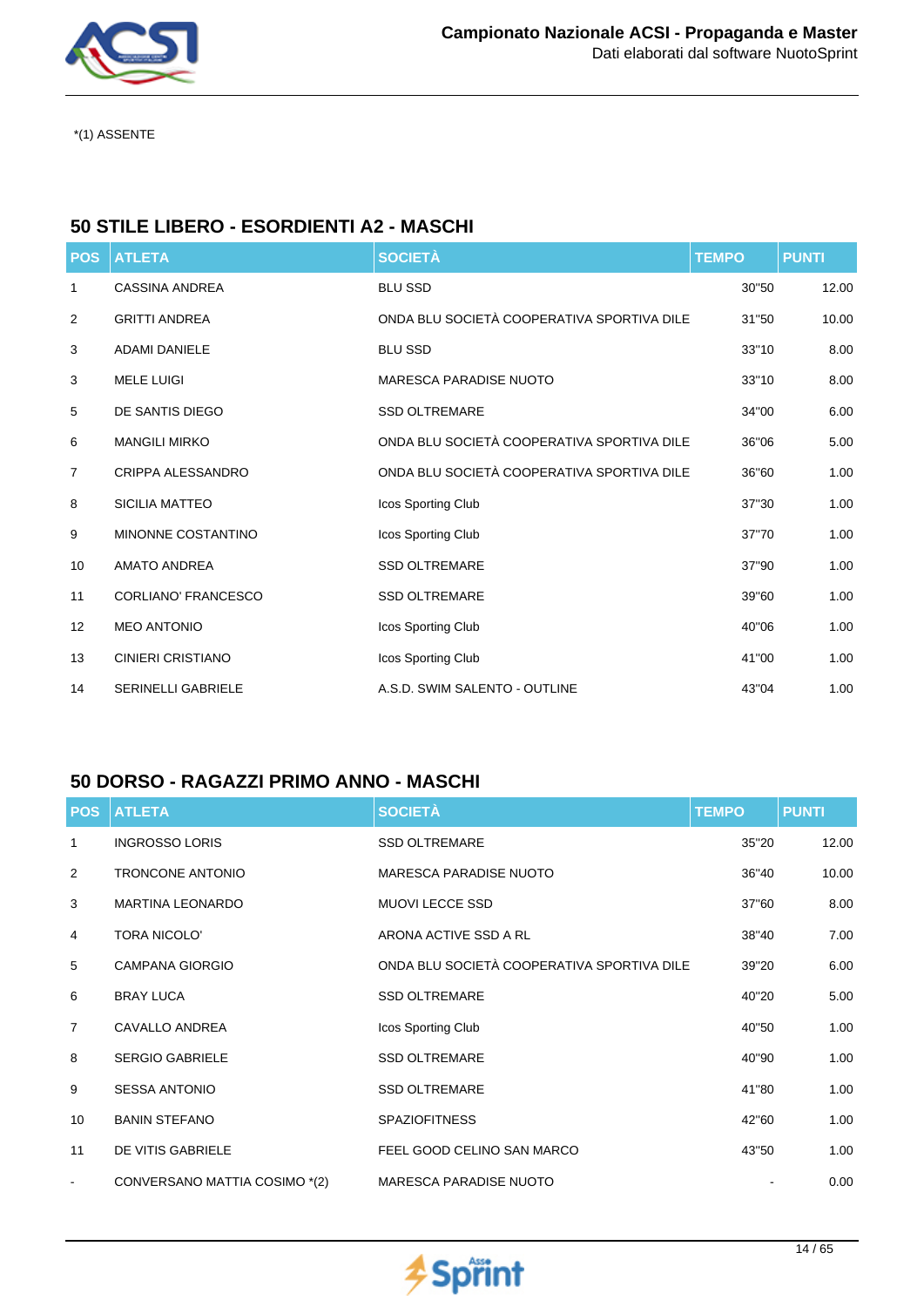

PALMIERI RICCARDO \*(1) SSD OLTREMARE 40.00

\*(1) ASSENTE

\*(2) ASSENTE

#### **50 DORSO - RAGAZZI - FEMMINE**

| <b>POS</b>   | <b>ATLETA</b>                 | <b>SOCIETÀ</b>                             | <b>TEMPO</b> | <b>PUNTI</b> |
|--------------|-------------------------------|--------------------------------------------|--------------|--------------|
| $\mathbf{1}$ | <b>ROTTIGNI SABRINA</b>       | <b>BLU SSD</b>                             | 37"70        | 12.00        |
| 2            | BERTOGLIO LARA CATERINA       | ONDA BLU SOCIETÀ COOPERATIVA SPORTIVA DILE | 37"80        | 10.00        |
| 3            | <b>CANGI VIOLA</b>            | <b>DODICISPORTIVO</b>                      | 38"50        | 8.00         |
| 3            | SOLFERINO SARA                | Icos Sporting Club                         | 38"50        | 8.00         |
| 5            | PELLE' ELEONORA               | <b>SSD OLTREMARE</b>                       | 38"80        | 6.00         |
| 5            | ZAMANA DARIKA                 | SPORT CLUB 12                              | 38"80        | 6.00         |
| 7            | <b>INGROSSO SOFIA</b>         | <b>SSD OLTREMARE</b>                       | 39"20        | 1.00         |
| 8            | <b>TURI FRANCESCA</b>         | <b>SSD OLTREMARE</b>                       | 39"70        | 1.00         |
| 9            | <b>SCIURTI BIANCA LORENZA</b> | <b>SSD OLTREMARE</b>                       | 39"80        | 1.00         |
| 10           | CATTOZZO ANNA                 | <b>BLU SSD</b>                             | 40"10        | 1.00         |
| 11           | RIZZO GIULIA                  | FEEL GOOD CELINO SAN MARCO                 | 41"20        | 1.00         |
| 12           | <b>CASTALDELLI GIORGIA</b>    | <b>SPAZIOFITNESS</b>                       | 41"30        | 1.00         |
| 13           | <b>GAETANI ADRIANA</b>        | <b>SSD OLTREMARE</b>                       | 41"50        | 1.00         |
| 14           | CHIRIATTI ELISA               | <b>SSD OLTREMARE</b>                       | 41"60        | 1.00         |
| 15           | MESSANELLI REBECCA            | ARONA ACTIVE SSD A RL                      | 42"10        | 1.00         |
| 16           | <b>ASTARITA MARTINA</b>       | <b>TRIATHLONRHO</b>                        | 42"40        | 1.00         |
| 17           | D'ACCARDI GINEVRA             | <b>DODICISPORTIVO</b>                      | 42"70        | 1.00         |
| 18           | <b>LEO MARIA SOFIA</b>        | MARESCA PARADISE NUOTO                     | 43"10        | 1.00         |
| 19           | MAZZOCCHI GAIA                | <b>BLU SSD</b>                             | 47"90        | 1.00         |
| 20           | <b>EPIFANI AGNESE</b>         | FEEL GOOD CELINO SAN MARCO                 | 50"00        | 1.00         |
| 21           | <b>TOMMASINO ELEONORA</b>     | Icos Sporting Club                         | 51"50        | 1.00         |
| 22           | <b>TOSI VALENTINA</b>         | ONDA BLU SOCIETÀ COOPERATIVA SPORTIVA DILE | 54"30        | 1.00         |
| 23           | <b>GIANNOTTA ALESSIA</b>      | <b>SSD OLTREMARE</b>                       | 57"00        | 1.00         |
| 24           | <b>LEZZI ELENA</b>            | <b>MARESCA PARADISE NUOTO</b>              | 1'00"60      | 1.00         |

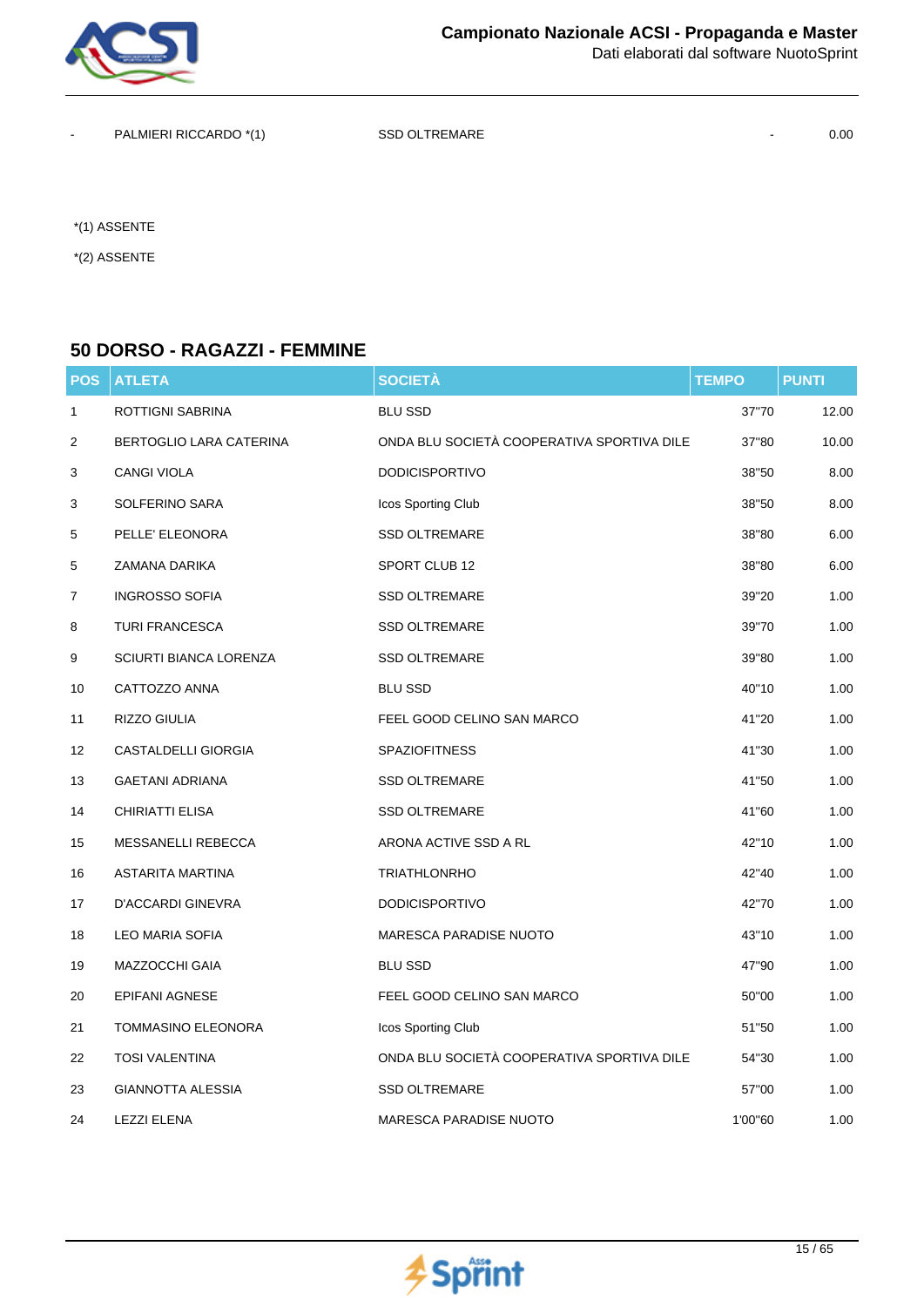

## **50 DORSO - RAGAZZI - MASCHI**

| <b>POS</b>     | <b>ATLETA</b>           | <b>SOCIETÀ</b>                | <b>TEMPO</b> | <b>PUNTI</b> |
|----------------|-------------------------|-------------------------------|--------------|--------------|
| $\mathbf{1}$   | CACCIAPAGLIA ALBERTO    | <b>DODICISPORTIVO</b>         | 32"30        | 12.00        |
| $\overline{2}$ | LONGO LEANDRO           | <b>SSD OLTREMARE</b>          | 33"70        | 10.00        |
| 3              | <b>TOTARO GIOVANNI</b>  | Icos Sporting Club            | 33"80        | 8.00         |
| 4              | <b>VALOTI MORGAN</b>    | <b>BLU SSD</b>                | 35"40        | 7.00         |
| 5              | <b>FRANCO ANDREA</b>    | <b>SSD OLTREMARE</b>          | 35"80        | 6.00         |
| 6              | <b>NORIS CRISTIAN</b>   | <b>BLU SSD</b>                | 36"70        | 5.00         |
| 7              | AMATO SEBASTIANO        | <b>SSD OLTREMARE</b>          | 38"00        | 1.00         |
| 8              | PALAZZINA GABRIELE      | <b>DODICISPORTIVO</b>         | 39"20        | 1.00         |
| 9              | <b>MILANI SAMUELE</b>   | <b>DODICISPORTIVO</b>         | 39"60        | 1.00         |
| 10             | <b>CASTELLI ANDREA</b>  | <b>BLU SSD</b>                | 41"10        | 1.00         |
| 11             | <b>MARELLI FEDERICO</b> | <b>DODICISPORTIVO</b>         | 41"40        | 1.00         |
| 12             | <b>RIZZO MICHELE</b>    | <b>SSD OLTREMARE</b>          | 41"50        | 1.00         |
| 13             | <b>ATTANASIO CARLO</b>  | <b>MARESCA PARADISE NUOTO</b> | 42"30        | 1.00         |
| 14             | DE GIORGI FEDERICO      | FEEL GOOD CELINO SAN MARCO    | 42"80        | 1.00         |
| 15             | ANDRIOLETTI GIOSUÈ      | <b>BLU SSD</b>                | 43"80        | 1.00         |
| 16             | DE CARLO ANDREA         | <b>SSD OLTREMARE</b>          | 44"30        | 1.00         |

### **50 DORSO - JUNIORES - FEMMINE**

| <b>POS</b>     | <b>ATLETA</b>             | <b>SOCIETÀ</b>                             | <b>TEMPO</b> | <b>PUNTI</b> |
|----------------|---------------------------|--------------------------------------------|--------------|--------------|
| 1              | <b>VALOTI SIRIA</b>       | <b>BLU SSD</b>                             | 34"80        | 12.00        |
| 2              | CARONNO COSTANZA          | <b>DODICISPORTIVO</b>                      | 35"50        | 10.00        |
| 3              | <b>FAGGIANO MARTINA</b>   | <b>MUOVI LECCE SSD</b>                     | 35"90        | 8.00         |
| 4              | <b>RENOSTO GLORIA</b>     | <b>DODICISPORTIVO</b>                      | 36"70        | 7.00         |
| 5              | <b>FERRERIO FRANCESCA</b> | ONDA BLU SOCIETÀ COOPERATIVA SPORTIVA DILE | 38"30        | 6.00         |
| 6              | RIZZO GIULIA              | MARESCA PARADISE NUOTO                     | 39"00        | 5.00         |
| $\overline{7}$ | <b>BELTRAMI SILVIA</b>    | <b>BLU SSD</b>                             | 39"60        | 1.00         |
| 8              | <b>CICONTE DELIA</b>      | <b>MUOVI LECCE SSD</b>                     | 40"40        | 1.00         |
| 9              | <b>ASPROMONTE SOFIA</b>   | FEEL GOOD CELINO SAN MARCO                 | 40"80        | 1.00         |
| 9              | <b>DOSSI MARTA</b>        | ONDA BLU SOCIETÀ COOPERATIVA SPORTIVA DILE | 40"80        | 1.00         |
| 9              | <b>VILLA GIULIA</b>       | ONDA BLU SOCIETÀ COOPERATIVA SPORTIVA DILE | 40"80        | 1.00         |
| 12             | NICOLI FRANCESCA          | <b>BLU SSD</b>                             | 41"20        | 1.00         |
| 13             | CAVALLO FLAVIA            | Icos Sporting Club                         | 41"40        | 1.00         |

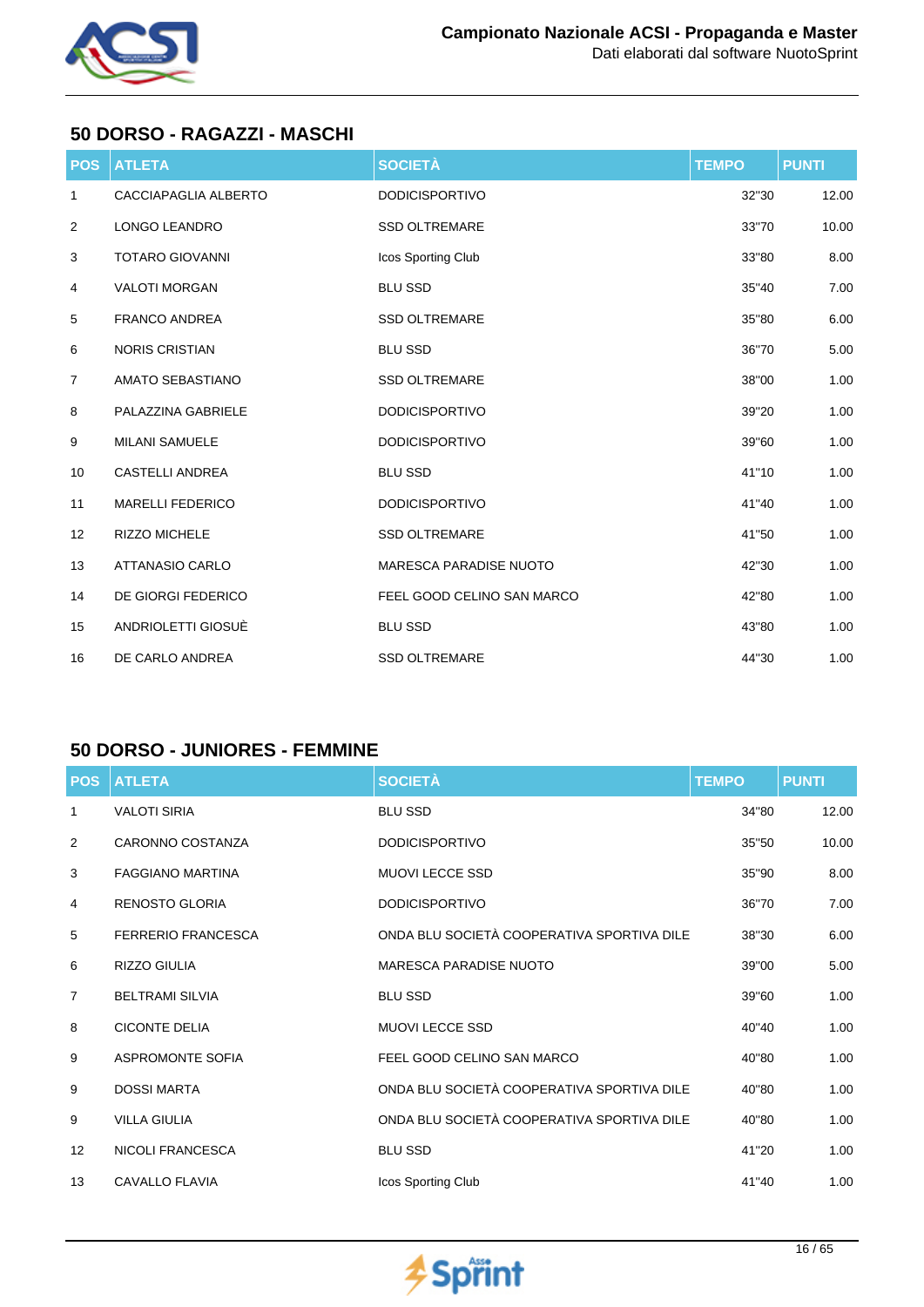

| 14 | CAPOFERRI LISA           | ONDA BLU SOCIETÀ COOPERATIVA SPORTIVA DILE | 43"10 | 1.00 |
|----|--------------------------|--------------------------------------------|-------|------|
| 14 | <b>URSO JENNIFER</b>     | Icos Sporting Club                         | 43"10 | 1.00 |
| 16 | DE RHEGZY MARGHERITA     | <b>MUOVI LECCE SSD</b>                     | 43"60 | 1.00 |
| 17 | <b>BELARDI CHIARA</b>    | ARONA ACTIVE SSD A RL                      | 43"80 | 1.00 |
| 17 | <b>GERBASIO BEATRICE</b> | <b>MUOVI LECCE SSD</b>                     | 43"80 | 1.00 |
| 19 | KUHL MEZA CATERIM        | ONDA BLU SOCIETÀ COOPERATIVA SPORTIVA DILE | 44"10 | 1.00 |
| 20 | CRIVELLARO ALESSIA       | ARONA ACTIVE SSD A RL                      | 45"60 | 1.00 |
| 21 | DE GIORGI LINDA          | <b>SSD OLTREMARE</b>                       | 47"20 | 1.00 |
| 22 | PERRONE GIADA            | FEEL GOOD CELINO SAN MARCO                 | 48"70 | 1.00 |
| 23 | ROMANO NATHALIE          | <b>SSD OLTREMARE</b>                       | 51"50 | 1.00 |
| 24 | <b>LEONE BENEDETTA</b>   | FEEL GOOD CELINO SAN MARCO                 | 53"10 | 1.00 |

### **50 DORSO - JUNIORES - MASCHI**

|                 | <b>POS ATLETA</b>          | <b>SOCIETÀ</b>             | <b>TEMPO</b> | <b>PUNTI</b> |
|-----------------|----------------------------|----------------------------|--------------|--------------|
| 1               | <b>INGROSSO CRISTIAN</b>   | <b>SSD OLTREMARE</b>       | 32"90        | 12.00        |
| 2               | LISI ANTONIO               | <b>MUOVI LECCE SSD</b>     | 33"40        | 10.00        |
| 3               | <b>SCIURTI GIANLORENZO</b> | <b>SSD OLTREMARE</b>       | 34"20        | 8.00         |
| $\overline{4}$  | LOMBARDO ELIA              | <b>SSD OLTREMARE</b>       | 35"00        | 7.00         |
| $5\overline{5}$ | DE VITIS EMANUELE          | FEEL GOOD CELINO SAN MARCO | 37"30        | 6.00         |
| 6               | DELL'ATTI ANDREA           | FEEL GOOD CELINO SAN MARCO | 38"50        | 5.00         |
| 7               | MOLFETTA STEFANO           | FEEL GOOD CELINO SAN MARCO | 42"50        | 1.00         |

#### **50 DORSO - ASSOLUTI - FEMMINE**

|                | <b>POS ATLETA</b>        | <b>SOCIETÀ</b>                             | <b>TEMPO</b> | <b>PUNTI</b> |
|----------------|--------------------------|--------------------------------------------|--------------|--------------|
| 1              | BEZZEGATO ALESSIA        | <b>DODICISPORTIVO</b>                      | 34"70        | 12.00        |
| 2              | <b>NARCISI ERIKA</b>     | <b>DODICISPORTIVO</b>                      | 36"40        | 10.00        |
| 3              | <b>BELOTTI ISABEL</b>    | ASD CPS STEZZANO                           | 37"50        | 8.00         |
| $\overline{4}$ | SOVERNA GIORGIA          | <b>DODICISPORTIVO</b>                      | 39"40        | 7.00         |
| 5              | <b>FODRITTO ELEONORA</b> | <b>SPAZIOFITNESS</b>                       | 42"20        | 6.00         |
| 6              | <b>FOSSARELLI GAIA</b>   | ONDA BLU SOCIETÀ COOPERATIVA SPORTIVA DILE | 45"50        | 5.00         |

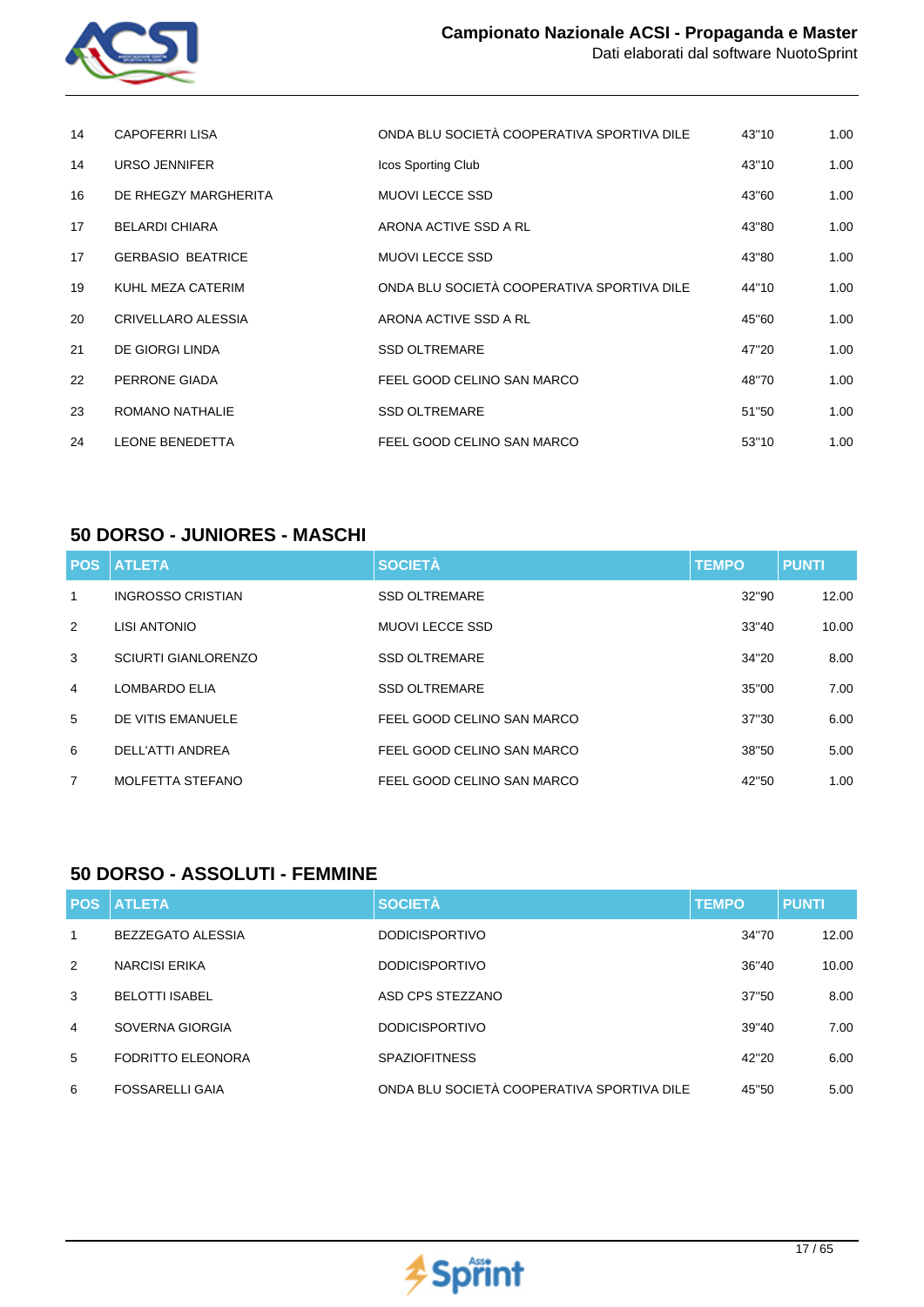

### **50 DORSO - ASSOLUTI - MASCHI**

|   | <b>POS ATLETA</b>   | <b>SOCIETÀ</b>        | <b>TEMPO</b> | <b>PUNTI</b> |
|---|---------------------|-----------------------|--------------|--------------|
|   | ZANETTA CRISTIAN    | ARONA ACTIVE SSD A RL | 29"40        | 12.00        |
| 2 | ZANETTA MANUEL      | ARONA ACTIVE SSD A RL | 36"70        | 10.00        |
| 3 | <b>MARTI SIMONE</b> | <b>SSD OLTREMARE</b>  | 53"90        | 8.00         |

### **50 DORSO - M1 - FEMMINE**

|   | <b>POS ATLETA</b>   | <b>SOCIETA</b> | <b>TEMPO</b> | <b>PUNTI</b> |
|---|---------------------|----------------|--------------|--------------|
|   | CUCURACHI ANTONELLA | SSD OLTREMARE  | 52"90        | 12.00        |
| 2 | TOMMASI ANNA CHIARA | SSD OLTREMARE  | 1'02"70      | 10.00        |

### **50 DORSO - M1 - MASCHI**

|              | <b>POS ATLETA</b>      | <b>SOCIETÀ</b>       | <b>TEMPO</b> | <b>PUNTI</b> |
|--------------|------------------------|----------------------|--------------|--------------|
| $\mathbf{1}$ | SALTARELLI MATTIA      | <b>SPAZIOFITNESS</b> | 37"50        | 12.00        |
| 2            | <b>BIGNAMI CLAUDIO</b> | <b>SPAZIOFITNESS</b> | 39"00        | 10.00        |
| 3            | <b>CASTO MATTEO</b>    | <b>SSD OLTREMARE</b> | 42"70        | 8.00         |
| 4            | <b>CLEMENTE MATTIA</b> | <b>SSD OLTREMARE</b> | 53"10        | 7.00         |

### **50 DORSO - M2 - FEMMINE**

|   | <b>POS ATLETA</b>      | <b>SOCIETÀ</b>       | <b>ITEMPO</b> | <b>PUNTI</b> |
|---|------------------------|----------------------|---------------|--------------|
|   | RIZZO MARGHERITA       | <b>SSD OLTREMARE</b> | 40"90         | 12.00        |
| 2 | <b>FRACASSO ILENIA</b> | Icos Sporting Club   | 50"30         | 10.00        |

## **50 DORSO - M2 - MASCHI**

|   | <b>POS ATLETA</b>      | <b>SOCIETÀ</b>       | <b>TEMPO</b> | <b>PUNTI</b> |
|---|------------------------|----------------------|--------------|--------------|
|   | SPORTAIUOLO SABINO     | <b>SSD OLTREMARE</b> | 38"80        | 12.00        |
| 2 | <b>RESCIO MAURO</b>    | <b>SSD OLTREMARE</b> | 44"20        | 10.00        |
| 3 | <b>SCIURTI ADRIANO</b> | <b>SSD OLTREMARE</b> | 54"70        | 8.00         |
| 4 | MERCADANTE DANIELE     | <b>SSD OLTREMARE</b> | 1'11"90      | 7.00         |

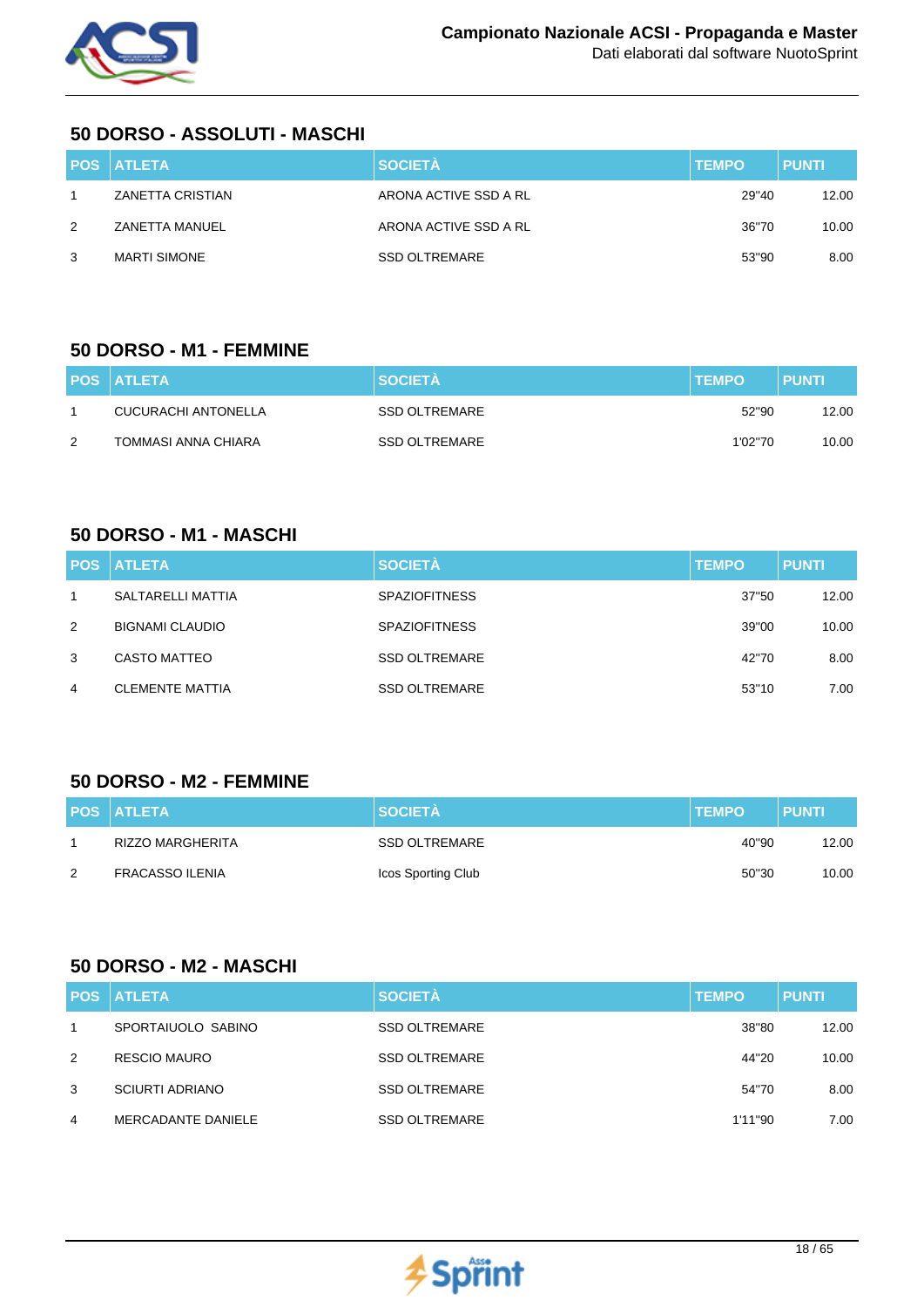

#### **50 DORSO - M3 - MASCHI**

| <b>POS ATLETA</b> |                      | <b>TEMPO</b> | <b>PUNTK</b> |
|-------------------|----------------------|--------------|--------------|
| DIMA GAETANO      | <b>SSD OLTREMARE</b> | 47"20        | 12.00        |

## **STAFFETTA 4x25 MISTA- MASCHI - ESORDIENTI C**

| <b>POS</b>     | <b>DESCRIZIONE</b>                                        | <b>TEMPO</b> | <b>PUNTI</b> |
|----------------|-----------------------------------------------------------|--------------|--------------|
| 1              | SPORT CLUB 12 SRL SD - A                                  | 1'38"80      | 24.00        |
| 2              | Icos Sporting Club - A                                    | 1'40"10      | 20.00        |
| 3              | FEEL GOOD CELINO SAN MARCO - A                            | 1'40"50      | 16.00        |
| $\overline{4}$ | MUOVI LECCE SSD - A                                       | 1'42"60      | 14.00        |
| 5              | <b>BLUE SWIM ASD - A</b>                                  | 1'47"40      | 12.00        |
| 6              | ONDA BLU SOCIETÀ COOPERATIVA SPORTIVA DILETTANTISTICA - A | 1'54"10      | 10.00        |
| $\overline{7}$ | SSD OLTREMARE - A                                         | 2'04"50      | 2.00         |

### **STAFFETTA 4x25 MISTA - FEMMINE - ESORDIENTI C**

| <b>POS DESCRIZIONE</b> | <b>ITEMPO</b> | <b>PUNTI</b> |
|------------------------|---------------|--------------|
| Icos Sporting Club - A | 1'58"70       | 24.00        |

### **STAFFETTA 4x50 MISTA - MASCHILE - ESORDIENTI B**

| <b>POS</b>   | <b>DESCRIZIONE</b>                                        | <b>TEMPO</b> | <b>PUNTI</b> |
|--------------|-----------------------------------------------------------|--------------|--------------|
| $\mathbf{1}$ | Icos Sporting Club - A                                    | 2'46"00      | 24.00        |
| 2            | ARONA ACTIVE SSD A RL - A                                 | 2'56"30      | 20.00        |
| 3            | ONDA BLU SOCIETÀ COOPERATIVA SPORTIVA DILETTANTISTICA - A | 2'57"00      | 16.00        |
| 4            | DODICISPORTIVO - A                                        | 3'15''20     | 14.00        |
| 5            | MUOVI LECCE SSD - A                                       | 3'32"20      | 12.00        |
| 6            | FEEL GOOD CELINO SAN MARCO - A                            | 3'48"50      | 10.00        |

## **STAFFETTA 4x50 MISTA - FEMMINILE - ESORDIENTI B**

| <b>POS DESCRIZIONE</b>                                    | <b>ITEMPO</b> | <b>PUNTI</b> |
|-----------------------------------------------------------|---------------|--------------|
| ONDA BLU SOCIETÀ COOPERATIVA SPORTIVA DILETTANTISTICA - B | 3'10"00       | 24.00        |
| Icos Sporting Club - A                                    | 3'33"30       | 20.00        |

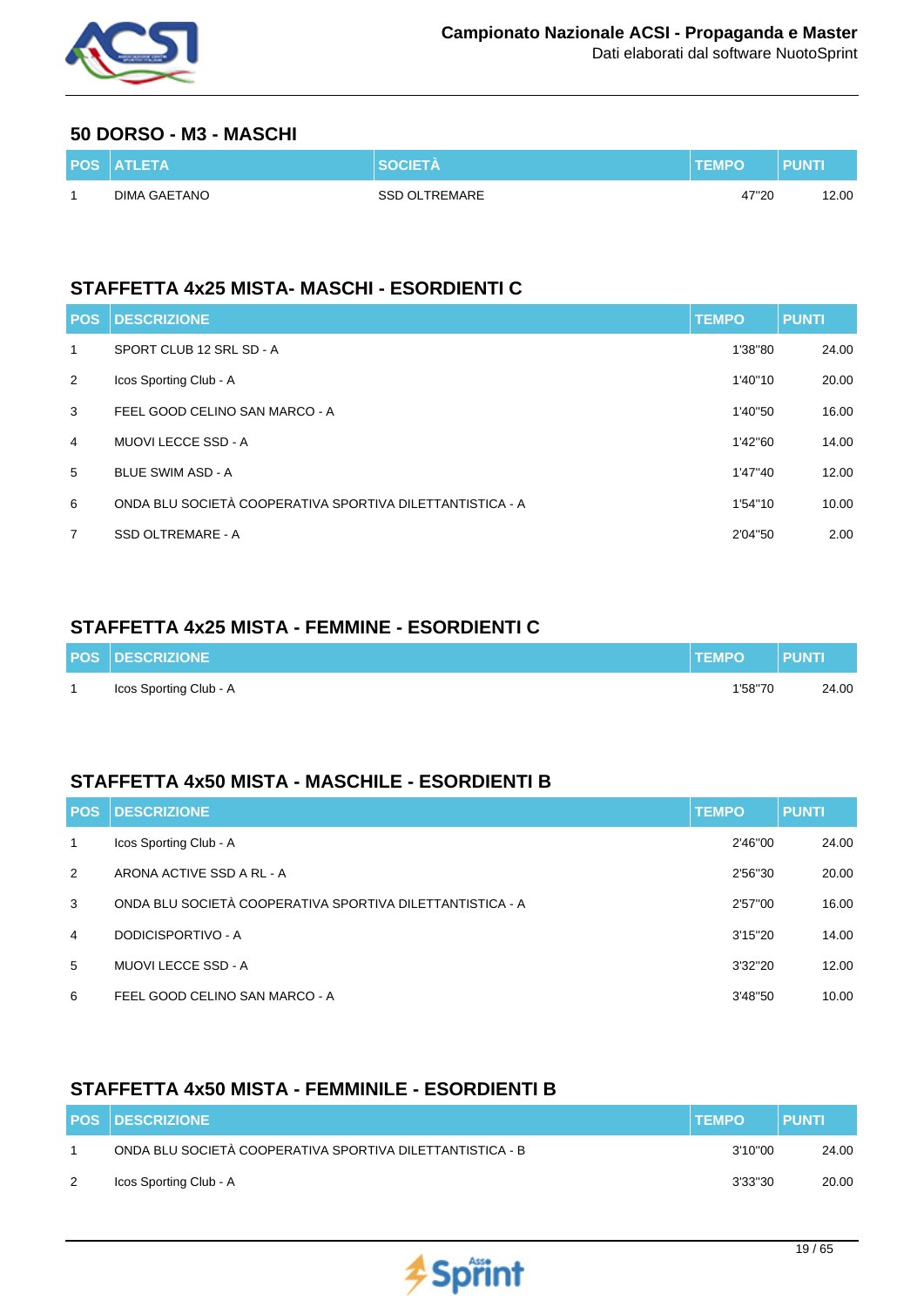

| $\sim$ | ONDA BLU SOCIETÀ COOPERATIVA SPORTIVA DILETTANTISTICA - A | 3'49"30 | 2.00  |
|--------|-----------------------------------------------------------|---------|-------|
| 3      | ARONA ACTIVE SSD A RL - A                                 | 3'56"50 | 16.00 |
| $\sim$ | MUOVI LECCE SSD - A *(1)                                  | $\sim$  | 0.00  |

\*(1) ASSENTE

### **STAFFETTA 4x50 MISTA - MASCHILE - ESORDIENTI A**

| <b>POS</b>     | <b>DESCRIZIONE</b>                                        | <b>TEMPO</b> | <b>PUNTI</b> |
|----------------|-----------------------------------------------------------|--------------|--------------|
| $\mathbf{1}$   | ONDA BLU SOCIETÀ COOPERATIVA SPORTIVA DILETTANTISTICA - A | 2'39"70      | 24.00        |
| 2              | <b>BLU SSD - A</b>                                        | 2'41"10      | 20.00        |
| 3              | SSD OLTREMARE - A                                         | 2'56"10      | 16.00        |
| 4              | Icos Sporting Club - A                                    | 3'10"40      | 14.00        |
| $\blacksquare$ | MUOVI LECCE SSD - A *(1)                                  |              | 0.00         |

\*(1) ASSENTE

#### **STAFFETTA 4x50 MISTA - FEMMINILE - ESORDIENTI A**

| <b>POS</b> | <b>DESCRIZIONE</b>                                        | <b>TEMPO</b> | <b>PUNTI</b> |
|------------|-----------------------------------------------------------|--------------|--------------|
| 1          | ONDA BLU SOCIETÀ COOPERATIVA SPORTIVA DILETTANTISTICA - A | 2'47"50      | 24.00        |
| 2          | <b>BLU SSD - A</b>                                        | 2'49"40      | 20.00        |
| 3          | Icos Sporting Club - A                                    | 3'08"00      | 16.00        |
| 4          | SSD OLTREMARE - A                                         | 3'08"30      | 14.00        |
| 5          | MUOVI LECCE SSD - A                                       | 3'19"70      | 12.00        |

## **STAFFETTA 4x50 MISTA - MASCHILE - RAGAZZI**

|                | <b>POS DESCRIZIONE</b>      | <b>TEMPO</b>             | <b>PUNTI</b> |
|----------------|-----------------------------|--------------------------|--------------|
| $\mathbf{1}$   | <b>BLU SSD - A</b>          | 2'11"00                  | 24.00        |
| 2              | SSD OLTREMARE - A           | 2'19"70                  | 20.00        |
| 3              | DODICISPORTIVO - A          | 2'21"60                  | 16.00        |
| $\blacksquare$ | Icos Sporting Club - A *(2) | $\overline{\phantom{a}}$ | 0.00         |

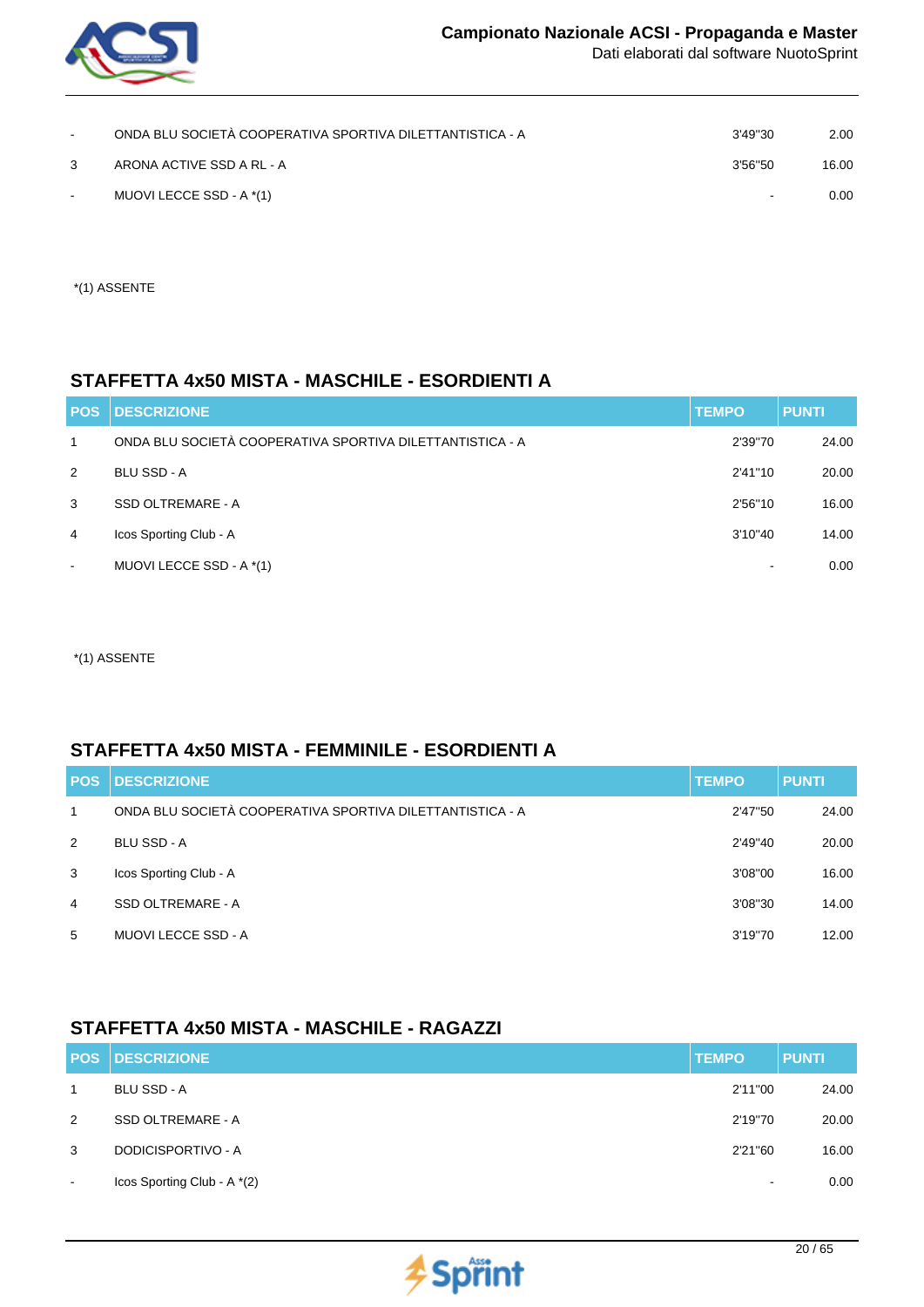

| $\overline{\phantom{a}}$ | MARESCA PARADISE NUOTO - A *(3) | $\sim$ | 0.00 |
|--------------------------|---------------------------------|--------|------|
| $\sim$                   | MUOVI LECCE SSD - A *(1)        | $\sim$ | 0.00 |

- \*(1) ASSENTE
- \*(2) ASSENTE
- \*(3) ASSENTE

### **STAFFETTA 4x50 MISTA - FEMMINILE - RAGAZZI**

| <b>POS</b>   | <b>IDESCRIZIONE</b>                                       | <b>TEMPO</b> | <b>PUNTI</b> |
|--------------|-----------------------------------------------------------|--------------|--------------|
| $\mathbf{1}$ | ONDA BLU SOCIETÀ COOPERATIVA SPORTIVA DILETTANTISTICA - A | 2'30"00      | 24.00        |
| 2            | SSD OLTREMARE - A                                         | 2'31"20      | 20.00        |
| 3            | Icos Sporting Club - A                                    | 2'38"50      | 16.00        |
| 4            | BLU SSD - A                                               | 2'42"60      | 14.00        |

## **STAFFETTA 4x50 MISTA - MASCHILE - ASSOLUTI**

|   | <b>POS DESCRIZIONE</b>         | <b>TEMPO</b> | <b>PUNTI</b> |
|---|--------------------------------|--------------|--------------|
|   | SSD OLTREMARE - A              | 2'08"00      | 24.00        |
| 2 | Icos Sporting Club - A         | 2'27"60      | 20.00        |
| 3 | FEEL GOOD CELINO SAN MARCO - A | 2'38"60      | 16.00        |

### **STAFFETTA 4x50 MISTA - FEMMINILE - ASSOLUTI**

| <b>POS</b>   | <b>DESCRIZIONE</b>                                        | <b>TEMPO</b>             | <b>PUNTI</b> |
|--------------|-----------------------------------------------------------|--------------------------|--------------|
| $\mathbf{1}$ | ONDA BLU SOCIETÀ COOPERATIVA SPORTIVA DILETTANTISTICA - A | 2'29"90                  | 24.00        |
| 2            | MUOVI LECCE SSD - A                                       | 2'31"50                  | 20.00        |
| 3            | Icos Sporting Club - A                                    | 2'43"30                  | 16.00        |
| 4            | <b>SSD OLTREMARE - A</b>                                  | 2'43"80                  | 14.00        |
| 5            | FEEL GOOD CELINO SAN MARCO - A                            | 2'49"70                  | 12.00        |
| $\,$ $\,$    | <b>BLU SSD - A</b>                                        | $\overline{\phantom{0}}$ | 0.00         |

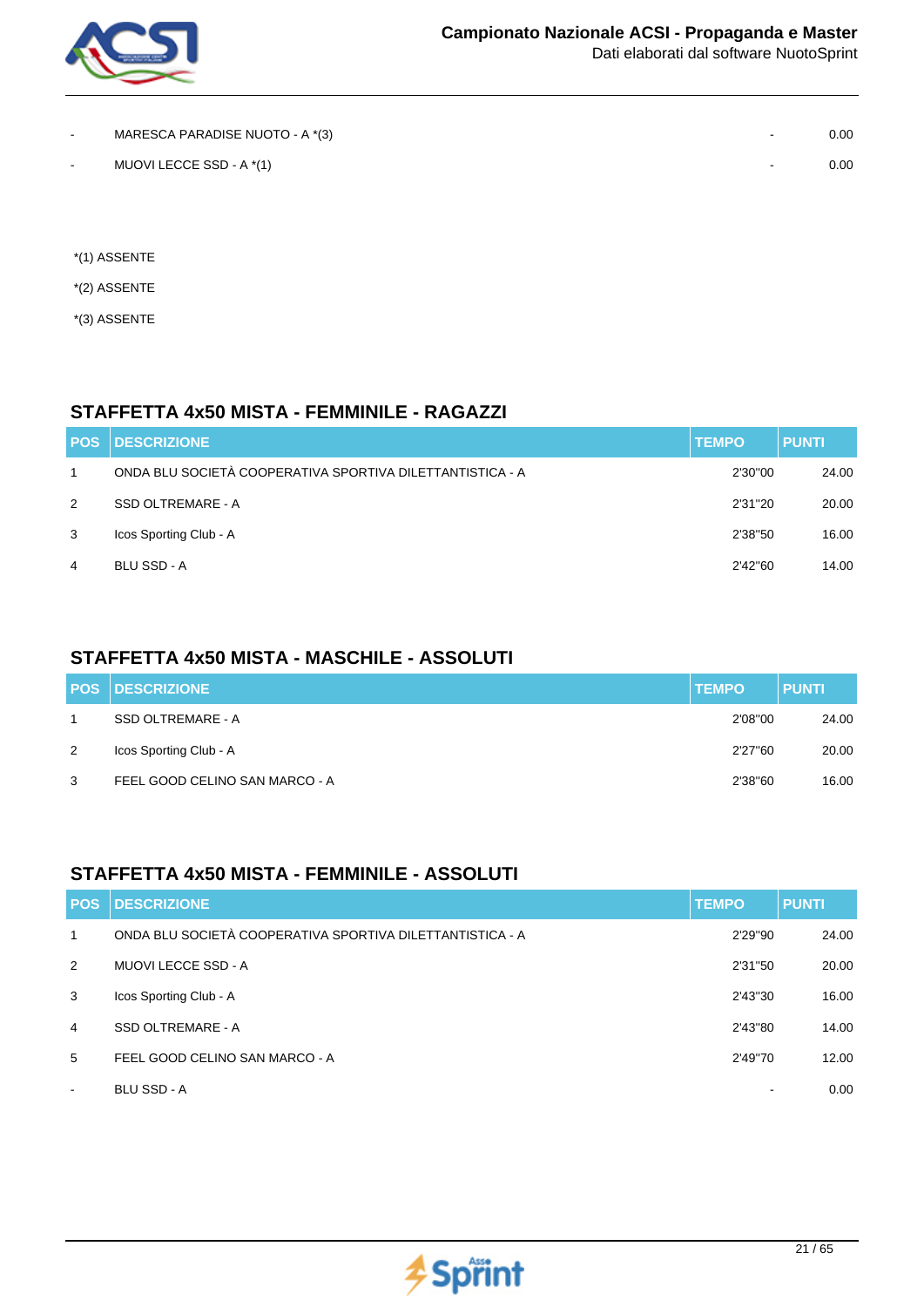

#### **STAFFETTA 4x50 MISTA - MASCHILE - MASTER**

| <b>POS DESCRIZIONE</b> | <b>TEMPO</b> | <b>PUNTI</b> |
|------------------------|--------------|--------------|
| SSD OLTREMARE - A      | 2'30"20      | 24.00        |

### **STAFFETTA 4x50 MISTA - FEMMINILE - MASTER**

| <b>POS DESCRIZIONE</b> | <b>TEMPO</b> | <b>PUNTI</b> |
|------------------------|--------------|--------------|
| SSD OLTREMARE - A      | 3'02"10      | 24.00        |

### **25 RANA - UNDER C - ANNO 2016 - FEMMINE**

| <b>POS ATLETA</b> | <b>SOCIETA</b>     | <b>TEMPO</b> | <b>PUNTI</b> |
|-------------------|--------------------|--------------|--------------|
| GIANNOCCARO VIOLA | Icos Sporting Club | 46"30        | 12.00        |

#### **25 RANA - UNDER C - ANNO 2015 - MASCHI**

|   | <b>POS ATLETA</b> | <b>SOCIETÀ</b>             | <b>TEMPO</b> | <b>PUNTI</b> |
|---|-------------------|----------------------------|--------------|--------------|
|   | MARAZIA FRANCESCO | FEEL GOOD CELINO SAN MARCO | 31"10        | 12.00        |
| 2 | DOKAJ SAVELII     | <b>SSD OLTREMARE</b>       | 32"20        | 10.00        |
| 3 | RAGUSA FEDERICO   | MUOVI LECCE SSD            | 34"00        | 8.00         |

## **25 RANA - UNDER C - ANNO 2016 - MASCHI**

|        | <b>POS ATLETA</b>           | <b>SOCIETA</b>                             | <b>ITEMPO</b> | <b>PUNTI</b> |
|--------|-----------------------------|--------------------------------------------|---------------|--------------|
|        | MANZI LEONARDO              | ONDA BLU SOCIETÀ COOPERATIVA SPORTIVA DILE | 37"00         | 12.00        |
| $\sim$ | GIANNOCCARO ALESSANDRO *(1) | Icos Sporting Club                         | $\,$ $\,$     | 0.00         |

\*(1) ASSENTE

### **50 RANA - ESORDIENTI C1 - MASCHI**

|   | <b>POS ATLETA</b>    | <b>SOCIETÀ</b>     | <b>TEMPO</b> | <b>PUNTI</b> |
|---|----------------------|--------------------|--------------|--------------|
|   | <b>GRECO ANTONIO</b> | MUOVI LECCE SSD    | 56"70        | 12.00        |
| 2 | RITELLA EMANUELE     | Icos Sporting Club | 57"00        | 10.00        |

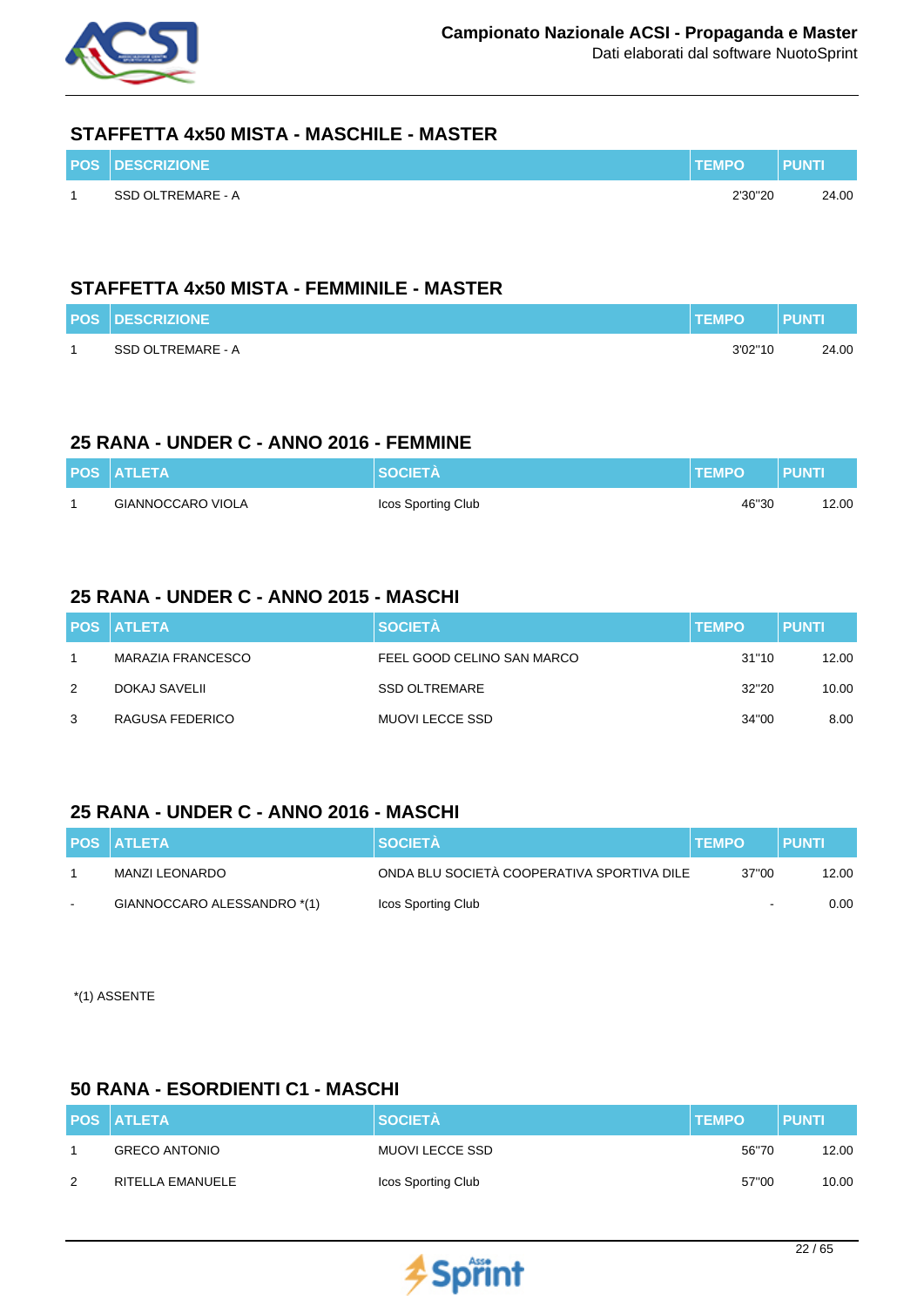

| 3 | <b>QUADRI ANDREA</b>     | <b>BLUE SWIM ASD</b> | 1'02"10 | 8.00 |
|---|--------------------------|----------------------|---------|------|
| 4 | <b>CENTONZE FEDERICO</b> | Icos Sporting Club   | 1'03"40 | 7.00 |
| 5 | SILOCCHI FEDERICO        | SPORT CLUB 12        | 1'07"60 | 6.00 |
| 6 | ALTAVILLA STEFAN         | Icos Sporting Club   | 1'08"40 | 5.00 |
| 7 | PALLOTTA GIANMARIA       | <b>BLUE SWIM ASD</b> | 1'12"90 | 1.00 |

#### **50 RANA - ESORDIENTI C2 - FEMMINE**

| <b>POS</b>     | <b>ATLETA</b>                                   | <b>SOCIETÀ</b>                             | <b>TEMPO</b> | <b>PUNTI</b> |
|----------------|-------------------------------------------------|--------------------------------------------|--------------|--------------|
| $\mathbf{1}$   | <b>CACCIAPAGLIA GIADA</b>                       | SPORT CLUB 12                              | 54"40        | 12.00        |
| 2              | <b>MANZONI CATERINA</b>                         | ONDA BLU SOCIETÀ COOPERATIVA SPORTIVA DILE | 58"90        | 10.00        |
| 3              | <b>MOSTOSI VERA</b>                             | ONDA BLU SOCIETÀ COOPERATIVA SPORTIVA DILE | 1'04"50      | 8.00         |
| $\overline{4}$ | <b>GAVAZZI BEATRICE</b>                         | ONDA BLU SOCIETÀ COOPERATIVA SPORTIVA DILE | 1'05"30      | 7.00         |
| 5              | <b>SERINELLI EVA</b>                            | A.S.D. SWIM SALENTO - OUTLINE              | 1'05"60      | 6.00         |
| 6              | <b>COLOMBO SOPHIA</b>                           | <b>BLUE SWIM ASD</b>                       | 1'06"60      | 5.00         |
| $\overline{7}$ | SURFOODDEN MARIE KIMBERLEY FLORA DODICISPORTIVO |                                            | 1'15"90      | 1.00         |
| 8              | AMATI EMMA                                      | Icos Sporting Club                         | 1'16"60      | 1.00         |
| 9              | <b>LEGROTTAGLIE GAIA</b>                        | Icos Sporting Club                         | 1'19"30      | 1.00         |
| 10             | <b>GORGA SONIA</b>                              | <b>SSD OLTREMARE</b>                       | 1'23"60      | 1.00         |
| 11             | OGGIONI CARLOTTA                                | SPORT CLUB 12                              | 1'36"10      | 1.00         |
| $\blacksquare$ | GUBELLO ALICE *(1)                              | <b>MARESCA PARADISE NUOTO</b>              |              | 0.00         |

\*(1) ASSENTE

#### **50 RANA - ESORDIENTI C2 - MASCHI**

|                | <b>POS ATLETA</b>      | <b>SOCIETÀ</b>             | <b>TEMPO</b> | <b>PUNTI</b> |
|----------------|------------------------|----------------------------|--------------|--------------|
| 1              | COCCHI FRANCESCO       | <b>BLUE SWIM ASD</b>       | 52"00        | 12.00        |
| 2              | <b>MARAZIA MICHELE</b> | FEEL GOOD CELINO SAN MARCO | 54"80        | 10.00        |
| 3              | CIURLIA NICOLÒ         | Icos Sporting Club         | 56"70        | 8.00         |
| $\overline{4}$ | <b>GIANOTTI IVAN</b>   | SPORT CLUB 12              | 56"80        | 7.00         |
| 5              | <b>BUNGARO GIULIO</b>  | Icos Sporting Club         | 57"30        | 6.00         |
| 6              | <b>FAGGIANA DARIO</b>  | Icos Sporting Club         | 58"10        | 5.00         |
| 7              | PEZZUTO MARCO          | FEEL GOOD CELINO SAN MARCO | 1'01"00      | 1.00         |

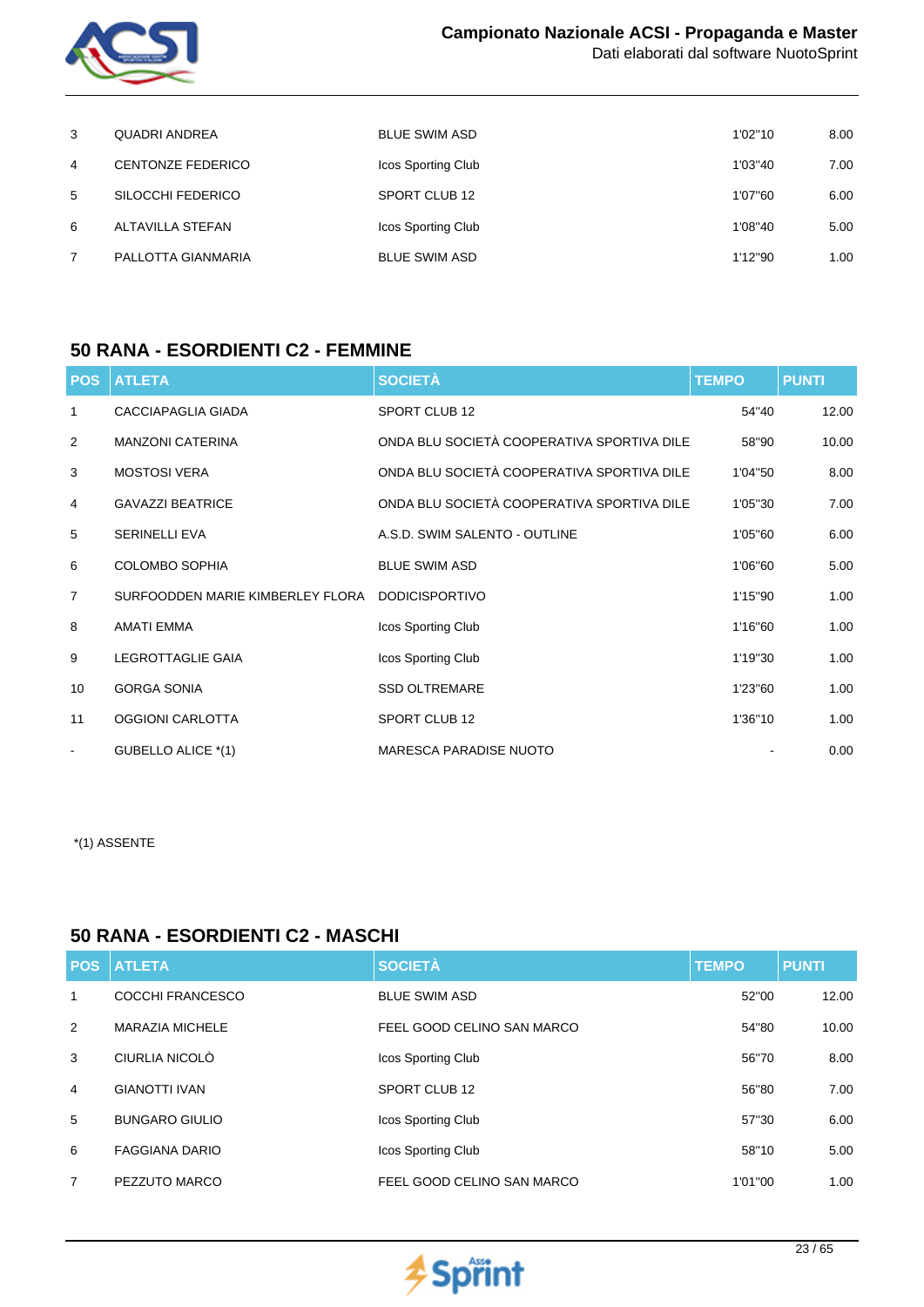

| 8               | <b>LORUSSO GIULIO</b>     | Icos Sporting Club                         | 1'01"60 | 1.00 |
|-----------------|---------------------------|--------------------------------------------|---------|------|
| 9               | <b>MARULLI VITO</b>       | FEEL GOOD CELINO SAN MARCO                 | 1'02"80 | 1.00 |
| 10              | <b>BUZZI RICCARDO</b>     | <b>DODICISPORTIVO</b>                      | 1'04"90 | 1.00 |
| 11              | <b>BISIGNANO RICCARDO</b> | Icos Sporting Club                         | 1'06"30 | 1.00 |
| 12 <sup>°</sup> | MARZIALI DAVIDE           | ONDA BLU SOCIETÀ COOPERATIVA SPORTIVA DILE | 1'07"01 | 1.00 |
| 13              | <b>SARACINO GABRIELE</b>  | <b>SSD OLTREMARE</b>                       | 1'09"80 | 1.00 |
| 14              | CISERANI ALESSANDRO       | SPORT CLUB 12                              | 1'10"80 | 1.00 |
| 15              | <b>CALASSO ANDREA</b>     | <b>MARESCA PARADISE NUOTO</b>              | 1'11"60 | 1.00 |
| 16              | <b>ROLLI UMBERTO</b>      | <b>MARESCA PARADISE NUOTO</b>              | 1'15"80 | 1.00 |
| 17              | <b>MARIROSSI CRISTIAN</b> | <b>BLUE SWIM ASD</b>                       | 1'29"20 | 1.00 |
| 18              | PUCCI NICOLO'             | <b>DODICISPORTIVO</b>                      | 1'37"70 | 1.00 |

## **50 RANA - ESORDIENTI B1 - FEMMINE**

| <b>POS</b> | <b>ATLETA</b>               | <b>SOCIETÀ</b>                             | <b>TEMPO</b> | <b>PUNTI</b> |
|------------|-----------------------------|--------------------------------------------|--------------|--------------|
| 1          | <b>GEROSA VITTORIA</b>      | ONDA BLU SOCIETÀ COOPERATIVA SPORTIVA DILE | 50"60        | 12.00        |
| 2          | <b>MAZZOLA LAURA</b>        | ONDA BLU SOCIETÀ COOPERATIVA SPORTIVA DILE | 51"30        | 10.00        |
| 3          | <b>GUIDATI NICOLE</b>       | ONDA BLU SOCIETÀ COOPERATIVA SPORTIVA DILE | 56"60        | 8.00         |
| 4          | <b>SORTI EMMA</b>           | ONDA BLU SOCIETÀ COOPERATIVA SPORTIVA DILE | 58"90        | 7.00         |
| 5          | SOZZO CHIARA                | Icos Sporting Club                         | 1'01"20      | 6.00         |
| 6          | <b>IMBRIANI BIANCA</b>      | Icos Sporting Club                         | 1'04"70      | 5.00         |
| 7          | RINALDI GIULIA              | SPORT CLUB 12                              | 1'05"80      | 1.00         |
| 8          | <b>BONATO ISABELLA</b>      | SPORT CLUB 12                              | 1'06"20      | 1.00         |
| 9          | <b>LONGO MARIA SOLE</b>     | <b>SSD OLTREMARE</b>                       | 1'06"30      | 1.00         |
| 10         | <b>BONIFACIO CAMILLA</b>    | ARONA ACTIVE SSD A RL                      | 1'08"80      | 1.00         |
| 11         | <b>GUAZZONI CARLOTTA</b>    | ARONA ACTIVE SSD A RL                      | 1'10"50      | 1.00         |
| 12         | <b>GUELI RENEE GIOVANNA</b> | <b>DODICISPORTIVO</b>                      | 1'13"20      | 1.00         |
| 13         | <b>TOSI AURORA</b>          | ONDA BLU SOCIETÀ COOPERATIVA SPORTIVA DILE | 1'15"60      | 1.00         |
| 14         | TRIANNI ELENA               | <b>MARESCA PARADISE NUOTO</b>              | 1'16"10      | 1.00         |
| 15         | <b>ROSSI YLENIA</b>         | ARONA ACTIVE SSD A RL                      | 1'18"10      | 1.00         |
| 16         | <b>DRAGONE CHIARA</b>       | <b>MARESCA PARADISE NUOTO</b>              | 1'20"60      | 1.00         |
| 17         | <b>SETTEMBRINI GIULIA</b>   | Icos Sporting Club                         | 1'27"10      | 1.00         |

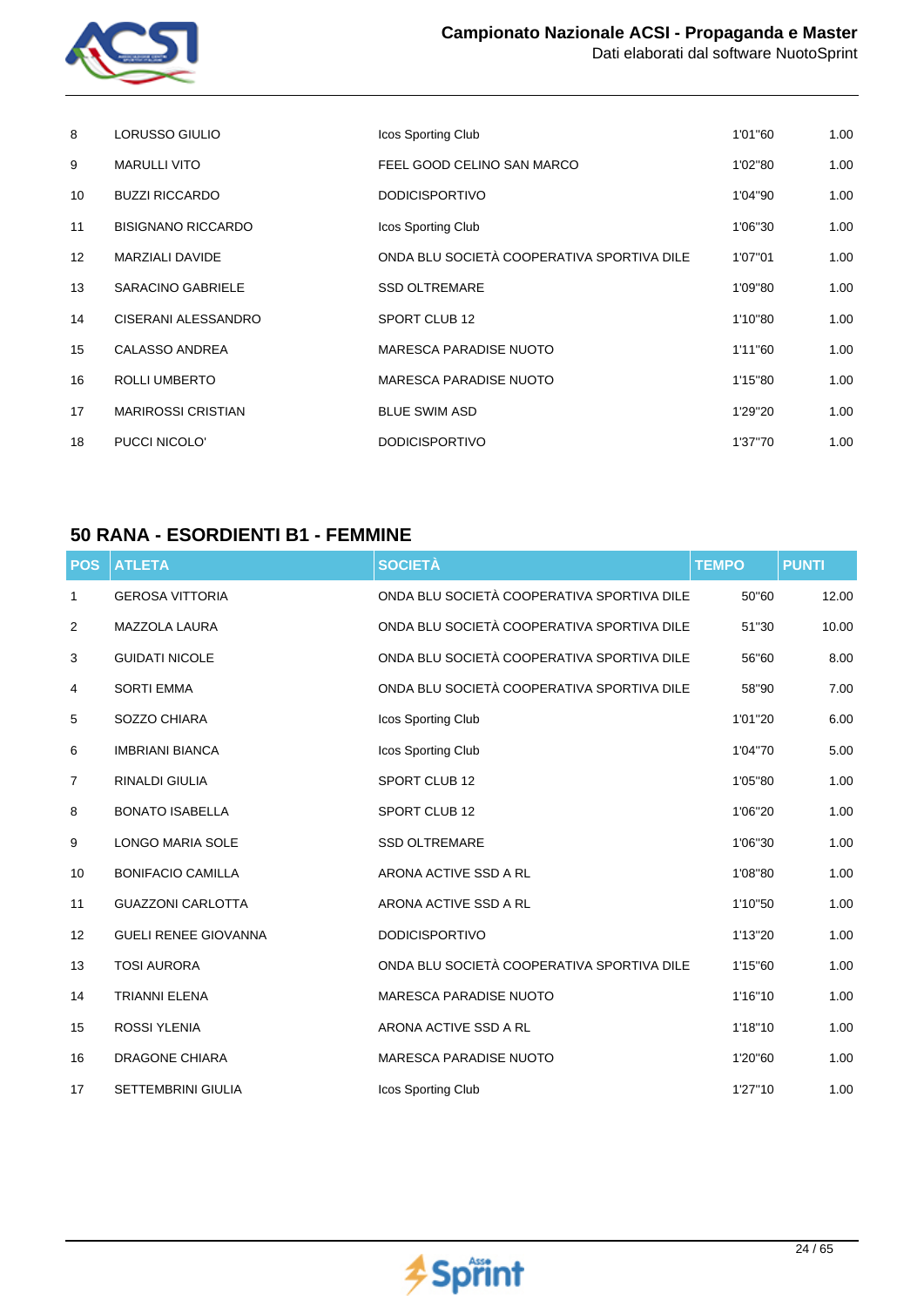

## **50 RANA - ESORDIENTI B1 - MASCHI**

| <b>POS</b>     | <b>ATLETA</b>                 | <b>SOCIETÀ</b>                             | <b>TEMPO</b> | <b>PUNTI</b> |
|----------------|-------------------------------|--------------------------------------------|--------------|--------------|
| 1              | PEZZOLI MIRKO                 | <b>BLU SSD</b>                             | 46"80        | 12.00        |
| 2              | <b>CASTRO MATTIA</b>          | ARONA ACTIVE SSD A RL                      | 49"80        | 10.00        |
| 3              | <b>CAMPANA FEDERICO</b>       | ONDA BLU SOCIETÀ COOPERATIVA SPORTIVA DILE | 51"20        | 8.00         |
| 4              | DE FINO DANIELE               | <b>DODICISPORTIVO</b>                      | 56"30        | 7.00         |
| 5              | <b>TOMA FRANCESCO</b>         | Icos Sporting Club                         | 56"50        | 6.00         |
| 6              | <b>GAROSI DAVIDE</b>          | ARONA ACTIVE SSD A RL                      | 59"40        | 5.00         |
| $\overline{7}$ | <b>ESPOSITO ISMAELE</b>       | FEEL GOOD CELINO SAN MARCO                 | 1'00"10      | 1.00         |
| 8              | <b>CAVICCHIOLI MIRKO</b>      | <b>DODICISPORTIVO</b>                      | 1'01"00      | 1.00         |
| 9              | <b>LILLO GABRIEL</b>          | Icos Sporting Club                         | 1'01"40      | 1.00         |
| 10             | DANIELE ALESSANDRO            | Icos Sporting Club                         | 1'02"20      | 1.00         |
| 11             | <b>CARLINO GIOVANNI MARCO</b> | FEEL GOOD CELINO SAN MARCO                 | 1'06"20      | 1.00         |
| 11             | <b>EPIFANI ANDREA</b>         | FEEL GOOD CELINO SAN MARCO                 | 1'06"20      | 1.00         |
| 13             | <b>MADARO MARTINO</b>         | Icos Sporting Club                         | 1'08"10      | 1.00         |
| 14             | <b>TOMA CARLO ANTONIO</b>     | <b>SSD OLTREMARE</b>                       | 1'10"50      | 1.00         |
| 15             | <b>BALDASSARRE ANTONIO</b>    | FEEL GOOD CELINO SAN MARCO                 | 1'11"10      | 1.00         |

## **50 RANA - ESORDIENTI B2 - FEMMINE**

| <b>POS</b>   | <b>ATLETA</b>           | <b>SOCIETÀ</b>                             | <b>TEMPO</b> | <b>PUNTI</b> |
|--------------|-------------------------|--------------------------------------------|--------------|--------------|
| $\mathbf{1}$ | <b>VALLE GIORGIA</b>    | ONDA BLU SOCIETÀ COOPERATIVA SPORTIVA DILE | 50"50        | 12.00        |
| 2            | <b>CANCI VIOLA</b>      | <b>DODICISPORTIVO</b>                      | 52"70        | 10.00        |
| 3            | <b>LANFRANCHI SOFIA</b> | <b>BLU SSD</b>                             | 53"30        | 8.00         |
| 4            | <b>CARRIERO FLAVIA</b>  | Icos Sporting Club                         | 55"80        | 7.00         |
| 5            | <b>MANZI CARLOTTE</b>   | ONDA BLU SOCIETÀ COOPERATIVA SPORTIVA DILE | 58"50        | 6.00         |
| 6            | SAJEVA EUGENIA          | <b>MUOVI LECCE SSD</b>                     | 59"20        | 5.00         |
| 6            | <b>TESTINO CHIARA</b>   | SPORT CLUB 12                              | 59"20        | 5.00         |
| 8            | DOKAJ EVGENIYA          | <b>SSD OLTREMARE</b>                       | 1'00"70      | 1.00         |
| 9            | <b>CAPONE CARLOTTA</b>  | <b>MUOVI LECCE SSD</b>                     | 1'01"30      | 1.00         |
| 10           | <b>FOGGETTI SILVIA</b>  | A.S.D. SWIM SALENTO - OUTLINE              | 1'14"70      | 1.00         |
| 11           | <b>CAMISA SOFIA</b>     | <b>MARESCA PARADISE NUOTO</b>              | 1'18"40      | 1.00         |

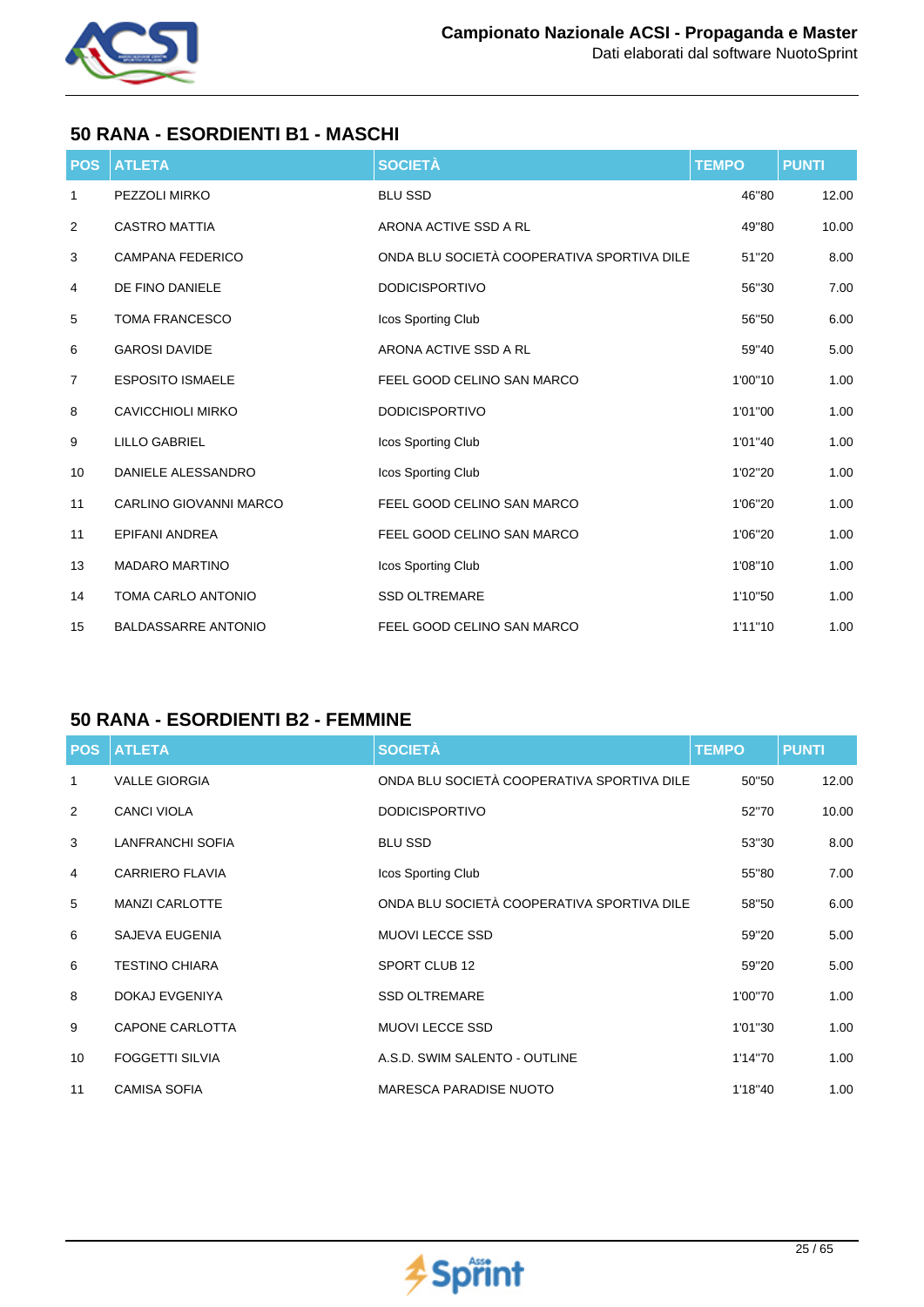

## **50 RANA - ESORDIENTI B2 - MASCHI**

| <b>POS</b>     | <b>ATLETA</b>              | <b>SOCIETÀ</b>                             | <b>TEMPO</b> | <b>PUNTI</b> |
|----------------|----------------------------|--------------------------------------------|--------------|--------------|
| 1              | <b>FORESTI GABRIEL</b>     | ONDA BLU SOCIETÀ COOPERATIVA SPORTIVA DILE | 43"10        | 12.00        |
| $\overline{c}$ | RAIMONDI ALESSANDRO        | ARONA ACTIVE SSD A RL                      | 47"10        | 10.00        |
| 3              | <b>GHEORGHIU MATTEO</b>    | <b>TRIATHLONRHO</b>                        | 47"40        | 8.00         |
| 4              | LEPORALE STEFANO           | Icos Sporting Club                         | 47"70        | 7.00         |
| 5              | <b>MAIORANO MARCO</b>      | Icos Sporting Club                         | 49"70        | 6.00         |
| 6              | PIANEZZOLA GABRIELE        | ONDA BLU SOCIETÀ COOPERATIVA SPORTIVA DILE | 50"00        | 5.00         |
| 7              | <b>IZZO EMANUELE</b>       | ONDA BLU SOCIETÀ COOPERATIVA SPORTIVA DILE | 50"40        | 1.00         |
| 8              | PAPANDREA SIMONE           | <b>DODICISPORTIVO</b>                      | 51"70        | 1.00         |
| 9              | PELLEGRINO MICHELE         | MUOVI LECCE SSD                            | 52"30        | 1.00         |
| 10             | <b>BIANCO EMANUELE</b>     | Icos Sporting Club                         | 52"70        | 1.00         |
| 11             | QUIRICO LORENZO            | ARONA ACTIVE SSD A RL                      | 52"90        | 1.00         |
| 12             | PULIERI GIOVANNI           | Icos Sporting Club                         | 53"60        | 1.00         |
| 13             | ROLLO ALESSIO              | MUOVI LECCE SSD                            | 56"00        | 1.00         |
| 14             | <b>BUCCIARELLI GIORGIO</b> | ARONA ACTIVE SSD A RL                      | 57"60        | 1.00         |
| 14             | LO PRESTI FILIPPO          | <b>DODICISPORTIVO</b>                      | 57"60        | 1.00         |
| 14             | <b>ZANIBONI EVAN</b>       | <b>SPAZIOFITNESS</b>                       | 57"60        | 1.00         |
| 17             | NOTARNICOLA ALESSANDRO     | Icos Sporting Club                         | 1'01"70      | 1.00         |
| 18             | MAGGI JACOPO               | FEEL GOOD CELINO SAN MARCO                 | 1'02"70      | 1.00         |
| 19             | CORLIANO DAVIDE            | FEEL GOOD CELINO SAN MARCO                 | 1'03"40      | 1.00         |
| 20             | <b>BOCCUZZI SIMONE</b>     | A.S.D. SWIM SALENTO - OUTLINE              | 1'06"20      | 1.00         |
| 21             | PANDINI ANDREA             | SPORT CLUB 12                              | 1'09"70      | 1.00         |
|                | GARRETTO EDOARDO *(1)      | ARONA ACTIVE SSD A RL                      |              | 0.00         |

\*(1) ASSENTE

## **50 RANA - ESORDIENTI A1 - FEMMINE**

|   | <b>POS ATLETA</b>  | <b>SOCIETÀ</b>                             | <b>TEMPO</b> | <b>PUNTI</b> |
|---|--------------------|--------------------------------------------|--------------|--------------|
|   | SISANA MATILDE     | ONDA BLU SOCIETÀ COOPERATIVA SPORTIVA DILE | 41"20        | 12.00        |
| 2 | PRESCIANI SIRIA    | ONDA BLU SOCIETÀ COOPERATIVA SPORTIVA DILE | 47"40        | 10.00        |
| 3 | <b>CARRISI MIA</b> | SPORT CLUB 12                              | 51"20        | 8.00         |
| 4 | FRANCHINA ALESSIA  | <b>DODICISPORTIVO</b>                      | 51"50        | 7.00         |

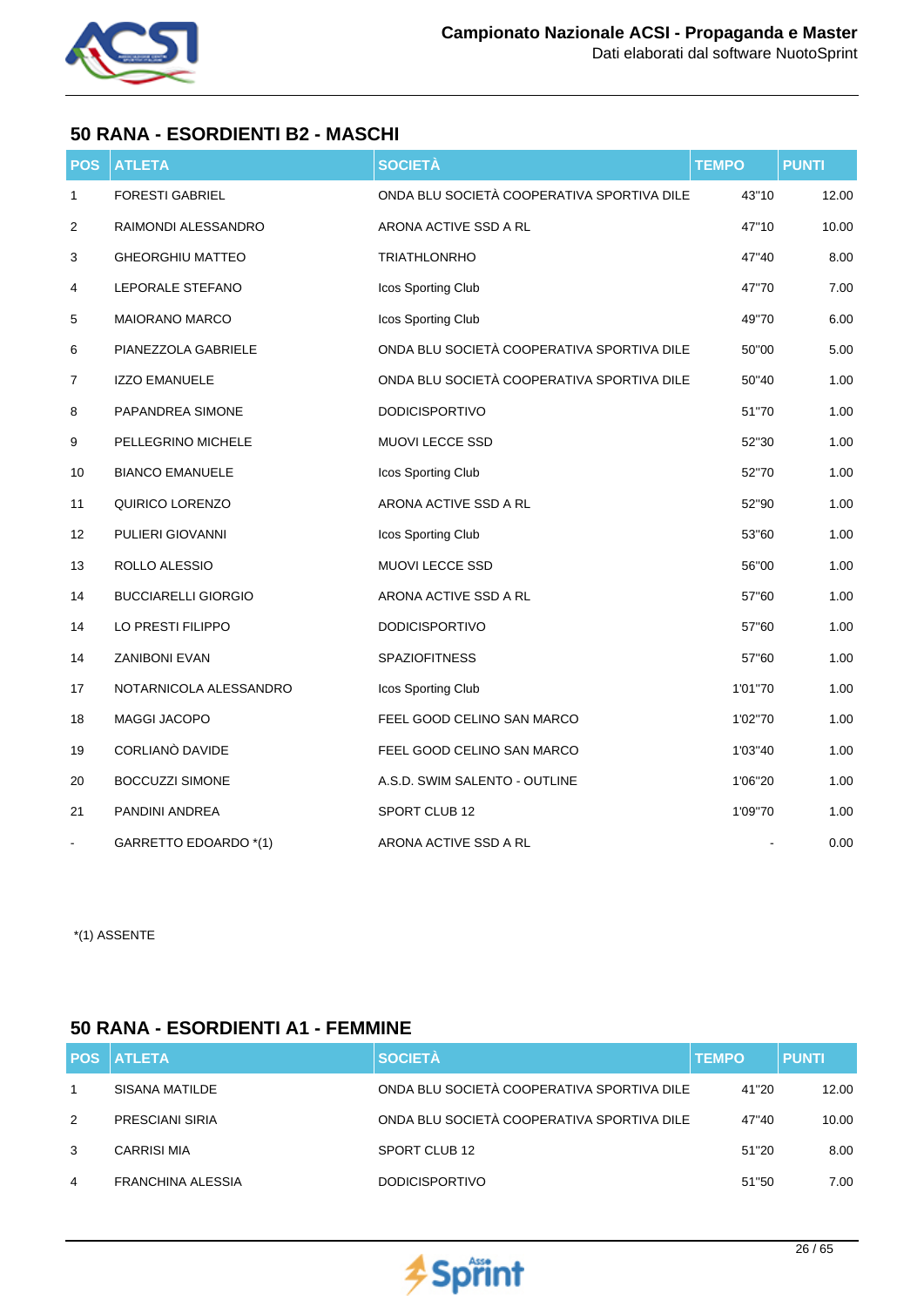

| 5      | CASTELLI ANNA            | <b>BLU SSD</b>     | 51"70   | 6.00 |
|--------|--------------------------|--------------------|---------|------|
| 6      | LO IACONO BONNIE ROSHEEN | SPORT CLUB 12      | 52"50   | 5.00 |
|        | NORELLI ELENA            | Icos Sporting Club | 1'11"50 | 1.00 |
| $\sim$ | MIGNONE MARTA *(1)       | Icos Sporting Club | -       | 0.00 |

\*(1) ASSENTE

### **50 RANA - ESORDIENTI A1 - MASCHI**

| <b>POS</b>     | <b>ATLETA</b>               | <b>SOCIETÀ</b>                             | <b>TEMPO</b> | <b>PUNTI</b> |
|----------------|-----------------------------|--------------------------------------------|--------------|--------------|
| 1              | <b>BERTOGLIO GIANFRANCO</b> | ONDA BLU SOCIETÀ COOPERATIVA SPORTIVA DILE | 43"80        | 12.00        |
| 2              | LO IACONO ALEXANDER JOE     | SPORT CLUB 12                              | 47"40        | 10.00        |
| 3              | <b>MARZIALI ANDREA</b>      | ONDA BLU SOCIETÀ COOPERATIVA SPORTIVA DILE | 47"70        | 8.00         |
| 4              | <b>VALLE LORENZO</b>        | <b>BLU SSD</b>                             | 51"00        | 7.00         |
| 5              | <b>GIANNUZZI FRANCESCO</b>  | <b>SSD OLTREMARE</b>                       | 51"10        | 6.00         |
| 6              | <b>FANIZZI MICHELE</b>      | Icos Sporting Club                         | 53"40        | 5.00         |
| $\overline{7}$ | CANDITA GIULIO FRANCESCO    | Icos Sporting Club                         | 59"00        | 1.00         |
| 8              | <b>GIANNELLI MATTEO</b>     | <b>MUOVI LECCE SSD</b>                     | 1'02"20      | 1.00         |
| 9              | ROTONDO GIULIO              | <b>SSD OLTREMARE</b>                       | 1'06"30      | 1.00         |
|                | NODARI ELIA *(1)            | ARONA ACTIVE SSD A RL                      |              | 0.00         |

\*(1) ASSENTE

### **50 RANA - ESORDIENTI A2 - FEMMINE**

| <b>POS</b>     | <b>ATLETA</b>                 | <b>SOCIETÀ</b>                             | <b>TEMPO</b> | <b>PUNTI</b> |
|----------------|-------------------------------|--------------------------------------------|--------------|--------------|
| 1              | <b>LANZA DENISE</b>           | <b>BLU SSD</b>                             | 43"70        | 12.00        |
| 2              | <b>NICOLI CRISTINA</b>        | <b>BLU SSD</b>                             | 45"20        | 10.00        |
| 3              | <b>GRASSELLI SABRINA</b>      | ONDA BLU SOCIETÀ COOPERATIVA SPORTIVA DILE | 46"50        | 8.00         |
| $\overline{4}$ | LILLA RACHELE                 | SPORT CLUB 12                              | 46"60        | 7.00         |
| 5              | <b>VISCOMI SABRINA</b>        | <b>DODICISPORTIVO</b>                      | 46"80        | 6.00         |
| 6              | <b>SCHNEPF FLORENCE NIAMH</b> | SPORT CLUB 12                              | 47"60        | 5.00         |
| 7              | <b>MARZETTI CORINNE</b>       | <b>BLU SSD</b>                             | 48"00        | 1.00         |

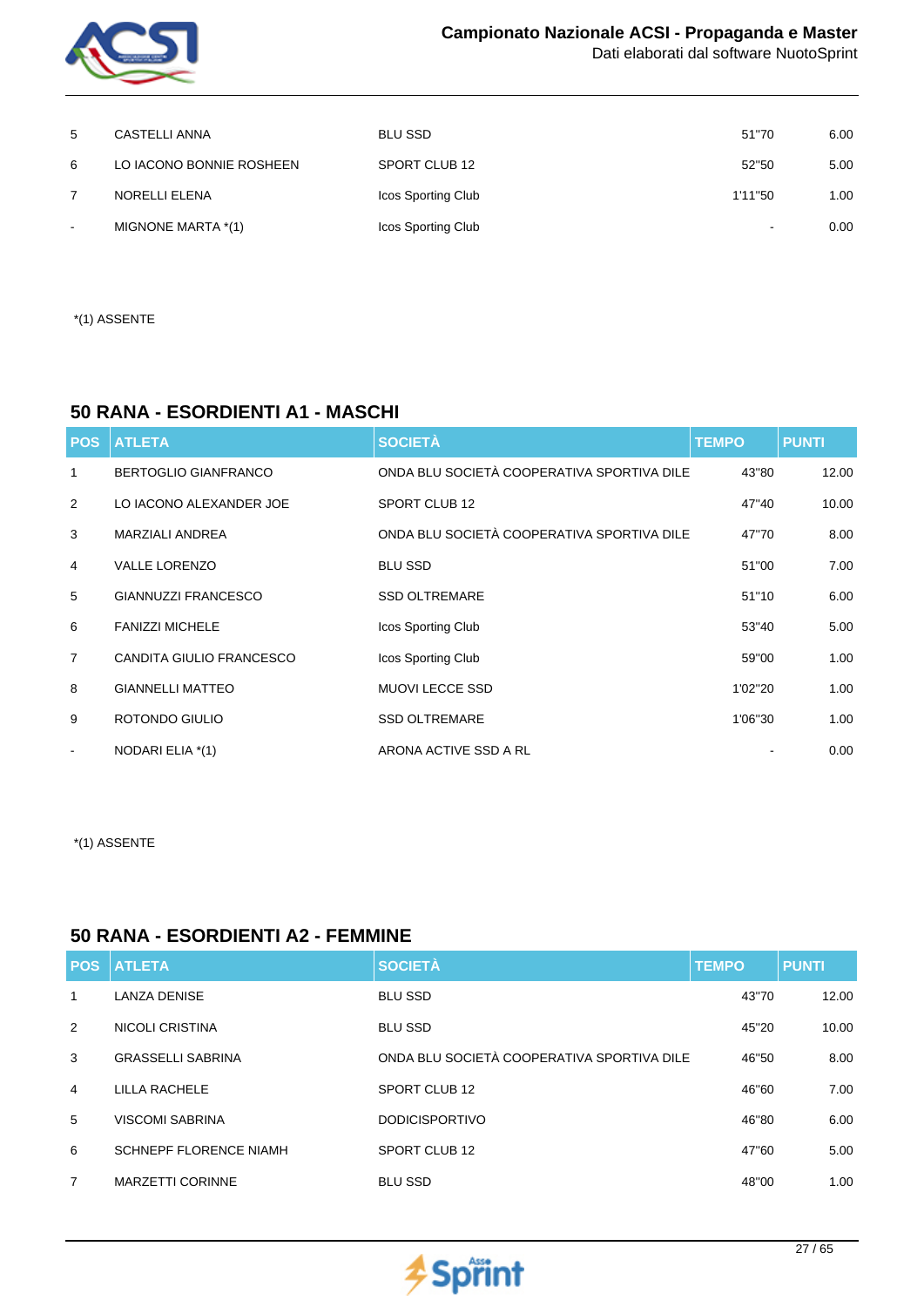

| 8                 | <b>BALDASSARRE RACHELE</b> | FEEL GOOD CELINO SAN MARCO                 | 50"40   | 1.00 |
|-------------------|----------------------------|--------------------------------------------|---------|------|
| 9                 | SILIBERTO CHIARA           | Icos Sporting Club                         | 52"50   | 1.00 |
| 10                | <b>BERGANTIN ISABEL</b>    | ONDA BLU SOCIETÀ COOPERATIVA SPORTIVA DILE | 53"10   | 1.00 |
| 11                | <b>VENTURINI GINEVRA</b>   | <b>TRIATHLONRHO</b>                        | 54"60   | 1.00 |
| $12 \overline{ }$ | PALAZZO AURORA             | A.S.D. SWIM SALENTO - OUTLINE              | 55"10   | 1.00 |
| 13                | <b>VISCONTI SARA</b>       | <b>MUOVI LECCE SSD</b>                     | 55"30   | 1.00 |
| 14                | DE ICCO GIULIA             | <b>SSD OLTREMARE</b>                       | 56"60   | 1.00 |
| 15                | <b>GUERINONI GIULIA</b>    | SPORT CLUB 12                              | 59"00   | 1.00 |
| 16                | <b>MANGIONE VITTORIA</b>   | <b>SSD OLTREMARE</b>                       | 1'02"30 | 1.00 |

## **50 RANA - ESORDIENTI A2 - MASCHI**

| <b>POS</b>     | <b>ATLETA</b>              | <b>SOCIETÀ</b>                             | <b>TEMPO</b> | <b>PUNTI</b> |
|----------------|----------------------------|--------------------------------------------|--------------|--------------|
| 1              | <b>GRITTI ANDREA</b>       | ONDA BLU SOCIETÀ COOPERATIVA SPORTIVA DILE | 40"00        | 12.00        |
| 2              | <b>ADAMI DANIELE</b>       | <b>BLU SSD</b>                             | 43"50        | 10.00        |
| 3              | DE SANTIS DIEGO            | <b>SSD OLTREMARE</b>                       | 44"60        | 8.00         |
| $\overline{4}$ | CRIPPA ALESSANDRO          | ONDA BLU SOCIETÀ COOPERATIVA SPORTIVA DILE | 49"80        | 7.00         |
| 5              | <b>MANGILI MIRKO</b>       | ONDA BLU SOCIETÀ COOPERATIVA SPORTIVA DILE | 52"10        | 6.00         |
| 6              | <b>AMATO ANDREA</b>        | <b>SSD OLTREMARE</b>                       | 53"60        | 5.00         |
| $\overline{7}$ | <b>CORLIANO' FRANCESCO</b> | <b>SSD OLTREMARE</b>                       | 53"70        | 1.00         |
| 8              | <b>MEO ANTONIO</b>         | Icos Sporting Club                         | 56"00        | 1.00         |
| 9              | MINONNE COSTANTINO         | Icos Sporting Club                         | 56"90        | 1.00         |

### **50 STILE LIBERO - RAGAZZI PRIMO ANNO - MASCHI**

| <b>POS</b>     | <b>ATLETA</b>             | <b>SOCIETÀ</b>                | <b>TEMPO</b> | <b>PUNTI</b> |
|----------------|---------------------------|-------------------------------|--------------|--------------|
| 1              | <b>MAINETTI CHRISTIAN</b> | SPORT CLUB 12                 | 28"30        | 12.00        |
| 2              | <b>INGROSSO LORIS</b>     | <b>SSD OLTREMARE</b>          | 30"10        | 10.00        |
| 3              | <b>MARTINA LEONARDO</b>   | <b>MUOVI LECCE SSD</b>        | 30"60        | 8.00         |
| 4              | NISI DAVIDE               | Icos Sporting Club            | 30"80        | 7.00         |
| 5              | <b>TRONCONE ANTONIO</b>   | <b>MARESCA PARADISE NUOTO</b> | 30"90        | 6.00         |
| 6              | <b>SERGIO GABRIELE</b>    | <b>SSD OLTREMARE</b>          | 31"10        | 5.00         |
| $\overline{7}$ | <b>SESSA ANTONIO</b>      | <b>SSD OLTREMARE</b>          | 32"00        | 1.00         |
| 8              | <b>TORA NICOLO'</b>       | ARONA ACTIVE SSD A RL         | 32"20        | 1.00         |
| 9              | PASSABI' ANTONIO          | <b>SSD OLTREMARE</b>          | 32"40        | 1.00         |

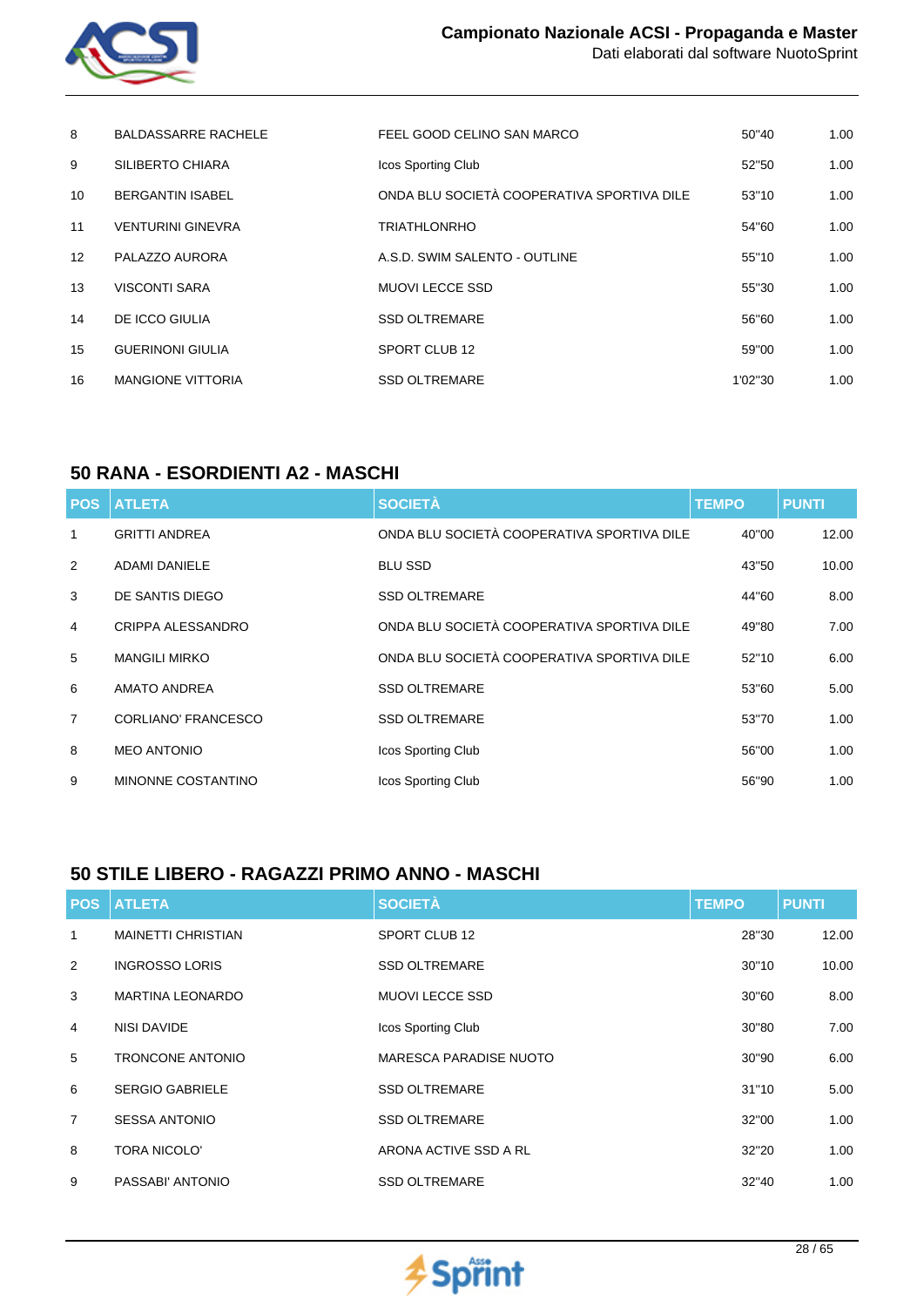

| 10                | <b>BOLOGNESE FRANCESCO</b> | <b>SSD OLTREMARE</b>                       | 32"90 | 1.00 |
|-------------------|----------------------------|--------------------------------------------|-------|------|
| 11                | <b>FANIZZI MATTEO</b>      | Icos Sporting Club                         | 33"70 | 1.00 |
| $12 \overline{ }$ | CAVALLO ANDREA             | <b>Icos Sporting Club</b>                  | 33"90 | 1.00 |
| 13                | <b>CAMPANA GIORGIO</b>     | ONDA BLU SOCIETÀ COOPERATIVA SPORTIVA DILE | 34"00 | 1.00 |
| 14                | DE VITIS GABRIELE          | FEEL GOOD CELINO SAN MARCO                 | 34"20 | 1.00 |
| 15                | <b>BRAY LUCA</b>           | <b>SSD OLTREMARE</b>                       | 35"20 | 1.00 |
| 16                | <b>BANIN STEFANO</b>       | <b>SPAZIOFITNESS</b>                       | 37"50 | 1.00 |
| 17                | <b>GORETTI VITTORIO</b>    | ARONA ACTIVE SSD A RL                      | 38"80 | 1.00 |
| $\blacksquare$    | PALMIERI RICCARDO *(1)     | <b>SSD OLTREMARE</b>                       |       | 0.00 |

## **50 STILE LIBERO - RAGAZZI - FEMMINE**

| <b>POS</b> | <b>ATLETA</b>                 | <b>SOCIETÀ</b>                             | <b>TEMPO</b> | <b>PUNTI</b> |
|------------|-------------------------------|--------------------------------------------|--------------|--------------|
| 1          | PELLE' ELEONORA               | <b>SSD OLTREMARE</b>                       | 31"50        | 12.00        |
| 2          | BERTOGLIO LARA CATERINA       | ONDA BLU SOCIETÀ COOPERATIVA SPORTIVA DILE | 32"70        | 10.00        |
| 2          | <b>ROTTIGNI SABRINA</b>       | <b>BLU SSD</b>                             | 32"70        | 10.00        |
| 4          | SOLFERINO SARA                | Icos Sporting Club                         | 32"80        | 7.00         |
| 5          | RIZZO GIULIA                  | FEEL GOOD CELINO SAN MARCO                 | 33"00        | 6.00         |
| 6          | <b>FRATUS GINEVRA</b>         | ONDA BLU SOCIETÀ COOPERATIVA SPORTIVA DILE | 33"10        | 5.00         |
| 7          | <b>NISI GRETA</b>             | Icos Sporting Club                         | 33"30        | 1.00         |
| 8          | <b>CHIRIATTI ELISA</b>        | <b>SSD OLTREMARE</b>                       | 33"40        | 1.00         |
| 9          | <b>CANGI VIOLA</b>            | <b>DODICISPORTIVO</b>                      | 33"80        | 1.00         |
| 10         | <b>PARISI AURORA</b>          | Icos Sporting Club                         | 34"20        | 1.00         |
| 11         | <b>INGROSSO SOFIA</b>         | <b>SSD OLTREMARE</b>                       | 34"30        | 1.00         |
| 12         | CATTOZZO ANNA                 | <b>BLU SSD</b>                             | 34"40        | 1.00         |
| 12         | <b>SCIURTI BIANCA LORENZA</b> | <b>SSD OLTREMARE</b>                       | 34"40        | 1.00         |
| 14         | <b>TURI FRANCESCA</b>         | <b>SSD OLTREMARE</b>                       | 34"60        | 1.00         |
| 15         | <b>ASTARITA MARTINA</b>       | <b>TRIATHLONRHO</b>                        | 34"70        | 1.00         |
| 15         | <b>DIANI GIULIA</b>           | ONDA BLU SOCIETÀ COOPERATIVA SPORTIVA DILE | 34"70        | 1.00         |
| 17         | MESSANELLI REBECCA            | ARONA ACTIVE SSD A RL                      | 35"10        | 1.00         |
| 18         | <b>GAETANI ADRIANA</b>        | <b>SSD OLTREMARE</b>                       | 35"20        | 1.00         |
| 19         | CASTALDELLI GIORGIA           | SPAZIOFITNESS                              | 35"50        | 1.00         |

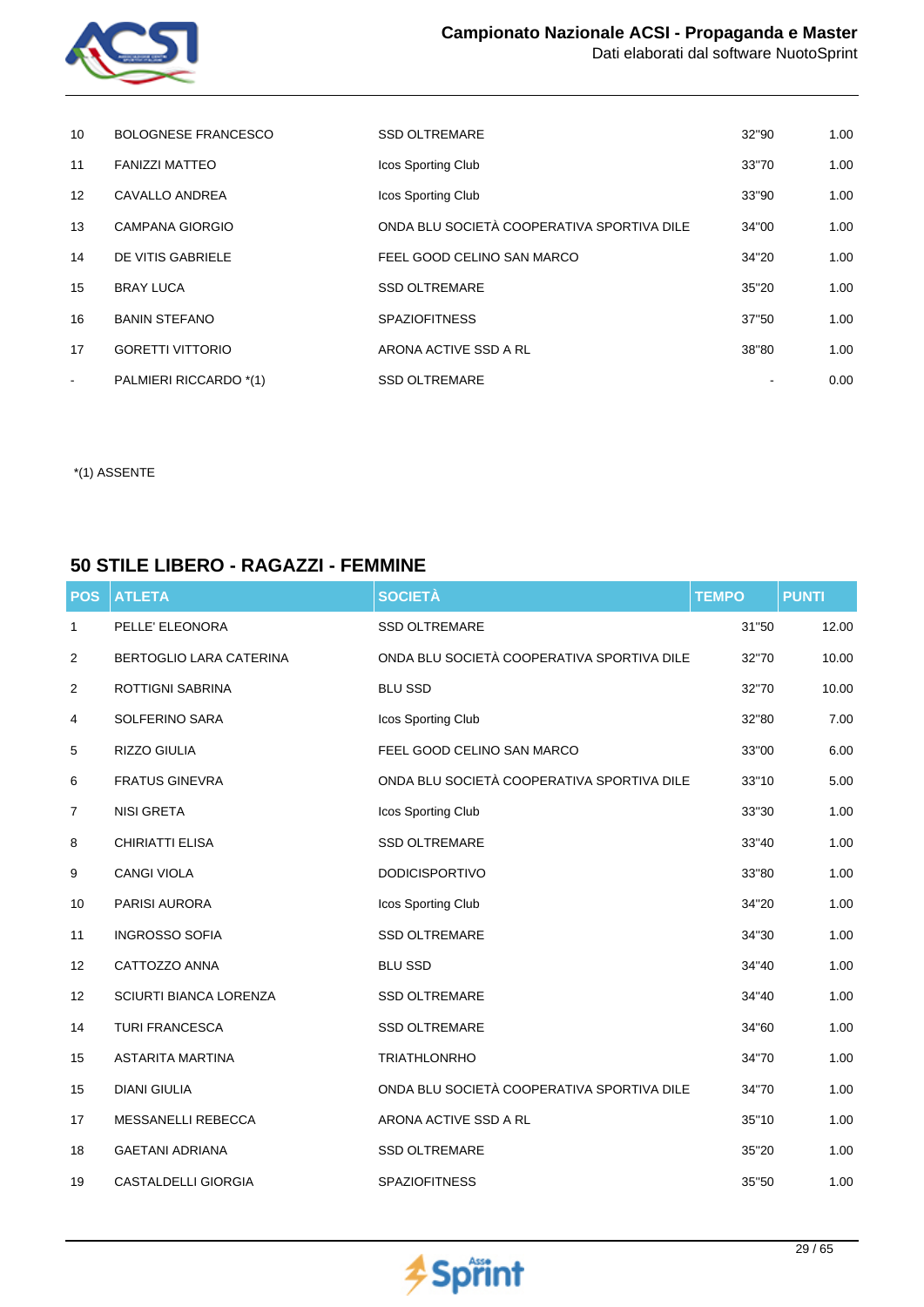

| 20             | <b>NEMBRINI SOFIA</b>           | ONDA BLU SOCIETÀ COOPERATIVA SPORTIVA DILE | 36"00 | 1.00 |
|----------------|---------------------------------|--------------------------------------------|-------|------|
| 21             | PARAVISI MARICA                 | <b>BLU SSD</b>                             | 36"20 | 1.00 |
| 22             | <b>D'ACCARDI GINEVRA</b>        | <b>DODICISPORTIVO</b>                      | 36"60 | 1.00 |
| 23             | <b>BELLINI STEFANIA</b>         | <b>TRIATHLONRHO</b>                        | 36"90 | 1.00 |
| 24             | <b>LEO MARIA SOFIA</b>          | <b>MARESCA PARADISE NUOTO</b>              | 37"10 | 1.00 |
| 25             | LONGARI SOFIA                   | <b>SPAZIOFITNESS</b>                       | 37"40 | 1.00 |
| 26             | CARRARO EVA                     | SPORT CLUB 12                              | 37"50 | 1.00 |
| 27             | <b>VANONCINI LETIZIA</b>        | <b>BLU SSD</b>                             | 38"30 | 1.00 |
| 28             | <b>EPIFANI AGNESE</b>           | FEEL GOOD CELINO SAN MARCO                 | 38"80 | 1.00 |
| 29             | MAZZOCCHI GAIA                  | <b>BLU SSD</b>                             | 40"00 | 1.00 |
| 30             | DI SUMMA GINEVRA                | Icos Sporting Club                         | 40"10 | 1.00 |
| 31             | <b>TOSI VALENTINA</b>           | ONDA BLU SOCIETÀ COOPERATIVA SPORTIVA DILE | 41"30 | 1.00 |
| 32             | <b>GUARINO MARIA ANTONIETTA</b> | Icos Sporting Club                         | 42"40 | 1.00 |
| 33             | <b>IAIA TANIA</b>               | Icos Sporting Club                         | 43"10 | 1.00 |
| 34             | TOMMASINO ELEONORA              | Icos Sporting Club                         | 43"70 | 1.00 |
| 35             | <b>CITO ROSSELLA</b>            | Icos Sporting Club                         | 44"40 | 1.00 |
| 36             | PULLANO VIOLA                   | <b>DODICISPORTIVO</b>                      | 44"70 | 1.00 |
| 37             | <b>BANIN GIORGIA</b>            | <b>SPAZIOFITNESS</b>                       | 45"60 | 1.00 |
| 38             | <b>GIANNOTTA ALESSIA</b>        | <b>SSD OLTREMARE</b>                       | 48"50 | 1.00 |
| 39             | <b>LEZZI ELENA</b>              | <b>MARESCA PARADISE NUOTO</b>              | 58"60 | 1.00 |
| $\blacksquare$ | <b>GRAY GIULIA FLAVIA *(1)</b>  | SPORT CLUB 12                              |       | 0.00 |

### **50 STILE LIBERO - RAGAZZI - MASCHI**

| <b>POS</b>     | <b>ATLETA</b>             | <b>SOCIETÀ</b>                             | <b>TEMPO</b> | <b>PUNTI</b> |
|----------------|---------------------------|--------------------------------------------|--------------|--------------|
| 1              | CACCIAPAGLIA ALBERTO      | <b>DODICISPORTIVO</b>                      | 26"90        | 12.00        |
| 2              | KUHL MEZA KLAUS           | ONDA BLU SOCIETÀ COOPERATIVA SPORTIVA DILE | 27"30        | 10.00        |
| 3              | <b>MOSCONI MARCO</b>      | <b>BLU SSD</b>                             | 28"00        | 8.00         |
| $\overline{4}$ | LONGO LEANDRO             | <b>SSD OLTREMARE</b>                       | 28"40        | 7.00         |
| 5              | PARAVISI FABRIZIO         | <b>BLU SSD</b>                             | 29"00        | 6.00         |
| 6              | <b>TOTARO GIOVANNI</b>    | Icos Sporting Club                         | 29"50        | 5.00         |
| 7              | <b>CARRIERO FRANCESCO</b> | Icos Sporting Club                         | 29"70        | 1.00         |

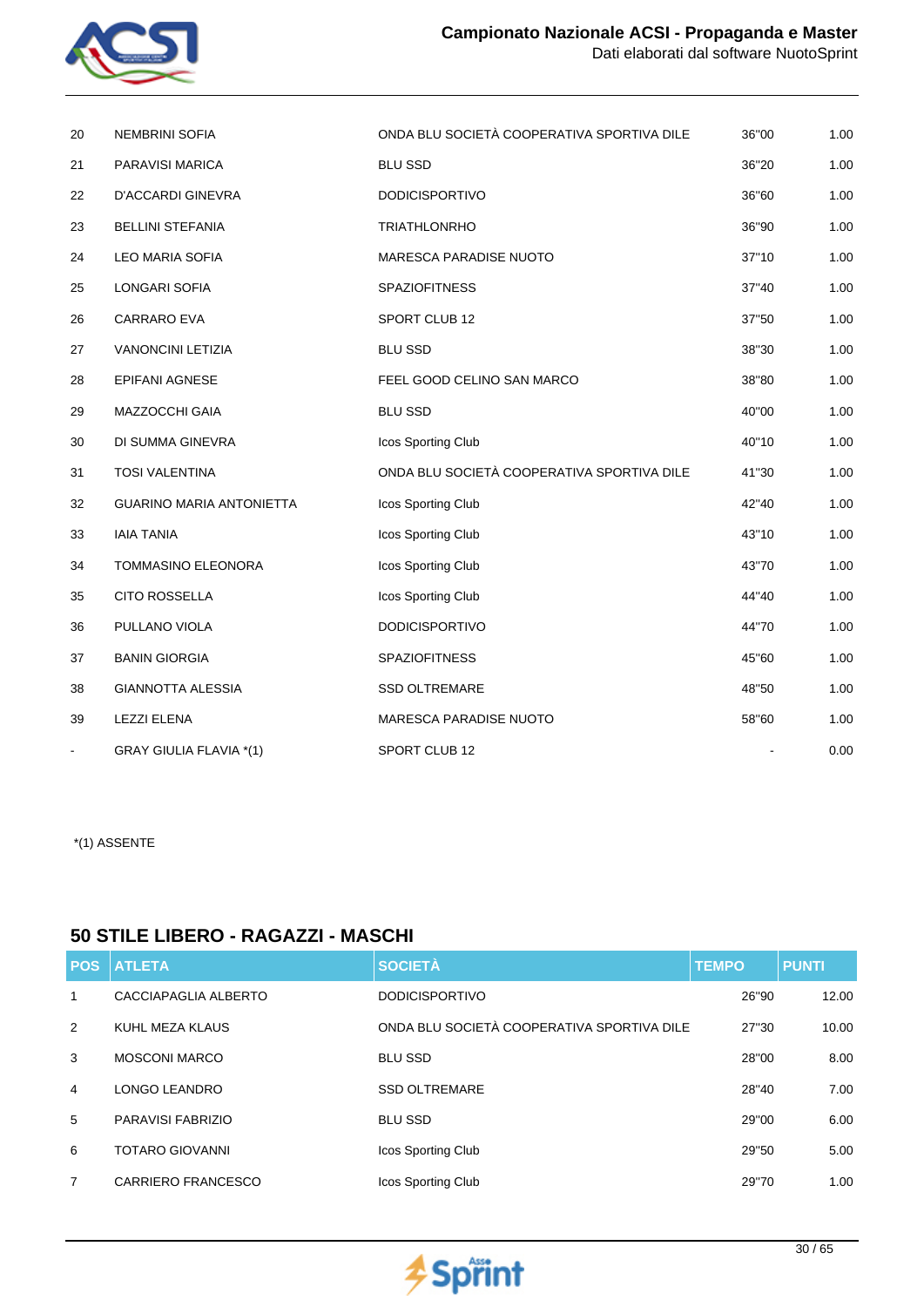

| $\overline{7}$           | <b>TOTARO ORLANDO</b>   | Icos Sporting Club            | 29"70 | 1.00 |
|--------------------------|-------------------------|-------------------------------|-------|------|
| 9                        | <b>FRANCO ANDREA</b>    | <b>SSD OLTREMARE</b>          | 29"90 | 1.00 |
| 10                       | <b>NORIS CRISTIAN</b>   | <b>BLU SSD</b>                | 30"10 | 1.00 |
| 11                       | <b>RESCIO GABRIELE</b>  | <b>SSD OLTREMARE</b>          | 30"30 | 1.00 |
| 11                       | <b>VALOTI MORGAN</b>    | <b>BLU SSD</b>                | 30"30 | 1.00 |
| 13                       | <b>ATTANASIO CARLO</b>  | <b>MARESCA PARADISE NUOTO</b> | 30"50 | 1.00 |
| 14                       | <b>MILANI SAMUELE</b>   | <b>DODICISPORTIVO</b>         | 30"90 | 1.00 |
| 15                       | <b>CIOLA GIUSEPPE</b>   | Icos Sporting Club            | 31"30 | 1.00 |
| 16                       | <b>CASTELLI ANDREA</b>  | <b>BLU SSD</b>                | 31"40 | 1.00 |
| 17                       | PALAZZINA GABRIELE      | <b>DODICISPORTIVO</b>         | 31"90 | 1.00 |
| 18                       | <b>MARELLI FEDERICO</b> | <b>DODICISPORTIVO</b>         | 32"20 | 1.00 |
| 19                       | <b>RIZZO MICHELE</b>    | <b>SSD OLTREMARE</b>          | 32"50 | 1.00 |
| 20                       | DI DONFRANCESCO MATTEO  | <b>SSD OLTREMARE</b>          | 32"80 | 1.00 |
| 21                       | <b>BONETTI SIMONE</b>   | FEEL GOOD CELINO SAN MARCO    | 33"50 | 1.00 |
| 22                       | AMATO SEBASTIANO        | <b>SSD OLTREMARE</b>          | 34"30 | 1.00 |
| 23                       | PEZZOLLA GIORGIO        | FEEL GOOD CELINO SAN MARCO    | 34"90 | 1.00 |
| 24                       | DE GIORGI FEDERICO      | FEEL GOOD CELINO SAN MARCO    | 36"00 | 1.00 |
| $\overline{\phantom{0}}$ | DE CARLO ANDREA *(2)    | <b>SSD OLTREMARE</b>          |       | 0.00 |
|                          | MASSA NICOLO' *(1)      | MARESCA PARADISE NUOTO        |       | 0.00 |

\*(2) ASSENTE

### **50 STILE LIBERO - JUNIORES - FEMMINE**

| <b>POS</b>     | <b>ATLETA</b>                   | <b>SOCIETÀ</b>                             | <b>TEMPO</b> | <b>PUNTI</b> |
|----------------|---------------------------------|--------------------------------------------|--------------|--------------|
| $\mathbf{1}$   | <b>BONAZZI ANDREA FRANCISCA</b> | <b>BLU SSD</b>                             | 29"50        | 12.00        |
| 2              | <b>MEO IRENE</b>                | <b>MUOVI LECCE SSD</b>                     | 30"00        | 10.00        |
| 3              | CARONNO COSTANZA                | <b>DODICISPORTIVO</b>                      | 31"10        | 8.00         |
| $\overline{4}$ | <b>RENOSTO GLORIA</b>           | <b>DODICISPORTIVO</b>                      | 31"40        | 7.00         |
| 5              | LICINI LAURA                    | ONDA BLU SOCIETÀ COOPERATIVA SPORTIVA DILE | 31"80        | 6.00         |
| 6              | <b>VALOTI SIRIA</b>             | <b>BLU SSD</b>                             | 31"90        | 5.00         |
| $\overline{7}$ | <b>FERRERIO FRANCESCA</b>       | ONDA BLU SOCIETÀ COOPERATIVA SPORTIVA DILE | 32"00        | 1.00         |
| 8              | <b>BUSTI ALESSIA</b>            | <b>SSD OLTREMARE</b>                       | 32"30        | 1.00         |

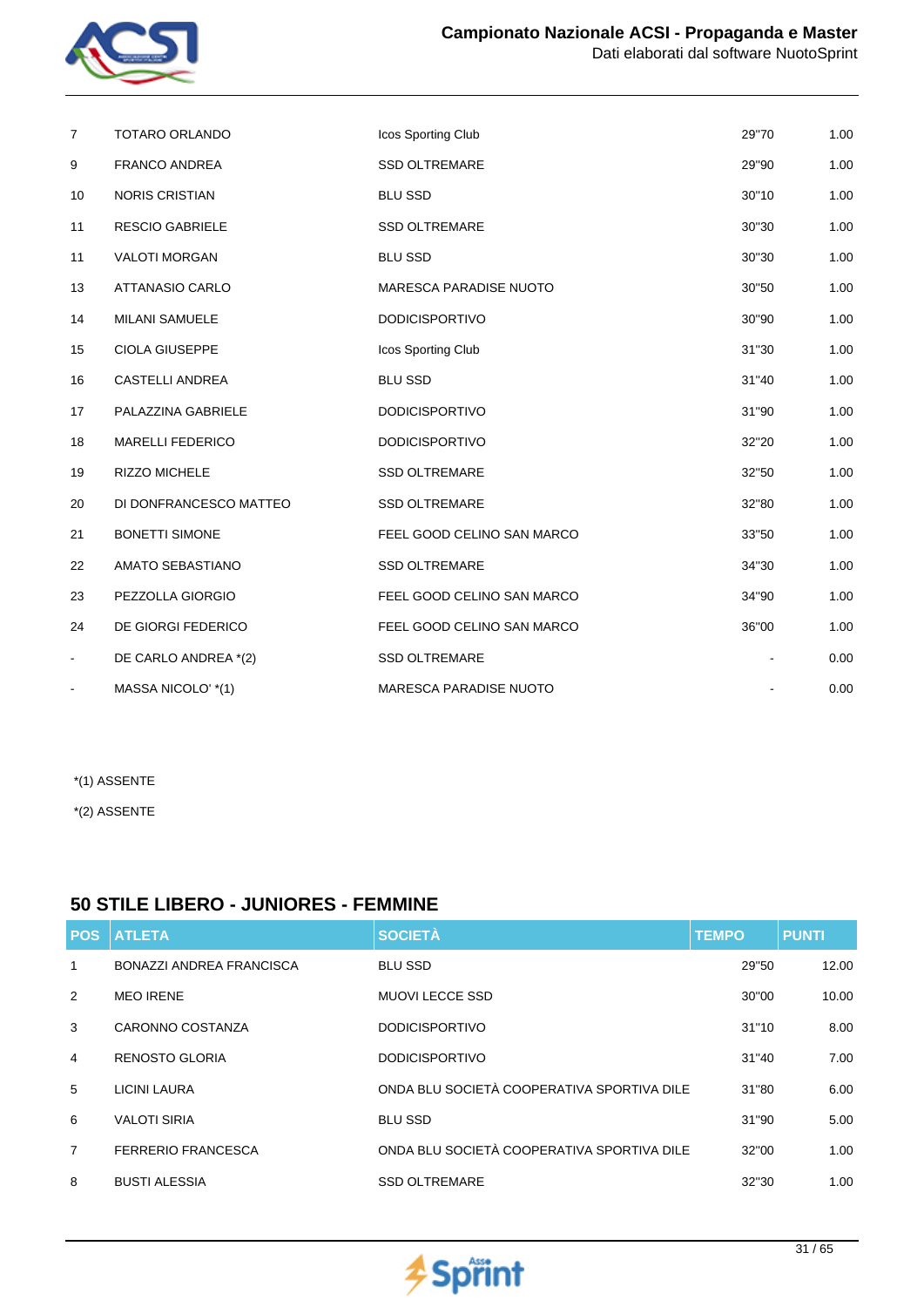

| 9  | <b>BELTRAMI SILVIA</b>   | <b>BLU SSD</b>                             | 32"70 | 1.00 |
|----|--------------------------|--------------------------------------------|-------|------|
| 10 | RREMA VANESSA            | Icos Sporting Club                         | 33"00 | 1.00 |
| 11 | SANTORO LETIZIA          | <b>SSD OLTREMARE</b>                       | 33"20 | 1.00 |
| 12 | CAVALLO GIADA            | Icos Sporting Club                         | 33"40 | 1.00 |
| 13 | <b>CESANI AGNESE</b>     | ARONA ACTIVE SSD A RL                      | 33"50 | 1.00 |
| 14 | <b>ALLODI SILVIA</b>     | ASD CPS STEZZANO                           | 33"70 | 1.00 |
| 15 | DE RHEGZY MARGHERITA     | MUOVI LECCE SSD                            | 33"80 | 1.00 |
| 16 | <b>VILLA GIULIA</b>      | ONDA BLU SOCIETÀ COOPERATIVA SPORTIVA DILE | 34"00 | 1.00 |
| 17 | <b>DOSSI MARTA</b>       | ONDA BLU SOCIETÀ COOPERATIVA SPORTIVA DILE | 34"60 | 1.00 |
| 18 | CAVALLO FLAVIA           | Icos Sporting Club                         | 34"70 | 1.00 |
| 19 | <b>CAPPILLI CHIARA</b>   | MUOVI LECCE SSD                            | 35"40 | 1.00 |
| 20 | <b>BELARDI CHIARA</b>    | ARONA ACTIVE SSD A RL                      | 35"50 | 1.00 |
| 20 | URSO JENNIFER            | Icos Sporting Club                         | 35"50 | 1.00 |
| 22 | <b>ASPROMONTE SOFIA</b>  | FEEL GOOD CELINO SAN MARCO                 | 35"70 | 1.00 |
| 22 | NICOLI FRANCESCA         | <b>BLU SSD</b>                             | 35"70 | 1.00 |
| 24 | <b>CORTINOVIS ANNA</b>   | <b>BLU SSD</b>                             | 35"90 | 1.00 |
| 25 | KUHL MEZA CATERIM        | ONDA BLU SOCIETÀ COOPERATIVA SPORTIVA DILE | 36"00 | 1.00 |
| 26 | <b>CICONTE DELIA</b>     | <b>MUOVI LECCE SSD</b>                     | 36"10 | 1.00 |
| 27 | <b>GERBASIO BEATRICE</b> | MUOVI LECCE SSD                            | 36"90 | 1.00 |
| 28 | <b>CAPOFERRI LISA</b>    | ONDA BLU SOCIETÀ COOPERATIVA SPORTIVA DILE | 37"20 | 1.00 |
| 29 | DE GIORGI LINDA          | <b>SSD OLTREMARE</b>                       | 38"00 | 1.00 |
| 30 | <b>RUSSO SARA</b>        | <b>MARESCA PARADISE NUOTO</b>              | 38"30 | 1.00 |
| 31 | CRIVELLARO ALESSIA       | ARONA ACTIVE SSD A RL                      | 38"50 | 1.00 |
| 32 | ROMANO NATHALIE          | <b>SSD OLTREMARE</b>                       | 40"80 | 1.00 |
| 33 | LEONE BENEDETTA          | FEEL GOOD CELINO SAN MARCO                 | 44"20 | 1.00 |
| ۰  | CARRARA GIULIA *(1)      | BLU SSD                                    |       | 0.00 |
|    | PERRONE GIADA *(2)       | FEEL GOOD CELINO SAN MARCO                 |       | 0.00 |

\*(2) ASSENTE

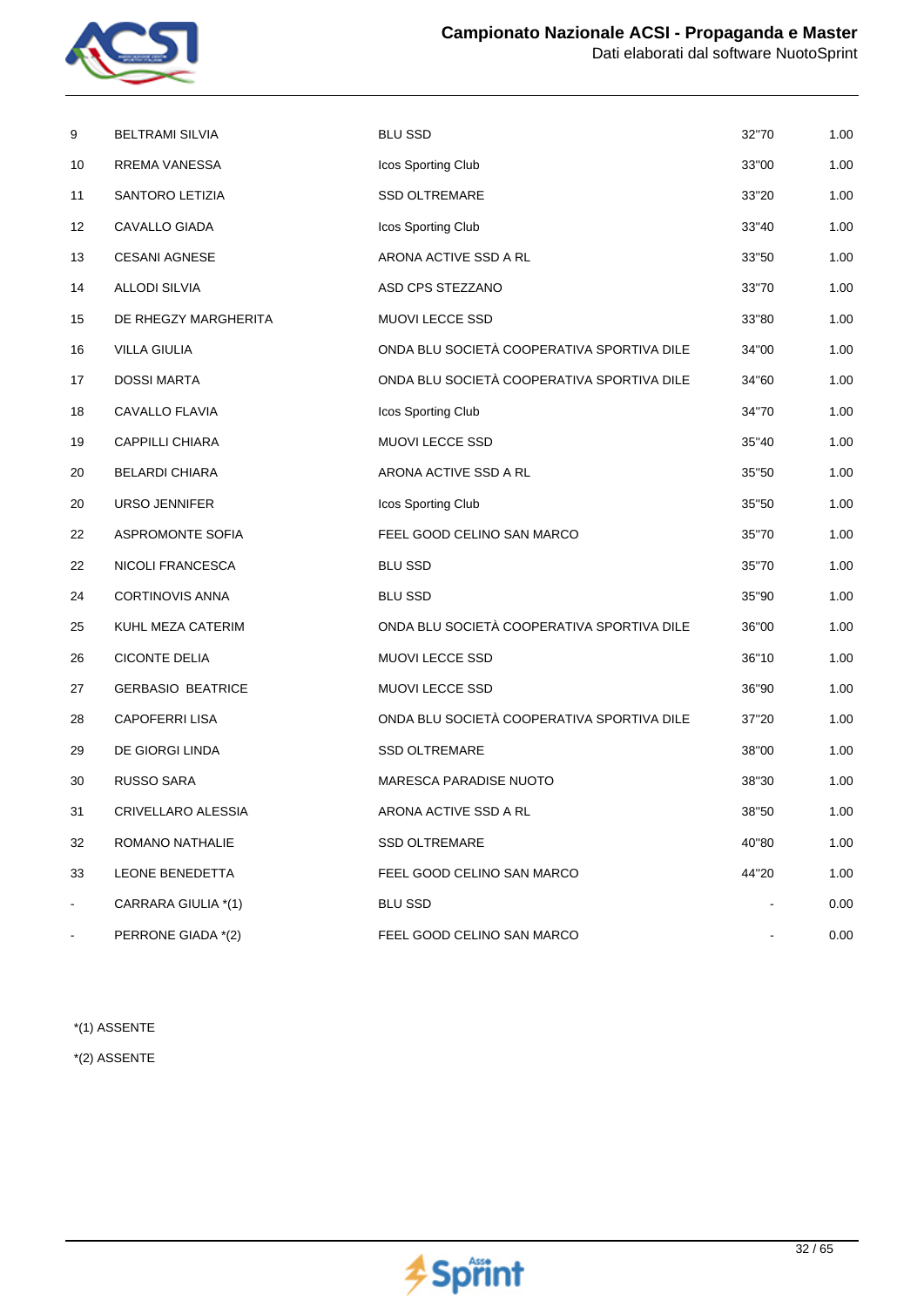

## **50 STILE LIBERO - JUNIORES - MASCHI**

| <b>POS</b>     | <b>ATLETA</b>              | <b>SOCIETÀ</b>             | <b>TEMPO</b> | <b>PUNTI</b> |
|----------------|----------------------------|----------------------------|--------------|--------------|
| $\mathbf{1}$   | <b>DONATIELLO MICHAEL</b>  | Icos Sporting Club         | 23"50        | 12.00        |
| $\overline{2}$ | <b>LEO GIANLUCA</b>        | <b>MUOVI LECCE SSD</b>     | 26"30        | 10.00        |
| 3              | <b>INGROSSO CRISTIAN</b>   | <b>SSD OLTREMARE</b>       | 26"60        | 8.00         |
| 4              | <b>PATI MATTIA</b>         | <b>SSD OLTREMARE</b>       | 27"70        | 7.00         |
| 5              | <b>LOMBARDO ELIA</b>       | <b>SSD OLTREMARE</b>       | 28"20        | 6.00         |
| 6              | <b>SCIURTI GIANLORENZO</b> | <b>SSD OLTREMARE</b>       | 28"30        | 5.00         |
| 7              | DE MATTEIS LUCA            | <b>SSD OLTREMARE</b>       | 28"60        | 1.00         |
| 8              | <b>CASTELLI ROBERTO</b>    | <b>BLU SSD</b>             | 29"30        | 1.00         |
| 9              | DE VITIS EMANUELE          | FEEL GOOD CELINO SAN MARCO | 30"10        | 1.00         |
| 10             | <b>DELL'ATTI ANDREA</b>    | FEEL GOOD CELINO SAN MARCO | 30"70        | 1.00         |
| 11             | MOLFETTA STEFANO           | FEEL GOOD CELINO SAN MARCO | 33"30        | 1.00         |
| 12             | <b>D'URSO EMANUELE</b>     | Icos Sporting Club         | 33"60        | 1.00         |
| 13             | <b>MARRELLI GIOVANNI</b>   | Icos Sporting Club         | 35"00        | 1.00         |
| $\blacksquare$ | CARLUCCI SALVATORE *(1)    | Icos Sporting Club         |              | 0.00         |

\*(1) ASSENTE

## **50 STILE LIBERO - ASSOLUTI - FEMMINE**

| <b>POS</b>      | <b>ATLETA</b>             | <b>SOCIETÀ</b>                             | <b>TEMPO</b> | <b>PUNTI</b> |
|-----------------|---------------------------|--------------------------------------------|--------------|--------------|
| 1               | <b>NARCISI ERIKA</b>      | <b>DODICISPORTIVO</b>                      | 29"60        | 12.00        |
| 2               | <b>FORNASARI CHIARA</b>   | <b>DODICISPORTIVO</b>                      | 30"20        | 10.00        |
| 3               | <b>BELOTTI ISABEL</b>     | ASD CPS STEZZANO                           | 31"30        | 8.00         |
| $\overline{4}$  | BEZZEGATO ALESSIA         | <b>DODICISPORTIVO</b>                      | 31"60        | 7.00         |
| 5               | <b>MASCOLO ALICE</b>      | <b>DODICISPORTIVO</b>                      | 32"10        | 6.00         |
| 6               | <b>SETTEMBRINI ILARIA</b> | <b>SSD OLTREMARE</b>                       | 32"20        | 5.00         |
| $\overline{7}$  | SOVERNA GIORGIA           | <b>DODICISPORTIVO</b>                      | 32"30        | 1.00         |
| 8               | <b>FALAPPI GAIA</b>       | ARONA ACTIVE SSD A RL                      | 35"00        | 1.00         |
| 9               | <b>FOSSARELLI GAIA</b>    | ONDA BLU SOCIETÀ COOPERATIVA SPORTIVA DILE | 35"90        | 1.00         |
| 10 <sup>°</sup> | FODRITTO ELEONORA         | <b>SPAZIOFITNESS</b>                       | 36"40        | 1.00         |

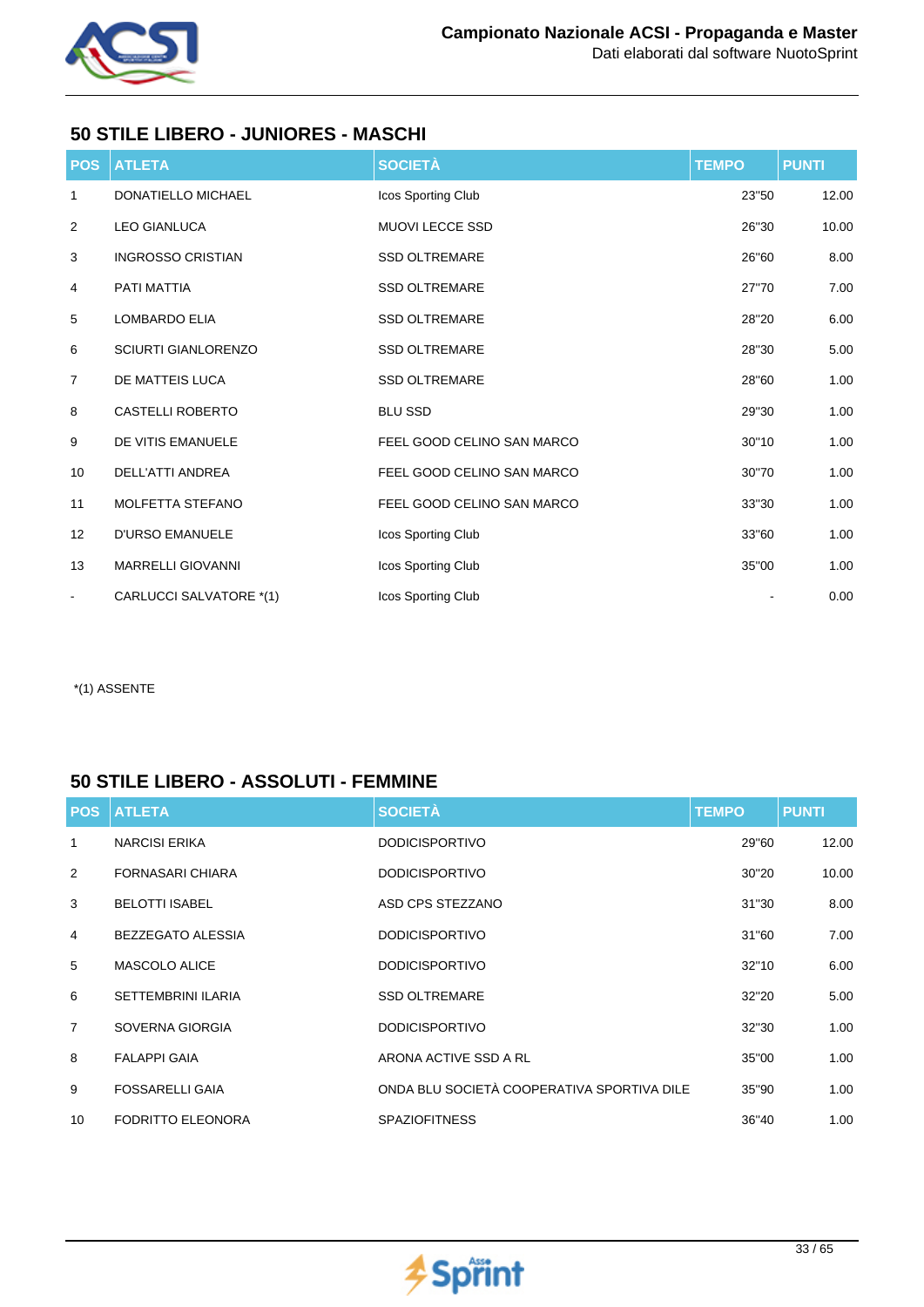

## **50 STILE LIBERO - ASSOLUTI - MASCHI**

|                          | <b>POS ATLETA</b>       | <b>SOCIETÀ</b>        | <b>TEMPO</b> | <b>PUNTI</b> |
|--------------------------|-------------------------|-----------------------|--------------|--------------|
| 1                        | <b>ZANETTA CRISTIAN</b> | ARONA ACTIVE SSD A RL | 26"00        | 12.00        |
| 2                        | <b>FEDELI DAVIDE</b>    | <b>DODICISPORTIVO</b> | 27"00        | 10.00        |
| 3                        | <b>IANNI' LORENZO</b>   | <b>DODICISPORTIVO</b> | 28"00        | 8.00         |
| $\overline{4}$           | <b>ZANETTA MANUEL</b>   | ARONA ACTIVE SSD A RL | 28"40        | 7.00         |
| 5                        | <b>GANNA SIMONE</b>     | <b>DODICISPORTIVO</b> | 29"10        | 6.00         |
| 6                        | <b>ROSIN GIACOMO</b>    | ARONA ACTIVE SSD A RL | 29"30        | 5.00         |
| $\overline{7}$           | <b>GRANATA VITTORIO</b> | ARONA ACTIVE SSD A RL | 31"00        | 1.00         |
| 8                        | <b>MARTI SIMONE</b>     | <b>SSD OLTREMARE</b>  | 36"00        | 1.00         |
| $\overline{\phantom{a}}$ | FINO PIERO *(1)         | Icos Sporting Club    |              | 0.00         |

\*(1) ASSENTE

## **50 STILE LIBERO - M1 - FEMMINE**

|   | <b>POS ATLETA</b>          | <b>SOCIETÀ</b>                | <b>TEMPO</b> | <b>PUNTI</b> |
|---|----------------------------|-------------------------------|--------------|--------------|
|   | <b>PRIMICERI CRISTINA</b>  | <b>SSD OLTREMARE</b>          | 32"90        | 12.00        |
| 2 | CARBONI MARZIA             | A.S.D. SWIM SALENTO - OUTLINE | 35"10        | 10.00        |
| 3 | TOMMASI ANNA CHIARA        | <b>SSD OLTREMARE</b>          | 46"20        | 8.00         |
| 4 | <b>CUCURACHI ANTONELLA</b> | <b>SSD OLTREMARE</b>          | 48"80        | 7.00         |

### **50 STILE LIBERO - M1 - MASCHI**

|                          | <b>POS ATLETA</b>        | <b>SOCIETÀ</b>        | <b>TEMPO</b>             | <b>PUNTI</b> |
|--------------------------|--------------------------|-----------------------|--------------------------|--------------|
| 1                        | <b>BIGNAMI CLAUDIO</b>   | <b>SPAZIOFITNESS</b>  | 29"20                    | 12.00        |
| 2                        | <b>SALTARELLI MATTIA</b> | <b>SPAZIOFITNESS</b>  | 30"00                    | 10.00        |
| 3                        | PENZA GIUSEPPE           | <b>SSD OLTREMARE</b>  | 34"30                    | 8.00         |
| 4                        | <b>CASTO MATTEO</b>      | <b>SSD OLTREMARE</b>  | 36"90                    | 7.00         |
| $\overline{\phantom{a}}$ | BRUNO FEDERICO *(2)      | Icos Sporting Club    | ۰                        | 0.00         |
| $\blacksquare$           | CASSANI ALESSANDRO *(3)  | <b>DODICISPORTIVO</b> | $\overline{\phantom{a}}$ | 0.00         |
| $\sim$                   | CLEMENTE MATTIA *(1)     | <b>SSD OLTREMARE</b>  | ۰                        | 0.00         |

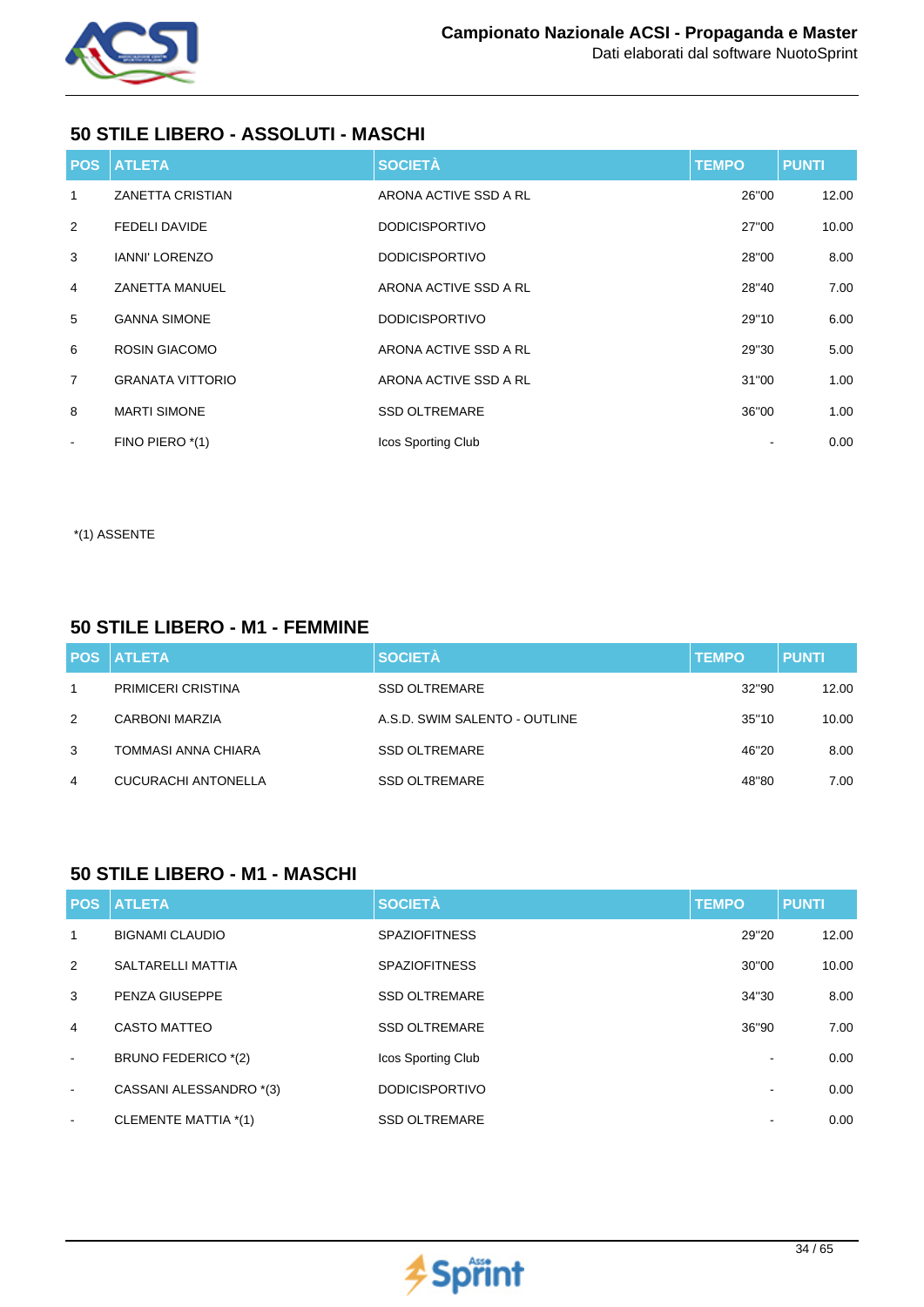

- \*(1) ASSENTE
- \*(2) ASSENTE
- \*(3) ASSENTE

### **50 STILE LIBERO - M2 - FEMMINE**

| <b>POS ATLETA</b> | <b>SOCIETA</b>       | <b>TEMPO</b> | PUNT |
|-------------------|----------------------|--------------|------|
| RIZZO MARGHERITA  | <b>SSD OLTREMARE</b> | 37"00        | 2.00 |

## **50 STILE LIBERO - M2 - MASCHI**

| <b>POS</b> | <b>ATLETA</b>               | <b>SOCIETÀ</b>       | <b>TEMPO</b> | <b>PUNTI</b> |
|------------|-----------------------------|----------------------|--------------|--------------|
| 1          | <b>FIORENTINO FRANCESCO</b> | <b>SSD OLTREMARE</b> | 31"20        | 12.00        |
| 2          | <b>RESCIO MAURO</b>         | <b>SSD OLTREMARE</b> | 32"40        | 10.00        |
| 3          | ROMANO GIOVANNI LUCA        | Icos Sporting Club   | 34"30        | 8.00         |
| 4          | SPORTAIUOLO SABINO          | <b>SSD OLTREMARE</b> | 35"10        | 7.00         |
| 5          | <b>SCIURTI ADRIANO</b>      | <b>SSD OLTREMARE</b> | 38"80        | 6.00         |
| 6          | <b>MERCADANTE DANIELE</b>   | <b>SSD OLTREMARE</b> | 48"30        | 5.00         |

### **50 STILE LIBERO - M3 - FEMMINE**

| <b>POS ATLETA</b>    | <b>SOCIETA</b>       | <b>TEMPO</b> | <b>PUNT</b> |
|----------------------|----------------------|--------------|-------------|
| RIZZO STEFANIA LAURA | <b>SSD OLTREMARE</b> | 57"80        | 12.00       |

### **50 STILE LIBERO - M3 - MASCHI**

|        | <b>POS ATLETA</b>      | <b>SOCIETÀ</b>       | <b>TEMPO</b>             | <b>PUNTI</b> |
|--------|------------------------|----------------------|--------------------------|--------------|
| -1     | DI GENNARO EUGENIO     | Icos Sporting Club   | 35"30                    | 12.00        |
| 2      | DIMA GAETANO           | <b>SSD OLTREMARE</b> | 37"00                    | 10.00        |
| 3      | ALLODI CLAUDIO ANGELO  | ASD CPS STEZZANO     | 41"80                    | 8.00         |
| $\sim$ | PERRONE SALVATORE *(1) | <b>SSD OLTREMARE</b> | $\overline{\phantom{a}}$ | 0.00         |

\*(1) ASSENTE

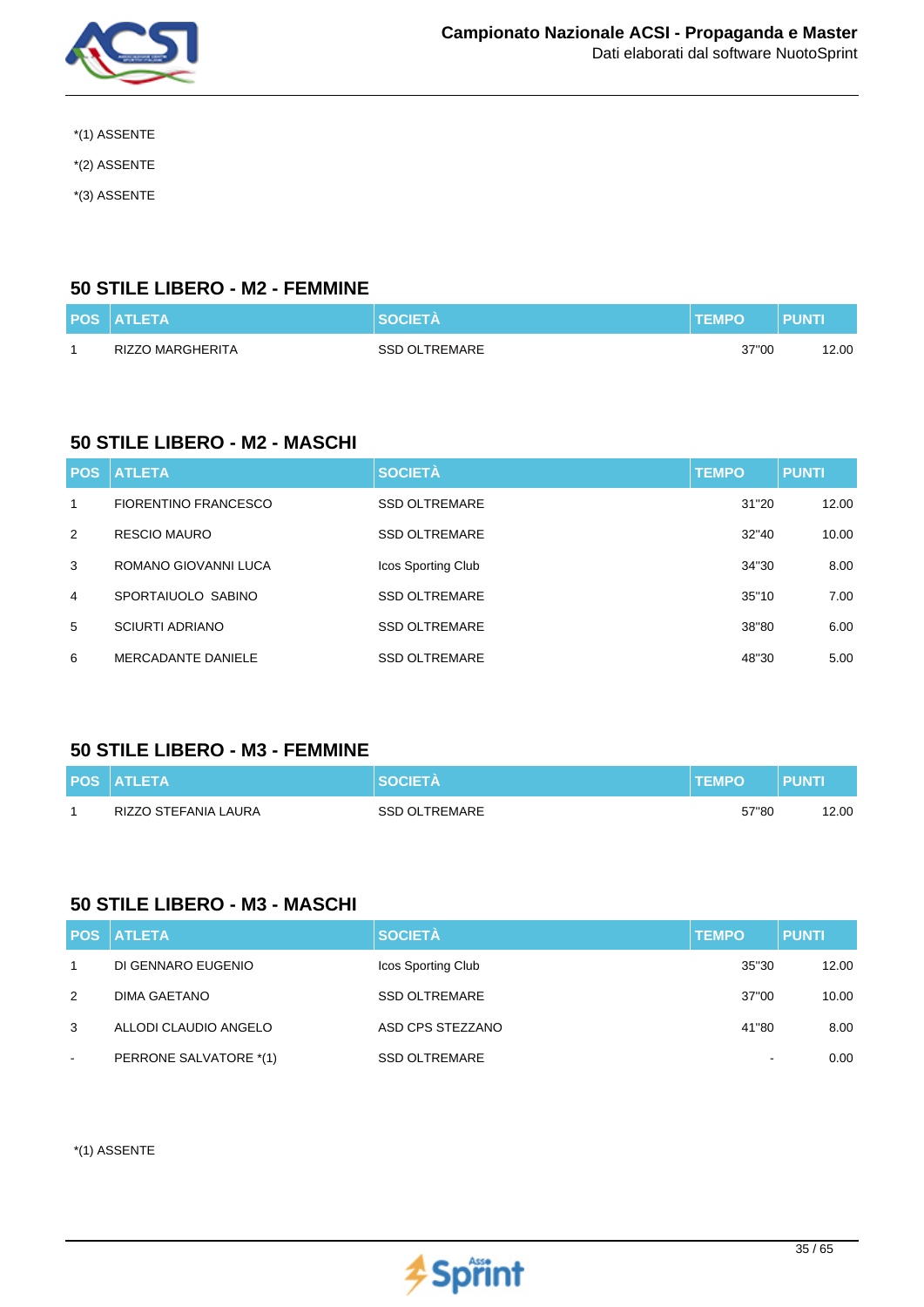

## **100 MISTI - ESORDIENTI A1 - FEMMINE**

| <b>POS</b>     | <b>ATLETA</b>            | <b>SOCIETÀ</b>                             | <b>TEMPO</b> | <b>PUNTI</b> |
|----------------|--------------------------|--------------------------------------------|--------------|--------------|
| 1              | <b>SISANA MATILDE</b>    | ONDA BLU SOCIETÀ COOPERATIVA SPORTIVA DILE | 1'22"20      | 12.00        |
| 2              | <b>GHEZZI FRANCESCA</b>  | <b>TRIATHLONRHO</b>                        | 1'24"50      | 10.00        |
| 3              | <b>PRESCIANI SIRIA</b>   | ONDA BLU SOCIETÀ COOPERATIVA SPORTIVA DILE | 1'32"00      | 8.00         |
| 4              | <b>CASTELLI ANNA</b>     | <b>BLU SSD</b>                             | 1'40"90      | 7.00         |
| 5              | <b>BALESTRA CHIARA</b>   | <b>Icos Sporting Club</b>                  | 1'42"90      | 6.00         |
| 5              | PIDULO ALESSIA           | Icos Sporting Club                         | 1'42"90      | 6.00         |
| $\overline{7}$ | LO IACONO BONNIE ROSHEEN | SPORT CLUB 12                              | 1'48"80      | 1.00         |
| 8              | <b>CARRISI MIA</b>       | SPORT CLUB 12                              | 1'50"70      | 1.00         |
| 9              | <b>RUCCI GIORGIA</b>     | Icos Sporting Club                         | 2'01"90      | 1.00         |

## **100 MISTI - ESORDIENTI A1 - MASCHI**

| <b>POS</b>     | <b>ATLETA</b>               | <b>SOCIETÀ</b>                             | <b>TEMPO</b> | <b>PUNTI</b> |
|----------------|-----------------------------|--------------------------------------------|--------------|--------------|
| $\mathbf{1}$   | <b>BERTOGLIO GIANFRANCO</b> | ONDA BLU SOCIETÀ COOPERATIVA SPORTIVA DILE | 1'22"80      | 12.00        |
| 2              | <b>MARZIALI ANDREA</b>      | ONDA BLU SOCIETÀ COOPERATIVA SPORTIVA DILE | 1'29"50      | 10.00        |
| 3              | LO IACONO ALEXANDER JOE     | SPORT CLUB 12                              | 1'36"20      | 8.00         |
| $\overline{4}$ | <b>BELARDI NICOLO'</b>      | ARONA ACTIVE SSD A RL                      | 1'37"00      | 7.00         |
| $5^{\circ}$    | <b>VALLE LORENZO</b>        | <b>BLU SSD</b>                             | 1'38"30      | 6.00         |
| 6              | <b>FANIZZI MICHELE</b>      | Icos Sporting Club                         | 1'40"40      | 5.00         |

## **100 MISTI - ESORDIENTI A2 - FEMMINE**

| <b>POS</b>      | <b>ATLETA</b>                 | <b>SOCIETÀ</b>                             | <b>TEMPO</b> | <b>PUNTI</b> |
|-----------------|-------------------------------|--------------------------------------------|--------------|--------------|
| 1               | SARACINO ROSITA MARIA         | <b>SSD OLTREMARE</b>                       | 1'23"90      | 12.00        |
| 2               | <b>LANZA DENISE</b>           | <b>BLU SSD</b>                             | 1'25"30      | 10.00        |
| 3               | <b>NICOLI CRISTINA</b>        | <b>BLU SSD</b>                             | 1'28"00      | 8.00         |
| 4               | <b>GRASSELLI SABRINA</b>      | ONDA BLU SOCIETÀ COOPERATIVA SPORTIVA DILE | 1'32"80      | 7.00         |
| 5               | <b>VISCOMI SABRINA</b>        | <b>DODICISPORTIVO</b>                      | 1'32"90      | 6.00         |
| 6               | LILLA RACHELE                 | SPORT CLUB 12                              | 1'33"30      | 5.00         |
| $\overline{7}$  | <b>SCHNEPF FLORENCE NIAMH</b> | SPORT CLUB 12                              | 1'34"90      | 1.00         |
| 8               | <b>LIPPOLIS GRETA</b>         | <b>MUOVI LECCE SSD</b>                     | 1'35"10      | 1.00         |
| 9               | <b>MARZETTI CORINNE</b>       | <b>BLU SSD</b>                             | 1'36"90      | 1.00         |
| 10 <sup>°</sup> | <b>BERGANTIN ISABEL</b>       | ONDA BLU SOCIETÀ COOPERATIVA SPORTIVA DILE | 1'39"80      | 1.00         |

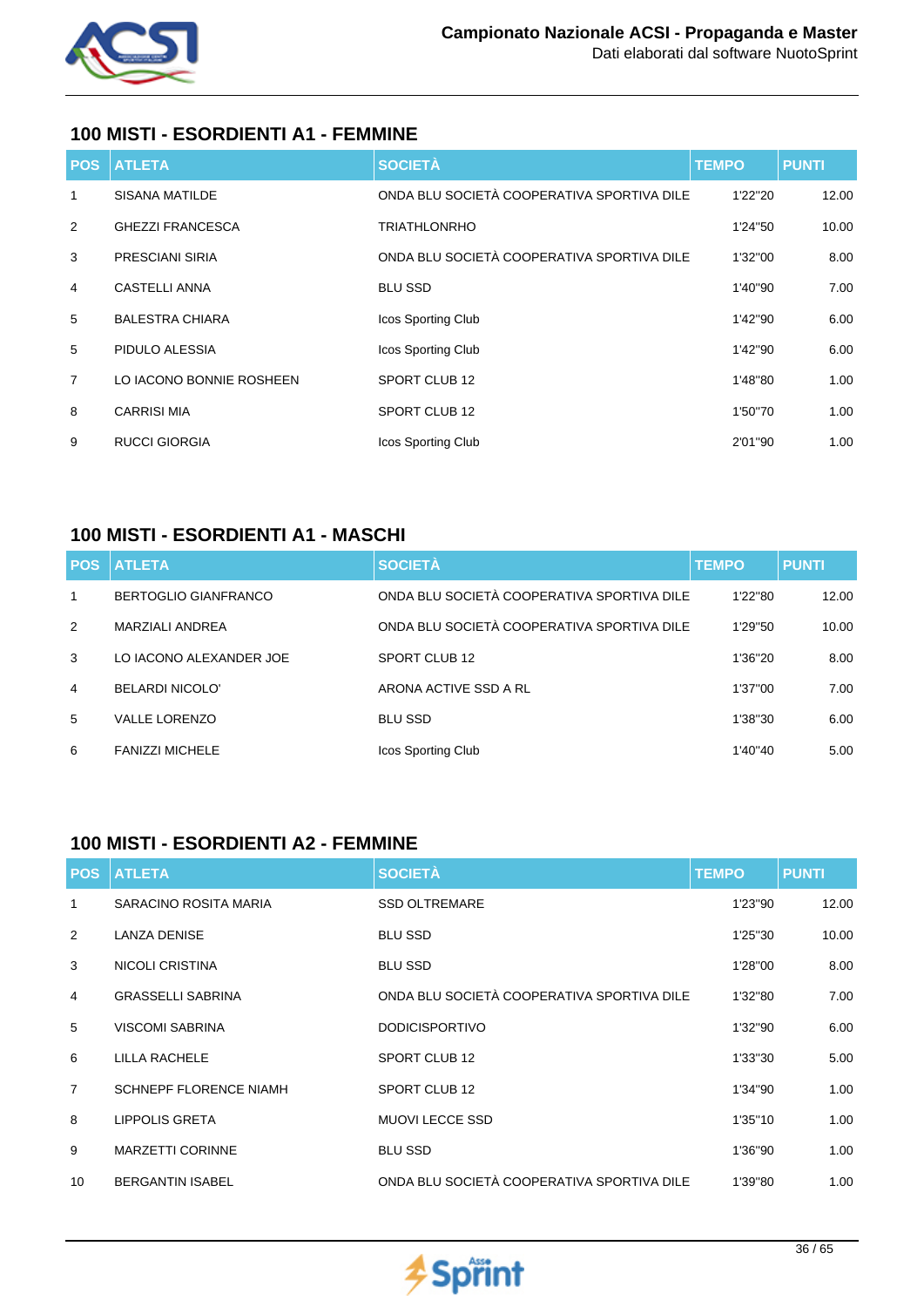

| 11 | <b>GURRADO FRANCESCA</b> | MUOVI LECCE SSD    | 1'41"20 | 00. ا |
|----|--------------------------|--------------------|---------|-------|
| 12 | SILIBERTO CHIARA         | Icos Sporting Club | 1'42"40 | 00. ا |
| 13 | VISCONTI SARA            | MUOVI LECCE SSD    | 1'53"60 | 1.00  |

## **100 MISTI - ESORDIENTI A2 - MASCHI**

| <b>POS</b>     | <b>ATLETA</b>        | <b>SOCIETÀ</b>                             | <b>TEMPO</b> | <b>PUNTI</b> |
|----------------|----------------------|--------------------------------------------|--------------|--------------|
| 1              | CASSINA ANDREA       | <b>BLU SSD</b>                             | 1'18"80      | 12.00        |
| $\mathcal{P}$  | <b>GRITTI ANDREA</b> | ONDA BLU SOCIETÀ COOPERATIVA SPORTIVA DILE | 1'19"50      | 10.00        |
| 3              | <b>ADAMI DANIELE</b> | <b>BLU SSD</b>                             | 1'24"00      | 8.00         |
| $\overline{4}$ | CRIPPA ALESSANDRO    | ONDA BLU SOCIETÀ COOPERATIVA SPORTIVA DILE | 1'35"90      | 7.00         |
| 5              | SICILIA MATTEO       | Icos Sporting Club                         | 1'43"00      | 6.00         |
| 6              | <b>MANGILI MIRKO</b> | ONDA BLU SOCIETÀ COOPERATIVA SPORTIVA DILE | 1'44"30      | 5.00         |

## **100 MISTI - RAGAZZI PRIMO ANNO - MASCHI**

| <b>POS</b>     | <b>ATLETA</b>               | <b>SOCIETÀ</b>                             | <b>TEMPO</b> | <b>PUNTI</b> |
|----------------|-----------------------------|--------------------------------------------|--------------|--------------|
| 1              | <b>MAINETTI CHRISTIAN</b>   | SPORT CLUB 12                              | 1'14"60      | 12.00        |
| 2              | <b>NISI DAVIDE</b>          | Icos Sporting Club                         | 1'16"60      | 10.00        |
| 3              | <b>INGROSSO LORIS</b>       | <b>SSD OLTREMARE</b>                       | 1'21"10      | 8.00         |
| 4              | PASSABI' ANTONIO            | <b>SSD OLTREMARE</b>                       | 1'22"50      | 7.00         |
| 5              | <b>MARTINA LEONARDO</b>     | <b>MUOVI LECCE SSD</b>                     | 1'22"60      | 6.00         |
| 6              | LO IACONO LEONARDO RAFFAELE | SPORT CLUB 12                              | 1'23"80      | 5.00         |
| $\overline{7}$ | <b>BOLOGNESE FRANCESCO</b>  | <b>SSD OLTREMARE</b>                       | 1'24"00      | 1.00         |
| 8              | <b>CAMPANA GIORGIO</b>      | ONDA BLU SOCIETÀ COOPERATIVA SPORTIVA DILE | 1'24"90      | 1.00         |
| 9              | <b>FANIZZI MATTEO</b>       | Icos Sporting Club                         | 1'26"80      | 1.00         |
| 9              | <b>SERGIO GABRIELE</b>      | <b>SSD OLTREMARE</b>                       | 1'26"80      | 1.00         |
| 11             | <b>BRAY LUCA</b>            | <b>SSD OLTREMARE</b>                       | 1'36"40      | 1.00         |

### **100 MISTI - RAGAZZI - FEMMINE**

|               | <b>POS ATLETA</b>       | <b>SOCIETÀ</b>                             | <b>TEMPO</b> | <b>PUNTI</b> |
|---------------|-------------------------|--------------------------------------------|--------------|--------------|
|               | <b>FRATUS GINEVRA</b>   | ONDA BLU SOCIETÀ COOPERATIVA SPORTIVA DILE | 1'19"80      | 12.00        |
| $\mathcal{P}$ | ROTTIGNI SABRINA        | BLU SSD                                    | 1'21"60      | 10.00        |
| 3             | BERTOGLIO LARA CATERINA | ONDA BLU SOCIETÀ COOPERATIVA SPORTIVA DILE | 1'21"90      | 8.00         |

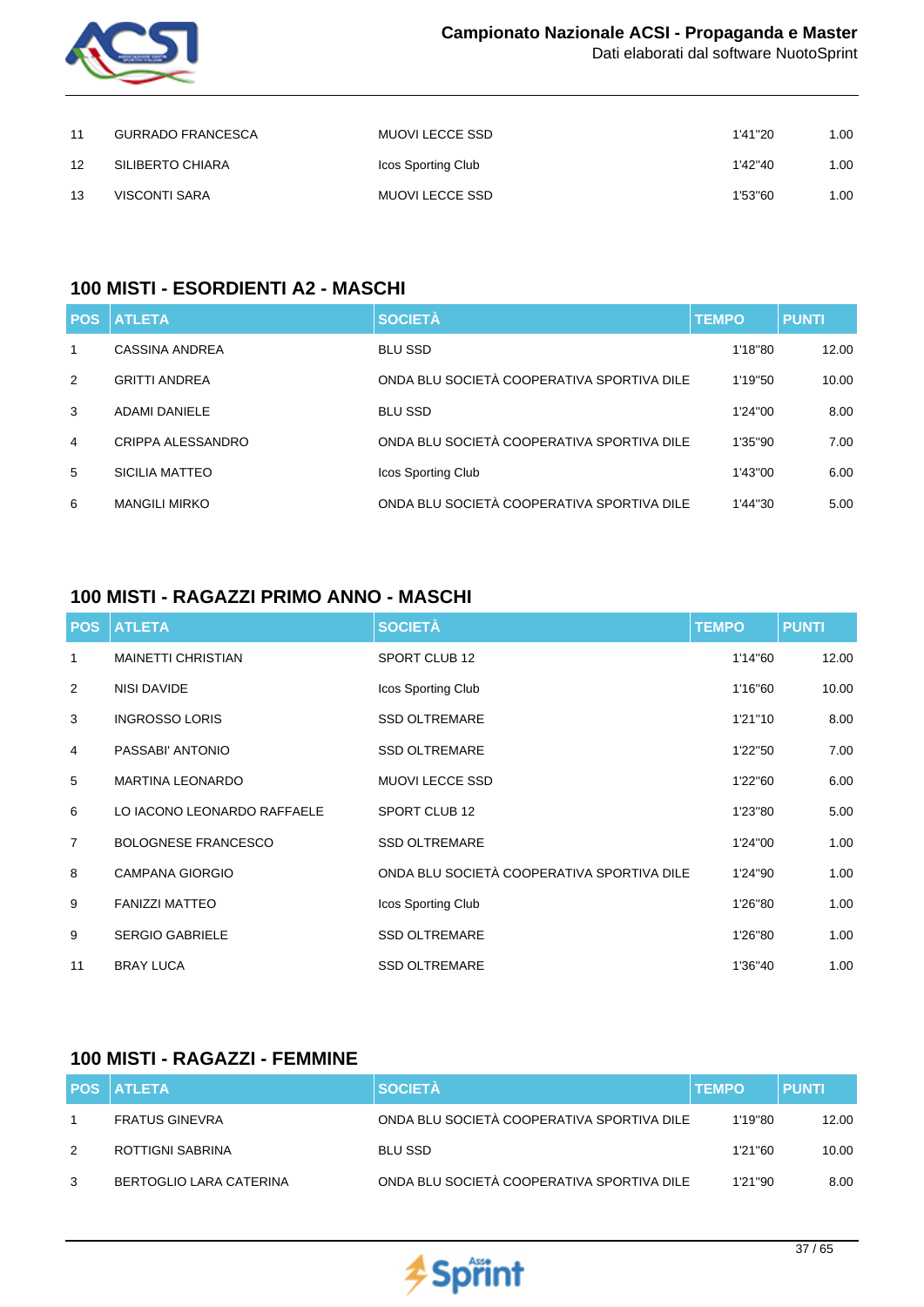



| 4                 | CATTOZZO ANNA                  | <b>BLU SSD</b>                             | 1'24"80 | 7.00 |
|-------------------|--------------------------------|--------------------------------------------|---------|------|
| 5                 | <b>DIANI GIULIA</b>            | ONDA BLU SOCIETÀ COOPERATIVA SPORTIVA DILE | 1'26"40 | 6.00 |
| 6                 | CANGI VIOLA                    | <b>DODICISPORTIVO</b>                      | 1'26"50 | 5.00 |
| 7                 | PELLE' ELEONORA                | <b>SSD OLTREMARE</b>                       | 1'26"60 | 1.00 |
| 8                 | ZAMANA DARIKA                  | SPORT CLUB 12                              | 1'26"80 | 1.00 |
| 9                 | PARISI AURORA                  | Icos Sporting Club                         | 1'26"90 | 1.00 |
| 10                | <b>NEMBRINI SOFIA</b>          | ONDA BLU SOCIETÀ COOPERATIVA SPORTIVA DILE | 1'28"00 | 1.00 |
| 11                | <b>NISI GRETA</b>              | Icos Sporting Club                         | 1'28"10 | 1.00 |
| $12 \overline{ }$ | PARAVISI MARICA                | <b>BLU SSD</b>                             | 1'29"90 | 1.00 |
| 13                | <b>INGROSSO SOFIA</b>          | <b>SSD OLTREMARE</b>                       | 1'30"50 | 1.00 |
| 14                | CHIRIATTI ELISA                | <b>SSD OLTREMARE</b>                       | 1'31"40 | 1.00 |
| 15                | MESSANELLI REBECCA             | ARONA ACTIVE SSD A RL                      | 1'31"70 | 1.00 |
| 16                | <b>BELLINI STEFANIA</b>        | <b>TRIATHLONRHO</b>                        | 1'34"60 | 1.00 |
| 17                | <b>CARRARO EVA</b>             | SPORT CLUB 12                              | 1'36"20 | 1.00 |
| 18                | MAZZOCCHI GAIA                 | <b>BLU SSD</b>                             | 1'38"70 | 1.00 |
| 19                | <b>VANONCINI LETIZIA</b>       | <b>BLU SSD</b>                             | 1'40"30 | 1.00 |
| 20                | GUARINO MARIA ANTONIETTA       | Icos Sporting Club                         | 1'46"20 | 1.00 |
| 21                | DI SUMMA GINEVRA               | Icos Sporting Club                         | 1'47"50 | 1.00 |
| 22                | <b>CITO ROSSELLA</b>           | Icos Sporting Club                         | 1'53"90 | 1.00 |
| 23                | <b>IAIA TANIA</b>              | Icos Sporting Club                         | 2'00"50 | 1.00 |
| Ξ.                | <b>GRAY GIULIA FLAVIA *(1)</b> | SPORT CLUB 12                              |         | 0.00 |

## **100 MISTI - RAGAZZI - MASCHI**

| <b>POS</b> | <b>ATLETA</b>        | <b>SOCIETÀ</b>                             | <b>TEMPO</b> | <b>PUNTI</b> |
|------------|----------------------|--------------------------------------------|--------------|--------------|
| 1          | CACCIAPAGLIA ALBERTO | <b>DODICISPORTIVO</b>                      | 1'11"20      | 12.00        |
| 2          | KUHL MEZA KLAUS      | ONDA BLU SOCIETÀ COOPERATIVA SPORTIVA DILE | 1'12"00      | 10.00        |
| 3          | <b>MOSCONI MARCO</b> | <b>BLU SSD</b>                             | 1'12"50      | 8.00         |
| 4          | PARAVISI FABRIZIO    | <b>BLU SSD</b>                             | 1'14"30      | 7.00         |
| 5          | TOTARO ORLANDO       | Icos Sporting Club                         | 1'15"50      | 6.00         |
| 6          | ANDRIOLETTI GIOSUÈ   | <b>BLU SSD</b>                             | 1'16"20      | 5.00         |
| 7          | <b>VALOTI MORGAN</b> | <b>BLU SSD</b>                             | 1'16"70      | 1.00         |

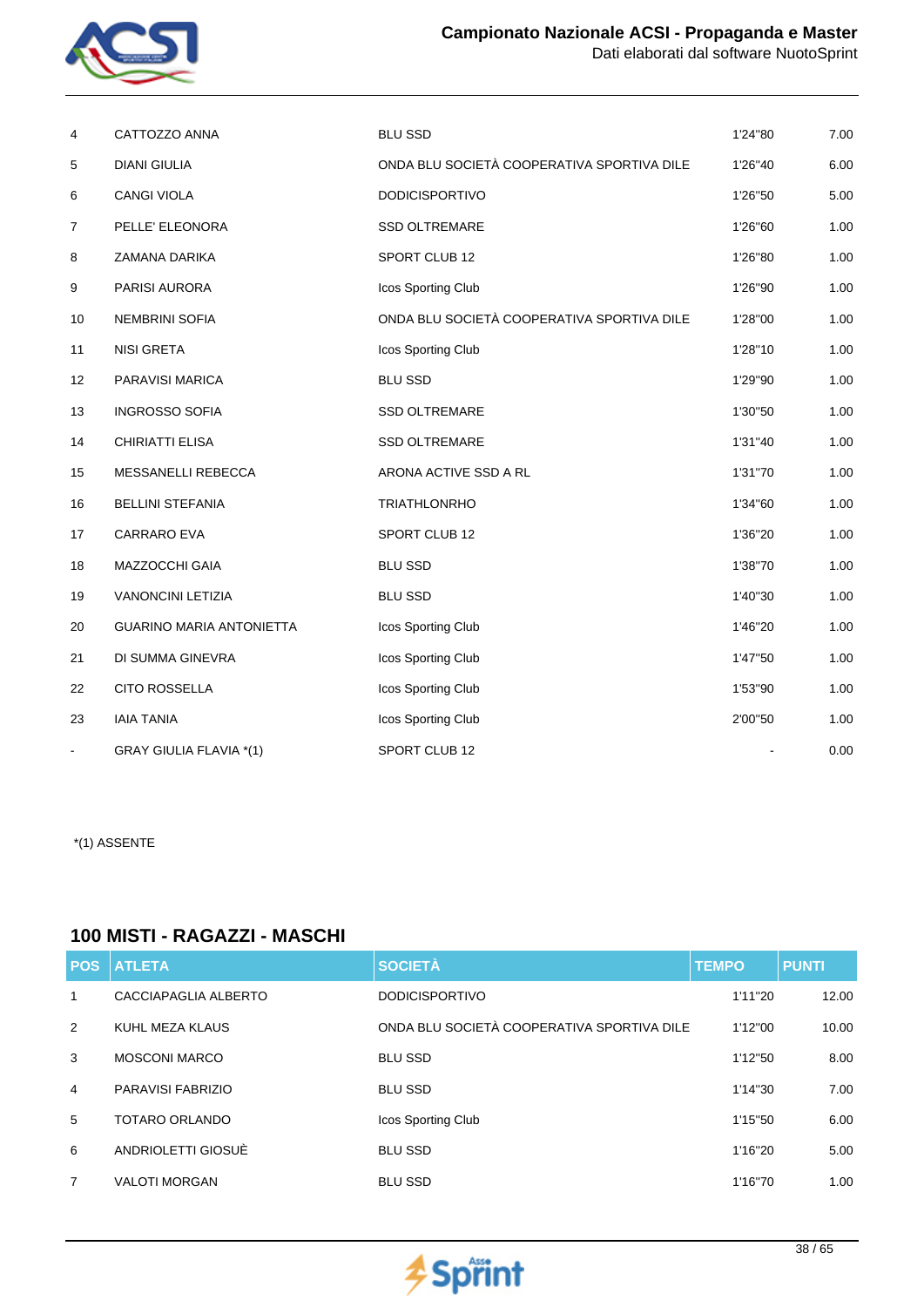

| 8               | <b>MILANI SAMUELE</b>     | <b>DODICISPORTIVO</b> | 1'17"30 | 1.00 |
|-----------------|---------------------------|-----------------------|---------|------|
| 9               | <b>RESCIO GABRIELE</b>    | <b>SSD OLTREMARE</b>  | 1'17"60 | 1.00 |
| 10              | PALAZZINA GABRIELE        | <b>DODICISPORTIVO</b> | 1'17"80 | 1.00 |
| 11              | CASTELLI ANDREA           | <b>BLU SSD</b>        | 1'19"70 | 1.00 |
| 12 <sup>°</sup> | <b>TOTARO GIOVANNI</b>    | Icos Sporting Club    | 1'20"00 | 1.00 |
| 13              | <b>NORIS CRISTIAN</b>     | <b>BLU SSD</b>        | 1'21"50 | 1.00 |
| 14              | <b>FRANCO ANDREA</b>      | <b>SSD OLTREMARE</b>  | 1'22"50 | 1.00 |
| 15              | <b>CARRIERO FRANCESCO</b> | Icos Sporting Club    | 1'23"50 | 1.00 |
| 16              | DI DONFRANCESCO MATTEO    | SSD OLTREMARE         | 1'24"20 | 1.00 |
| 17              | <b>MARELLI FEDERICO</b>   | <b>DODICISPORTIVO</b> | 1'27"10 | 1.00 |
| 18              | AMATO SEBASTIANO          | <b>SSD OLTREMARE</b>  | 1'28"40 | 1.00 |
| 19              | <b>RIZZO MICHELE</b>      | <b>SSD OLTREMARE</b>  | 1'28"70 | 1.00 |
| $\blacksquare$  | DE CARLO ANDREA *(1)      | <b>SSD OLTREMARE</b>  |         | 0.00 |

## **100 MISTI - JUNIORES - FEMMINE**

| <b>POS</b>     | <b>ATLETA</b>                   | <b>SOCIETÀ</b>                             | <b>TEMPO</b> | <b>PUNTI</b> |
|----------------|---------------------------------|--------------------------------------------|--------------|--------------|
| 1              | CARONNO COSTANZA                | <b>DODICISPORTIVO</b>                      | 1'15"10      | 12.00        |
| 2              | <b>BONAZZI ANDREA FRANCISCA</b> | <b>BLU SSD</b>                             | 1'15"20      | 10.00        |
| 3              | <b>MEO IRENE</b>                | <b>MUOVI LECCE SSD</b>                     | 1'18"80      | 8.00         |
| 4              | <b>RENOSTO GLORIA</b>           | <b>DODICISPORTIVO</b>                      | 1'19"40      | 7.00         |
| 5              | <b>FAGGIANO MARTINA</b>         | <b>MUOVI LECCE SSD</b>                     | 1'19"50      | 6.00         |
| 6              | <b>VALOTI SIRIA</b>             | <b>BLU SSD</b>                             | 1'19"90      | 5.00         |
| $\overline{7}$ | <b>RREMA VANESSA</b>            | Icos Sporting Club                         | 1'22"00      | 1.00         |
| 8              | <b>FERRERIO FRANCESCA</b>       | ONDA BLU SOCIETÀ COOPERATIVA SPORTIVA DILE | 1'22"50      | 1.00         |
| 8              | <b>LICINI LAURA</b>             | ONDA BLU SOCIETÀ COOPERATIVA SPORTIVA DILE | 1'22"50      | 1.00         |
| 10             | <b>CESANI AGNESE</b>            | ARONA ACTIVE SSD A RL                      | 1'23"30      | 1.00         |
| 11             | <b>DOSSI MARTA</b>              | ONDA BLU SOCIETÀ COOPERATIVA SPORTIVA DILE | 1'24"30      | 1.00         |
| 12             | <b>BELTRAMI SILVIA</b>          | <b>BLU SSD</b>                             | 1'24"60      | 1.00         |
| 13             | <b>BUSTI ALESSIA</b>            | <b>SSD OLTREMARE</b>                       | 1'24"90      | 1.00         |
| 14             | <b>ALLODI SILVIA</b>            | ASD CPS STEZZANO                           | 1'25"30      | 1.00         |
| 15             | <b>CAPPILLI CHIARA</b>          | <b>MUOVI LECCE SSD</b>                     | 1'28"10      | 1.00         |

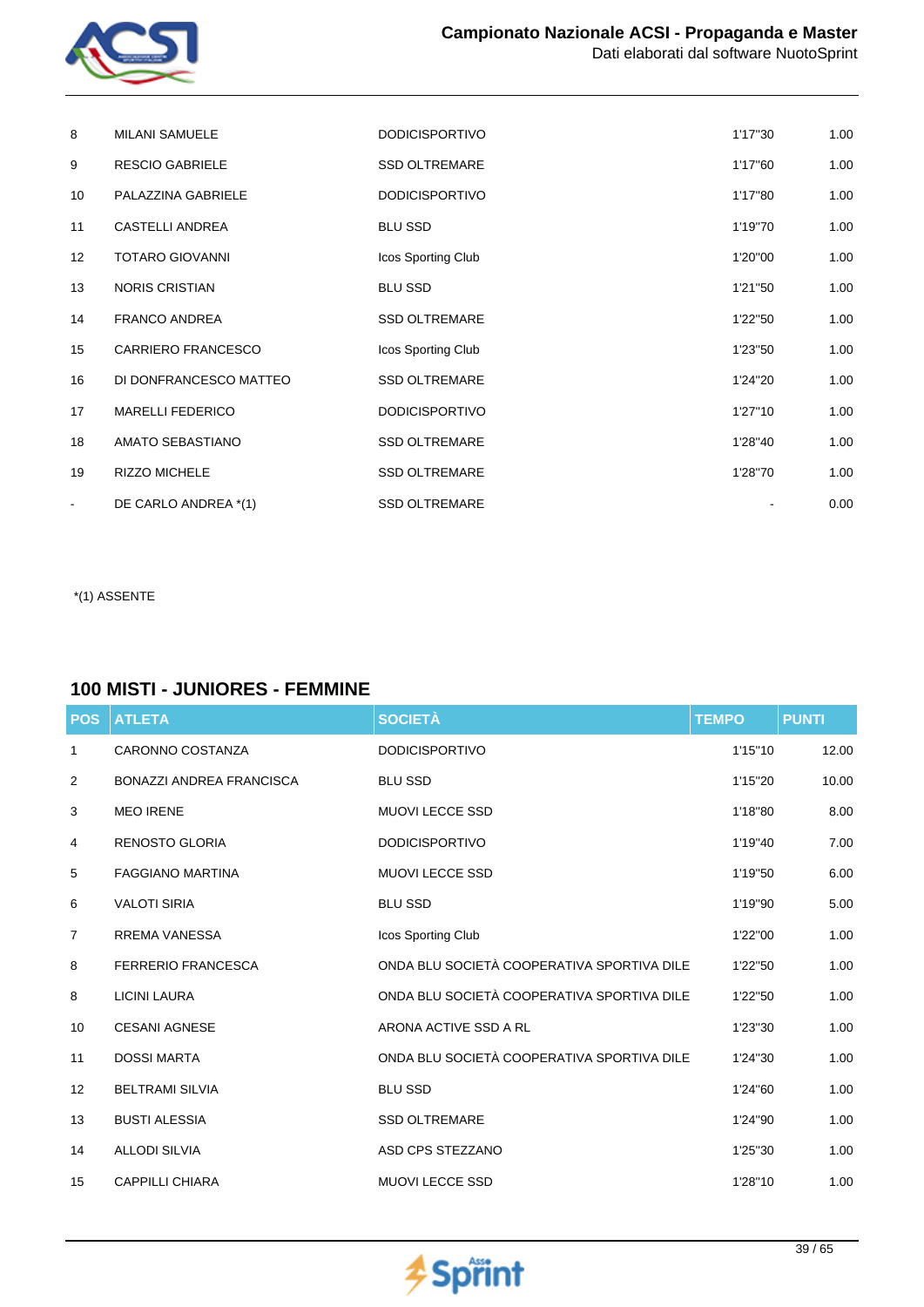

| 16             | KUHL MEZA CATERIM      | ONDA BLU SOCIETÀ COOPERATIVA SPORTIVA DILE | 1'29"00 | 1.00 |
|----------------|------------------------|--------------------------------------------|---------|------|
| 17             | <b>CAVALLO FLAVIA</b>  | Icos Sporting Club                         | 1'29"10 | 1.00 |
| 18             | <b>CAVALLO GIADA</b>   | Icos Sporting Club                         | 1'29"80 | 1.00 |
| 19             | NICOLI FRANCESCA       | <b>BLU SSD</b>                             | 1'30"40 | 1.00 |
| 20             | DE RHEGZY MARGHERITA   | MUOVI LECCE SSD                            | 1'31"70 | 1.00 |
| 21             | <b>BELARDI CHIARA</b>  | ARONA ACTIVE SSD A RL                      | 1'32"10 | 1.00 |
| 22             | URSO JENNIFER          | Icos Sporting Club                         | 1'32"80 | 1.00 |
| 23             | <b>VILLA GIULIA</b>    | ONDA BLU SOCIETÀ COOPERATIVA SPORTIVA DILE | 1'33"40 | 1.00 |
| 24             | <b>CAPOFERRI LISA</b>  | ONDA BLU SOCIETÀ COOPERATIVA SPORTIVA DILE | 1'34"20 | 1.00 |
| 25             | <b>CORTINOVIS ANNA</b> | <b>BLU SSD</b>                             | 1'37"00 | 1.00 |
| 26             | DE GIORGI LINDA        | <b>SSD OLTREMARE</b>                       | 1'42"80 | 1.00 |
| 27             | ROMANO NATHALIE        | SSD OLTREMARE                              | 1'44"50 | 1.00 |
| $\blacksquare$ | ALLODI SILVIA *(2)     | <b>ACSI LOMBARDIA</b>                      |         | 0.00 |
|                | CARRARA GIULIA *(1)    | <b>BLU SSD</b>                             |         | 0.00 |

\*(2) ASSENTE

#### **100 MISTI - JUNIORES - MASCHI**

| <b>POS</b> | <b>ATLETA</b>              | <b>SOCIETÀ</b>         | <b>TEMPO</b> | <b>PUNTI</b> |
|------------|----------------------------|------------------------|--------------|--------------|
| 1          | <b>PATI MATTIA</b>         | <b>SSD OLTREMARE</b>   | 1'12"00      | 12.00        |
| 2          | <b>LEO GIANLUCA</b>        | <b>MUOVI LECCE SSD</b> | 1'13"60      | 10.00        |
| 3          | <b>SCIURTI GIANLORENZO</b> | <b>SSD OLTREMARE</b>   | 1'13"70      | 8.00         |
| 4          | <b>LOMBARDO ELIA</b>       | <b>SSD OLTREMARE</b>   | 1'15"20      | 7.00         |
| 5          | <b>CASTELLI ROBERTO</b>    | <b>BLU SSD</b>         | 1'16"40      | 6.00         |
| 5          | <b>LISI ANTONIO</b>        | <b>MUOVI LECCE SSD</b> | 1'16"40      | 6.00         |
| 7          | <b>DONATIELLO MICHAEL</b>  | Icos Sporting Club     | 1'18"80      | 1.00         |
| 8          | <b>D'URSO EMANUELE</b>     | Icos Sporting Club     | 1'30"90      | 1.00         |

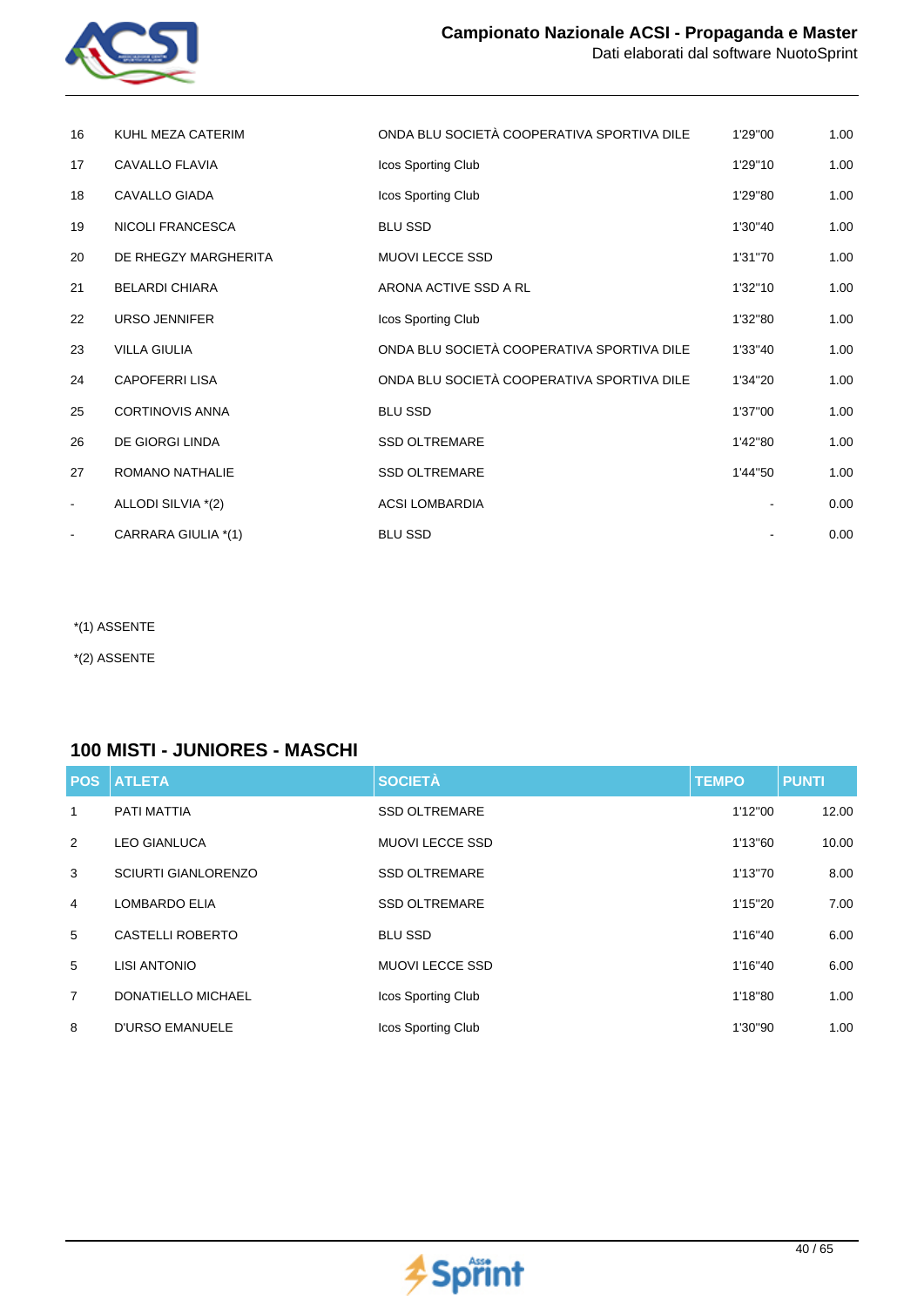

## **100 MISTI - ASSOLUTI - FEMMINE**

| <b>POS</b>     | <b>ATLETA</b>             | <b>SOCIETÀ</b>                             | <b>TEMPO</b> | <b>PUNTI</b> |
|----------------|---------------------------|--------------------------------------------|--------------|--------------|
| $\mathbf{1}$   | <b>BEZZEGATO ALESSIA</b>  | <b>DODICISPORTIVO</b>                      | 1'15"60      | 12.00        |
| 2              | <b>FORNASARI CHIARA</b>   | <b>DODICISPORTIVO</b>                      | 1'19"10      | 10.00        |
| 3              | <b>NARCISI ERIKA</b>      | <b>DODICISPORTIVO</b>                      | 1'19"30      | 8.00         |
| 4              | <b>BELOTTI ISABEL</b>     | ASD CPS STEZZANO                           | 1'20"00      | 7.00         |
| 5              | DE CUIA VERONICA          | Icos Sporting Club                         | 1'20"20      | 6.00         |
| 6              | SOVERNA GIORGIA           | <b>DODICISPORTIVO</b>                      | 1'22"10      | 5.00         |
| $\overline{7}$ | <b>FALAPPI GAIA</b>       | ARONA ACTIVE SSD A RL                      | 1'29"50      | 1.00         |
| 8              | <b>SETTEMBRINI ILARIA</b> | <b>SSD OLTREMARE</b>                       | 1'31"70      | 1.00         |
| 9              | <b>FOSSARELLI GAIA</b>    | ONDA BLU SOCIETÀ COOPERATIVA SPORTIVA DILE | 1'34"40      | 1.00         |

## **100 MISTI - ASSOLUTI - MASCHI**

|                | <b>POS ATLETA</b>       | <b>SOCIETÀ</b>            | <b>TEMPO</b> | <b>PUNTI</b> |
|----------------|-------------------------|---------------------------|--------------|--------------|
| 1              | <b>ZANETTA CRISTIAN</b> | ARONA ACTIVE SSD A RL     | 1'04"00      | 12.00        |
| 2              | <b>FEDELI DAVIDE</b>    | <b>DODICISPORTIVO</b>     | 1'08"50      | 10.00        |
| 3              | <b>ZANETTA MANUEL</b>   | ARONA ACTIVE SSD A RL     | 1'13"00      | 8.00         |
| $\overline{4}$ | <b>ROSIN GIACOMO</b>    | ARONA ACTIVE SSD A RL     | 1'16"00      | 7.00         |
| 5              | <b>GANNA SIMONE</b>     | <b>DODICISPORTIVO</b>     | 1'18"70      | 6.00         |
| 6              | <b>GRANATA VITTORIO</b> | ARONA ACTIVE SSD A RL     | 1'20"00      | 5.00         |
| $\sim$         | FINO PIERO *(1)         | <b>Icos Sporting Club</b> |              | 0.00         |

\*(1) ASSENTE

## **100 MISTI - M1 - FEMMINE**

| <b>POS ATLETA</b>  | <b>SOCIETA</b>       | <b>TEMPO</b> | PUNTI |
|--------------------|----------------------|--------------|-------|
| PRIMICERI CRISTINA | <b>SSD OLTREMARE</b> | 1'30"30      | 12.00 |

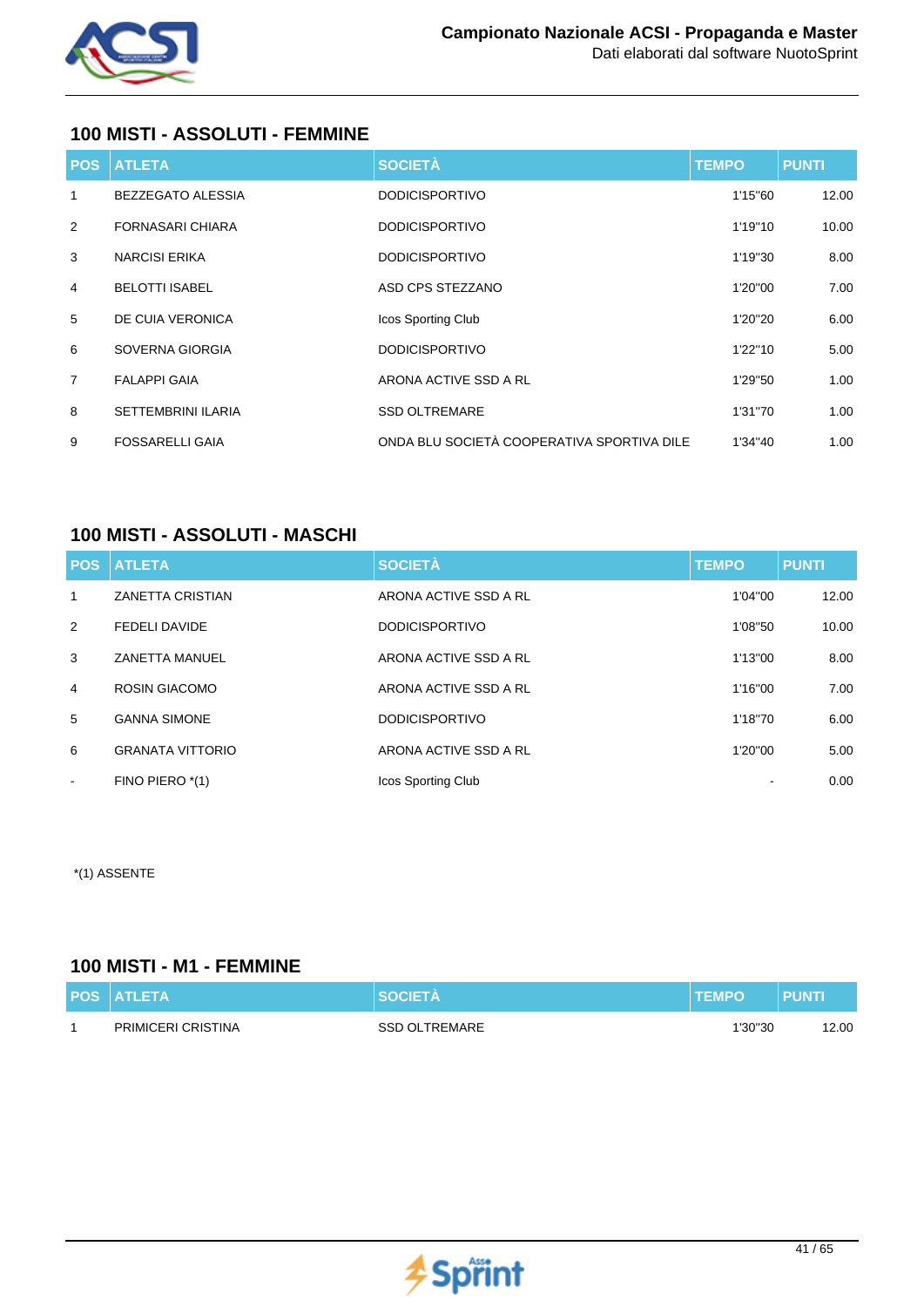

### **100 MISTI - M1 - MASCHI**

| <b>POS</b>     | <b>ATLETA</b>              | <b>SOCIETÀ</b>        | <b>TEMPO</b> | <b>PUNTI</b> |
|----------------|----------------------------|-----------------------|--------------|--------------|
| $\mathbf{1}$   | <b>GUGLIELMI CHRISTIAN</b> | Icos Sporting Club    | 1'11"90      | 12.00        |
| 2              | SALTARELLI MATTIA          | <b>SPAZIOFITNESS</b>  | 1'21''10     | 10.00        |
| 3              | <b>BIGNAMI CLAUDIO</b>     | <b>SPAZIOFITNESS</b>  | 1'22"70      | 8.00         |
| 4              | CASTO MATTEO               | <b>SSD OLTREMARE</b>  | 1'42"60      | 7.00         |
| $\blacksquare$ | CASSANI ALESSANDRO *(1)    | <b>DODICISPORTIVO</b> |              | 0.00         |

\*(1) ASSENTE

### **100 MISTI - M2 - FEMMINE**

| <b>POS ATLETA</b> | <b>SOCIETA</b> | <b>TEMPO</b> | <b>PUNTI</b> |
|-------------------|----------------|--------------|--------------|
| RIZZO MARGHERITA  | SSD OLTREMARE  | 1'33"10      | 2.00         |

#### **100 MISTI - M2 - MASCHI**

|   | <b>POS ATLETA</b>   | <b>SOCIETÀ</b>       | <b>TEMPO</b> | <b>PUNTI</b> |
|---|---------------------|----------------------|--------------|--------------|
| 1 | <b>ZIZZI FABIO</b>  | Icos Sporting Club   | 1'15"80      | 12.00        |
| 2 | <b>RESCIO MAURO</b> | <b>SSD OLTREMARE</b> | 1'24"80      | 10.00        |
| 3 | SPORTAIUOLO SABINO  | <b>SSD OLTREMARE</b> | 1'29"00      | 8.00         |
| 4 | PINTO FRANCESCO     | Icos Sporting Club   | 1'34"60      | 7.00         |

#### **100 MISTI - M3 - MASCHI**

| <b>POS ATLETA</b> | <b>SOCIFTA</b>       | <b>ITEMPO</b> | PUNTI |
|-------------------|----------------------|---------------|-------|
| DIMA GAETANO      | <b>SSD OLTREMARE</b> | 1'43"20       | 12.00 |

## **25 FARFALLA - ESORDIENTI C1 - FEMMINE**

|   | <b>POS ATLETA</b> | <b>SOCIETÀ</b>     | <b>TEMPO</b> | <b>PUNTI</b> |
|---|-------------------|--------------------|--------------|--------------|
|   | ROMANO PIA KAROL  | Icos Sporting Club | 32"70        | 12.00        |
| 2 | SATALINO ALICE    | Icos Sporting Club | 35"90        | 10.00        |

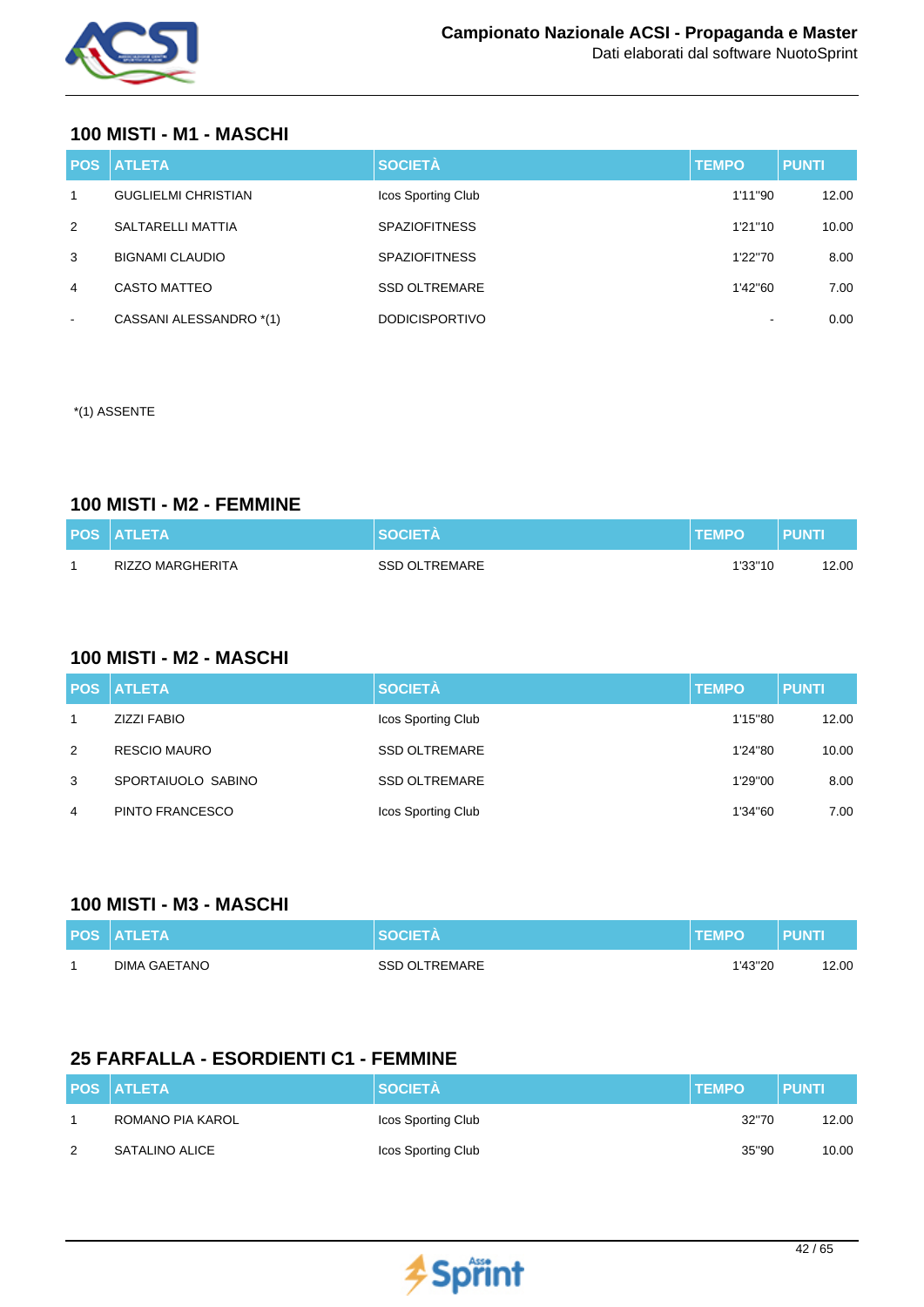

## **25 FARFALLA - ESORDIENTI C1 - MASCHI**

|   | <b>POS ATLETA</b>         | <b>SOCIETÀ</b>         | <b>TEMPO</b> | <b>PUNTI</b> |
|---|---------------------------|------------------------|--------------|--------------|
| 1 | <b>TRAFICANTE TOMMASO</b> | <b>MUOVI LECCE SSD</b> | 22"90        | 12.00        |
| 2 | <b>QUADRI ANDREA</b>      | <b>BLUE SWIM ASD</b>   | 25"10        | 10.00        |
| 3 | SILOCCHI FEDERICO         | SPORT CLUB 12          | 28"90        | 8.00         |
| 4 | MINONNE FRANCESCO         | Icos Sporting Club     | 31"60        | 7.00         |
| 5 | PALLOTTA GIANMARIA        | <b>BLUE SWIM ASD</b>   | 32"00        | 6.00         |
| 6 | <b>RUSSO LUCA</b>         | Icos Sporting Club     | 35"30        | 5.00         |

## **50 FARFALLA - ESORDIENTI C2 - FEMMINE**

| <b>POS ATLETA</b>     | <b>SOCIETA</b>       | <b>TEMPO</b> | <b>PUNT</b> |
|-----------------------|----------------------|--------------|-------------|
| <b>COLOMBO SOPHIA</b> | <b>BLUE SWIM ASD</b> | 1'09"40      | 12.00       |

## **50 FARFALLA - ESORDIENTI C2 - MASCHI**

|                | <b>POS ATLETA</b>      | <b>SOCIETÀ</b>             | <b>TEMPO</b> | <b>PUNTI</b> |
|----------------|------------------------|----------------------------|--------------|--------------|
| 1              | <b>GIANOTTI IVAN</b>   | SPORT CLUB 12              | 49"40        | 12.00        |
| 2              | COCCHI FRANCESCO       | <b>BLUE SWIM ASD</b>       | 51"60        | 10.00        |
| 3              | <b>BUZZI RICCARDO</b>  | <b>DODICISPORTIVO</b>      | 59"60        | 8.00         |
| $\overline{4}$ | <b>MARAZIA MICHELE</b> | FEEL GOOD CELINO SAN MARCO | 1'00"90      | 7.00         |
| 5              | PEZZUTO MARCO          | FEEL GOOD CELINO SAN MARCO | 1'07"00      | 6.00         |
| 6              | <b>MARULLI VITO</b>    | FEEL GOOD CELINO SAN MARCO | 1'17"50      | 5.00         |
| $\sim$         | SARACINO GABRIELE *(1) | <b>SSD OLTREMARE</b>       |              | 0.00         |

\*(1) ASSENTE

## **50 FARFALLA - ESORDIENTI B1 - FEMMINE**

|   | <b>POS ATLETA</b>      | <b>SOCIETÀ</b>                             | <b>TEMPO</b> | <b>PUNTI</b> |
|---|------------------------|--------------------------------------------|--------------|--------------|
|   | MAZZOLA LAURA          | ONDA BLU SOCIETÀ COOPERATIVA SPORTIVA DILE | 43"40        | 12.00        |
| 2 | <b>GEROSA VITTORIA</b> | ONDA BLU SOCIETÀ COOPERATIVA SPORTIVA DILE | 48"00        | 10.00        |
| 3 | SORTI EMMA             | ONDA BLU SOCIETÀ COOPERATIVA SPORTIVA DILE | 53"80        | 8.00         |
| 4 | <b>GUIDATI NICOLE</b>  | ONDA BLU SOCIETÀ COOPERATIVA SPORTIVA DILE | 57"30        | 7.00         |

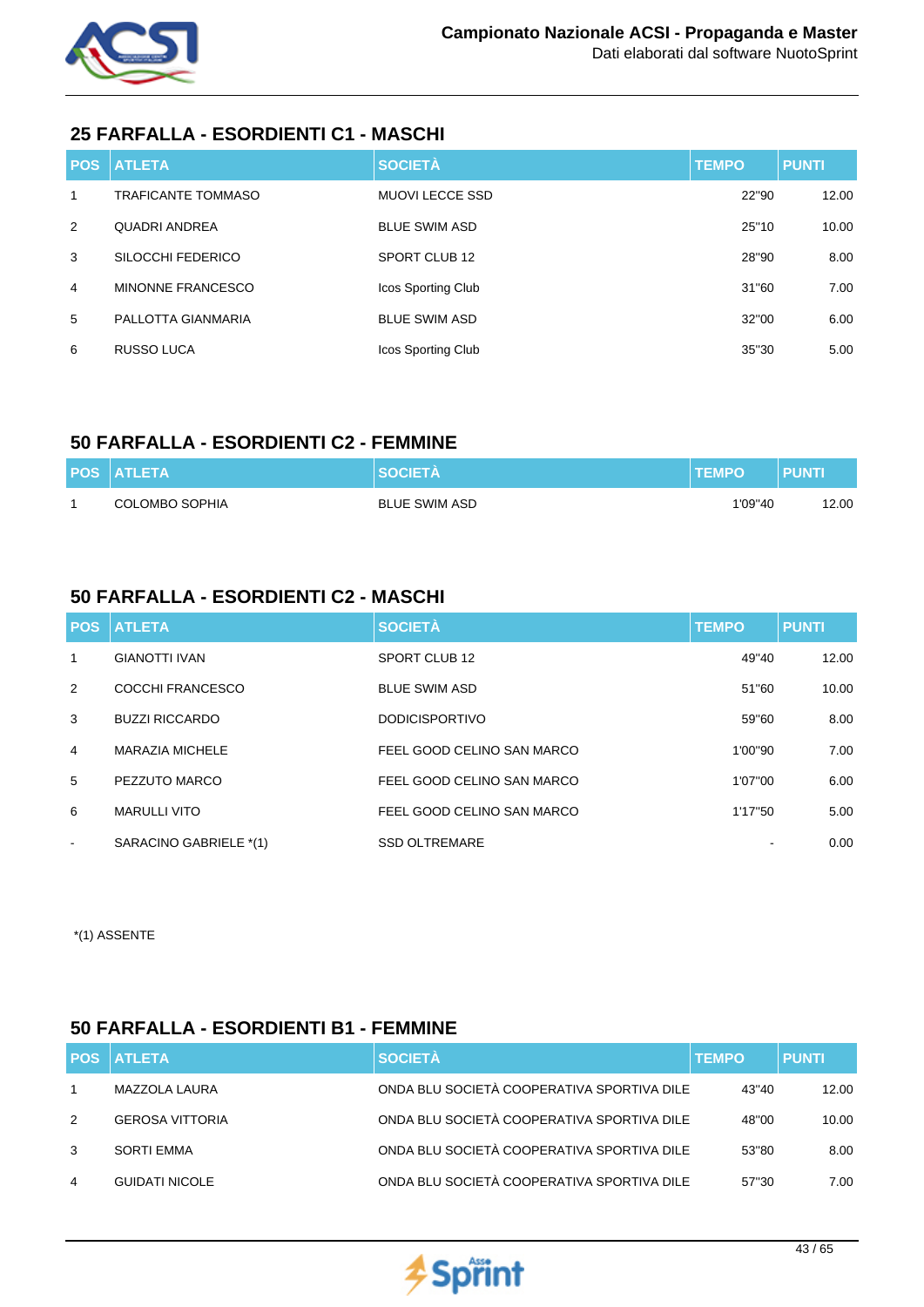

| 5      | <b>CANDITA GIULIA</b> | Icos Sporting Club    | 57"40                    | 6.00 |
|--------|-----------------------|-----------------------|--------------------------|------|
| $\sim$ | LONGO MARIA SOLE *(1) | <b>SSD OLTREMARE</b>  | $\overline{\phantom{a}}$ | 0.00 |
| $\sim$ | NODARI MAYA *(2)      | ARONA ACTIVE SSD A RL | $\sim$                   | 0.00 |

\*(1) ASSENTE

\*(2) ASSENTE

## **50 FARFALLA - ESORDIENTI B1 - MASCHI**

| <b>POS</b>     | <b>ATLETA</b>           | <b>SOCIETÀ</b>                             | <b>TEMPO</b> | <b>PUNTI</b> |
|----------------|-------------------------|--------------------------------------------|--------------|--------------|
| 1              | DELL'ATTI NICOLÒ        | Icos Sporting Club                         | 40"10        | 12.00        |
| 2              | <b>LAUDADIO LUIGI</b>   | Icos Sporting Club                         | 42"70        | 10.00        |
| 2              | ROMA ANDREA             | Icos Sporting Club                         | 42"70        | 10.00        |
| 4              | PEZZOLI MIRKO           | <b>BLU SSD</b>                             | 44"10        | 7.00         |
| 5              | <b>CAMPANA FEDERICO</b> | ONDA BLU SOCIETÀ COOPERATIVA SPORTIVA DILE | 46"40        | 6.00         |
| 6              | <b>BARARDI PIETRO</b>   | Icos Sporting Club                         | 49"60        | 5.00         |
| $\overline{7}$ | DE FINO DANIELE         | <b>DODICISPORTIVO</b>                      | 50"80        | 1.00         |
| 8              | <b>LILLO GABRIEL</b>    | Icos Sporting Club                         | 1'01"50      | 1.00         |
| 9              | <b>ESPOSITO ISMAELE</b> | FEEL GOOD CELINO SAN MARCO                 | 1'03"70      | 1.00         |
| 10             | <b>EPIFANI ANDREA</b>   | FEEL GOOD CELINO SAN MARCO                 | 1'14"50      | 1.00         |
| 11             | CARLINO GIOVANNI MARCO  | FEEL GOOD CELINO SAN MARCO                 | 1'18"80      | 1.00         |

### **50 FARFALLA - ESORDIENTI B2 - FEMMINE**

| <b>POS</b>     | <b>ATLETA</b>            | <b>SOCIETÀ</b>                             | <b>TEMPO</b> | <b>PUNTI</b> |
|----------------|--------------------------|--------------------------------------------|--------------|--------------|
| $\mathbf 1$    | <b>VALLE GIORGIA</b>     | ONDA BLU SOCIETÀ COOPERATIVA SPORTIVA DILE | 46"90        | 12.00        |
| $\mathcal{P}$  | LANFRANCHI SOFIA         | <b>BLU SSD</b>                             | 49"10        | 10.00        |
| 3              | PAPAGRIGORIS VIKTORIA    | ARONA ACTIVE SSD A RL                      | 49"70        | 8.00         |
| $\overline{4}$ | <b>MANZI CARLOTTE</b>    | ONDA BLU SOCIETÀ COOPERATIVA SPORTIVA DILE | 1'00"70      | 7.00         |
| 5              | DOKAJ EVGENIYA           | <b>SSD OLTREMARE</b>                       | 1'02"30      | 6.00         |
| 6              | <b>URGESI MARGHERITA</b> | Icos Sporting Club                         | 1'02"90      | 5.00         |

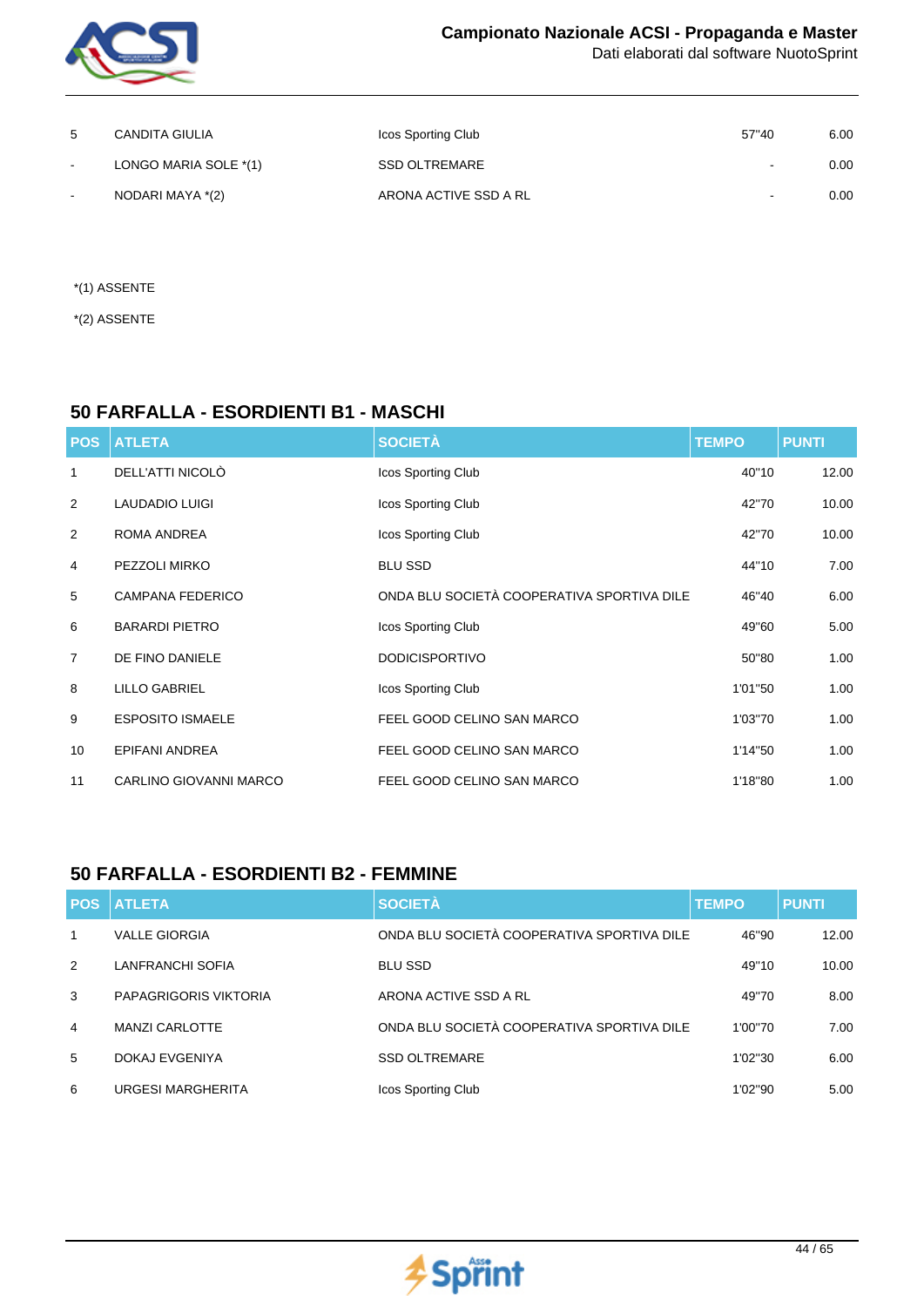

## **50 FARFALLA - ESORDIENTI B2 - MASCHI**

|                          | <b>POS ATLETA</b>       | <b>SOCIETÀ</b>                             | <b>TEMPO</b> | <b>PUNTI</b> |
|--------------------------|-------------------------|--------------------------------------------|--------------|--------------|
| $\mathbf{1}$             | <b>FORESTI GABRIEL</b>  | ONDA BLU SOCIETÀ COOPERATIVA SPORTIVA DILE | 37"00        | 12.00        |
| 2                        | <b>ASTARITA SAMUEL</b>  | <b>TRIATHLONRHO</b>                        | 38"50        | 10.00        |
| 3                        | PIANEZZOLA GABRIELE     | ONDA BLU SOCIETÀ COOPERATIVA SPORTIVA DILE | 42"80        | 8.00         |
| $\overline{4}$           | <b>GHEORGHIU MATTEO</b> | <b>TRIATHLONRHO</b>                        | 44"20        | 7.00         |
| 5                        | <b>PAPANDREA SIMONE</b> | <b>DODICISPORTIVO</b>                      | 44"50        | 6.00         |
| 6                        | <b>IZZO EMANUELE</b>    | ONDA BLU SOCIETÀ COOPERATIVA SPORTIVA DILE | 53"20        | 5.00         |
| $\overline{7}$           | <b>MAGGI JACOPO</b>     | FEEL GOOD CELINO SAN MARCO                 | 56"40        | 1.00         |
| $\overline{\phantom{a}}$ | GARRETTO EDOARDO *(2)   | ARONA ACTIVE SSD A RL                      |              | 0.00         |
|                          | TAMBORINO STEFANO *(1)  | <b>SSD OLTREMARE</b>                       |              | 0.00         |

- \*(1) ASSENTE
- \*(2) ASSENTE

## **50 FARFALLA - ESORDIENTI A1 - FEMMINE**

| <b>POS</b>     | <b>I ATLETA</b>       | <b>SOCIETÀ</b>                             | <b>TEMPO</b> | <b>PUNTI</b> |
|----------------|-----------------------|--------------------------------------------|--------------|--------------|
| 1              | SISANA MATILDE        | ONDA BLU SOCIETÀ COOPERATIVA SPORTIVA DILE | 38"30        | 12.00        |
| 2              | PRESCIANI SIRIA       | ONDA BLU SOCIETÀ COOPERATIVA SPORTIVA DILE | 43"10        | 10.00        |
| 3              | PIDULO ALESSIA        | Icos Sporting Club                         | 46"60        | 8.00         |
| $\overline{4}$ | <b>RUCCI GIORGIA</b>  | Icos Sporting Club                         | 52"10        | 7.00         |
| 5              | <b>BALESTRA GRETA</b> | Icos Sporting Club                         | 1'05"40      | 6.00         |

## **50 FARFALLA - ESORDIENTI A1 - MASCHI**

|                | <b>POS ATLETA</b>           | <b>SOCIETÀ</b>                             | <b>TEMPO</b> | <b>PUNTI</b> |
|----------------|-----------------------------|--------------------------------------------|--------------|--------------|
| 1              | <b>BERTOGLIO GIANFRANCO</b> | ONDA BLU SOCIETÀ COOPERATIVA SPORTIVA DILE | 37"60        | 12.00        |
| $\mathcal{P}$  | MARZIALI ANDREA             | ONDA BLU SOCIETÀ COOPERATIVA SPORTIVA DILE | 40"04        | 10.00        |
| 3              | GIANNUZZI FRANCESCO         | <b>SSD OLTREMARE</b>                       | 46"60        | 8.00         |
| $\overline{4}$ | ROTONDO GIULIO              | <b>SSD OLTREMARE</b>                       | 55"50        | 7.00         |
| $\sim$         | BELARDI NICOLO' *(1)        | ARONA ACTIVE SSD A RL                      |              | 0.00         |

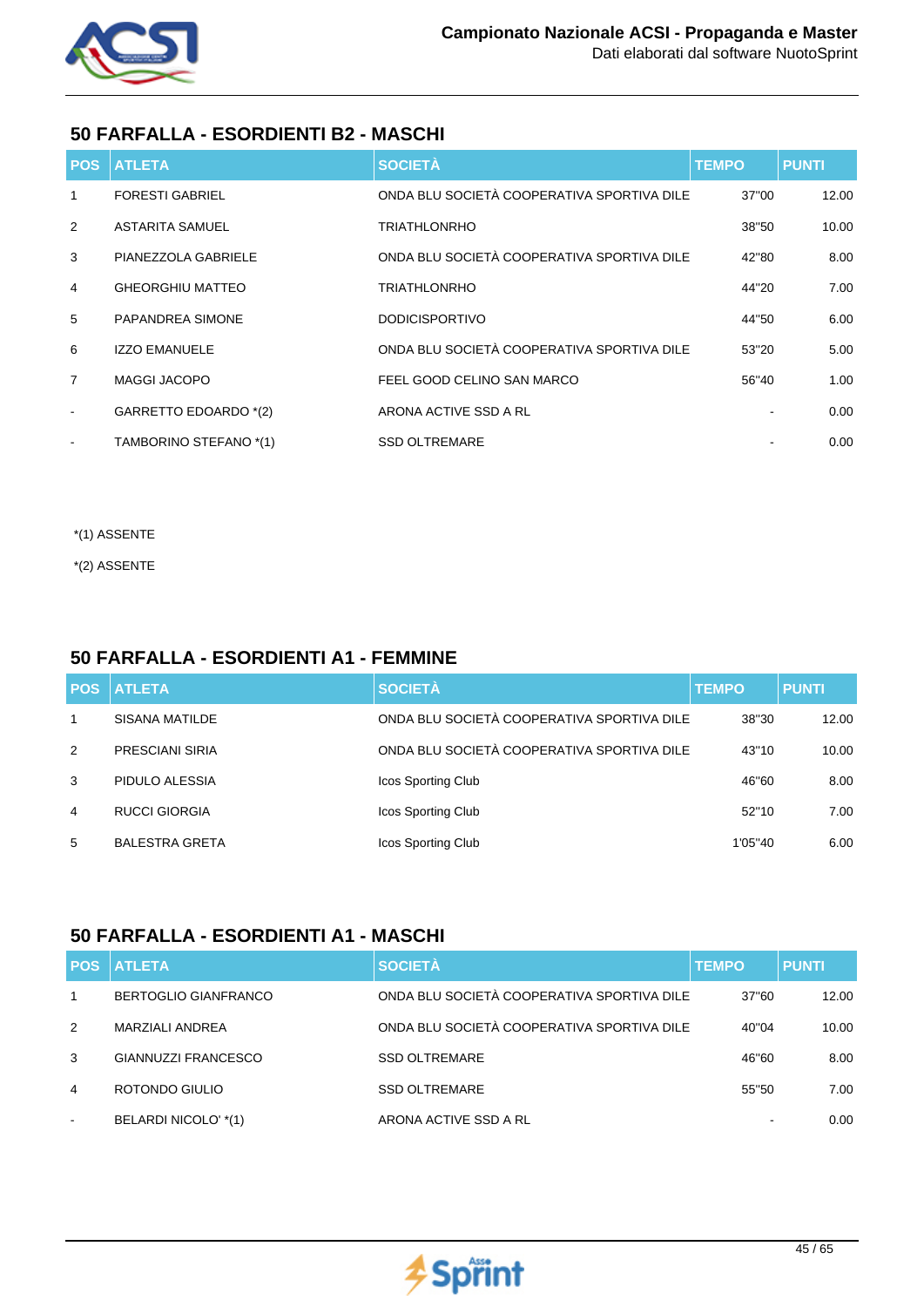

## **50 FARFALLA - ESORDIENTI A2 - FEMMINE**

|              | <b>POS ATLETA</b>       | <b>SOCIETÀ</b>             | <b>TEMPO</b> | <b>PUNTI</b> |
|--------------|-------------------------|----------------------------|--------------|--------------|
| $\mathbf{1}$ | SARACINO ROSITA MARIA   | <b>SSD OLTREMARE</b>       | 37"00        | 12.00        |
| 2            | <b>VISCOMI SABRINA</b>  | <b>DODICISPORTIVO</b>      | 42"30        | 10.00        |
| 3            | <b>MARZETTI CORINNE</b> | <b>BLU SSD</b>             | 42"70        | 8.00         |
| 4            | LIPPOLIS GRETA          | <b>MUOVI LECCE SSD</b>     | 45"90        | 7.00         |
| 5            | BALDASSARRE RACHELE     | FEEL GOOD CELINO SAN MARCO | 52"20        | 6.00         |

## **50 FARFALLA - ESORDIENTI A2 - MASCHI**

|               | <b>POS ATLETA</b>    | <b>SOCIETÀ</b>                             | <b>TEMPO</b> | <b>PUNTI</b> |
|---------------|----------------------|--------------------------------------------|--------------|--------------|
|               | <b>GRITTI ANDREA</b> | ONDA BLU SOCIETÀ COOPERATIVA SPORTIVA DILE | 35"30        | 12.00        |
| $\mathcal{P}$ | CASSINA ANDREA       | <b>BLU SSD</b>                             | 36"40        | 10.00        |
| 3             | ADAMI DANIELE        | <b>BLU SSD</b>                             | 36"50        | 8.00         |

## **4x100 STILE LIBERO MASCHILE - RAGAZZI**

|   | <b>POS DESCRIZIONE</b> | <b>TEMPO</b> | <b>PUNTI</b> |
|---|------------------------|--------------|--------------|
|   | SSD OLTREMARE - A      | 4'33"10      | 24.00        |
| 2 | BLU SSD - A            | 4'35"80      | 20.00        |

### **4x100 STILE LIBERO FEMMINILE - RAGAZZI**

| <b>POS DESCRIZIONE</b> | <b>TEMPO</b> | <b>PUNT</b> |
|------------------------|--------------|-------------|
| SSD OLTREMARE - A      | 5'13''10     | 24.00       |

### **4x100 STILE LIBERO MASCHILE - ASSOLUTI**

| <b>POS DESCRIZIONE</b> | <b>TEMPO</b> | <b>PUNTI</b> |
|------------------------|--------------|--------------|
| SSD OLTREMARE - A      | 4'15"60      | 24.00        |

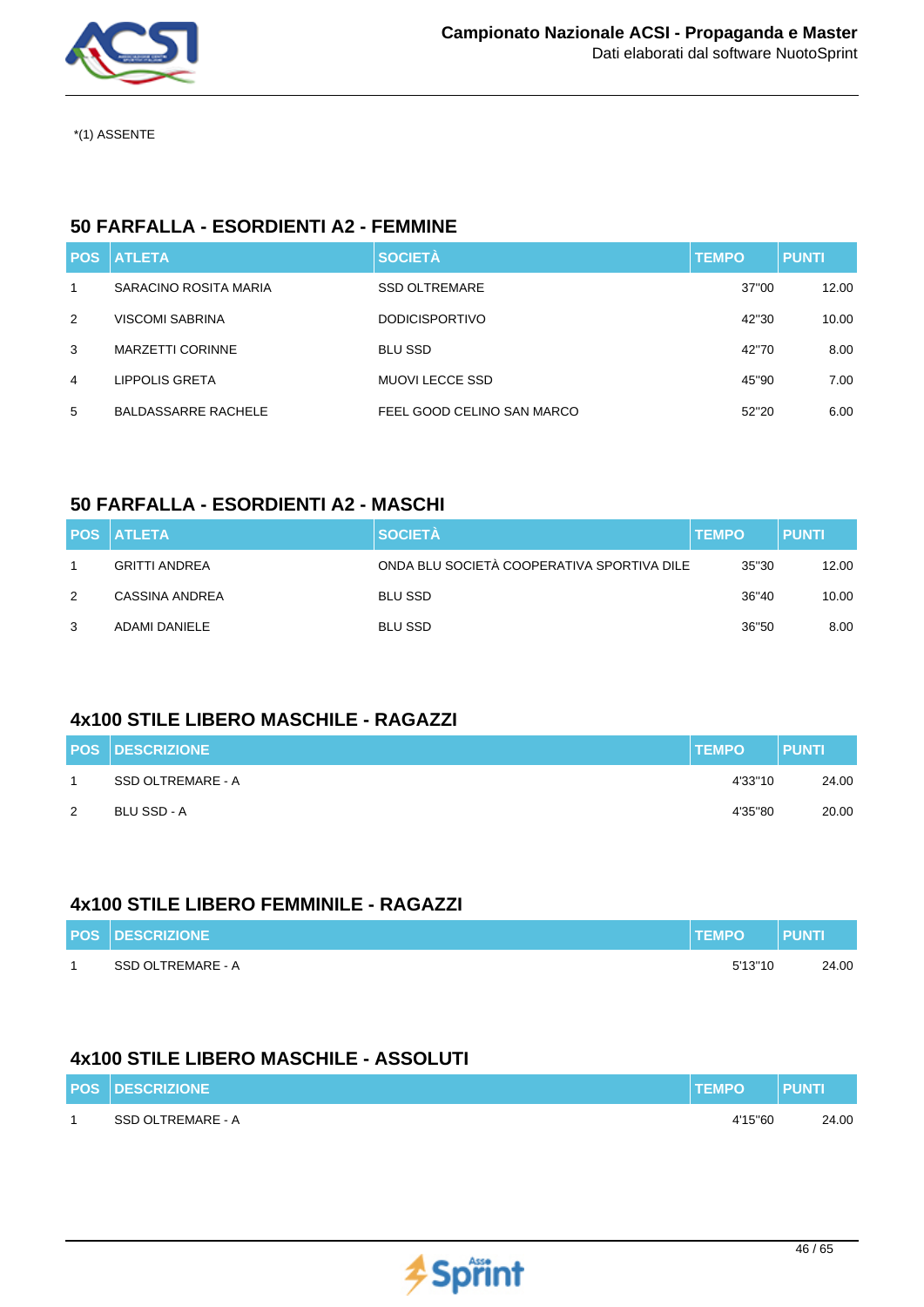

### **4x100 STILE LIBERO FEMMINILE - ASSOLUTI**

|             | <b>POS DESCRIZIONE</b> | <b>TEMPO</b> | <b>PUNTI</b> |
|-------------|------------------------|--------------|--------------|
| $\mathbf 1$ | DODICISPORTIVO - A     | 4'28"50      | 24.00        |
| 2           | BLU SSD - A            | 5'06"40      | 20.00        |
| 3           | SSD OLTREMARE - A      | 5'21"60      | 16.00        |

### **25 DORSO - UNDER C - ANNO 2016 - FEMMINE**

|   | <b>POS ATLETA</b> | <b>SOCIETA</b>         | <b>TEMPO</b> | <b>PUNTI</b> |
|---|-------------------|------------------------|--------------|--------------|
|   | CAGNAZZO ELENA    | MARESCA PARADISE NUOTO | 32"80        | 12.00        |
| 2 | GIANNOCCARO VIOLA | Icos Sporting Club     | 39"40        | 10.00        |

### **25 DORSO - UNDER C - ANNO 2015 - MASCHI**

|              | <b>POS ATLETA</b>       | <b>SOCIETÀ</b>             | <b>TEMPO</b> | <b>PUNTI</b> |
|--------------|-------------------------|----------------------------|--------------|--------------|
| $\mathbf{1}$ | MARAZIA FRANCESCO       | FEEL GOOD CELINO SAN MARCO | 24"90        | 12.00        |
| 2            | DOKAJ SAVELII           | <b>SSD OLTREMARE</b>       | 25"10        | 10.00        |
| 3            | RAGUSA FEDERICO         | MUOVI LECCE SSD            | 26"70        | 8.00         |
| 4            | APOSTOLO TOMMASO        | MARESCA PARADISE NUOTO     | 30"20        | 7.00         |
| 5            | ZAMBINO ANTONIO LORENZO | Icos Sporting Club         | 32"00        | 6.00         |

## **25 DORSO - UNDER C - ANNO 2016 - MASCHI**

|   | <b>POS ATLETA</b>      | <b>SOCIETÀ</b>                             | <b>TEMPO</b> | <b>PUNTI</b> |
|---|------------------------|--------------------------------------------|--------------|--------------|
|   | MANZI LEONARDO         | ONDA BLU SOCIETÀ COOPERATIVA SPORTIVA DILE | 29"20        | 12.00        |
| 2 | GIANNOCCARO ALESSANDRO | Icos Sporting Club                         | 46"10        | 10.00        |

## **50 DORSO - ESORDIENTI C1 - FEMMINE**

|   | <b>POS ATLETA</b>     | <b>SOCIETÀ</b>                | <b>TEMPO</b> | <b>PUNTI</b> |
|---|-----------------------|-------------------------------|--------------|--------------|
|   | CALABRESE AURORA      | Icos Sporting Club            | 58"50        | 12.00        |
| 2 | ROMANO PIA KAROL      | Icos Sporting Club            | 1'00"50      | 10.00        |
| 3 | <b>TRONCONE GEMMA</b> | <b>MARESCA PARADISE NUOTO</b> | 1'02"50      | 8.00         |
| 4 | SATALINO ALICE        | Icos Sporting Club            | 1'07"30      | 7.00         |

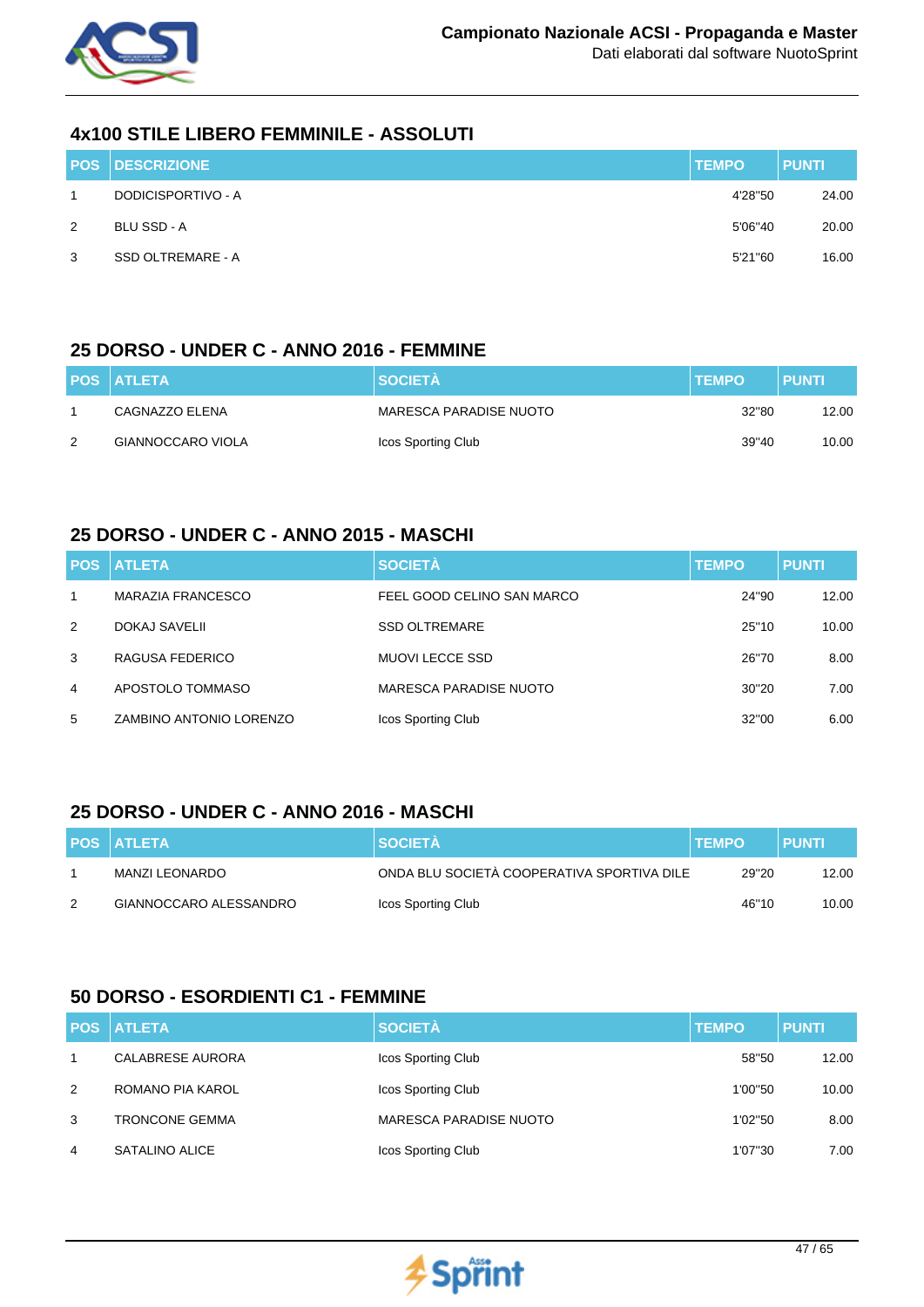

## **50 DORSO - ESORDIENTI C1 - MASCHI**

| <b>POS</b>     | <b>ATLETA</b>                 | <b>SOCIETÀ</b>                | <b>TEMPO</b> | <b>PUNTI</b> |
|----------------|-------------------------------|-------------------------------|--------------|--------------|
| 1              | <b>GRECO ANTONIO</b>          | <b>MUOVI LECCE SSD</b>        | 46"90        | 12.00        |
| $\overline{2}$ | <b>QUADRI ANDREA</b>          | <b>BLUE SWIM ASD</b>          | 48"10        | 10.00        |
| 3              | <b>TRAFICANTE TOMMASO</b>     | <b>MUOVI LECCE SSD</b>        | 51"80        | 8.00         |
| 4              | <b>CENTONZE FEDERICO</b>      | Icos Sporting Club            | 53"00        | 7.00         |
| 5              | SILOCCHI FEDERICO             | SPORT CLUB 12                 | 56"00        | 6.00         |
| 6              | MINONNE FRANCESCO             | Icos Sporting Club            | 1'00"30      | 5.00         |
| $\overline{7}$ | <b>MANCA GABRIEL</b>          | <b>MARESCA PARADISE NUOTO</b> | 1'00"70      | 1.00         |
| 8              | RUSSO LUCA                    | Icos Sporting Club            | 1'01"80      | 1.00         |
| 9              | ROSSELLI LORENZO              | Icos Sporting Club            | 1'02"30      | 1.00         |
| 10             | PALLOTTA GIANMARIA            | <b>BLUE SWIM ASD</b>          | 1'06"80      | 1.00         |
| 11             | <b>MANGIA MATTEO VINCENZO</b> | <b>MARESCA PARADISE NUOTO</b> | 1'07"70      | 1.00         |
| 12             | <b>MADARO MANFREDI</b>        | Icos Sporting Club            | 1'13"60      | 1.00         |

## **50 DORSO - ESORDIENTI C2 - FEMMINE**

| <b>POS</b> | <b>ATLETA</b>                    | <b>SOCIETÀ</b>                             | <b>TEMPO</b> | <b>PUNTI</b> |
|------------|----------------------------------|--------------------------------------------|--------------|--------------|
| 1          | <b>GAVAZZI BEATRICE</b>          | ONDA BLU SOCIETÀ COOPERATIVA SPORTIVA DILE | 49"80        | 12.00        |
| 2          | <b>CACCIAPAGLIA GIADA</b>        | <b>SPORT CLUB 12</b>                       | 49"90        | 10.00        |
| 3          | <b>MANZONI CATERINA</b>          | ONDA BLU SOCIETÀ COOPERATIVA SPORTIVA DILE | 52"50        | 8.00         |
| 4          | <b>COLOMBO SOPHIA</b>            | <b>BLUE SWIM ASD</b>                       | 52"60        | 7.00         |
| 5          | <b>SERINELLI EVA</b>             | A.S.D. SWIM SALENTO - OUTLINE              | 53"40        | 6.00         |
| 6          | <b>MINONNE DILETTA</b>           | Icos Sporting Club                         | 55"80        | 5.00         |
| 7          | <b>CHIRONI VITTORIA</b>          | MUOVI LECCE SSD                            | 57"90        | 1.00         |
| 8          | <b>MOSTOSI VERA</b>              | ONDA BLU SOCIETÀ COOPERATIVA SPORTIVA DILE | 59"00        | 1.00         |
| 9          | <b>OGGIONI CARLOTTA</b>          | <b>SPORT CLUB 12</b>                       | 59"10        | 1.00         |
| 10         | SURFOODDEN MARIE KIMBERLEY FLORA | <b>DODICISPORTIVO</b>                      | 1'01"90      | 1.00         |
| 11         | <b>AMATI EMMA</b>                | Icos Sporting Club                         | 1'02"50      | 1.00         |
| 12         | <b>FOGGETTI FRANCESCA</b>        | A.S.D. SWIM SALENTO - OUTLINE              | 1'04"20      | 1.00         |
| 13         | <b>LEOCI MARTINA</b>             | Icos Sporting Club                         | 1'04"50      | 1.00         |
| 14         | <b>LEGROTTAGLIE GAIA</b>         | Icos Sporting Club                         | 1'07"20      | 1.00         |
| 15         | <b>BOVIO AURORA</b>              | <b>TRIATHLONRHO</b>                        | 1'09"40      | 1.00         |
|            | GUBELLO ALICE *(1)               | <b>MARESCA PARADISE NUOTO</b>              |              | 0.00         |

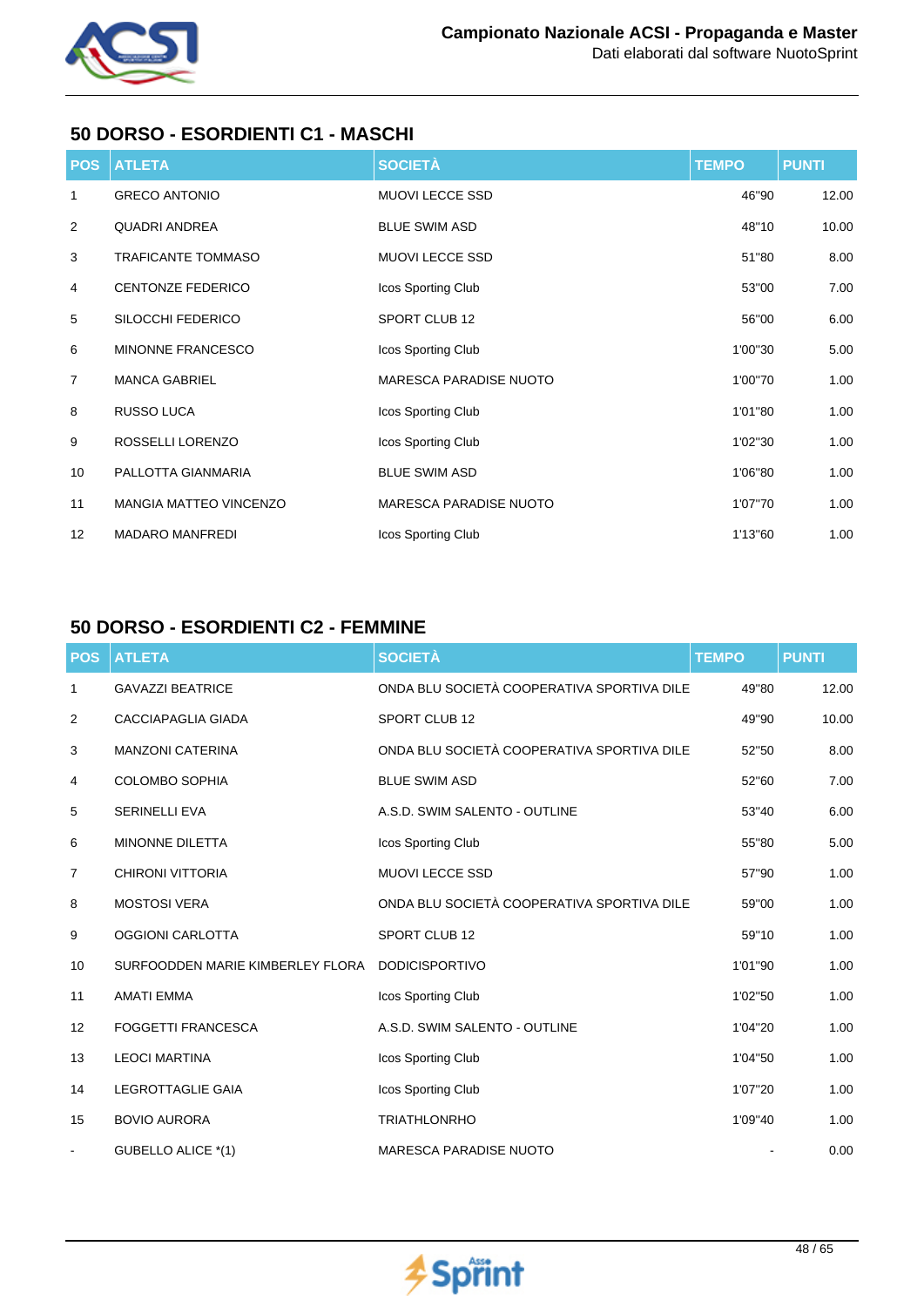

## **50 DORSO - ESORDIENTI C2 - MASCHI**

| <b>POS</b> | <b>ATLETA</b>             | <b>SOCIETÀ</b>                             | <b>TEMPO</b> | <b>PUNTI</b> |
|------------|---------------------------|--------------------------------------------|--------------|--------------|
| 1          | <b>GIANOTTI IVAN</b>      | SPORT CLUB 12                              | 45"10        | 12.00        |
| 1          | MARAZIA MICHELE           | FEEL GOOD CELINO SAN MARCO                 | 45"10        | 12.00        |
| 3          | CALABRESE COSIMO          | Icos Sporting Club                         | 48"00        | 8.00         |
| 4          | LORUSSO GIULIO            | Icos Sporting Club                         | 48"50        | 7.00         |
| 5          | PEZZUTO MARCO             | FEEL GOOD CELINO SAN MARCO                 | 50"70        | 6.00         |
| 6          | COCCHI FRANCESCO          | <b>BLUE SWIM ASD</b>                       | 50"90        | 5.00         |
| 7          | <b>FAGGIANA DARIO</b>     | Icos Sporting Club                         | 51"60        | 1.00         |
| 8          | ROLLI UMBERTO             | MARESCA PARADISE NUOTO                     | 51"90        | 1.00         |
| 9          | <b>BUZZI RICCARDO</b>     | <b>DODICISPORTIVO</b>                      | 52"90        | 1.00         |
| 10         | SARACINO GABRIELE         | <b>SSD OLTREMARE</b>                       | 53"30        | 1.00         |
| 11         | <b>BUNGARO GIULIO</b>     | Icos Sporting Club                         | 55"00        | 1.00         |
| 12         | CISERANI ALESSANDRO       | SPORT CLUB 12                              | 55"50        | 1.00         |
| 13         | CIUFFREDA LUCIO           | Icos Sporting Club                         | 55"60        | 1.00         |
| 14         | <b>FALCONE ALESSIO</b>    | Icos Sporting Club                         | 56"60        | 1.00         |
| 15         | <b>MARULLI VITO</b>       | FEEL GOOD CELINO SAN MARCO                 | 57"20        | 1.00         |
| 15         | <b>TODERO GIUSEPPE</b>    | Icos Sporting Club                         | 57"20        | 1.00         |
| 17         | CIURLIA NICOLÒ            | Icos Sporting Club                         | 57"40        | 1.00         |
| 18         | CALASSO ANDREA            | MARESCA PARADISE NUOTO                     | 57"60        | 1.00         |
| 19         | MARZIALI DAVIDE           | ONDA BLU SOCIETÀ COOPERATIVA SPORTIVA DILE | 57"70        | 1.00         |
| 20         | MARASCO ANTONIO LUCA      | MUOVI LECCE SSD                            | 58"80        | 1.00         |
| 21         | <b>CAPUTO LUIS</b>        | MARESCA PARADISE NUOTO                     | 59"10        | 1.00         |
|            | MONTEFUSCO GIUSEPPE       | Icos Sporting Club                         | 1'00"50      | 1.00         |
| 22         | PASCA ALESSANDRO          | A.S.D. SWIM SALENTO - OUTLINE              | 1'02"30      | 1.00         |
| 23         | <b>GENCO RUSSO DAVIDE</b> | FEEL GOOD CELINO SAN MARCO                 | 1'03"20      | 1.00         |
| 24         | <b>MARIROSSI CRISTIAN</b> | <b>BLUE SWIM ASD</b>                       | 1'05"40      | 1.00         |
| 25         | MORELLO ALESSANDRO        | SPORT CLUB 12                              | 1'09"00      | 1.00         |
| 26         | AMICO LIAM                | <b>SSD OLTREMARE</b>                       | 1'09"10      | 1.00         |
| 27         | PUCCI NICOLO'             | <b>DODICISPORTIVO</b>                      | 1'17"80      | 1.00         |

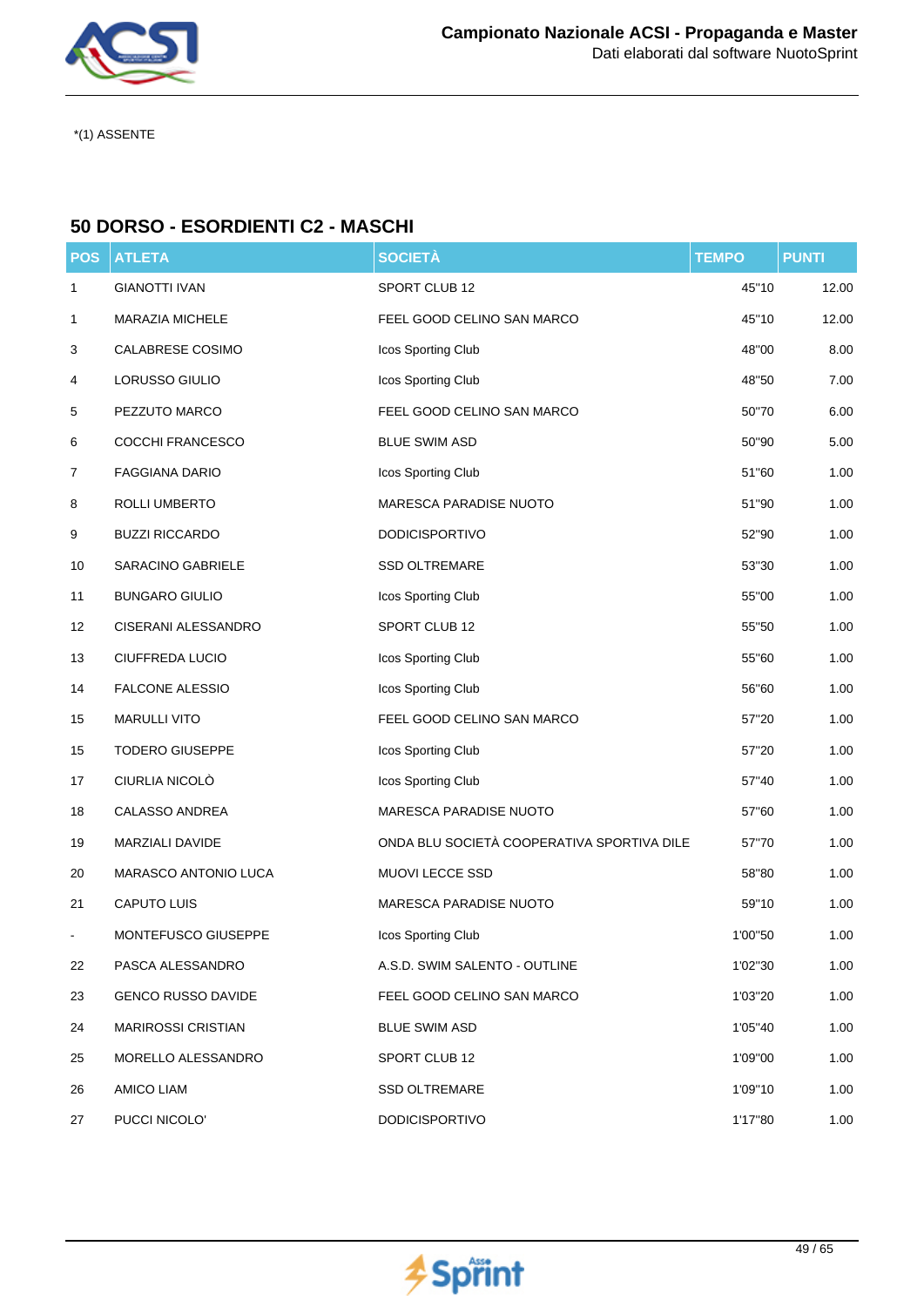

## **50 DORSO - ESORDIENTI B1 - FEMMINE**

| POS                          | <b>ATLETA</b>               | <b>SOCIETÀ</b>                             | <b>TEMPO</b> | <b>PUNTI</b> |
|------------------------------|-----------------------------|--------------------------------------------|--------------|--------------|
| 1                            | <b>GEROSA VITTORIA</b>      | ONDA BLU SOCIETÀ COOPERATIVA SPORTIVA DILE | 41"30        | 12.00        |
| 2                            | MAZZOLA LAURA               | ONDA BLU SOCIETÀ COOPERATIVA SPORTIVA DILE | 47"10        | 10.00        |
| 3                            | SOZZO CHIARA                | Icos Sporting Club                         | 48"90        | 8.00         |
| 4                            | <b>IMBRIANI BIANCA</b>      | Icos Sporting Club                         | 49"40        | 7.00         |
| 5                            | <b>CANDITA GIULIA</b>       | Icos Sporting Club                         | 50"80        | 6.00         |
| 6                            | LONGO MARIA SOLE            | <b>SSD OLTREMARE</b>                       | 50"90        | 5.00         |
| 7                            | <b>GUIDATI NICOLE</b>       | ONDA BLU SOCIETÀ COOPERATIVA SPORTIVA DILE | 51"30        | 1.00         |
| 8                            | <b>SORTI EMMA</b>           | ONDA BLU SOCIETÀ COOPERATIVA SPORTIVA DILE | 52"30        | 1.00         |
| 9                            | <b>MARTINA MATILDE</b>      | <b>MARESCA PARADISE NUOTO</b>              | 53"40        | 1.00         |
| 10                           | SETTEMBRINI GIULIA          | Icos Sporting Club                         | 55"80        | 1.00         |
| 11                           | ROSSI YLENIA                | ARONA ACTIVE SSD A RL                      | 57"00        | 1.00         |
| 12                           | <b>GUAZZONI CARLOTTA</b>    | ARONA ACTIVE SSD A RL                      | 58"40        | 1.00         |
| 13                           | <b>DRAGONE CHIARA</b>       | MARESCA PARADISE NUOTO                     | 59"20        | 1.00         |
| 13                           | <b>GRIECO GAIA</b>          | Icos Sporting Club                         | 59"20        | 1.00         |
| 15                           | <b>TRIANNI ELENA</b>        | MARESCA PARADISE NUOTO                     | 59"50        | 1.00         |
| 16                           | RINALDI GIULIA              | SPORT CLUB 12                              | 1'00"90      | 1.00         |
| 17                           | D'AMONE VICTORIA            | FEEL GOOD CELINO SAN MARCO                 | 1'01"20      | 1.00         |
| 18                           | <b>GUELI RENEE GIOVANNA</b> | <b>DODICISPORTIVO</b>                      | 1'01"50      | 1.00         |
| 19                           | <b>BONIFACIO CAMILLA</b>    | ARONA ACTIVE SSD A RL                      | 1'02"90      | 1.00         |
| 20                           | <b>TOSI AURORA</b>          | ONDA BLU SOCIETÀ COOPERATIVA SPORTIVA DILE | 1'03"80      | 1.00         |
| 21                           | APOLLO GIULIA               | A.S.D. SWIM SALENTO - OUTLINE              | 1'05"10      | 1.00         |
| 22                           | <b>BONATO ISABELLA</b>      | SPORT CLUB 12                              | 1'06"60      | 1.00         |
| 23                           | <b>FRANCHINA AURORA</b>     | <b>DODICISPORTIVO</b>                      | 1'06"70      | 1.00         |
| 24                           | PINNELLINI FRANCESCA        | MUOVI LECCE SSD                            | 1'09"30      | 1.00         |
| 25                           | LEZZI CAROL LUCIA           | MARESCA PARADISE NUOTO                     | 1'10"60      | 1.00         |
| $\qquad \qquad \blacksquare$ | NODARI MAYA *(2)            | ARONA ACTIVE SSD A RL                      |              | 0.00         |
|                              | SGURA CARLOTTA *(1)         | Icos Sporting Club                         |              | 0.00         |

\*(1) ASSENTE

\*(2) ASSENTE

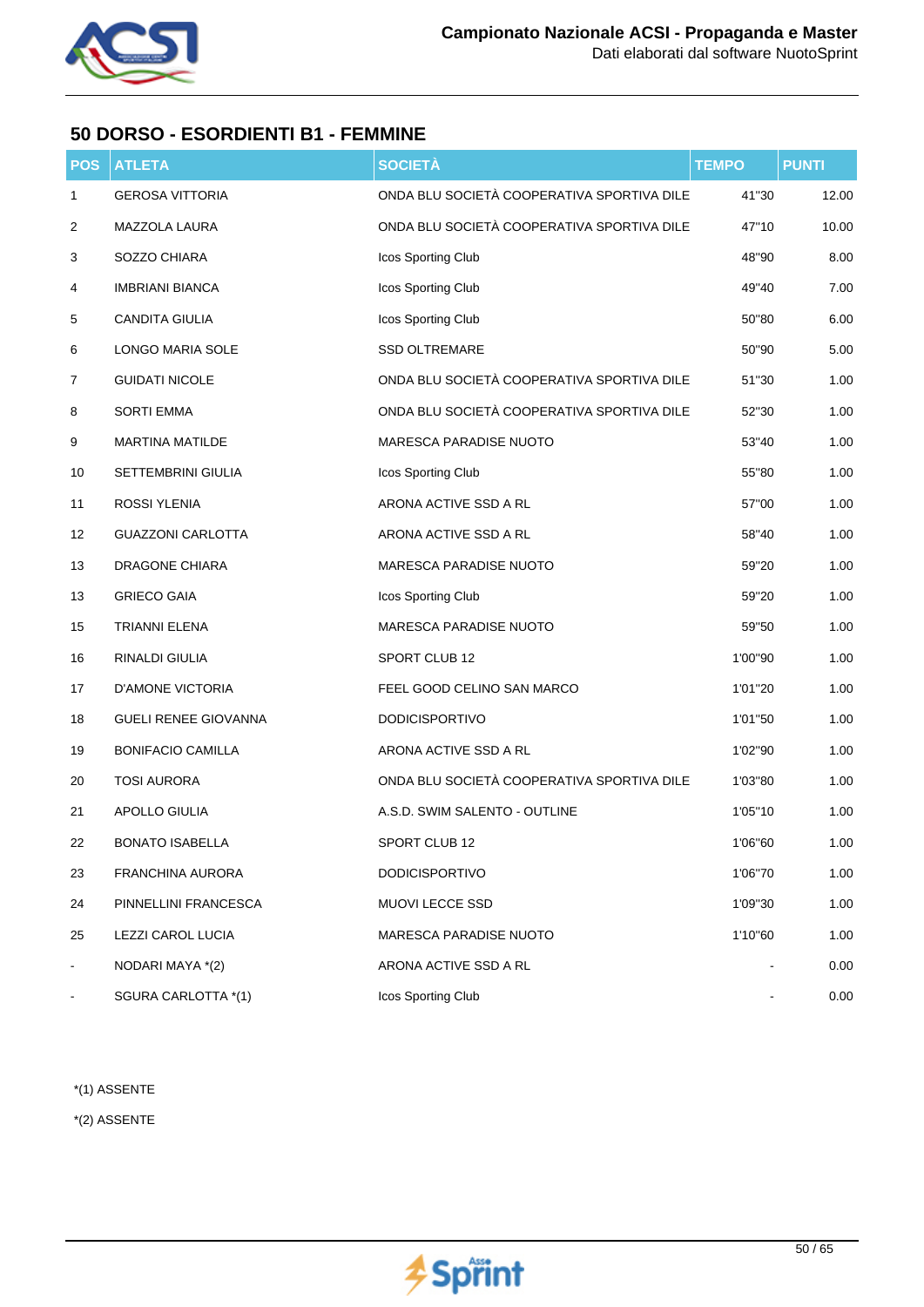

## **50 DORSO - ESORDIENTI B1 - MASCHI**

| <b>POS</b> | <b>ATLETA</b>              | <b>SOCIETÀ</b>                             | <b>TEMPO</b> | <b>PUNTI</b> |
|------------|----------------------------|--------------------------------------------|--------------|--------------|
| 1          | ROMA ANDREA                | Icos Sporting Club                         | 39"50        | 12.00        |
| 2          | PEZZOLI MIRKO              | <b>BLU SSD</b>                             | 41"70        | 10.00        |
| 3          | <b>CASTRO MATTIA</b>       | ARONA ACTIVE SSD A RL                      | 41"90        | 8.00         |
| 4          | <b>TOMA FRANCESCO</b>      | Icos Sporting Club                         | 46"00        | 7.00         |
| 5          | <b>BARARDI PIETRO</b>      | Icos Sporting Club                         | 46"20        | 6.00         |
| 6          | <b>CAMPANA FEDERICO</b>    | ONDA BLU SOCIETÀ COOPERATIVA SPORTIVA DILE | 46"30        | 5.00         |
| 7          | DE FINO DANIELE            | <b>DODICISPORTIVO</b>                      | 46"80        | 1.00         |
| 7          | <b>MADARO MARTINO</b>      | Icos Sporting Club                         | 46"80        | 1.00         |
| 9          | <b>GAROSI DAVIDE</b>       | ARONA ACTIVE SSD A RL                      | 49"80        | 1.00         |
| 10         | <b>LECCE CRISTIANO</b>     | MUOVI LECCE SSD                            | 51"50        | 1.00         |
| 11         | <b>ESPOSITO ISMAELE</b>    | FEEL GOOD CELINO SAN MARCO                 | 51"80        | 1.00         |
| 12         | <b>EPIFANI ANDREA</b>      | FEEL GOOD CELINO SAN MARCO                 | 52"30        | 1.00         |
| 13         | <b>BALDASSARRE ANTONIO</b> | FEEL GOOD CELINO SAN MARCO                 | 54"20        | 1.00         |
| 14         | <b>CAVICCHIOLI MIRKO</b>   | <b>DODICISPORTIVO</b>                      | 55"10        | 1.00         |
| 15         | <b>FATTIZZO GIUSEPPE</b>   | <b>SSD OLTREMARE</b>                       | 56"90        | 1.00         |
| 16         | CARLINO GIOVANNI MARCO     | FEEL GOOD CELINO SAN MARCO                 | 1'00"50      | 1.00         |
| 17         | TOMA CARLO ANTONIO         | <b>SSD OLTREMARE</b>                       | 1'00"90      | 1.00         |
|            | DANIELE ALESSANDRO *(1)    | Icos Sporting Club                         |              | 0.00         |

#### \*(1) ASSENTE

#### **50 DORSO - ESORDIENTI B2 - FEMMINE**

| <b>POS</b>     | <b>ATLETA</b>            | <b>SOCIETÀ</b>                | <b>TEMPO</b> | <b>PUNTI</b> |
|----------------|--------------------------|-------------------------------|--------------|--------------|
| 1              | <b>LANFRANCHI SOFIA</b>  | <b>BLU SSD</b>                | 44"60        | 12.00        |
| 2              | PRIVITERA ALESSIA        | <b>TRIATHLONRHO</b>           | 46"30        | 10.00        |
| 3              | <b>DELL'AQUILA ALICE</b> | <b>TRIATHLONRHO</b>           | 46"50        | 8.00         |
| 4              | CANCI VIOLA              | <b>DODICISPORTIVO</b>         | 46"70        | 7.00         |
| 5              | PAPAGRIGORIS VIKTORIA    | ARONA ACTIVE SSD A RL         | 48"70        | 6.00         |
| 6              | <b>CAMISA SOFIA</b>      | <b>MARESCA PARADISE NUOTO</b> | 49"50        | 5.00         |
| $\overline{7}$ | <b>FOGGETTI SILVIA</b>   | A.S.D. SWIM SALENTO - OUTLINE | 49"80        | 1.00         |
| 8              | ROSSELLI VIRGINIA        | Icos Sporting Club            | 50"20        | 1.00         |

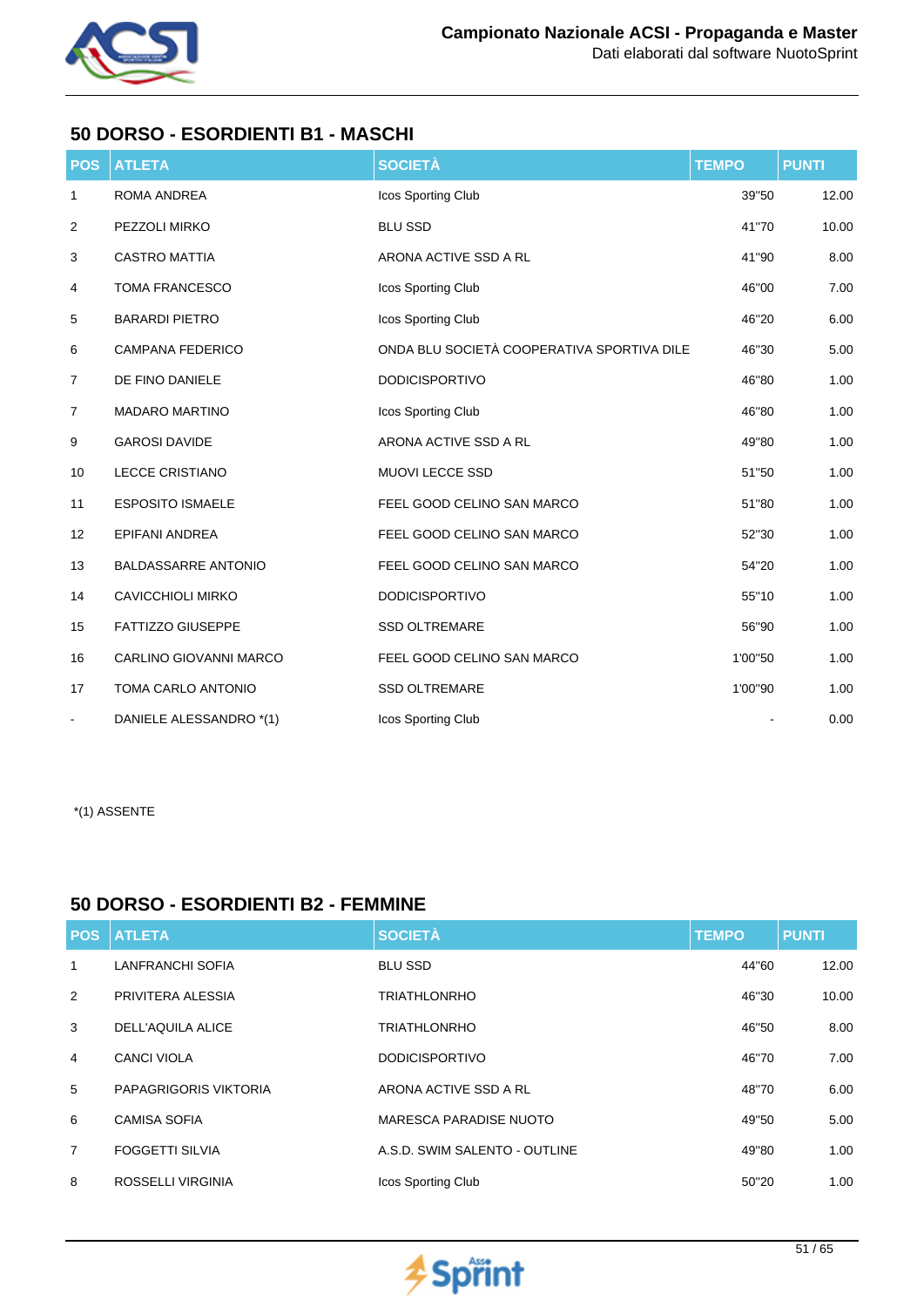

| 8               | <b>VALLE GIORGIA</b>     | ONDA BLU SOCIETÀ COOPERATIVA SPORTIVA DILE | 50"20   | 1.00 |
|-----------------|--------------------------|--------------------------------------------|---------|------|
| 10              | <b>CARRIERO FLAVIA</b>   | Icos Sporting Club                         | 51"60   | 1.00 |
| 11              | <b>CAPONE CARLOTTA</b>   | <b>MUOVI LECCE SSD</b>                     | 52"00   | 1.00 |
| 12 <sup>°</sup> | DOKAJ EVGENIYA           | <b>SSD OLTREMARE</b>                       | 52"10   | 1.00 |
| 13              | <b>MANZI CARLOTTE</b>    | ONDA BLU SOCIETÀ COOPERATIVA SPORTIVA DILE | 55"40   | 1.00 |
| 14              | <b>TESTINO CHIARA</b>    | SPORT CLUB 12                              | 56"10   | 1.00 |
| 15              | <b>URGESI MARGHERITA</b> | Icos Sporting Club                         | 58"00   | 1.00 |
| 16              | RAGANATO SANDY SOFIA     | <b>MARESCA PARADISE NUOTO</b>              | 58"20   | 1.00 |
| 17              | <b>SAJEVA EUGENIA</b>    | <b>MUOVI LECCE SSD</b>                     | 58"60   | 1.00 |
| 18              | <b>ESPOSTI ARIANNA</b>   | <b>TRIATHLONRHO</b>                        | 59"30   | 1.00 |
| 19              | <b>SPEDICATO SYRIA</b>   | <b>MARESCA PARADISE NUOTO</b>              | 1'00"20 | 1.00 |

### **50 DORSO - ESORDIENTI B2 - MASCHI**

| <b>POS</b>     | <b>ATLETA</b>              | <b>SOCIETÀ</b>                             | <b>TEMPO</b> | <b>PUNTI</b> |
|----------------|----------------------------|--------------------------------------------|--------------|--------------|
| 1              | <b>FORESTI GABRIEL</b>     | ONDA BLU SOCIETÀ COOPERATIVA SPORTIVA DILE | 39"40        | 12.00        |
| 2              | DE VIRGILIS VINCENZO       | Icos Sporting Club                         | 42"30        | 10.00        |
| 3              | QUIRICO LORENZO            | ARONA ACTIVE SSD A RL                      | 43"40        | 8.00         |
| 4              | PAPANDREA SIMONE           | <b>DODICISPORTIVO</b>                      | 45"30        | 7.00         |
| 4              | PULIERI GIOVANNI           | Icos Sporting Club                         | 45"30        | 7.00         |
| 4              | <b>ZANIBONI EVAN</b>       | <b>SPAZIOFITNESS</b>                       | 45"30        | 7.00         |
| $\overline{7}$ | MAIORANO MARCO             | Icos Sporting Club                         | 45"50        | 1.00         |
| 7              | PIANEZZOLA GABRIELE        | ONDA BLU SOCIETÀ COOPERATIVA SPORTIVA DILE | 45"50        | 1.00         |
| 9              | RAIMONDI ALESSANDRO        | ARONA ACTIVE SSD A RL                      | 45"70        | 1.00         |
| 10             | <b>BUCCIARELLI GIORGIO</b> | ARONA ACTIVE SSD A RL                      | 46"80        | 1.00         |
| 11             | PELLEGRINO MICHELE         | MUOVI LECCE SSD                            | 47"10        | 1.00         |
| 12             | <b>IZZO EMANUELE</b>       | ONDA BLU SOCIETÀ COOPERATIVA SPORTIVA DILE | 47"60        | 1.00         |
| 13             | <b>BLASI EDOARDO</b>       | MUOVI LECCE SSD                            | 48"00        | 1.00         |
| 14             | ANDREIS RICCARDO           | Icos Sporting Club                         | 48"10        | 1.00         |
| 15             | PERRONE FRANCESCO          | Icos Sporting Club                         | 49"00        | 1.00         |
| 16             | LO PRESTI FILIPPO          | <b>DODICISPORTIVO</b>                      | 49"90        | 1.00         |
| 17             | PANDINI ANDREA             | SPORT CLUB 12                              | 50"00        | 1.00         |
| 18             | CORLIANO DAVIDE            | FEEL GOOD CELINO SAN MARCO                 | 50"10        | 1.00         |
| 19             | MAGGI JACOPO               | FEEL GOOD CELINO SAN MARCO                 | 51"20        | 1.00         |
| 20             | <b>BIANCO EMANUELE</b>     | Icos Sporting Club                         | 51"30        | 1.00         |

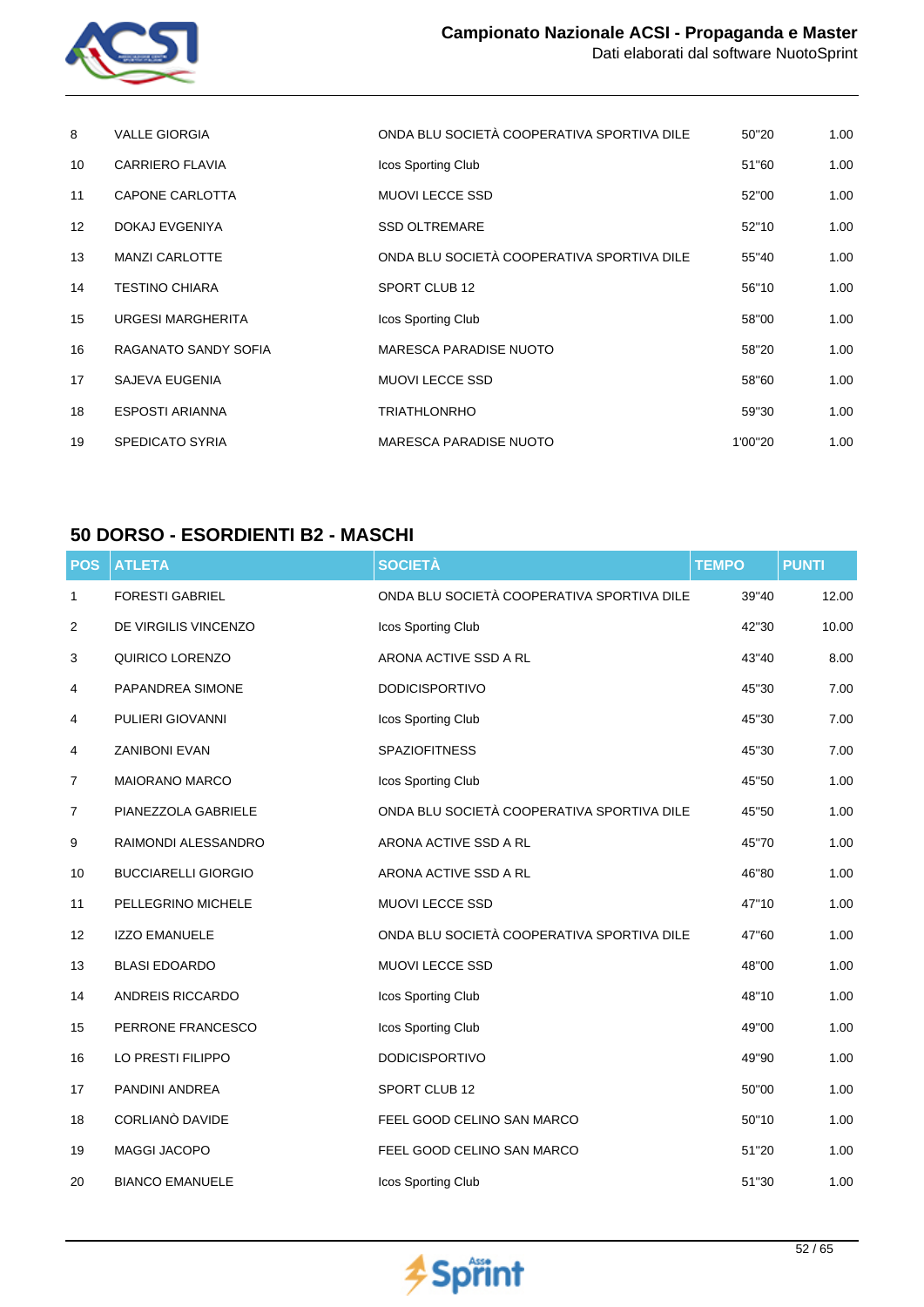

| 21     | ROLLO ALESSIO            | MUOVI LECCE SSD               | 52"30   | 1.00 |
|--------|--------------------------|-------------------------------|---------|------|
| 22     | PIZZOLANTE MATTIA        | <b>MUOVI LECCE SSD</b>        | 53"30   | 1.00 |
| 23     | <b>SGURA PIERGIANNI</b>  | Icos Sporting Club            | 54"30   | 1.00 |
| 24     | CHILOIRO LUCA            | Icos Sporting Club            | 55"20   | 1.00 |
| 25     | <b>TAMBORINO STEFANO</b> | <b>SSD OLTREMARE</b>          | 1'00"10 | 1.00 |
| 26     | <b>VINDIGNI RICCARDO</b> | <b>TRIATHLONRHO</b>           | 1'00"90 | 1.00 |
| 27     | <b>BOCCUZZI SIMONE</b>   | A.S.D. SWIM SALENTO - OUTLINE | 1'07"90 | 1.00 |
| $\sim$ | GARRETTO EDOARDO *(1)    | ARONA ACTIVE SSD A RL         |         | 0.00 |

### **50 DORSO - ESORDIENTI A1 - FEMMINE**

| <b>POS</b>     | <b>ATLETA</b>            | <b>SOCIETÀ</b>        | <b>TEMPO</b> | <b>PUNTI</b> |
|----------------|--------------------------|-----------------------|--------------|--------------|
| 1              | <b>GHEZZI FRANCESCA</b>  | <b>TRIATHLONRHO</b>   | 39"60        | 12.00        |
| 2              | <b>BALESTRA CHIARA</b>   | Icos Sporting Club    | 44"50        | 10.00        |
| 3              | <b>CASTELLI ANNA</b>     | <b>BLU SSD</b>        | 46"30        | 8.00         |
| $\overline{4}$ | <b>FRANCHINA ALESSIA</b> | <b>DODICISPORTIVO</b> | 47"60        | 7.00         |
| 5              | LO IACONO BONNIE ROSHEEN | SPORT CLUB 12         | 48"10        | 6.00         |
| 6              | PIDULO ALESSIA           | Icos Sporting Club    | 48"90        | 5.00         |
| $\overline{7}$ | <b>BALESTRA GRETA</b>    | Icos Sporting Club    | 49"50        | 1.00         |
| 8              | <b>SCIALPI MARTA PIA</b> | Icos Sporting Club    | 53"20        | 1.00         |
| 9              | <b>FUSARO GIORGIA</b>    | Icos Sporting Club    | 54"60        | 1.00         |

### **50 DORSO - ESORDIENTI A1 - MASCHI**

| <b>POS</b>     | <b>ATLETA</b>              | <b>SOCIETÀ</b>            | <b>TEMPO</b> | <b>PUNTI</b> |
|----------------|----------------------------|---------------------------|--------------|--------------|
| 1              | <b>GUIDO FRANCESCO</b>     | MARESCA PARADISE NUOTO    | 41"50        | 12.00        |
| 2              | LO IACONO ALEXANDER JOE    | SPORT CLUB 12             | 43"30        | 10.00        |
| 3              | <b>VALLE LORENZO</b>       | <b>BLU SSD</b>            | 45"50        | 8.00         |
| 4              | <b>GIANNUZZI FRANCESCO</b> | <b>SSD OLTREMARE</b>      | 45"90        | 7.00         |
| 5              | ROTONDO GIULIO             | <b>SSD OLTREMARE</b>      | 46"20        | 6.00         |
| 6              | <b>GIANNACCARI ADRIAN</b>  | <b>MUOVI LECCE SSD</b>    | 46"80        | 5.00         |
| $\overline{7}$ | <b>IVONE GIUSEPPE</b>      | <b>Icos Sporting Club</b> | 49"50        | 1.00         |

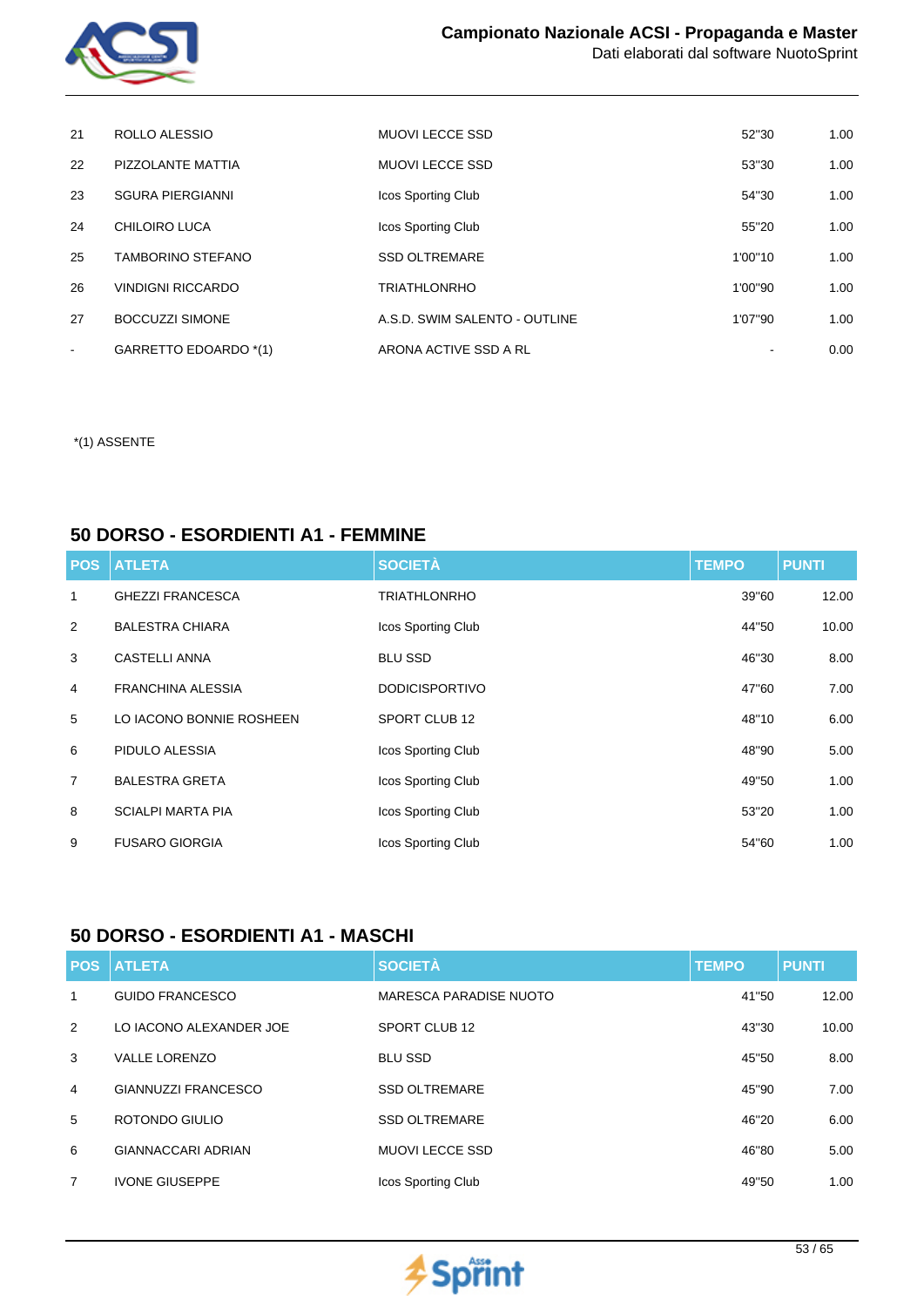

| 8                        | CANDITA GIULIO FRANCESCO | Icos Sporting Club         | 52"20          | 1.00 |
|--------------------------|--------------------------|----------------------------|----------------|------|
| 9                        | <b>GIANNELLI MATTEO</b>  | MUOVI LECCE SSD            | 54"50          | 1.00 |
| $\sim$                   | CAIRO DIEGO *(1)         | FEEL GOOD CELINO SAN MARCO | $\sim$         | 0.00 |
| $\overline{\phantom{a}}$ | NODARI ELIA *(2)         | ARONA ACTIVE SSD A RL      | $\blacksquare$ | 0.00 |

- \*(1) ASSENTE
- \*(2) ASSENTE

## **50 DORSO - ESORDIENTI A2 - FEMMINE**

| <b>POS</b>     | <b>ATLETA</b>                 | <b>SOCIETÀ</b>                             | <b>TEMPO</b> | <b>PUNTI</b> |
|----------------|-------------------------------|--------------------------------------------|--------------|--------------|
| $\mathbf{1}$   | <b>LANZA DENISE</b>           | <b>BLU SSD</b>                             | 37"50        | 12.00        |
| 2              | SARACINO ROSITA MARIA         | <b>SSD OLTREMARE</b>                       | 40"10        | 10.00        |
| 3              | <b>NICOLI CRISTINA</b>        | <b>BLU SSD</b>                             | 42"10        | 8.00         |
| 4              | <b>LILLA RACHELE</b>          | SPORT CLUB 12                              | 42"50        | 7.00         |
| 5              | <b>SCHNEPF FLORENCE NIAMH</b> | SPORT CLUB 12                              | 43"30        | 6.00         |
| 6              | <b>BALDASSARRE RACHELE</b>    | FEEL GOOD CELINO SAN MARCO                 | 44"40        | 5.00         |
| $\overline{7}$ | <b>GRASSELLI SABRINA</b>      | ONDA BLU SOCIETÀ COOPERATIVA SPORTIVA DILE | 44"60        | 1.00         |
| 8              | <b>LIPPOLIS GRETA</b>         | MUOVI LECCE SSD                            | 45"10        | 1.00         |
| 9              | <b>GURRADO FRANCESCA</b>      | <b>MUOVI LECCE SSD</b>                     | 45"50        | 1.00         |
| 10             | <b>CAMPANA SVEVA</b>          | SPORT CLUB 12                              | 45"70        | 1.00         |
| 11             | <b>TORINO MARGHERITA</b>      | <b>TRIATHLONRHO</b>                        | 47"50        | 1.00         |
| 12             | <b>BERGANTIN ISABEL</b>       | ONDA BLU SOCIETÀ COOPERATIVA SPORTIVA DILE | 47"90        | 1.00         |
| 13             | <b>MANGIONE VITTORIA</b>      | <b>SSD OLTREMARE</b>                       | 48"10        | 1.00         |
| 14             | <b>VISCONTI SARA</b>          | MUOVI LECCE SSD                            | 48"70        | 1.00         |
| 15             | PALAZZO AURORA                | A.S.D. SWIM SALENTO - OUTLINE              | 50"60        | 1.00         |
| 16             | DE ICCO GIULIA                | <b>SSD OLTREMARE</b>                       | 50"70        | 1.00         |
| 17             | PECERE GAIA                   | Icos Sporting Club                         | 55"40        | 1.00         |
| 18             | <b>GUERINONI GIULIA</b>       | SPORT CLUB 12                              | 56"70        | 1.00         |
| 19             | CITTI CLARISSA                | MARESCA PARADISE NUOTO                     | 1'00"70      | 1.00         |
| $\blacksquare$ | FUMAROLA ESCOBAR LAURA *(1)   | Icos Sporting Club                         |              | 0.00         |

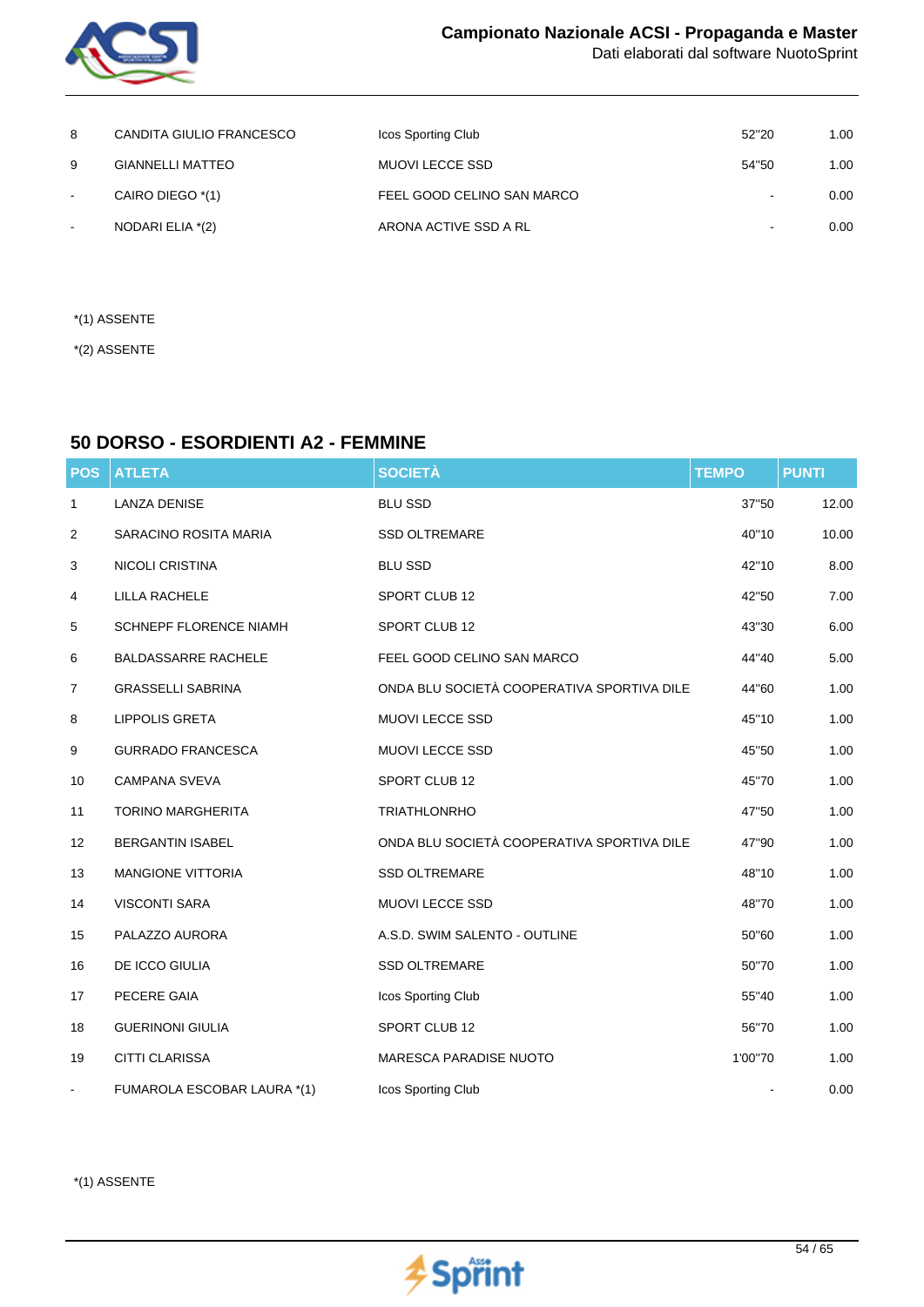

## **50 DORSO - ESORDIENTI A2 - MASCHI**

|                | <b>POS ATLETA</b>      | <b>SOCIETÀ</b>                             | <b>TEMPO</b> | <b>PUNTI</b> |
|----------------|------------------------|--------------------------------------------|--------------|--------------|
| 1              | <b>CASSINA ANDREA</b>  | <b>BLU SSD</b>                             | 36"00        | 12.00        |
| 2              | DE SANTIS DIEGO        | <b>SSD OLTREMARE</b>                       | 40"30        | 10.00        |
| 3              | <b>MELE LUIGI</b>      | <b>MARESCA PARADISE NUOTO</b>              | 41"60        | 8.00         |
| $\overline{4}$ | CRIPPA ALESSANDRO      | ONDA BLU SOCIETÀ COOPERATIVA SPORTIVA DILE | 42"80        | 7.00         |
| 5              | MINONNE COSTANTINO     | Icos Sporting Club                         | 45"50        | 6.00         |
| 6              | CORLIANO' FRANCESCO    | <b>SSD OLTREMARE</b>                       | 45"80        | 5.00         |
| $\overline{7}$ | <b>MANGILI MIRKO</b>   | ONDA BLU SOCIETÀ COOPERATIVA SPORTIVA DILE | 47"10        | 1.00         |
| 8              | <b>AMATO ANDREA</b>    | <b>SSD OLTREMARE</b>                       | 52"50        | 1.00         |
| $\blacksquare$ | CINIERI CRISTIANO *(1) | Icos Sporting Club                         |              | 0.00         |

\*(1) ASSENTE

## **50 FARFALLA - RAGAZZI PRIMO ANNO - MASCHI**

|                 | <b>POS ATLETA</b>           | <b>SOCIETÀ</b>         | <b>TEMPO</b> | <b>PUNTI</b> |
|-----------------|-----------------------------|------------------------|--------------|--------------|
| 1               | <b>MAINETTI CHRISTIAN</b>   | SPORT CLUB 12          | 32"70        | 12.00        |
| 2               | <b>MARTINA LEONARDO</b>     | <b>MUOVI LECCE SSD</b> | 33"70        | 10.00        |
| 3               | <b>SESSA ANTONIO</b>        | <b>SSD OLTREMARE</b>   | 35"40        | 8.00         |
| 4               | <b>BOLOGNESE FRANCESCO</b>  | <b>SSD OLTREMARE</b>   | 35"70        | 7.00         |
| 5               | <b>SERGIO GABRIELE</b>      | <b>SSD OLTREMARE</b>   | 36"90        | 6.00         |
| 6               | LO IACONO LEONARDO RAFFAELE | SPORT CLUB 12          | 37"70        | 5.00         |
| $\overline{7}$  | PASSABI' ANTONIO            | <b>SSD OLTREMARE</b>   | 38"30        | 1.00         |
| 8               | <b>FANIZZI MATTEO</b>       | Icos Sporting Club     | 38"60        | 1.00         |
| 9               | <b>TORA NICOLO'</b>         | ARONA ACTIVE SSD A RL  | 39"30        | 1.00         |
| 10 <sup>°</sup> | <b>BRAY LUCA</b>            | <b>SSD OLTREMARE</b>   | 42"90        | 1.00         |

## **50 FARFALLA - RAGAZZI - FEMMINE**

|   | <b>POS ATLETA</b>       | <b>SOCIETÀ</b>                             | <b>TEMPO</b> | <b>PUNTI</b> |
|---|-------------------------|--------------------------------------------|--------------|--------------|
|   | BERTOGLIO LARA CATERINA | ONDA BLU SOCIETÀ COOPERATIVA SPORTIVA DILE | 35"80        | 12.00        |
| 2 | <b>FRATUS GINEVRA</b>   | ONDA BLU SOCIETÀ COOPERATIVA SPORTIVA DILE | 36"50        | 10.00        |
| 3 | <b>TURI FRANCESCA</b>   | <b>SSD OLTREMARE</b>                       | 36"80        | 8.00         |

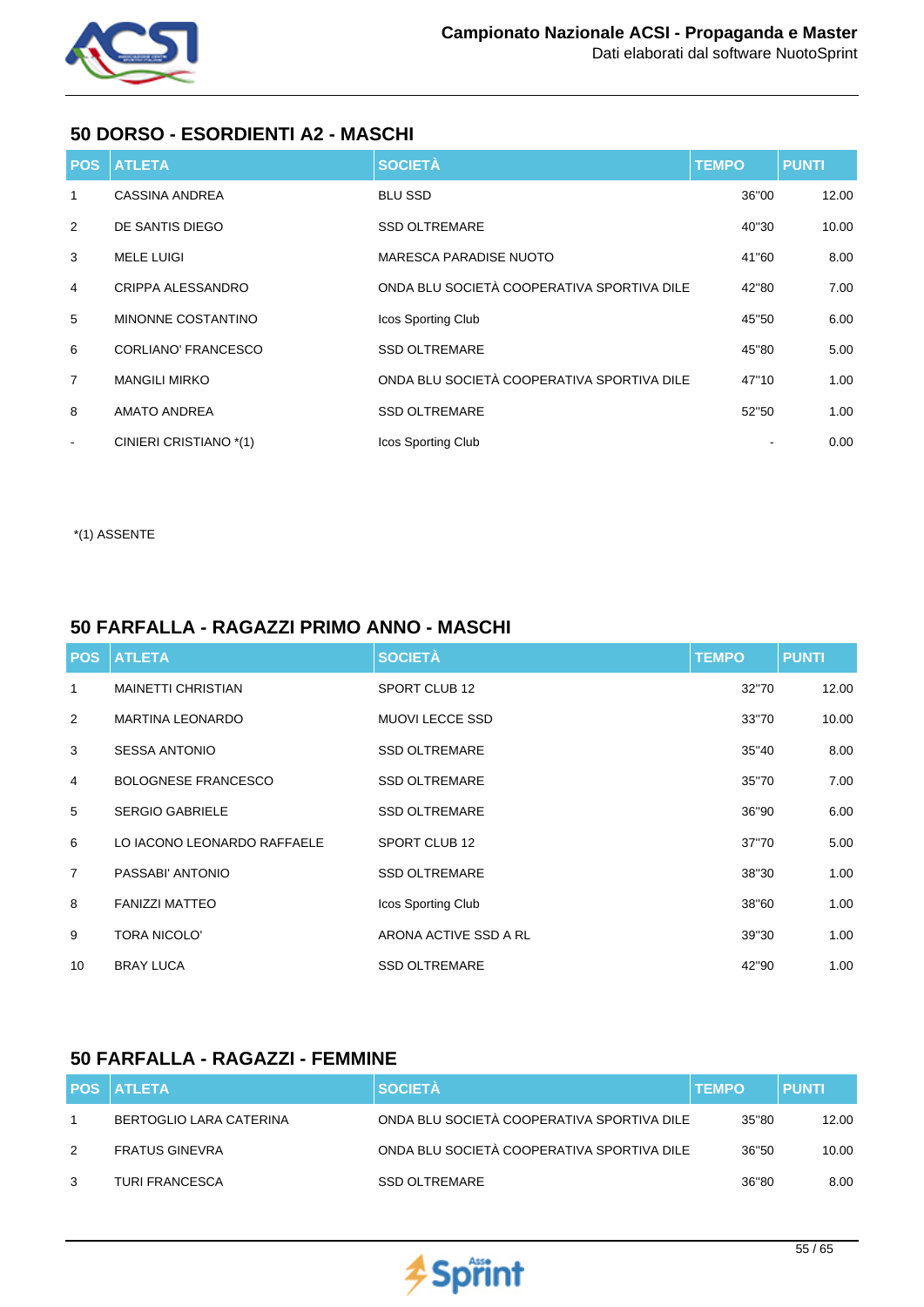

| 4              | <b>SCIURTI BIANCA LORENZA</b> | <b>SSD OLTREMARE</b>                       | 37"70 | 7.00 |
|----------------|-------------------------------|--------------------------------------------|-------|------|
| 5              | <b>DIANI GIULIA</b>           | ONDA BLU SOCIETÀ COOPERATIVA SPORTIVA DILE | 38"40 | 6.00 |
| 6              | <b>NEMBRINI SOFIA</b>         | ONDA BLU SOCIETÀ COOPERATIVA SPORTIVA DILE | 39"20 | 5.00 |
| $\overline{7}$ | <b>INGROSSO SOFIA</b>         | <b>SSD OLTREMARE</b>                       | 39"40 | 1.00 |
| 8              | <b>PARISI AURORA</b>          | Icos Sporting Club                         | 40"70 | 1.00 |
| 9              | ASTARITA MARTINA              | <b>TRIATHLONRHO</b>                        | 41"60 | 1.00 |
| 10             | <b>BELLINI STEFANIA</b>       | <b>TRIATHLONRHO</b>                        | 42"10 | 1.00 |
| 11             | <b>D'ACCARDI GINEVRA</b>      | <b>DODICISPORTIVO</b>                      | 43"30 | 1.00 |
| 12             | PARAVISI MARICA               | <b>BLU SSD</b>                             | 44"20 | 1.00 |
| 13             | <b>RIZZO GIULIA</b>           | FEEL GOOD CELINO SAN MARCO                 | 45"70 | 1.00 |
| 14             | <b>TOSI VALENTINA</b>         | ONDA BLU SOCIETÀ COOPERATIVA SPORTIVA DILE | 48"80 | 1.00 |
|                | VANONCINI LETIZIA *(1)        | <b>BLU SSD</b>                             |       | 0.00 |

## **50 FARFALLA - RAGAZZI - MASCHI**

| <b>POS</b>        | <b>ATLETA</b>           | <b>SOCIETÀ</b>                             | <b>TEMPO</b> | <b>PUNTI</b> |
|-------------------|-------------------------|--------------------------------------------|--------------|--------------|
| $\mathbf{1}$      | KUHL MEZA KLAUS         | ONDA BLU SOCIETÀ COOPERATIVA SPORTIVA DILE | 30"10        | 12.00        |
| 2                 | <b>MOSCONI MARCO</b>    | <b>BLU SSD</b>                             | 30"60        | 10.00        |
| 3                 | <b>LONGO LEANDRO</b>    | <b>SSD OLTREMARE</b>                       | 31"90        | 8.00         |
| 4                 | <b>VALOTI MORGAN</b>    | <b>BLU SSD</b>                             | 32"40        | 7.00         |
| 5                 | <b>FRANCO ANDREA</b>    | <b>SSD OLTREMARE</b>                       | 33"10        | 6.00         |
| 6                 | <b>RESCIO GABRIELE</b>  | <b>SSD OLTREMARE</b>                       | 33"30        | 5.00         |
| $\overline{7}$    | PARAVISI FABRIZIO       | <b>BLU SSD</b>                             | 33"60        | 1.00         |
| 8                 | DI DONFRANCESCO MATTEO  | <b>SSD OLTREMARE</b>                       | 34"30        | 1.00         |
| 9                 | <b>NORIS CRISTIAN</b>   | <b>BLU SSD</b>                             | 34"40        | 1.00         |
| 10                | <b>TOTARO ORLANDO</b>   | Icos Sporting Club                         | 34"80        | 1.00         |
| 11                | <b>MARELLI FEDERICO</b> | <b>DODICISPORTIVO</b>                      | 37"70        | 1.00         |
| $12 \overline{ }$ | AMATO SEBASTIANO        | <b>SSD OLTREMARE</b>                       | 38"00        | 1.00         |
| $\blacksquare$    | MASSA NICOLO' *(1)      | <b>MARESCA PARADISE NUOTO</b>              |              | 0.00         |

\*(1) ASSENTE

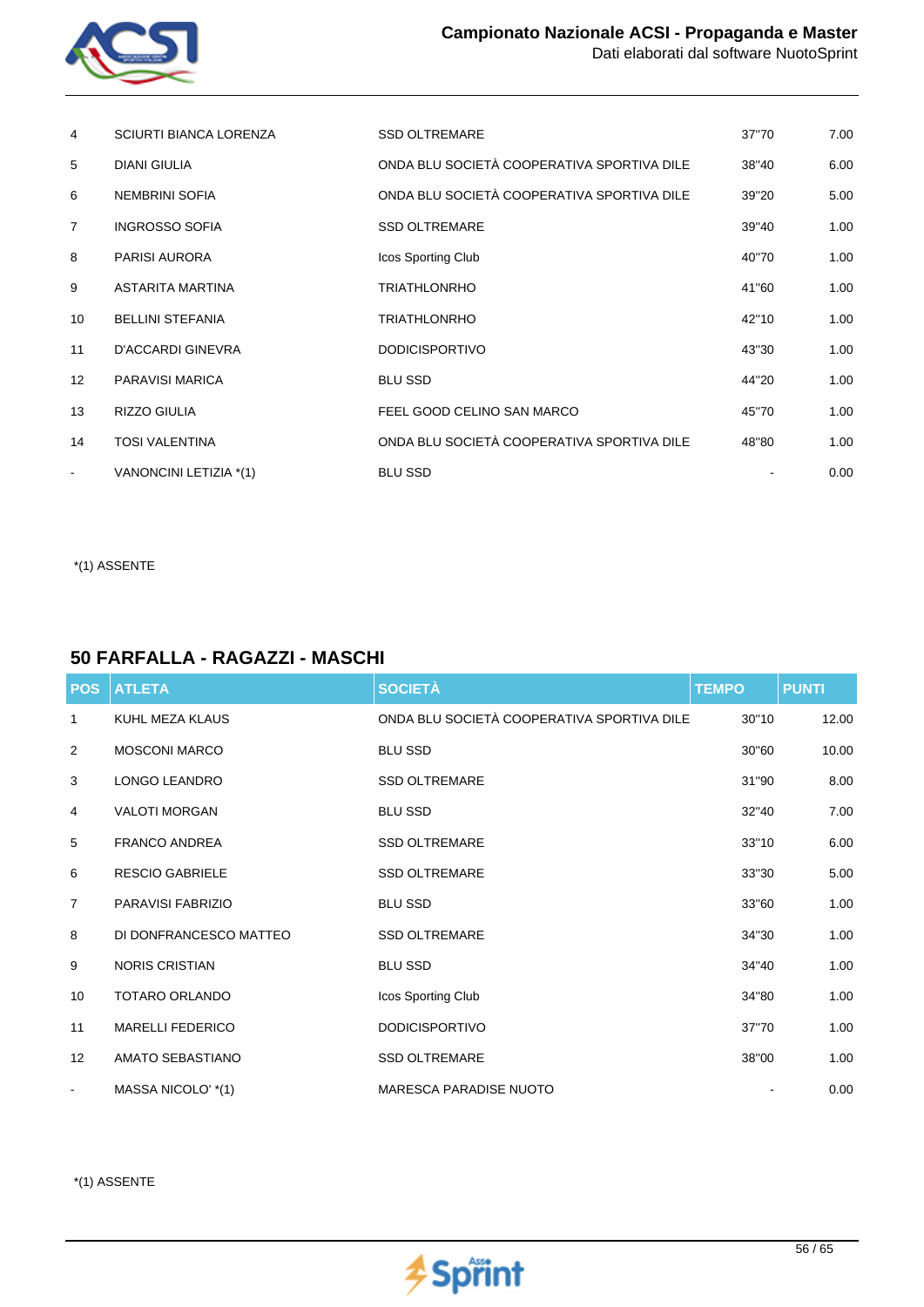

## **50 FARFALLA - JUNIORES - FEMMINE**

| <b>POS</b>     | <b>ATLETA</b>                   | <b>SOCIETÀ</b>                             | <b>TEMPO</b> | <b>PUNTI</b> |
|----------------|---------------------------------|--------------------------------------------|--------------|--------------|
| 1              | <b>BONAZZI ANDREA FRANCISCA</b> | <b>BLU SSD</b>                             | 32"80        | 12.00        |
| $\overline{2}$ | <b>BELTRAMI SILVIA</b>          | <b>BLU SSD</b>                             | 34"40        | 10.00        |
| $\overline{2}$ | <b>LICINI LAURA</b>             | ONDA BLU SOCIETÀ COOPERATIVA SPORTIVA DILE | 34"40        | 10.00        |
| 4              | <b>FAGGIANO MARTINA</b>         | <b>MUOVI LECCE SSD</b>                     | 34"80        | 7.00         |
| 5              | <b>RENOSTO GLORIA</b>           | <b>DODICISPORTIVO</b>                      | 35"00        | 6.00         |
| 6              | <b>VALOTI SIRIA</b>             | <b>BLU SSD</b>                             | 35"30        | 5.00         |
| $\overline{7}$ | <b>RREMA VANESSA</b>            | Icos Sporting Club                         | 35"60        | 1.00         |
| 8              | <b>CAVALLO GIADA</b>            | Icos Sporting Club                         | 37"40        | 1.00         |
| 9              | <b>BUSTI ALESSIA</b>            | <b>SSD OLTREMARE</b>                       | 37"50        | 1.00         |
| 10             | <b>BELARDI CHIARA</b>           | ARONA ACTIVE SSD A RL                      | 39"40        | 1.00         |
| 11             | <b>CICONTE DELIA</b>            | <b>MUOVI LECCE SSD</b>                     | 39"70        | 1.00         |
| 12             | RIZZO GIULIA                    | <b>MARESCA PARADISE NUOTO</b>              | 39"80        | 1.00         |
| 13             | <b>CESANI AGNESE</b>            | ARONA ACTIVE SSD A RL                      | 40"50        | 1.00         |
| 14             | <b>CORTINOVIS ANNA</b>          | <b>BLU SSD</b>                             | 40"90        | 1.00         |
| 15             | <b>CAPPILLI CHIARA</b>          | <b>MUOVI LECCE SSD</b>                     | 41"00        | 1.00         |
| $\blacksquare$ | CARRARA GIULIA *(1)             | <b>BLU SSD</b>                             |              | 0.00         |
| $\blacksquare$ | SANTORO LETIZIA *(2)            | <b>SSD OLTREMARE</b>                       |              | 0.00         |

\*(1) ASSENTE

\*(2) ASSENTE

## **50 FARFALLA - JUNIORES - MASCHI**

| <b>POS</b>     | <b>ATLETA</b>            | <b>SOCIETÀ</b>             | <b>TEMPO</b> | <b>PUNTI</b> |
|----------------|--------------------------|----------------------------|--------------|--------------|
| 1              | <b>LEO GIANLUCA</b>      | <b>MUOVI LECCE SSD</b>     | 29"60        | 12.00        |
| 2              | PATI MATTIA              | <b>SSD OLTREMARE</b>       | 29"90        | 10.00        |
| 3              | <b>INGROSSO CRISTIAN</b> | <b>SSD OLTREMARE</b>       | 30"60        | 8.00         |
| 4              | DE MATTEIS LUCA          | <b>SSD OLTREMARE</b>       | 30"80        | 7.00         |
| 5              | LISI ANTONIO             | <b>MUOVI LECCE SSD</b>     | 32"30        | 6.00         |
| 6              | <b>CASTELLI ROBERTO</b>  | <b>BLU SSD</b>             | 32"50        | 5.00         |
| $\overline{7}$ | DONATIELLO MICHAEL       | Icos Sporting Club         | 35"20        | 1.00         |
| 8              | DE VITIS EMANUELE        | FEEL GOOD CELINO SAN MARCO | 36"80        | 1.00         |

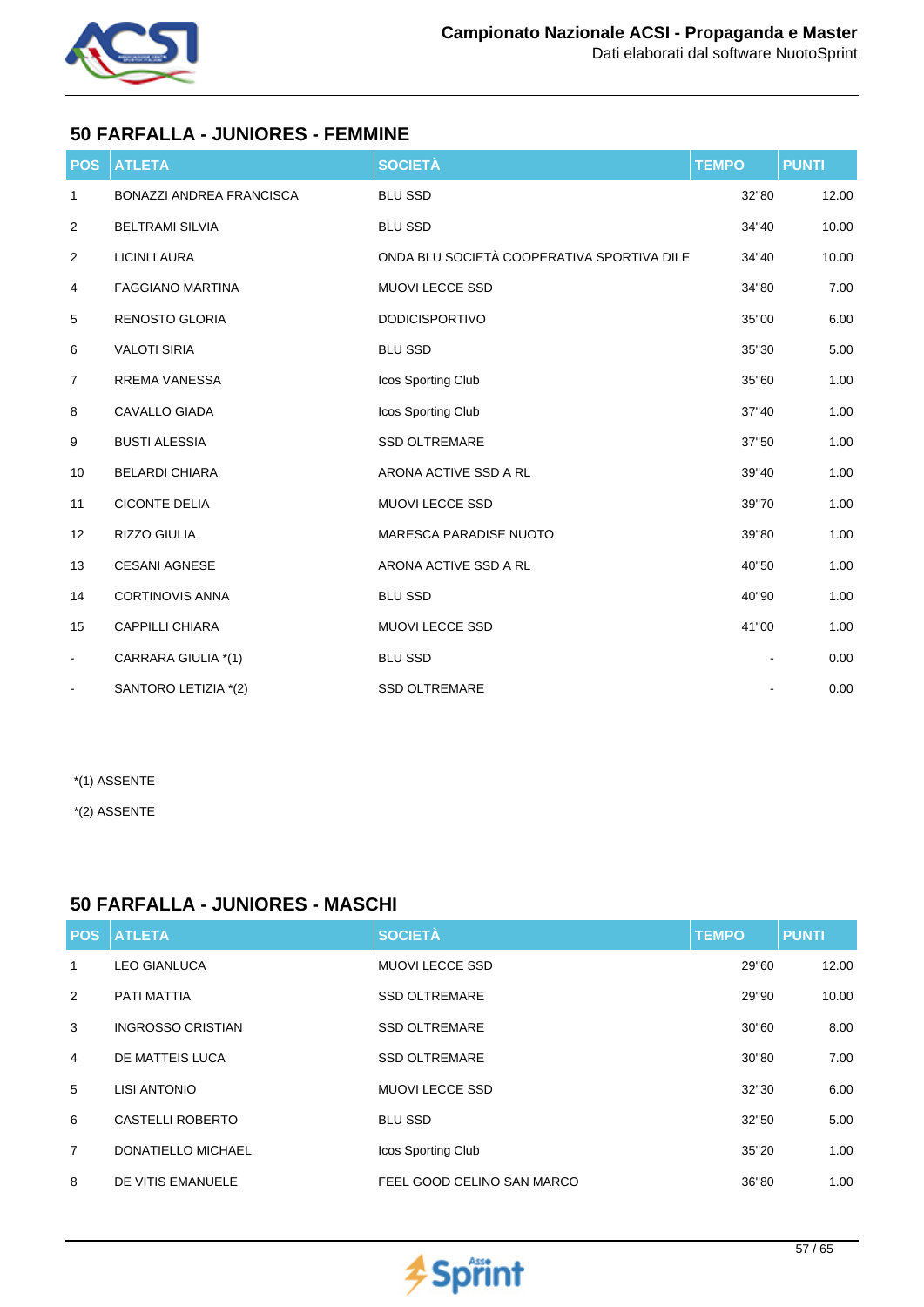

|     | DELL'ATTI ANDREA | FEEL GOOD CELINO SAN MARCO | 37"70 | 1.00 |
|-----|------------------|----------------------------|-------|------|
| 1 N | MOLFETTA STEFANO | FEEL GOOD CELINO SAN MARCO | 40"10 | 1.00 |

## **50 FARFALLA - ASSOLUTI - FEMMINE**

|                | <b>POS ATLETA</b>        | <b>SOCIETÀ</b>        | <b>TEMPO</b> | <b>PUNTI</b> |
|----------------|--------------------------|-----------------------|--------------|--------------|
| 1              | NARCISI ERIKA            | <b>DODICISPORTIVO</b> | 30"90        | 12.00        |
| 2              | <b>BEZZEGATO ALESSIA</b> | <b>DODICISPORTIVO</b> | 34"50        | 10.00        |
| 3              | <b>BELOTTI ISABEL</b>    | ASD CPS STEZZANO      | 35"30        | 8.00         |
| $\overline{4}$ | <b>FODRITTO ELEONORA</b> | <b>SPAZIOFITNESS</b>  | 41"40        | 7.00         |
| $\sim$         | SETTEMBRINI ILARIA *(1)  | <b>SSD OLTREMARE</b>  |              | 0.00         |

\*(1) ASSENTE

## **50 FARFALLA - ASSOLUTI - MASCHI**

|                          | <b>POS ATLETA</b>       | <b>SOCIETÀ</b>        | <b>TEMPO</b> | <b>PUNTI</b> |
|--------------------------|-------------------------|-----------------------|--------------|--------------|
| 1                        | <b>FEDELI DAVIDE</b>    | <b>DODICISPORTIVO</b> | 28"50        | 12.00        |
| 2                        | ZANETTA CRISTIAN        | ARONA ACTIVE SSD A RL | 28"70        | 10.00        |
| 3                        | <b>IANNI' LORENZO</b>   | <b>DODICISPORTIVO</b> | 30"30        | 8.00         |
| $\overline{4}$           | <b>ROSIN GIACOMO</b>    | ARONA ACTIVE SSD A RL | 31"90        | 7.00         |
| 5                        | <b>ZANETTA MANUEL</b>   | ARONA ACTIVE SSD A RL | 32"20        | 6.00         |
| 6                        | <b>GANNA SIMONE</b>     | <b>DODICISPORTIVO</b> | 33"30        | 5.00         |
| $\overline{7}$           | <b>GRANATA VITTORIO</b> | ARONA ACTIVE SSD A RL | 34"60        | 1.00         |
| $\overline{\phantom{a}}$ | MAZZEO IVAN *(1)        | Icos Sporting Club    |              | 0.00         |

\*(1) ASSENTE

## **50 FARFALLA - M1 - FEMMINE**

| <b>POS ATLETA</b>         | <b>SOCIETA</b>       | <b>TEMPO</b> | <b>PUNT</b> |
|---------------------------|----------------------|--------------|-------------|
| <b>PRIMICERI CRISTINA</b> | <b>SSD OLTREMARE</b> | 37"60        | 12.00       |

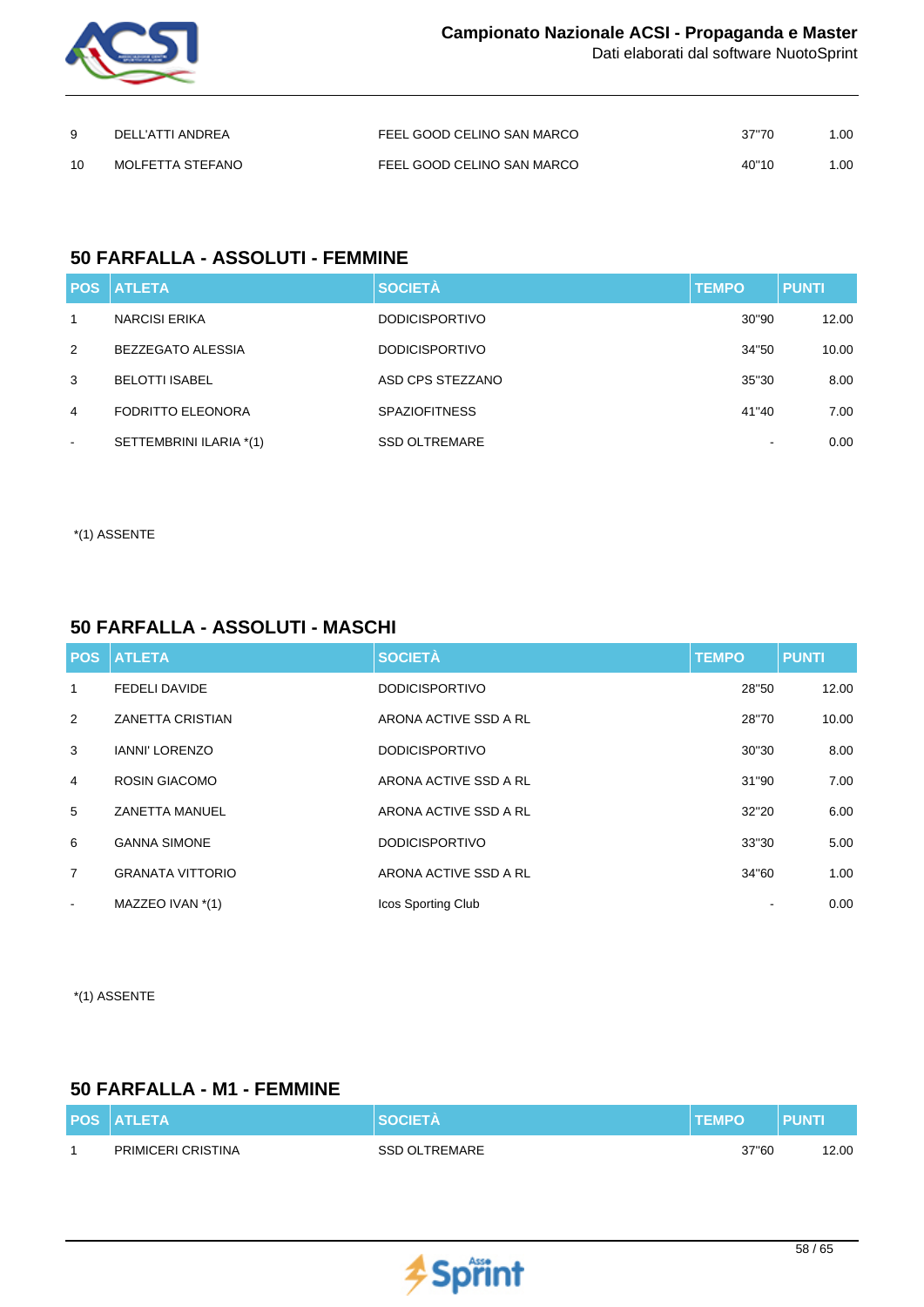

## **50 FARFALLA - M1 - MASCHI**

|                | <b>POS ATLETA</b>          | <b>SOCIETÀ</b>        | <b>TEMPO</b> | <b>PUNTI</b> |
|----------------|----------------------------|-----------------------|--------------|--------------|
| $\overline{1}$ | <b>GUGLIELMI CHRISTIAN</b> | Icos Sporting Club    | 31"40        | 12.00        |
| 2              | SALTARELLI MATTIA          | <b>SPAZIOFITNESS</b>  | 33"10        | 10.00        |
| 3              | PENZA GIUSEPPE             | <b>SSD OLTREMARE</b>  | 36"80        | 8.00         |
| $\sim$         | CASSANI ALESSANDRO *(1)    | <b>DODICISPORTIVO</b> |              | 0.00         |

\*(1) ASSENTE

## **50 FARFALLA - M2 - MASCHI**

| <b>POS</b>   | <b>ATLETA</b>               | <b>SOCIETÀ</b>       | <b>TEMPO</b> | <b>PUNTI</b> |
|--------------|-----------------------------|----------------------|--------------|--------------|
| $\mathbf{1}$ | <b>FIORENTINO FRANCESCO</b> | <b>SSD OLTREMARE</b> | 39"10        | 12.00        |
| 2            | SPORTAIUOLO SABINO          | <b>SSD OLTREMARE</b> | 41"10        | 10.00        |
| 3            | <b>FANIZZI DANILO</b>       | Icos Sporting Club   | 41"90        | 8.00         |
| 4            | PINTO FRANCESCO             | Icos Sporting Club   | 42"70        | 7.00         |
| $\sim$       | RESCIO MAURO *(1)           | <b>SSD OLTREMARE</b> | -            | 0.00         |

\*(1) SQUALIFICATO

## **50 FARFALLA - M3 - MASCHI**

|        | <b>POS ATLETA</b>      | <b>SOCIETA</b>       | <b>TEMPO</b>             | <b>PUNTI</b> |
|--------|------------------------|----------------------|--------------------------|--------------|
| $\sim$ | PERRONE SALVATORE *(1) | <b>SSD OLTREMARE</b> | $\overline{\phantom{a}}$ | 0.00         |

\*(1) ASSENTE

## **STAFFETTA 4x25 STILE LIBERO - MASCHI - ESORDIENTI C**

|   | <b>POS DESCRIZIONE</b>   | <b>TEMPO</b> | <b>PUNTI</b> |
|---|--------------------------|--------------|--------------|
|   | Icos Sporting Club - A   | 1'15''40     | 24.00        |
| 2 | SPORT CLUB 12 SRL SD - A | 1'22"10      | 20.00        |

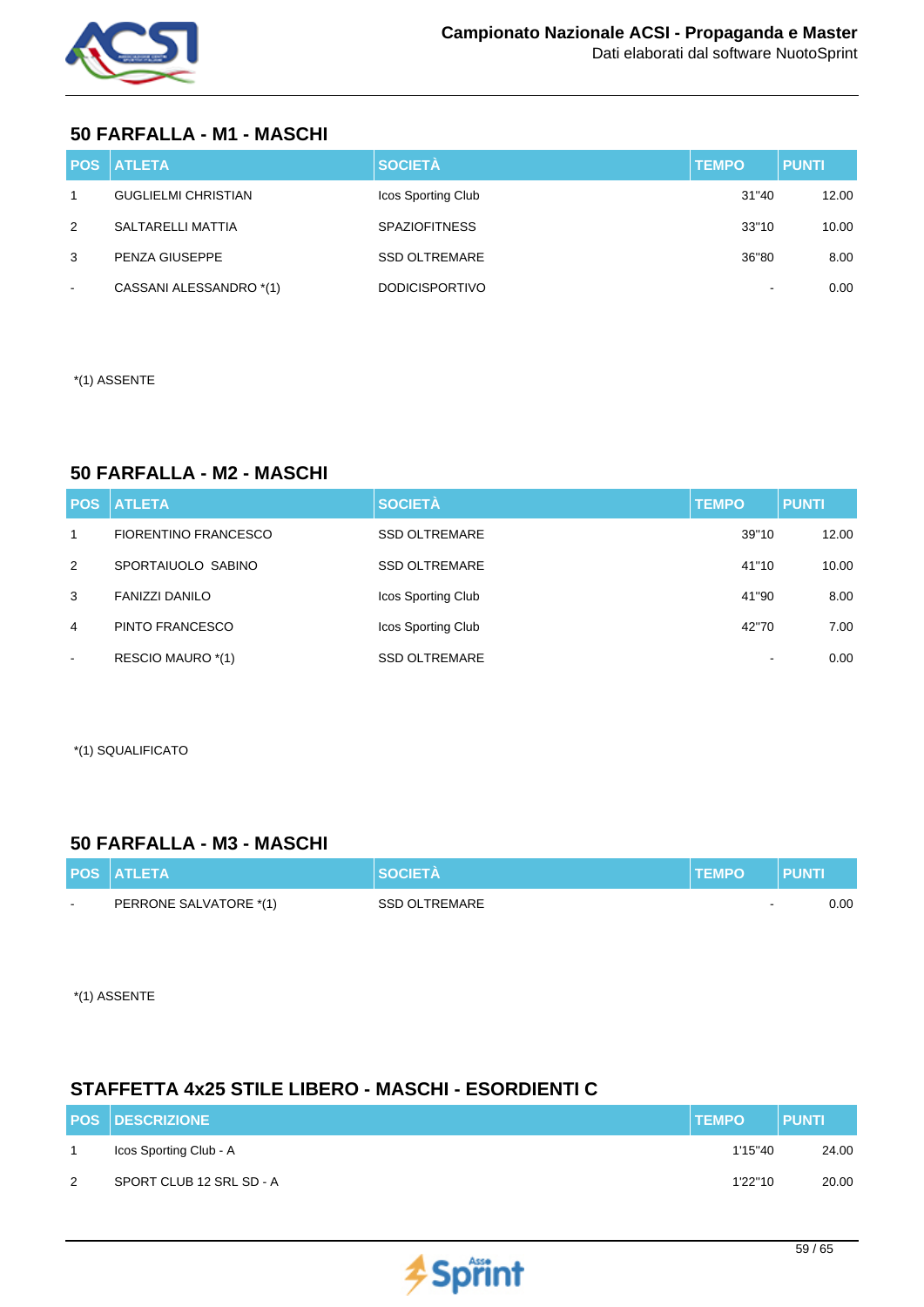

| 3              | FEEL GOOD CELINO SAN MARCO - A                            | 1'25"40 | 16.00 |
|----------------|-----------------------------------------------------------|---------|-------|
| $\overline{4}$ | MUOVI LECCE SSD - A                                       | 1'28"70 | 14.00 |
| 5              | <b>BLUE SWIM ASD - A</b>                                  | 1'28"80 | 12.00 |
| 6              | ONDA BLU SOCIETÀ COOPERATIVA SPORTIVA DILETTANTISTICA - A | 1'32"90 | 10.00 |
| 7              | MARESCA PARADISE NUOTO - A                                | 1'37"00 | 2.00  |
| 8              | SSD OLTREMARE - A                                         | 1'41"40 | 2.00  |

## **STAFFETTA 4x25 STILE LIBERO - FEMMINE - ESORDIENTI C**

| <b>POS DESCRIZIONE</b> | <b>TEMPO</b> | <b>PUNTI</b> |
|------------------------|--------------|--------------|
| Icos Sporting Club - A | 1'47"50      | 24.00        |

## **STAFFETTA 4x50 STILE LIBERO - MASCHI - ESORDIENTI B**

| <b>POS</b>     | <b>DESCRIZIONE</b>                                        | <b>TEMPO</b> | <b>PUNTI</b> |
|----------------|-----------------------------------------------------------|--------------|--------------|
| $\mathbf{1}$   | Icos Sporting Club - A                                    | 2'26"30      | 24.00        |
| 2              | ARONA ACTIVE SSD A RL - A                                 | 2'26"40      | 20.00        |
| 3              | ONDA BLU SOCIETÀ COOPERATIVA SPORTIVA DILETTANTISTICA - A | 2'32"60      | 16.00        |
| $\overline{4}$ | DODICISPORTIVO - A                                        | 2'52"60      | 14.00        |
| 5              | <b>MUOVI LECCE SSD - B</b>                                | 2'58"80      | 12.00        |
| 6              | FEEL GOOD CELINO SAN MARCO - A                            | 3'08"10      | 10.00        |
| $\blacksquare$ | <b>MUOVI LECCE SSD - A</b>                                |              | 0.00         |

## **STAFFETTA 4x50 STILE LIBERO - FEMMINE - ESORDIENTI B**

| <b>POS</b>               | <b>DESCRIZIONE</b>                                        | <b>TEMPO</b>             | <b>PUNTI</b> |
|--------------------------|-----------------------------------------------------------|--------------------------|--------------|
| 1                        | ONDA BLU SOCIETÀ COOPERATIVA SPORTIVA DILETTANTISTICA - A | 2'52"20                  | 24.00        |
| 2                        | Icos Sporting Club - A                                    | 3'02"90                  | 20.00        |
| $\blacksquare$           | ONDA BLU SOCIETÀ COOPERATIVA SPORTIVA DILETTANTISTICA - B | 3'20"90                  | 2.00         |
| 3                        | ARONA ACTIVE SSD A RL - A                                 | 3'44"20                  | 16.00        |
| $\overline{\phantom{a}}$ | MUOVI LECCE SSD - A                                       |                          | 0.00         |
| $\blacksquare$           | SPORT CLUB 12 SRL SD - A                                  | $\overline{\phantom{a}}$ | 0.00         |

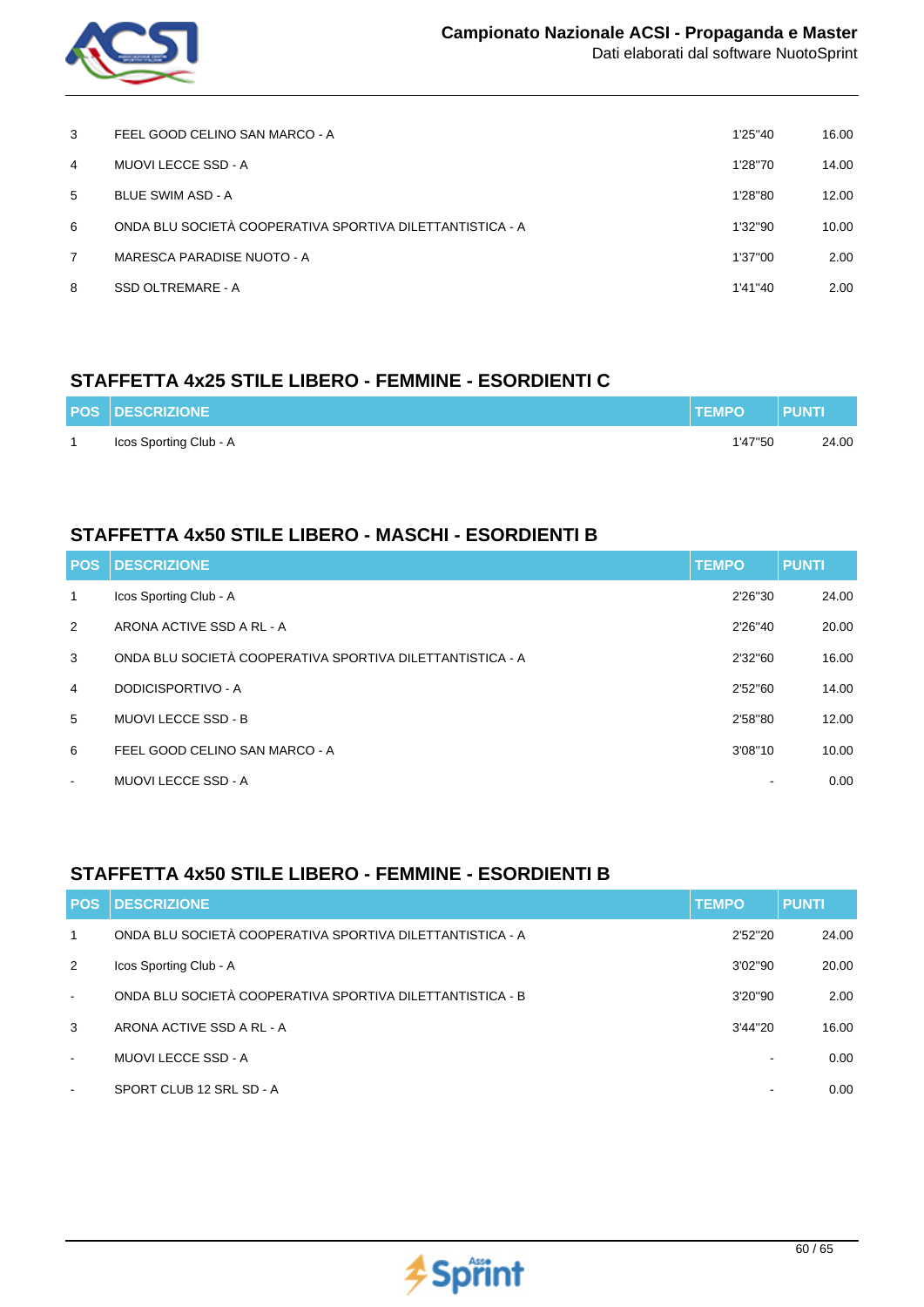

## **STAFFETTA 4x50 STILE LIBERO - MASCHI - ESORDIENTI A**

| <b>POS</b>     | <b>DESCRIZIONE</b>                                        | <b>TEMPO</b> | <b>PUNTI</b> |
|----------------|-----------------------------------------------------------|--------------|--------------|
| 1              | ONDA BLU SOCIETÀ COOPERATIVA SPORTIVA DILETTANTISTICA - A | 2'14"60      | 24.00        |
| 2              | <b>BLU SSD - A</b>                                        | 2'16"50      | 20.00        |
| 3              | <b>SSD OLTREMARE - A</b>                                  | 2'28"60      | 16.00        |
| $\overline{4}$ | Icos Sporting Club - A                                    | 2'37"80      | 14.00        |
| 5              | <b>MUOVI LECCE SSD - A</b>                                | 2'45"40      | 12.00        |

## **STAFFETTA 4x50 STILE LIBERO - FEMMINE - ESORDIENTI A**

| <b>POS</b>     | <b>DESCRIZIONE</b>                                        | <b>TEMPO</b> | <b>PUNTI</b> |
|----------------|-----------------------------------------------------------|--------------|--------------|
| 1              | <b>BLU SSD - A</b>                                        | 2'25"50      | 24.00        |
| 2              | ONDA BLU SOCIETÀ COOPERATIVA SPORTIVA DILETTANTISTICA - A | 2'28"00      | 20.00        |
| 3              | TRIATHLONRHO - A                                          | 2'36"10      | 16.00        |
| $\overline{4}$ | Icos Sporting Club - A                                    | 2'43"60      | 14.00        |
| 5              | <b>MUOVI LECCE SSD - A</b>                                | 2'55"90      | 12.00        |
| 6              | SSD OLTREMARE - A                                         | 2'58"70      | 10.00        |
| 7              | MARESCA PARADISE NUOTO - A                                | 3'39"60      | 2.00         |

### **STAFFETTA 4x50 STILE LIBERO - MASCHI - RAGAZZI**

| <b>POS</b>     | <b>DESCRIZIONE</b>         | <b>TEMPO</b>   | <b>PUNTI</b> |
|----------------|----------------------------|----------------|--------------|
| $\mathbf{1}$   | Icos Sporting Club - A     | 1'55"70        | 24.00        |
| 2              | <b>BLU SSD - A</b>         | 1'57"20        | 20.00        |
| 3              | DODICISPORTIVO - A         | 2'00"50        | 16.00        |
| $\overline{4}$ | SSD OLTREMARE - A          | 2'08"70        | 14.00        |
| $\blacksquare$ | <b>SSD OLTREMARE - B</b>   | 2'14"70        | 2.00         |
| $\blacksquare$ | <b>MUOVI LECCE SSD - A</b> | $\blacksquare$ | 0.00         |

### **STAFFETTA 4x50 STILE LIBERO - FEMMINE - RAGAZZI**

|   | <b>POS DESCRIZIONE</b>                                    | <b>TEMPO</b> | <b>PUNTI</b> |
|---|-----------------------------------------------------------|--------------|--------------|
|   | Icos Sporting Club - A                                    | 2'14"60      | 24.00        |
| 2 | ONDA BLU SOCIETÀ COOPERATIVA SPORTIVA DILETTANTISTICA - A | 2'15"18      | 20.00        |
| 3 | SSD OLTREMARE - A                                         | 2'17"80      | 16.00        |

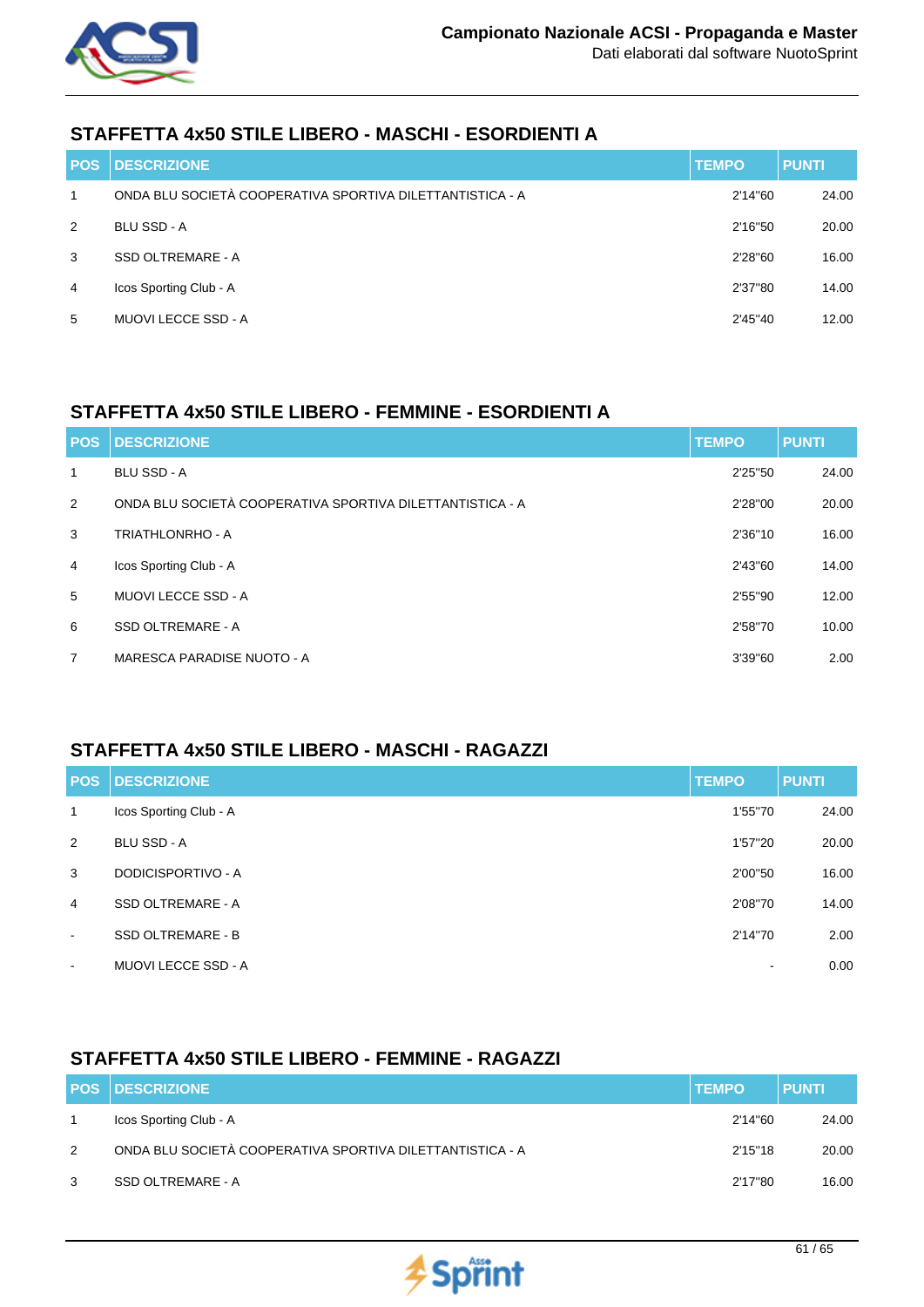

| 4      | BLU SSD - A                         | 2'27"30                  | 14.00 |
|--------|-------------------------------------|--------------------------|-------|
| $\sim$ | FEEL GOOD CELINO SAN MARCO - A *(1) | $\overline{\phantom{a}}$ | 0.00  |
| $\sim$ | SPORT CLUB 12 SRL SD - A            |                          | 0.00  |

\*(1) SQUALIFICATO

### **STAFFETTA 4x50 STILE LIBERO - MASCHI - ASSOLUTI**

| <b>POS</b>     | <b>DESCRIZIONE</b>             | <b>TEMPO</b> | <b>PUNTI</b> |
|----------------|--------------------------------|--------------|--------------|
| $\mathbf 1$    | SSD OLTREMARE - A              | 1'50"30      | 24.00        |
| 2              | ARONA ACTIVE SSD A RL - A      | 1'51"90      | 20.00        |
| 3              | Icos Sporting Club - A         | 1'59"00      | 16.00        |
| $\overline{4}$ | <b>BLU SSD - A</b>             | 1'59"10      | 14.00        |
| 5              | FEEL GOOD CELINO SAN MARCO - A | 2'10"60      | 12.00        |

## **STAFFETTA 4x50 STILE LIBERO - FEMMINE - ASSOLUTI**

| <b>POS</b>     | <b>DESCRIZIONE</b>                                        | <b>TEMPO</b> | <b>PUNTI</b> |
|----------------|-----------------------------------------------------------|--------------|--------------|
| 1              | DODICISPORTIVO - A                                        | 2'03"60      | 24.00        |
| 2              | <b>MUOVI LECCE SSD - A</b>                                | 2'07"20      | 20.00        |
| 3              | ONDA BLU SOCIETÀ COOPERATIVA SPORTIVA DILETTANTISTICA - A | 2'14"30      | 16.00        |
| $\overline{4}$ | <b>BLU SSD - A</b>                                        | 2'14"60      | 14.00        |
| 5              | Icos Sporting Club - A                                    | 2'19"00      | 12.00        |
| 6              | ARONA ACTIVE SSD A RL - A                                 | 2'19"50      | 10.00        |
| $\overline{7}$ | SSD OLTREMARE - A                                         | 2'47"00      | 2.00         |

### **STAFFETTA 4x50 STILE LIBERO - MASCHI - MASTER**

| <b>POS DESCRIZIONE</b> | <b>TEMPO</b> | PUNT  |
|------------------------|--------------|-------|
| SSD OLTREMARE - A      | 2'28"70      | 24.00 |

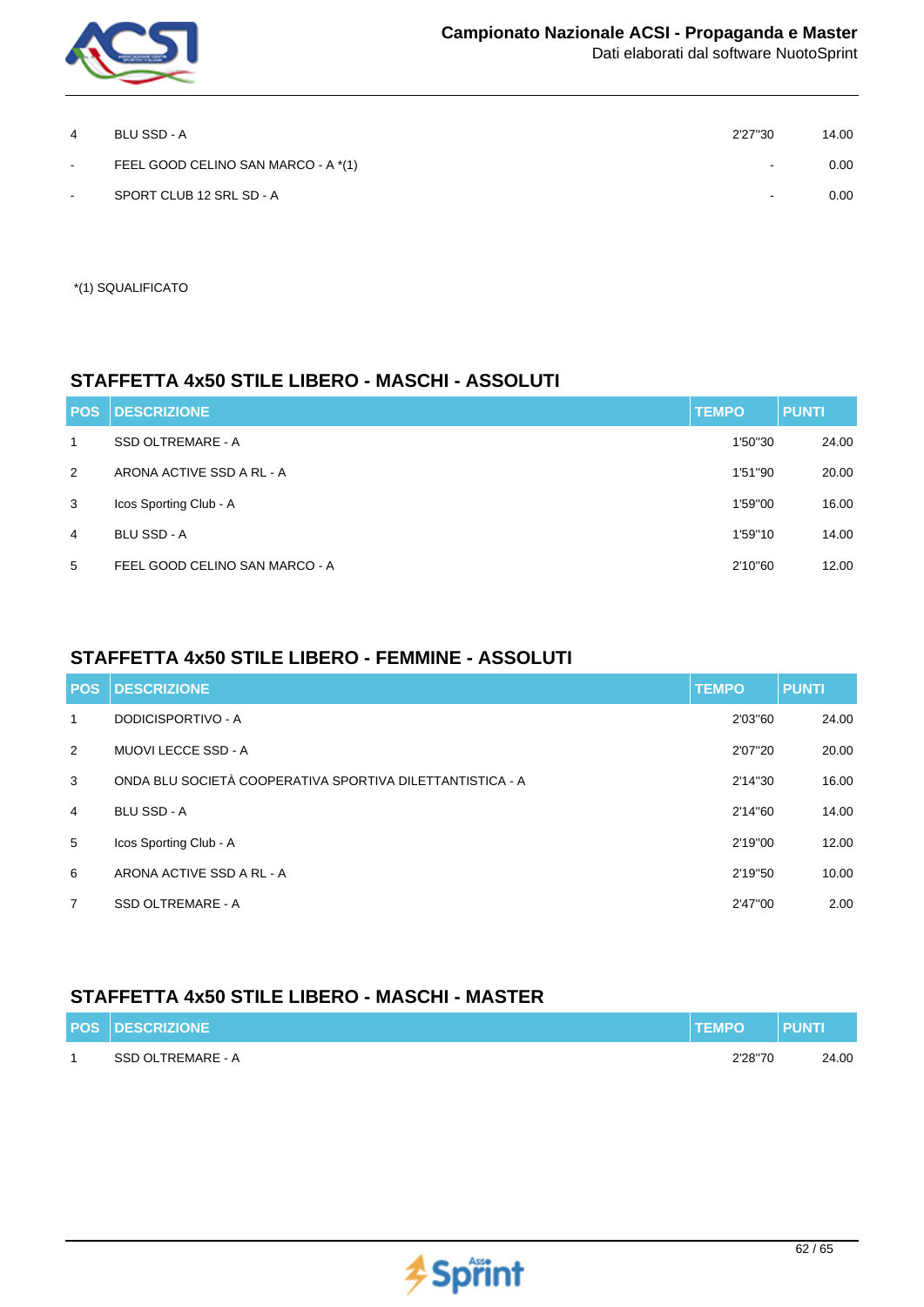

### **STAFFETTA 4x50 STILE LIBERO - FEMMINE - MASTER**

|        | <b>POS DESCRIZIONE</b> | <b>TEMPO</b> | PUNTI |
|--------|------------------------|--------------|-------|
| $\sim$ | SSD OLTREMARE - A      | $\sim$       | 0.00  |

## **50 STILE LIBERO - ASSOLUTI - DIFIR - MASCHI**

| <b>POS ATLETA</b> | <b>SOCIETA</b>        | <b>TEMPO</b> | <b>PUNTI</b> |
|-------------------|-----------------------|--------------|--------------|
| COPPOLA MICHELE   | <b>DODICISPORTIVO</b> | 1'29"07      | 12.00        |

### **25 RANA - ASSOLUTI - DIFIR - MASCHI**

| <b>POS ATLETA</b> | <b>SOCIETA</b>        | <b>TEMPO</b> | <b>PUNT</b> |
|-------------------|-----------------------|--------------|-------------|
| COPPOLA MICHELE   | <b>DODICISPORTIVO</b> | 45"20        | 12.00       |

### **25 FARFALLA - ASSOLUTI - DIFIR - MASCHI**

| <b>POS ATLETA</b> | <b>SOCIETA</b>        | <b>TEMPO</b> | <b>PUNTI</b> |
|-------------------|-----------------------|--------------|--------------|
| COPPOLA MICHELE   | <b>DODICISPORTIVO</b> | 44"30        | 12.00        |

### **50 DORSO - ASSOLUTI - DIFIR - MASCHI**

| <b>POS ATLETA</b>      | SOCIETA               | <b>TEMPO</b> | <b>PUNTI</b> |
|------------------------|-----------------------|--------------|--------------|
| <b>COPPOLA MICHELE</b> | <b>DODICISPORTIVO</b> | 1'32"50      | 12.00        |

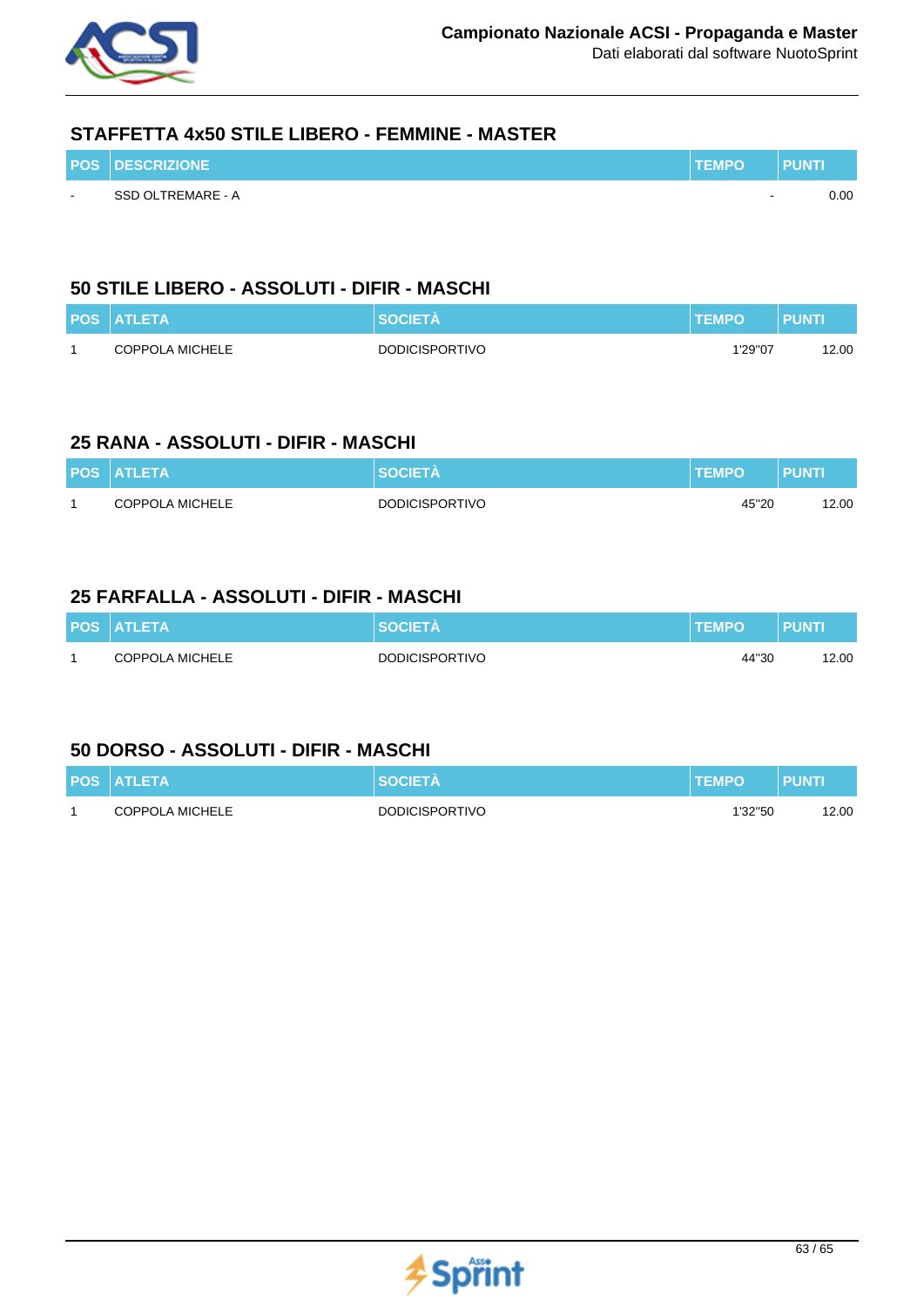

## **Classifica per società**

| <b>SOCIETÀ</b>                     | <b>GARE INDIVIDUALI</b> |        | <b>STAFFETTE</b> |        | <b>BONUS</b> | <b>TOTALE</b> |         |
|------------------------------------|-------------------------|--------|------------------|--------|--------------|---------------|---------|
|                                    | M                       | F      | M                | F      | <b>MIX</b>   |               |         |
| <b>SSD OLTREMARE</b>               | 683.00                  | 315.00 | 216.00           | 140.00 | 0.00         | 0             | 1354.00 |
| <b>ICOS SPORTING CLUB</b>          | 525.00                  | 353.00 | 180.00           | 186.00 | 0.00         | 0             | 1244.00 |
| ONDA BLU SOCIETÀ COOPERATIVA SPORT | 353.00                  | 545.00 | 100.00           | 180.00 | 0.00         | 0             | 1178.00 |
| <b>BLU SSD</b>                     | 251.00                  | 308.00 | 118.00           | 106.00 | 0.00         | 0             | 783.00  |
| <b>DODICISPORTIVO</b>              | 229.00                  | 314.00 | 60.00            | 48.00  | 0.00         | 0             | 651.00  |
| <b>MUOVI LECCE SSD</b>             | 201.00                  | 96.00  | 64.00            | 64.00  | 0.00         | 0             | 425.00  |
| ARONA ACTIVE SSD A RL              | 210.00                  | 51.00  | 60.00            | 42.00  | 0.00         | 0             | 363.00  |
| SPORT CLUB 12                      | 163.00                  | 125.00 | 0.00             | 0.00   | 0.00         | 0             | 288.00  |
| FEEL GOOD CELINO SAN MARCO         | 160.00                  | 35.00  | 80.00            | 12.00  | 0.00         | 0             | 287.00  |
| <b>TRIATHLONRHO</b>                | 36.00                   | 82.00  | 0.00             | 16.00  | 0.00         | 0             | 134.00  |
| <b>BLUE SWIM ASD</b>               | 76.00                   | 30.00  | 24.00            | 0.00   | 0.00         | 0             | 130.00  |
| <b>MARESCA PARADISE NUOTO</b>      | 68.00                   | 56.00  | 2.00             | 2.00   | 0.00         | 0             | 128.00  |
| <b>SPAZIOFITNESS</b>               | 94.00                   | 21.00  | 0.00             | 0.00   | 0.00         | $\mathbf 0$   | 115.00  |
| A.S.D. SWIM SALENTO - OUTLINE      | 5.00                    | 51.00  | 0.00             | 0.00   | 0.00         | $\mathbf 0$   | 56.00   |
| ASD CPS STEZZANO                   | 20.00                   | 34.00  | 0.00             | 0.00   | 0.00         | $\mathbf 0$   | 54.00   |
| SPORT CLUB 12 SRL SD               | 0.00                    | 0.00   | 44.00            | 0.00   | 0.00         | 0             | 44.00   |
| <b>ACSI LOMBARDIA</b>              | 0.00                    | 0.00   | 0.00             | 0.00   | 0.00         | 0             | 0.00    |